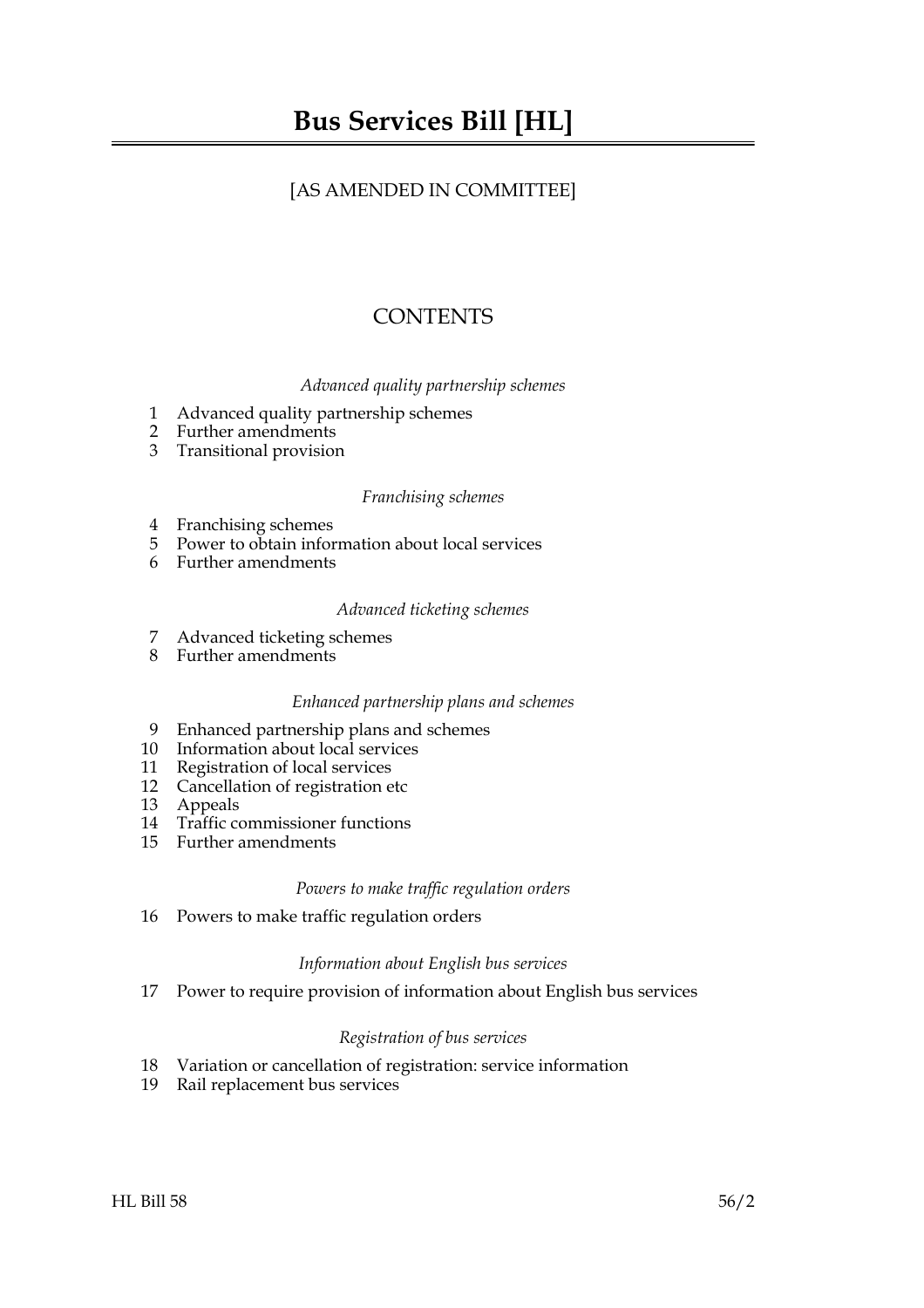### 20 Registration of English local services: fees where functions contracted out

#### *Bus companies: authorities in England*

21 Bus companies: limitation of powers of authorities in England

#### *General*

- 22 Power to make consequential provision
- 23 Power to make transitional, transitory or saving provision
- 24 Extent
- 25 Commencement
- 26 Short title
	- Schedule 1 Further amendments: advanced quality partnership schemes
	- Schedule 2 Further amendments: franchising schemes
	- Schedule 3 Further amendments: advanced ticketing schemes
	- Schedule 4 Further amendments: enhanced partnership plans and schemes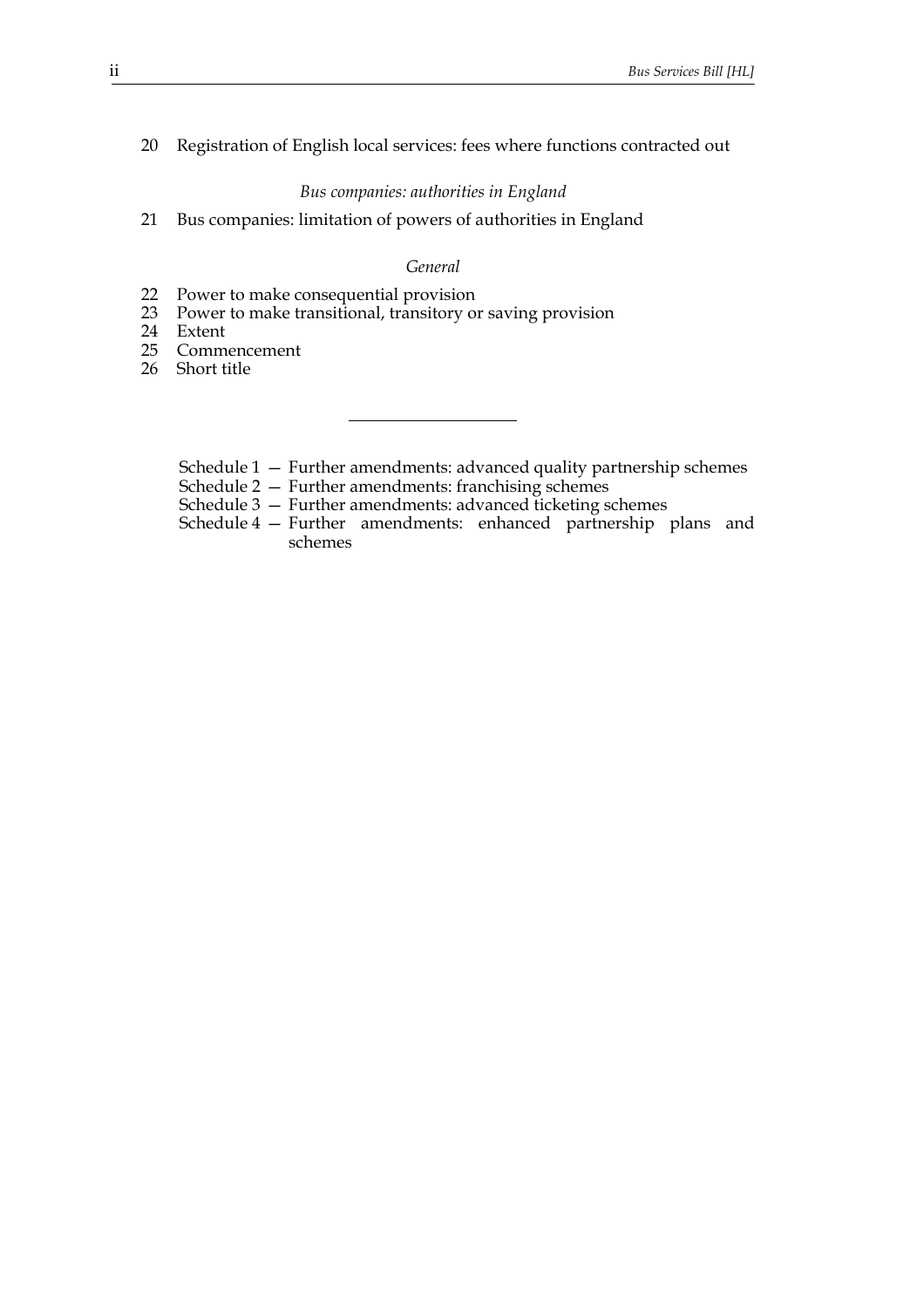# A **BILL**

### [AS AMENDED IN COMMITTEE]

TO

Make provision about bus services; and for connected purposes.

E IT ENACTED by the Queen's most Excellent Majesty, by and with the advice and consent of the Lords Spiritual and Temporal, and Commons, in this present **B** E IT ENACTED by the Queen's most Excellent Majesty, by and with consent of the Lords Spiritual and Temporal, and Commons, Parliament assembled, and by the authority of the same, as follows:  $-$ 

*Advanced quality partnership schemes*

#### **1 Advanced quality partnership schemes**

In Part 2 of the Transport Act 2000 (local transport), after section 113B insert—

*"Bus services: advanced quality partnership schemes*

#### **113C Advanced quality partnership schemes**

- (1) A local transport authority whose area is in England, or two or more such authorities acting jointly, may make an advanced quality partnership scheme if they are satisfied that the scheme will contribute to the implementation of their local transport policies.
- (2) An advanced quality partnership scheme is—
	- (a) a scheme falling within subsection (3) or (4), or
		- (b) a scheme falling within both subsection (3) and subsection (4).
- (3) A scheme falls within this subsection if it is a scheme under which  $-$ 
	- (a) the authority or authorities provide particular facilities in the whole or part of their area, or combined area, and
	- (b) operators of local services who wish to use those facilities must undertake to provide local services of a particular standard when using them.
- (4) A scheme falls within this subsection if it is a scheme under which  $-$

*5*

*10*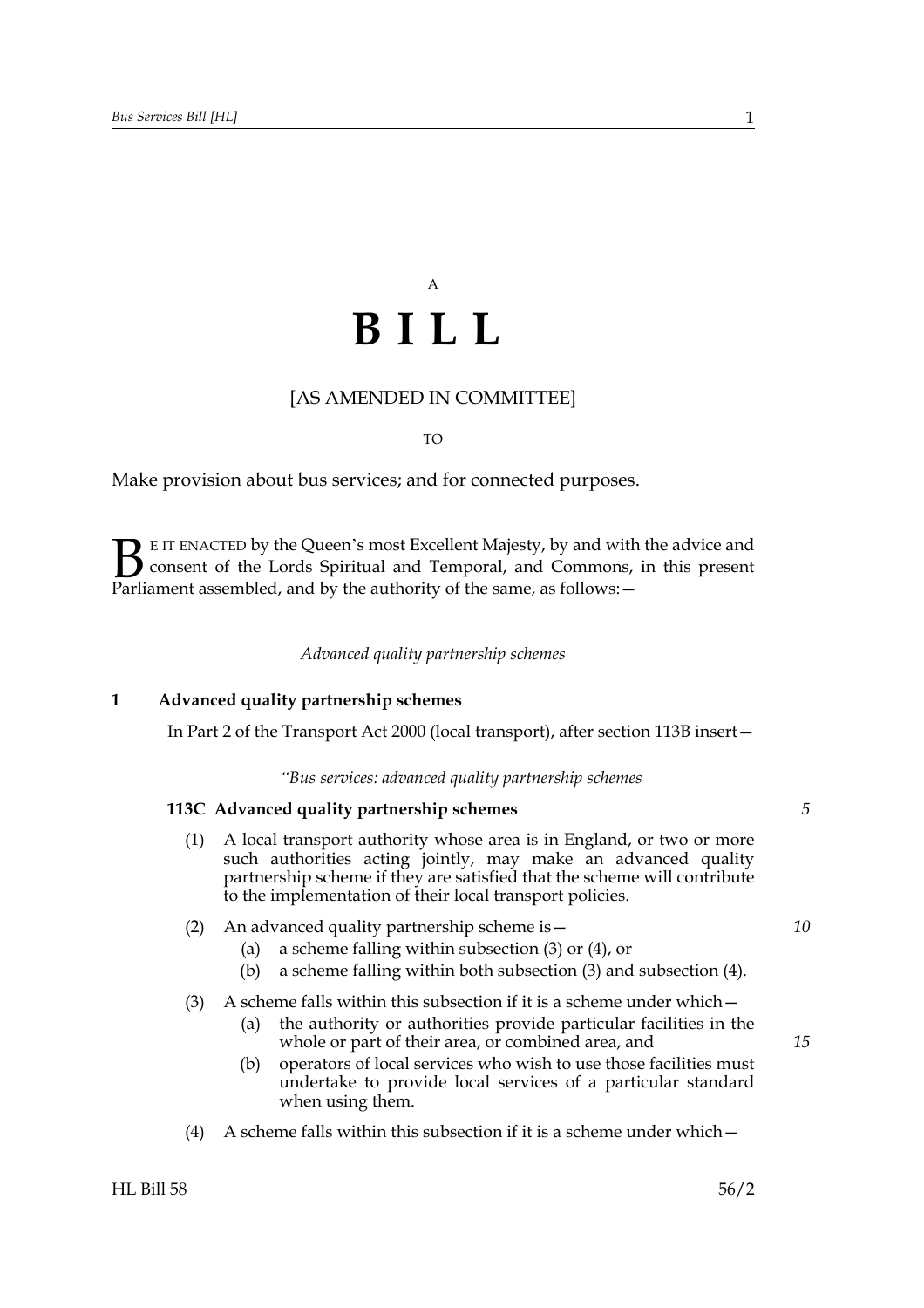|    | Bus Services Bill [HL]                                                                                                                                                                                                                                                                                  |      | 2 |
|----|---------------------------------------------------------------------------------------------------------------------------------------------------------------------------------------------------------------------------------------------------------------------------------------------------------|------|---|
|    | (a)<br>the authority or authorities take particular measures in relation<br>to routes in the whole or part of their area, or combined area,<br>that are served, or proposed to be served, by local services, and                                                                                        |      |   |
| 5  | operators of local services who wish to provide local services<br>(b)<br>with stopping places on those routes must undertake to provide<br>local services of a particular standard when providing such<br>local services on those routes.                                                               |      |   |
|    | A scheme may not be made unless the authority or authorities are<br>satisfied that-                                                                                                                                                                                                                     | (5)  |   |
| 10 | the steps to be taken by the authority or authorities under the<br>(a)<br>scheme, and                                                                                                                                                                                                                   |      |   |
|    | the provision of local services of the standard or standards<br>(b)<br>required by undertakings given under the scheme,                                                                                                                                                                                 |      |   |
| 15 | are likely to achieve one or more of the outcomes described in<br>subsection (6) in relation to the whole or part of their area, or combined<br>area.                                                                                                                                                   |      |   |
|    | The outcomes mentioned in subsection $(5)$ are $-$                                                                                                                                                                                                                                                      | (6)  |   |
|    | an improvement in the quality of local services that benefits<br>(a)<br>persons using those services;                                                                                                                                                                                                   |      |   |
| 20 | a reduction or limitation of traffic congestion, noise or air<br>(b)<br>pollution;                                                                                                                                                                                                                      |      |   |
|    | an increase in the use of local services or an end to, or a<br>(c)<br>reduction in, a decline in the use of local services.                                                                                                                                                                             |      |   |
| 25 | An advanced quality partnership scheme may not be made unless the<br>authority or authorities have complied with the notice and consultation<br>requirements imposed by section 113G.                                                                                                                   | (7)  |   |
| 30 | The power to make an advanced quality partnership scheme includes<br>power to provide for -<br>different facilities to be provided under the scheme,<br>(a)<br>different measures to be taken under the scheme, or<br>(b)<br>different standards of services to be provided under the<br>(c)<br>scheme, | (8)  |   |
|    | as from different dates after the scheme comes into operation.                                                                                                                                                                                                                                          |      |   |
| 35 | In carrying out their functions under this Part in relation to advanced<br>quality partnership schemes, local transport authorities whose areas<br>are in England must co-operate with one another.                                                                                                     | (9)  |   |
| 40 | In considering whether to make an advanced quality partnership<br>scheme, a local transport authority must have regard to the desirability,<br>in appropriate cases, of making a scheme jointly with another such<br>authority.                                                                         | (10) |   |
|    | 113D Advanced quality partnership schemes: registration restrictions                                                                                                                                                                                                                                    |      |   |
|    | If the authority or authorities making an advanced quality partnership<br>scheme consider that it is necessary or expedient for any restrictions to<br>be imposed on the registration of -                                                                                                              | (1)  |   |
| 45 | (a) any local services, or                                                                                                                                                                                                                                                                              |      |   |

- (a) any local services, or
- (b) any local services of a particular description,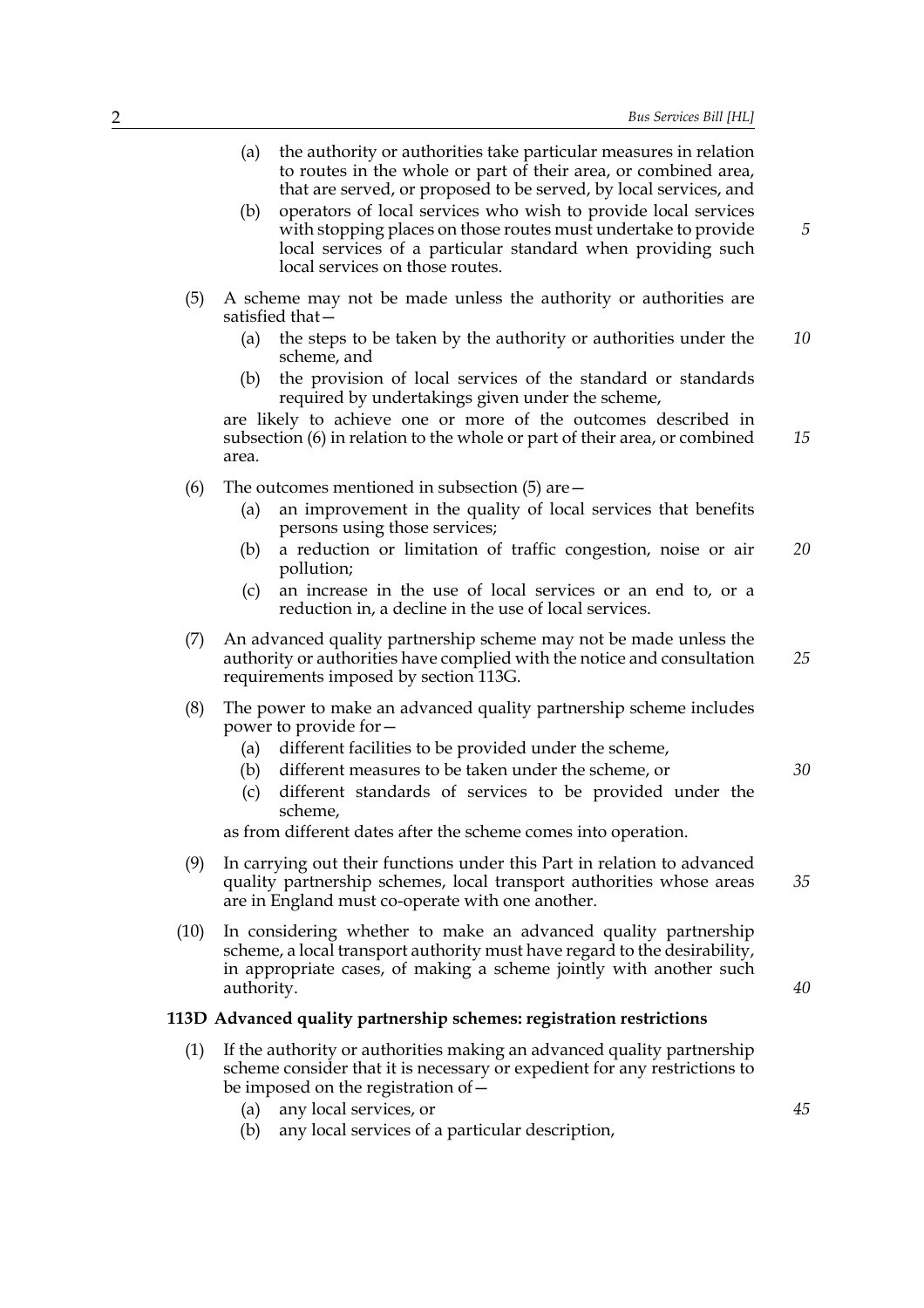they may impose those restrictions ("registration restrictions") by specifying or describing them in the scheme.

- (2) Any restrictions so imposed must be for the purpose of preventing or restricting—
	- (a) the provision of local services, or
	- (b) the variation or withdrawal of local services,

in cases where the authority or authorities consider that any such provision, or (as the case may be) variation or withdrawal, of services might be detrimental to the provision of services under the scheme.

- (3) Where a scheme includes any registration restrictions by virtue of subsection (1), it must also specify the criteria ("registration criteria") by reference to which a traffic commissioner is to decide whether or not to accept an application for registration. *10*
- (4) In this section "registration", in relation to any service—
	- (a) means registration of prescribed particulars of the service under section 6 of the Transport Act 1985 (registration of local services), and
	- (b) includes a reference to the variation or cancellation of any such registration.

#### **113E Advanced quality partnership schemes: facilities, measures and standards**

- (1) The facilities which may be specified in an advanced quality partnership scheme—
	- (a) must be facilities provided at specific locations along routes served, or proposed to be served, by local services within the area to which the scheme relates, or facilities which are ancillary to such facilities, but
	- (b) may not be facilities which are required to be provided as a result of section 139 or 140.
- (2) The measures which may be specified in a scheme—
	- (a) must be measures taken for the purpose of—
		- (i) increasing the use of local services serving the routes to which the measures relate or ending or reducing a decline in the use of such services, or
		- (ii) improving the quality of local services serving the routes to which the measures relate, but *35*
	- (b) may not include the provision of  $-$ 
		- (i) facilities falling within subsection  $(1)(a)$ , or
		- (ii) facilities which are required to be provided as a result of section 139 or 140.
- (3) The Secretary of State may by regulations make further provision about the measures which may or may not be specified in a scheme.
- (4) The standard of services which may be specified in a scheme includes—
	- (a) requirements which the vehicles being used to provide the services must meet, and
	- (b) requirements as to frequency or timing of the services,

*5*

*15*

*20*

*25*

*30*

*40*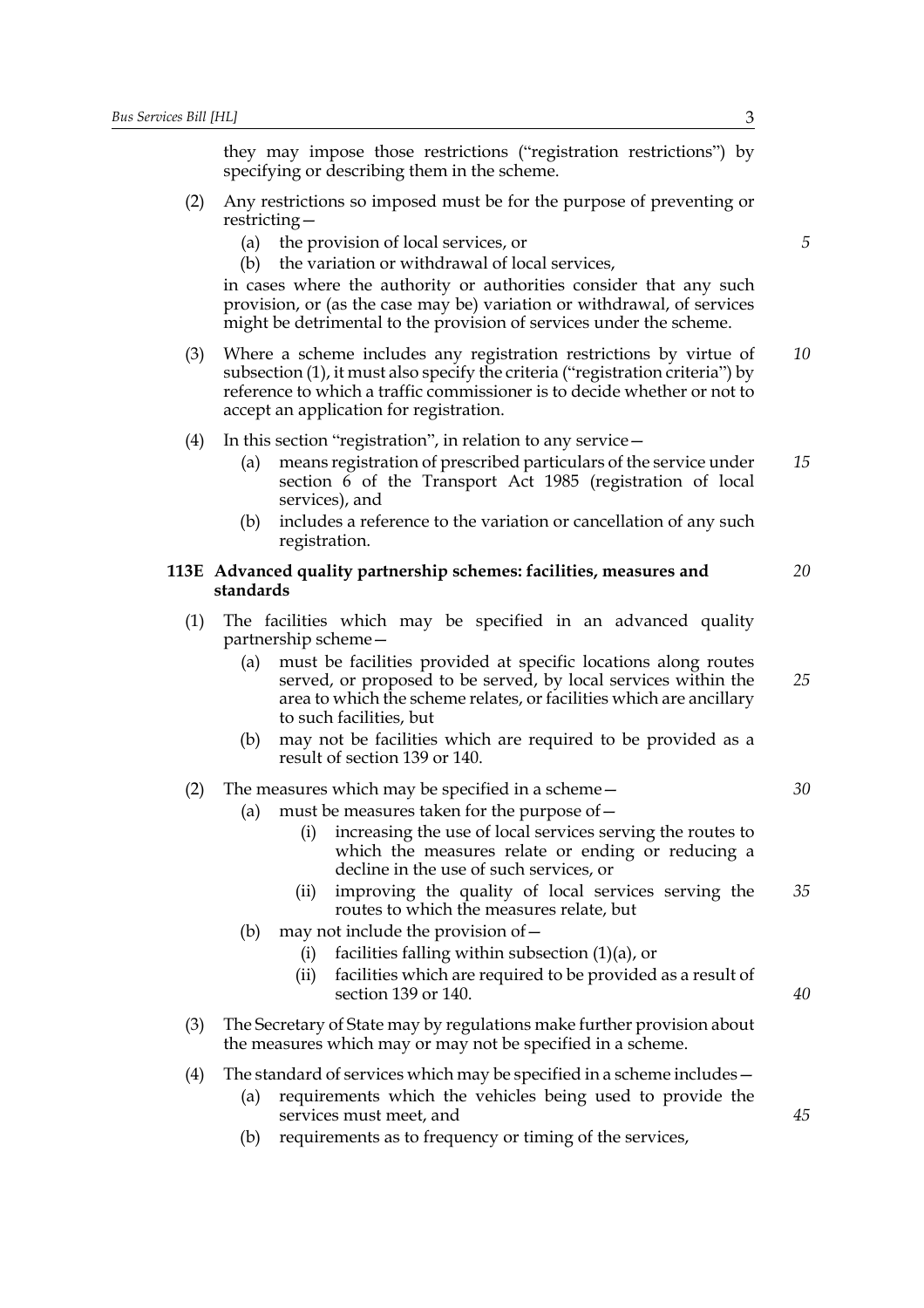but the specification of any such requirements is not to prevent operators from providing services in excess of those requirements.

- (5) The standard of services which may be specified in a scheme may also include—
	- (a) requirements as to the maximum fares that may be charged for particular journeys, or for journeys of particular descriptions, on services to which the scheme applies,
	- (b) requirements as to the ways in which passengers may pay for journeys,
	- (c) requirements about providing information to the public about local services or particular descriptions of local services, and *10*
	- (d) requirements as to the publicising of local services, fares or ticketing arrangements or particular descriptions of local services, fares or ticketing arrangements.
- (6) Requirements under subsection (5)(b), (c) and (d) may include requirements for operators of local services to co-operate with one another. *15*
- (7) A scheme may include a requirement falling within subsection (4)(b) or (5)(a) only if there are no admissible objections to the requirement from relevant operators.
- (8) A scheme may include a requirement falling within subsection  $(4)(a)$  or (5)(b) that relates to an undertaking that would fall to be given under section 113C(4)(b) only if there are no admissible objections to the requirement from relevant operators.
- (9) Section 113N(3) to (8) makes further provision with respect to schemes which include the requirements referred to in subsections (7) and (8). *25*

#### **113F Advanced quality partnership schemes: traffic regulation orders**

- (1) If the provision of any of the facilities or taking of any of the measures specified in an advanced quality partnership scheme requires the making of a traffic regulation order in respect of a road or other place in a metropolitan district (other than a road for which the Secretary of State is the traffic authority), the scheme may not be made unless it is made by— *30*
	- (a) the local transport authority or authorities, and

(b) the metropolitan district council for the district, acting jointly.

- (2) If the provision of any of the facilities or taking of any of the measures specified in an advanced quality partnership scheme requires the making of a traffic regulation order in respect of a road for which the Secretary of State is the traffic authority, the scheme may not be made unless it is made by—
	- (a) the local transport authority or authorities, and
	- (b) the Secretary of State,

acting jointly.

(3) Where subsection (1) or (2) applies so that a metropolitan district council or the Secretary of State is a maker of the scheme, then (subject *45*

*20*

*5*

*35*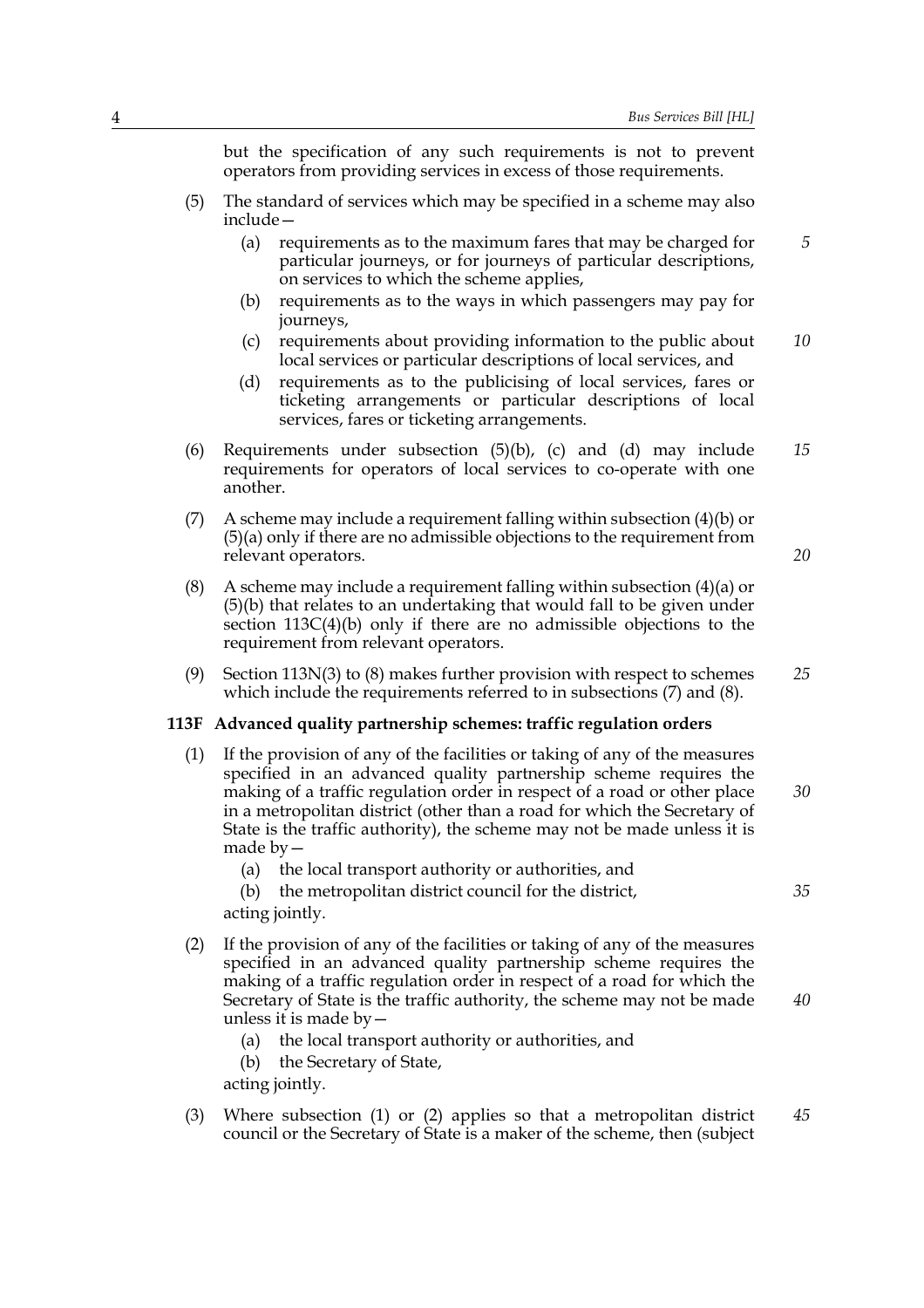to section 113M) the relevant references to the authority or authorities include (as well as the local transport authority or authorities)—

- (a) the metropolitan district council, or
- (b) the Secretary of State.

#### (4) For the purpose of subsection (3) the relevant references are those in—

- (a) section 113C(3), (4), (5)(a) and (7), and
- (b) sections 113G to 113L,

and paragraph 27(2A) of Schedule 9 to the Road Traffic Regulation Act 1984.

#### **113G Notice and consultation requirements**

(1) If an authority or authorities propose to make an advanced quality partnership scheme, they must give notice of the proposed scheme in such manner as they consider appropriate for drawing it to the attention of persons in the area to which it relates.

#### (2) The notice must either contain full details of  $-$

- (a) any facilities specified in the scheme,
- (b) any measures specified in the scheme,
- (c) the standards of services specified in the scheme, and
- (d) any registration restrictions and registration criteria specified in the scheme,

or state where such details may be inspected.

| (3) | After giving notice of the proposed scheme, the authority or authorities |
|-----|--------------------------------------------------------------------------|
|     | must consult –                                                           |

- (a) all operators of local services who would, in the opinion of the authority or authorities, be affected by it,
- (b) such organisations appearing to the authority or authorities to be representative of users of local services as they think fit,
- (c) any other relevant local authority any part of whose area would, in the opinion of the authority or authorities, be affected by it,
- (d) a traffic commissioner,
- (e) the chief officer of police for each police area covering the whole or part of that area,
- (f) the Competition and Markets Authority, and
- (g) such other persons as the authority or authorities think fit.
- (4) For the purpose of subsection (3)(c) the following are relevant local authorities—
	- (a) local transport authorities,
	- (b) district councils in England,
	- (c) London transport authorities, and
	- (d) councils in Scotland.

#### **113H Making of scheme**

(1) If, after taking the steps described in section 113G, an authority or authorities decide that it is appropriate to make the advanced quality partnership scheme, they may make it as proposed or with modifications.

*5*

*10*

*15*

*20*

*25*

*30*

*35*

*40*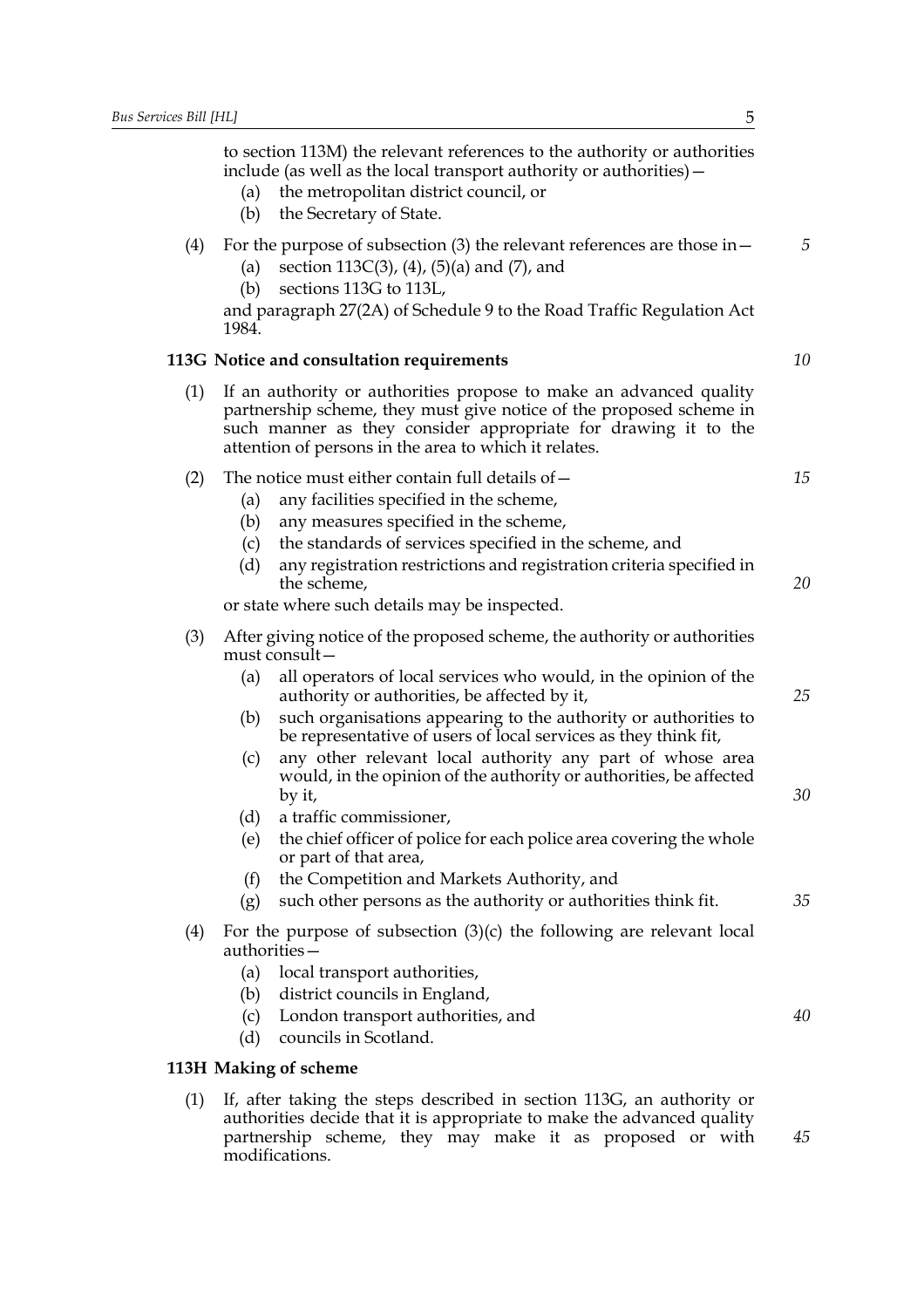| (2) | The scheme must specify each of the following –<br>any facilities to be provided under it by the authority or                                                                                                                                                                                                               |    |
|-----|-----------------------------------------------------------------------------------------------------------------------------------------------------------------------------------------------------------------------------------------------------------------------------------------------------------------------------|----|
|     | (a)<br>authorities,                                                                                                                                                                                                                                                                                                         |    |
|     | (b)<br>any measures to be taken under it by the authority or authorities<br>and the routes to which they relate,                                                                                                                                                                                                            | 5  |
|     | the standards of services to be provided under it by operators of<br>(c)<br>local services in accordance with their undertakings given in<br>relation to facilities or measures to be provided or taken under<br>the scheme,                                                                                                |    |
|     | any registration restrictions imposed by it and any registration<br>(d)<br>criteria specified in it,                                                                                                                                                                                                                        | 10 |
|     | the date on which it is to come into operation,<br>(e)                                                                                                                                                                                                                                                                      |    |
|     | the period for which it is to remain in operation, which must not<br>(f)<br>be less than five years, and                                                                                                                                                                                                                    |    |
|     | $if -$<br>(g)                                                                                                                                                                                                                                                                                                               | 15 |
|     | any facilities are to be provided under the scheme,<br>(i)                                                                                                                                                                                                                                                                  |    |
|     | any measures are to be taken under the scheme, or<br>(ii)                                                                                                                                                                                                                                                                   |    |
|     | (iii)<br>any standards of services are to be provided under the<br>scheme,                                                                                                                                                                                                                                                  |    |
|     | as from a date after the scheme comes into operation, the date<br>as from which they are to be so provided or taken.                                                                                                                                                                                                        | 20 |
| (3) | The scheme may provide that -                                                                                                                                                                                                                                                                                               |    |
|     | local services specified in it, or<br>(a)                                                                                                                                                                                                                                                                                   |    |
|     | local services of a class specified in it,<br>(b)                                                                                                                                                                                                                                                                           |    |
|     | are to be excluded from the scheme, subject to such conditions (if any)<br>as may be specified in it.                                                                                                                                                                                                                       | 25 |
| (4) | The date as from which any particular facilities are to be provided, any<br>particular measures are to be taken, or any services of a particular<br>standard are to be provided, must not be earlier than -                                                                                                                 |    |
|     | in the case of facilities or measures, the latest of dates A to $C$ (see<br>(a)<br>subsections $(6)$ to $(8)$ ),                                                                                                                                                                                                            | 30 |
|     | in the case of services, the later of dates A and D (see subsections<br>(b)<br>$(6)$ and $(9)$ ),                                                                                                                                                                                                                           |    |
|     | unless the case falls within subsection (5).                                                                                                                                                                                                                                                                                |    |
| (5) | If under the scheme-                                                                                                                                                                                                                                                                                                        | 35 |
|     | particular facilities are to be provided or particular measures<br>(a)<br>are to be taken by the authority or authorities, and                                                                                                                                                                                              |    |
|     | as from the date by which the facilities are to be provided or the<br>(b)<br>measures are to be taken, services of a particular standard are to<br>be provided by operators of local services when using the<br>facilities or when providing local services with stopping places<br>on routes to which the measures relate, | 40 |
|     | the date as from which the facilities are to be provided or the measures<br>are to be taken (and as from which the services are to be provided) must<br>not be earlier than the latest of dates A to D.                                                                                                                     | 45 |
|     |                                                                                                                                                                                                                                                                                                                             |    |

(6) Date A is the date 3 months after the date on which the scheme is made.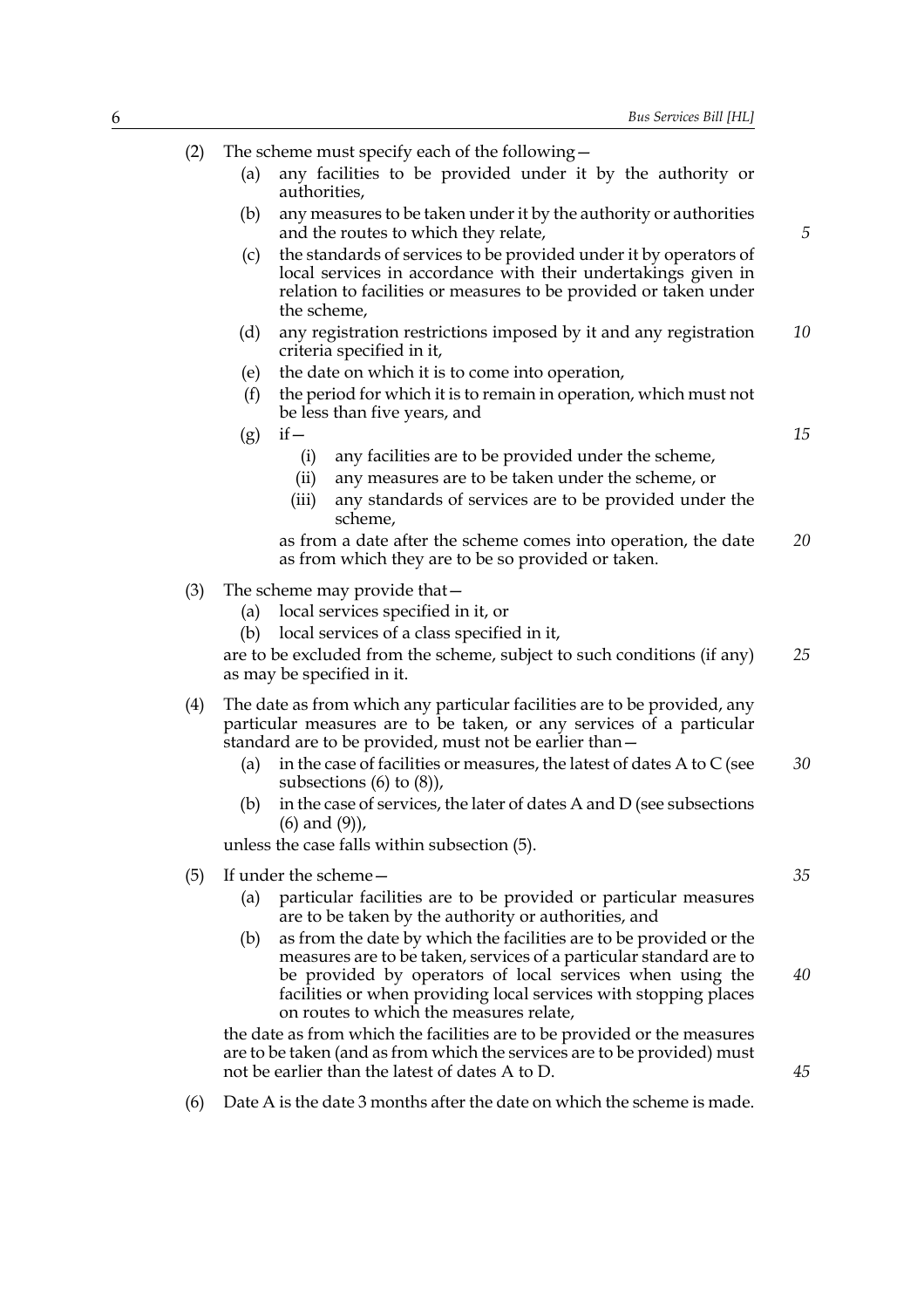| (7)  | Date B is the date by which, in the opinion of the authority or<br>authorities, it will be reasonably practicable for the authority or<br>authorities to provide the facilities or take the measures.                                                                                                                                                                                                          |          |  |
|------|----------------------------------------------------------------------------------------------------------------------------------------------------------------------------------------------------------------------------------------------------------------------------------------------------------------------------------------------------------------------------------------------------------------|----------|--|
| (8)  | Date C is the date 3 months after $-$                                                                                                                                                                                                                                                                                                                                                                          |          |  |
|      | the date on which any traffic regulation order required for the<br>(a)<br>provision of any of the facilities or taking of any of the measures<br>is made, or                                                                                                                                                                                                                                                   | 5        |  |
|      | if more than one such order is required for the provision of the<br>(b)<br>facilities or the taking of the measures, the date on which the<br>last of them is made.                                                                                                                                                                                                                                            | 10       |  |
| (9)  | Date D is the date by which, in the opinion of the authority or<br>authorities, it will be reasonably practicable for operators of local<br>services to provide services of the particular standard.                                                                                                                                                                                                           |          |  |
| (10) | Not later than 14 days after the date on which the scheme is made, the<br>authority or authorities must give notice of the making of the scheme –<br>in such manner as they consider appropriate for drawing it to<br>(a)<br>the attention of persons in the area to which it relates,<br>to all operators of local services who would, in their opinion, be<br>(b)<br>affected by the scheme, and             | 15       |  |
|      | to a traffic commissioner.<br>(c)                                                                                                                                                                                                                                                                                                                                                                              | 20       |  |
| (11) | The notice must –                                                                                                                                                                                                                                                                                                                                                                                              |          |  |
|      | either contain full details of the scheme or state where such<br>(a)<br>details may be inspected, and                                                                                                                                                                                                                                                                                                          |          |  |
|      | if the scheme made is a modified version of that proposed, state<br>(b)<br>that fact.                                                                                                                                                                                                                                                                                                                          | 25       |  |
|      | 113I Postponement of scheme or of provision of particular facilities, taking<br>of particular measures or provision of particular standards of service                                                                                                                                                                                                                                                         |          |  |
| (1)  | If it appears to the authority or authorities appropriate to do so, they<br>may decide that any of the dates specified in subsection (3) shall be<br>postponed by such period as they think fit.                                                                                                                                                                                                               |          |  |
|      | (2) A date may not be postponed under subsection (1) by a period or<br>periods which in total exceed 12 months.                                                                                                                                                                                                                                                                                                |          |  |
| (3)  | The dates are $-$<br>the date on which the scheme is to come into operation,<br>(a)<br>the date as from which any particular facilities are to be<br>(b)<br>provided under the scheme,<br>the date as from which any particular measures are to be taken<br>(c)<br>under the scheme,<br>the date as from which any particular services are to be<br>(d)<br>provided to a particular standard under the scheme. | 35<br>40 |  |
| (4)  | Before making such a decision the authority or authorities must consult<br>all operators of local services who would, in their opinion, be affected<br>by the scheme.                                                                                                                                                                                                                                          |          |  |

(5) Not later than 14 days after the date on which any such decision is made they must give notice of the decision—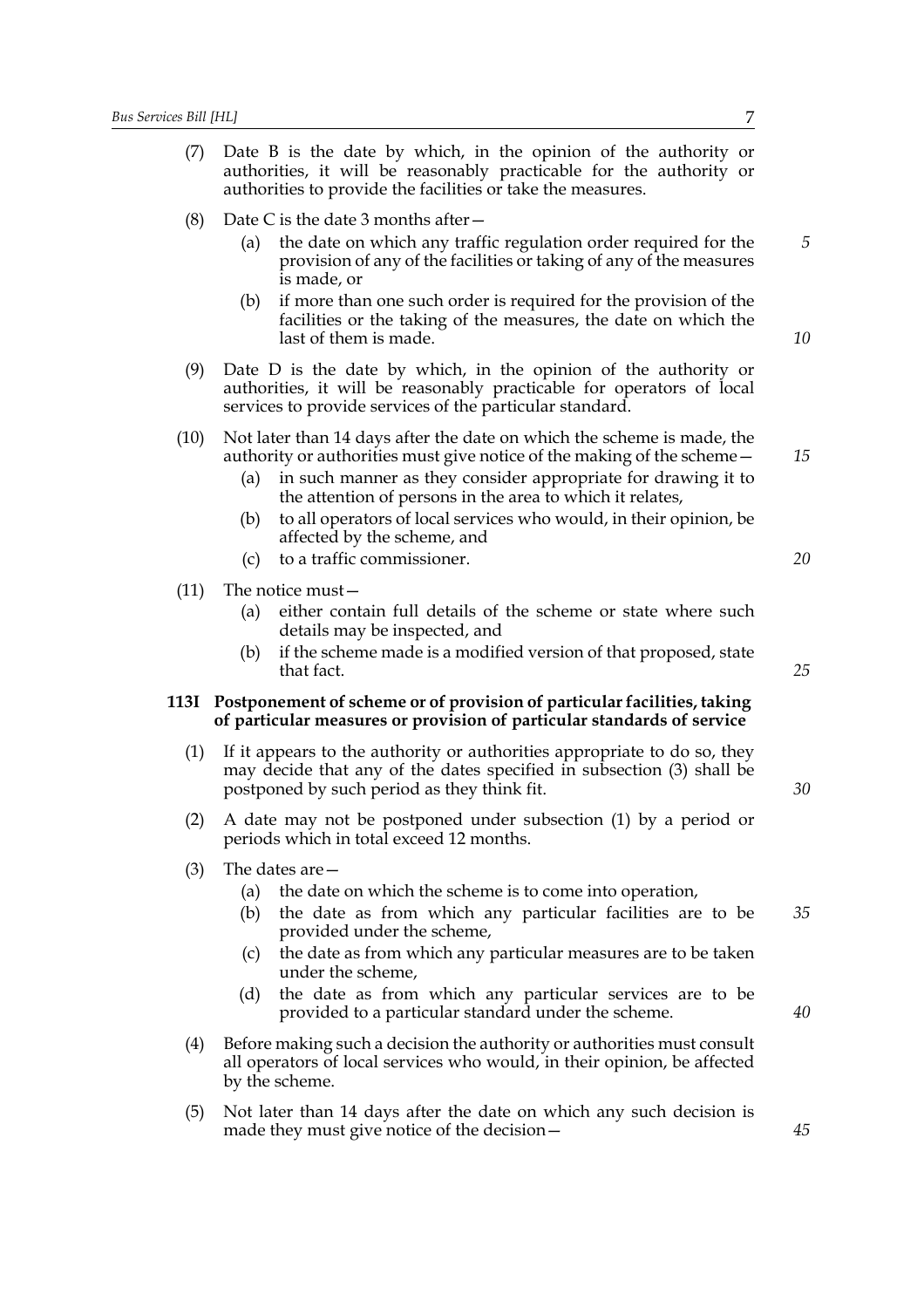- (a) in such manner as they consider appropriate for drawing it to the attention of persons in the area to which it relates,
- (b) to all operators of local services who would, in their opinion, be affected by the scheme, and
- (c) to a traffic commissioner.

#### **113J Effect of scheme**

- (1) The authority or authorities must—
	- (a) provide each of the specified facilities or take each of the specified measures not later than the date specified for it to be provided or taken under the scheme, and
	- (b) continue to provide the facilities or keep the measures in effect throughout the remainder of the period for which the scheme is in operation.
- (2) But subsection (1) does not apply in relation to any period during which the authority or authorities are temporarily unable to provide the facilities or take the measures or keep the measures in effect owing to circumstances beyond their control.
- (3) Nor does it apply in the case of the Secretary of State if the Secretary of State is unable to provide the facilities or take the measures or keep the measures in effect owing to the variation or revocation of a traffic regulation order.
- (4) The operator of a local service may not use facilities provided under an advanced quality partnership scheme unless—
	- (a) the operator has given a written undertaking to a traffic commissioner that, when using the facilities on any date, the operator will provide the service to the standard specified in the scheme that is relevant to the use of those facilities on that date, and *25*
	- (b) the operator provides the service to that standard when using the facilities, except in relation to any period during which the operator is temporarily unable to do so owing to circumstances beyond the operator's control. *30*
- (5) Where a measure has been taken under an advanced quality partnership scheme, the operator of a local service may not use a stopping place on a route to which that measure relates unless—
	- (a) the operator has given a written undertaking to a traffic commissioner that, when using such a stopping place on any date, the operator will provide the service to the standard specified in the scheme that is relevant to the use of such a stopping place on that date, and
	- (b) the operator provides the service to that standard when using such a stopping place, except in relation to any period during which the operator is temporarily unable to do so owing to circumstances beyond the operator's control.
- (6) But subsections (4) and (5) do not apply in relation to services which are excluded from the scheme as a result of any provision of the scheme made in accordance with section 113H(3).

*10*

*5*

*20*

*15*

*40*

*45*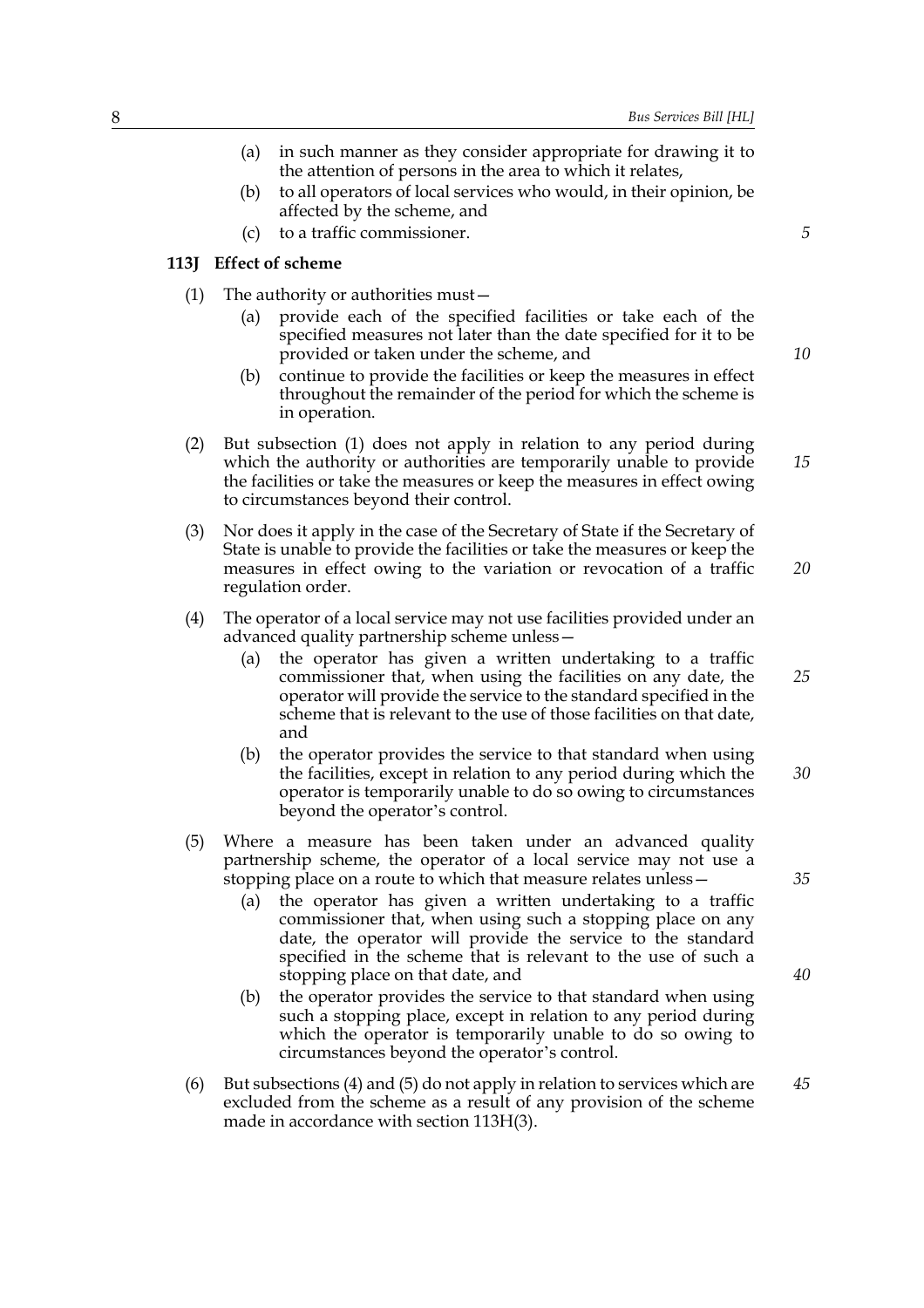(7) Where the exclusion of a local service from the scheme is made subject to conditions as a result of such a provision, those conditions are to be treated, during any period in which the scheme is in operation, as if they were prescribed particulars of the service concerned registered under section 6 of the Transport Act 1985 (registration of local services).

#### **113K Regulations about schemes involving existing facilities or measures which are already in effect**

- (1) The Secretary of State may by regulations make provision about the specifying in advanced quality partnership schemes of—
	- (a) facilities which are already being provided before the schemes are proposed ("existing facilities"), and *10*
	- (b) measures which are already in effect before the schemes are proposed ("existing measures").
- (2) The regulations may in particular—
	- (a) provide that existing facilities may not be specified if they were being provided before a date prescribed by, or determined in accordance with, the regulations, *15*
	- (b) provide that existing measures may not be specified if they were in effect before such a date,
	- (c) provide that—

(i) particular existing facilities or classes of existing facilities, or

(ii) particular existing measures or classes of existing measures,

may not be specified (whenever they were first provided or taken), *25*

- (d) provide that—
	- (i) particular existing facilities or classes of existing facilities, or
	- (ii) particular existing measures or classes of existing measures, *30*

may be specified only in circumstances prescribed by the regulations,

- (e) provide that, in circumstances prescribed by the regulations—
	- (i) particular existing facilities or classes of existing facilities, or *35*
	- (ii) particular existing measures or classes of existing measures,

may be specified only with the consent of a person prescribed by, or determined in accordance with, the regulations, and

(f) make provision modifying any provision of sections 113G to 113I in relation to schemes which specify existing facilities or existing measures.

#### **113L Variation or revocation of schemes**

(1) The authority or authorities who made an advanced quality partnership scheme may vary the scheme if they decide that it is appropriate to do so. *45*

*5*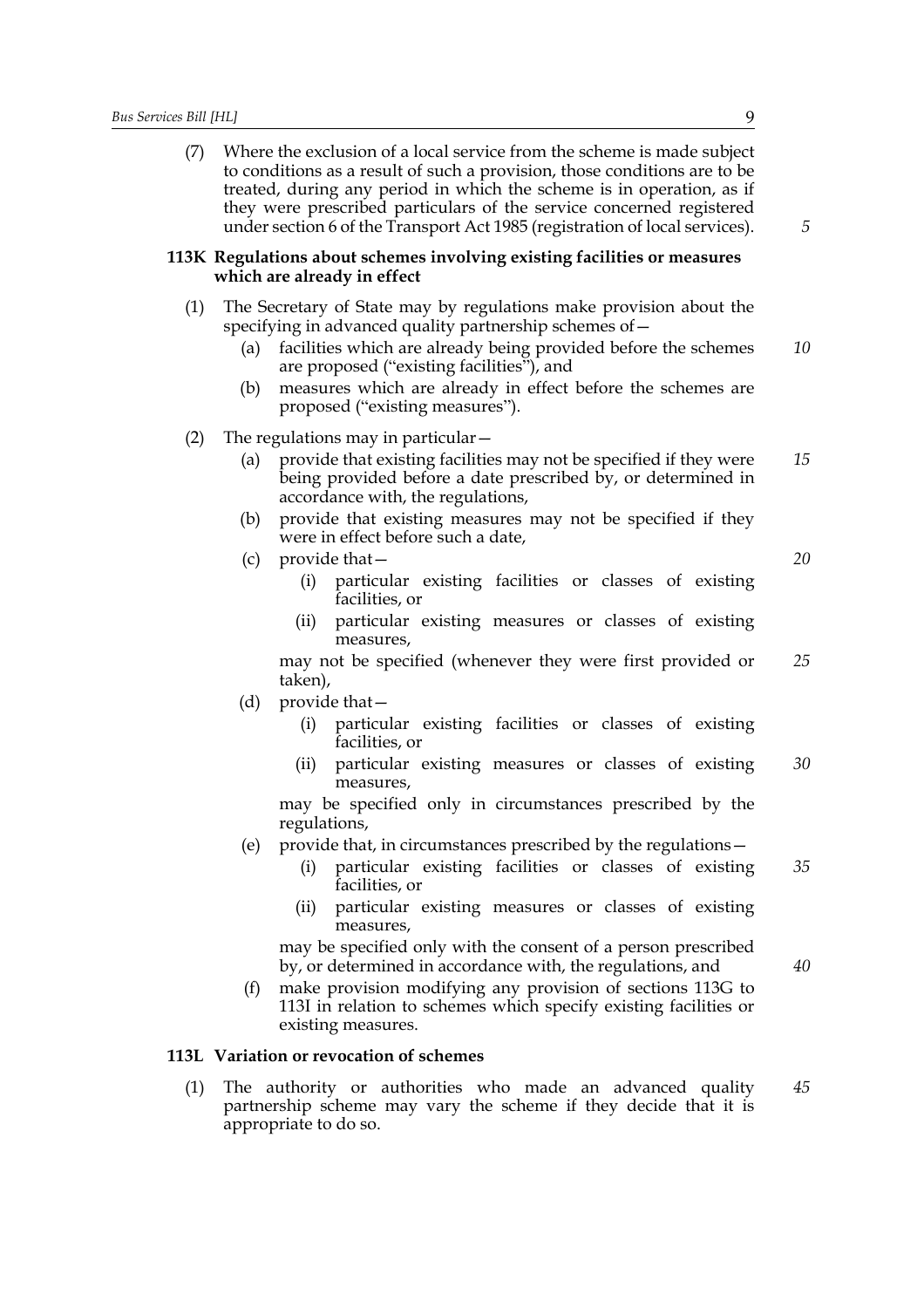- (2) The authority or authorities who made a scheme may revoke it before the end of the period for which it would otherwise remain in operation if all persons who have given an undertaking to provide a service to the standard specified in the scheme consent to the revocation of the scheme; and such consent must not be unreasonably withheld.
- (3) If the variation of a scheme under subsection (1) would require the making of a traffic regulation order, the variation is subject to the same procedure as the making of a scheme.
- (4) Any other variation of a scheme under subsection (1), or the revocation of a scheme under subsection (2), is subject to that procedure, except to the extent that the procedure is modified by regulations made under section 113N. *10*

#### **113M Variation: supplementary**

- (1) The relevant references to the authority or authorities in relation to an advanced quality partnership scheme—
	- (a) include a local transport authority if it has been varied so that it relates to that authority's area, but
	- (b) do not include a local transport authority if it has been varied so that it no longer relates to that authority's area.
- (2) But if (although the scheme does not relate to a local transport authority's area) it would do by reason of a proposed variation, those references (apart from those in section 113J) include that authority. *20*
- (3) The relevant references (apart from those in section 113C(1) and in the words before paragraph (a) of section 113C(5)) to the authority or authorities in relation to an advanced quality partnership scheme—
	- (a) include a traffic regulation authority if it has been varied so that it specifies traffic regulation facilities or traffic regulation measures, but
	- (b) do not include a traffic regulation authority if it has been varied so that it no longer specifies such facilities or measures.
- (4) But if (although the scheme does not specify facilities which are traffic regulation facilities in relation to a traffic regulation authority or measures which are traffic regulation measures in relation to a traffic regulation authority) it would do by reason of a proposed variation, those references (apart from those in section 113J) include that authority.
- (5) And if (although the scheme specifies facilities which are traffic regulation facilities in relation to a traffic regulation authority or measures which are traffic regulation measures in relation to a traffic regulation authority)—
	- (a) the traffic regulation order, or (where more than one) each of the traffic regulation orders, required to be made by that authority for the provision of those facilities or the taking of those measures has been revoked, and
	- (b) the scheme is proposed to be varied (but not so that it specifies other facilities which are traffic regulation facilities in relation to that authority or other measures which are traffic regulation measures in relation to that authority),

*15*

*5*

*25*

*30*

*40*

*45*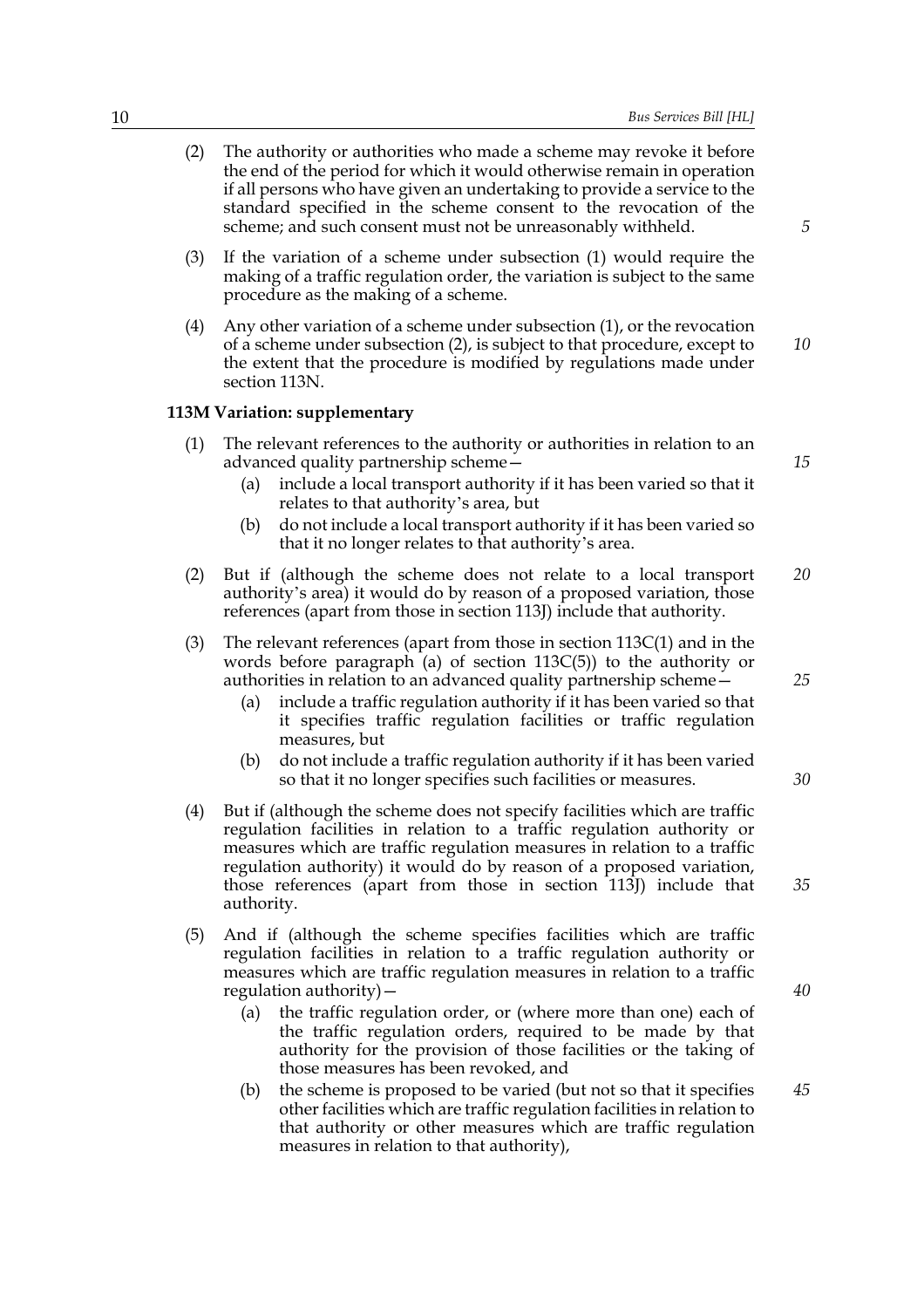the relevant references (apart from those in section 113J) do not include that authority.

- (6) For the purposes of this section the relevant references are those in  $-$ 
	- (a) section 113C(1) to (7),
	- (b) section 113D, and
	- (c) sections 113G to 113L,

and paragraph 27(2A) of Schedule 9 to the Road Traffic Regulation Act 1984.

- (7) In this section "traffic regulation authority" means—
	- (a) a metropolitan district council, or
	- (b) the Secretary of State.
- (8) For the purposes of this section  $-$ 
	- (a) facilities are traffic regulation facilities, in relation to a traffic regulation authority and an advanced quality partnership scheme, if that authority was required to be a maker of the scheme because it originally specified those facilities or would have been required to be a maker of it had it done so;
	- (b) measures are traffic regulation measures, in relation to a traffic regulation authority and an advanced quality partnership scheme, if that authority was required to be a maker of the scheme because it originally specified those measures or would have been required to be a maker of it had it done so.

#### **113N Regulations about schemes**

- (1) The Secretary of State may by regulations make further provision with respect to—
	- (a) the procedure to be followed when making, varying or revoking advanced quality partnership schemes,
	- (b) the content or operation of schemes which include—
		- (i) a requirement falling within section  $113E(4)(b)$  or  $(5)(a)$ , or
		- (ii) a requirement falling within section  $113E(4)(a)$  or  $(5)(b)$ relating to an undertaking that would fall to be given under section  $113C(4)(b)$ ,
	- (c) the local services or classes of local services which must be, or may be, excluded from schemes,
	- (d) the conditions which must be, or may be, attached to such exclusions,
	- (e) the form and manner in which undertakings are to be given to a traffic commissioner in connection with schemes,
	- (f) the making of traffic regulation orders in connection with schemes, and *40*
	- (g) such other incidental matters in connection with advanced quality partnership schemes as the Secretary of State thinks fit.
- (2) The regulations may in particular make provision with respect to  $-$ 
	- (a) giving notice of proposed schemes or proposed variations or revocation of schemes, *45*
	- (b) objections to such proposals,
	- (c) the holding of inquiries or hearings into objections,

*10*

*15*

*5*

*20*

*25*

*30*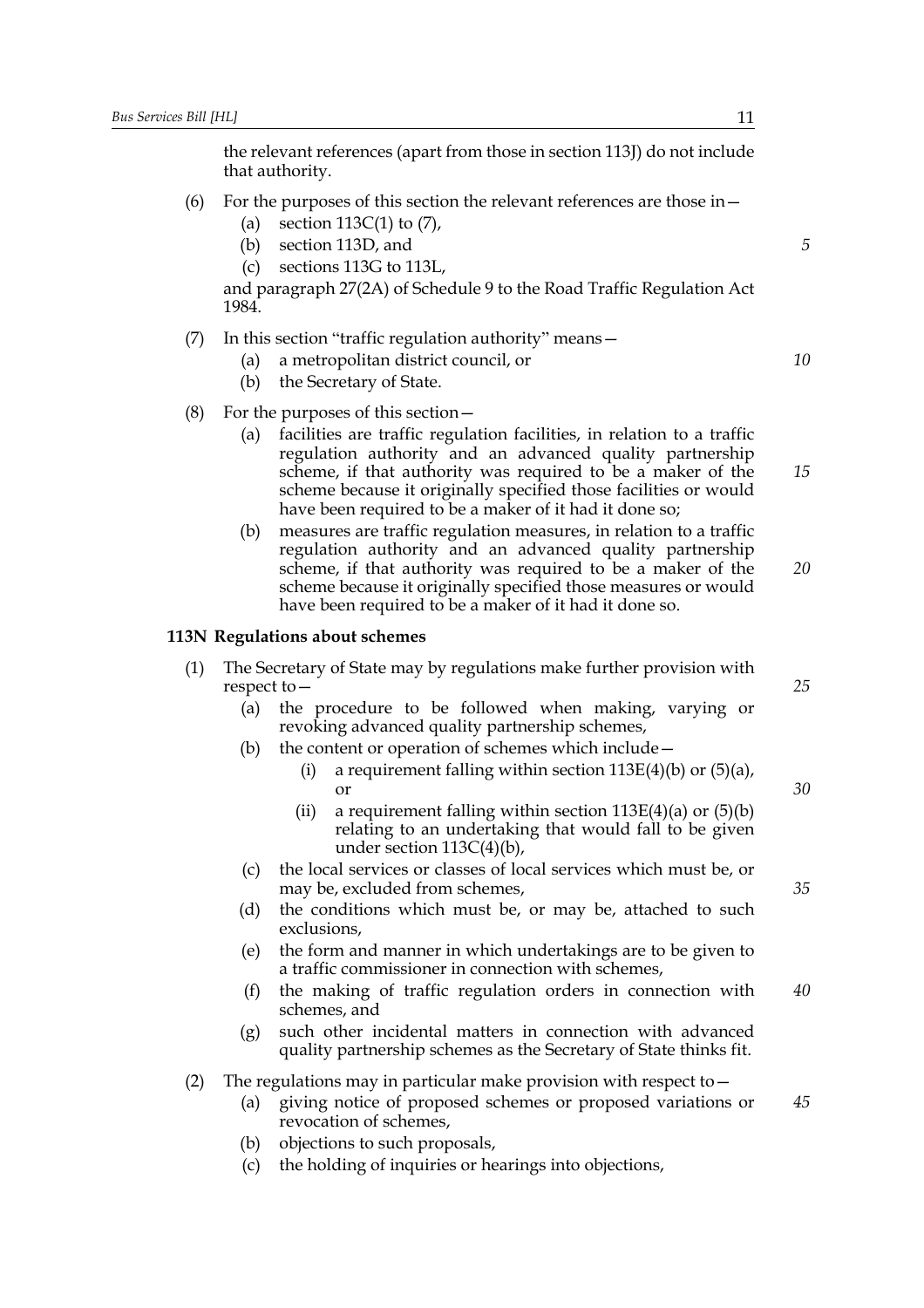- (d) modifications of such proposals,
- (e) the form of schemes or variations, and
- (f) giving notice of schemes which have been made or of the variation or revocation of schemes.
- (3) As regards schemes which include or would include—
	- (a) a requirement described in subsection  $(1)(b)(i)$ , or
	- (b) a requirement described in subsection  $(1)(b)(ii)$ ,

regulations under subsection (1)(a) or (b) may in particular make the provision referred to in subsection (4).

#### (4) The provision mentioned in subsection (3) is provision—

- (a) for section  $113E(7)$  or  $(8)$  not to apply in such circumstances as may be prescribed,
- (b) in prescribed circumstances where such schemes, or any provisions of such schemes, are subject to postponement under section 113I, for any such requirement not to take effect unless prescribed conditions are satisfied, *15*
- (c) as to the meaning of "admissible objection" for the purposes of section 113E(7) and (8) and subsection (5)(b) of this section,
- (d) as to the meaning of "relevant operator" for those purposes, and
- (e) as to the determination of any question whether an objection is an admissible objection or an operator is a relevant operator. *20*
- (5) As regards schemes which include a requirement described in subsection  $(1)(b)(i)$ , regulations under subsection  $(1)(b)$  may also make provision—
	- (a) requiring such schemes to include provision—
		- (i) as respects the setting of frequencies, timings or maximum fares to which the requirements relate,
		- (ii) for a minimum interval before any requirements as to frequencies, timings or maximum fares may next be reviewed,
		- (iii) for a maximum interval before any such requirements must next be reviewed,
		- (iv) as respects other circumstances in which any such requirements must or may be reviewed, and
		- (v) as respects revision of any such requirements after a review, and *35*
	- (b) for any requirement as to frequencies, timings or maximum fares to be revised only if there are no admissible objections to the revision from relevant operators.
- (6) The revision of requirements as to frequencies, timings or maximum fares under any provision included in a scheme by virtue of regulations under subsection (5)(a) is not to be regarded as a variation of the scheme for the purposes of section 113L (variation or revocation of schemes). *40*
- (7) Nothing in subsection (5) or (6) is to be taken to derogate from what may be done under or by virtue of section 113L. *45*
- (8) The provision that may be made by virtue of subsection  $(4)(e)$  includes provision for and in connection with—

*10*

*5*

*25*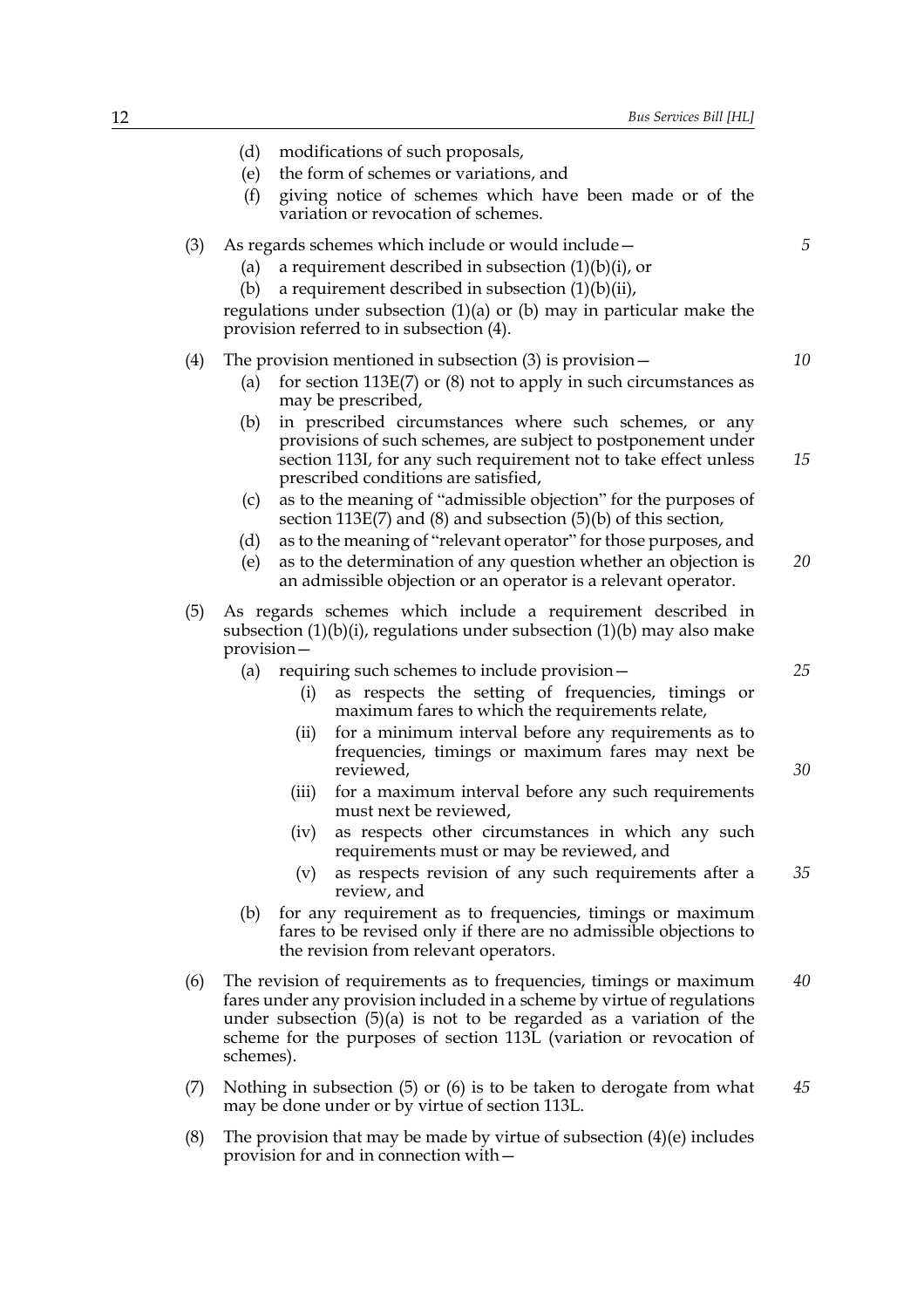- (a) the appointment of a person ("an adjudicator") to make such a determination as is mentioned in that paragraph;
- (b) the appointment of a person ("an assessor") to assist an adjudicator in considering any question which appears to arise in relation to such a determination;
- (c) the payment—
	- (i) by the Secretary of State to an adjudicator, or
	- (ii) by the Secretary of State or an adjudicator to an assessor,
	- of such remuneration as may be determined by or in accordance with the regulations.

#### **113O Guidance about schemes**

- (1) The Secretary of State may issue guidance concerning the carrying out by local transport authorities whose areas are in England and metropolitan district councils of their functions under this Part in relation to advanced quality partnership schemes.
- (2) Those authorities and councils must have regard to any such guidance."

#### **2 Further amendments**

Schedule 1 contains further amendments relating to advanced quality partnership schemes.

#### **3 Transitional provision**

- (1) Subsection (2) applies in relation to a quality partnership scheme under section 114 of the Transport Act 2000 that—
	- (a) is in operation, or made but not yet in operation, immediately before the commencement date, and
	- (b) at that time relates only to the areas of one or more local transport authorities in England.
- (2) The scheme is to be treated from the commencement date as if it were an advanced quality partnership scheme that had been made under section 113C of the Transport Act 2000 (inserted by section 1).
- (3) Subsection (4) applies in relation to a quality partnership scheme that, as varied under section 120 of the Transport Act 2000 after the commencement date, relates only to the areas of one or more local transport authorities in England.
- (4) The scheme is to be treated from the date on which the scheme as varied comes into operation as if it were an advanced quality partnership scheme that had been made under section 113C of the Transport Act 2000.
- (5) In this section "the commencement date" is the date on which section 1 comes into force for all purposes.

*5*

*10*

*20*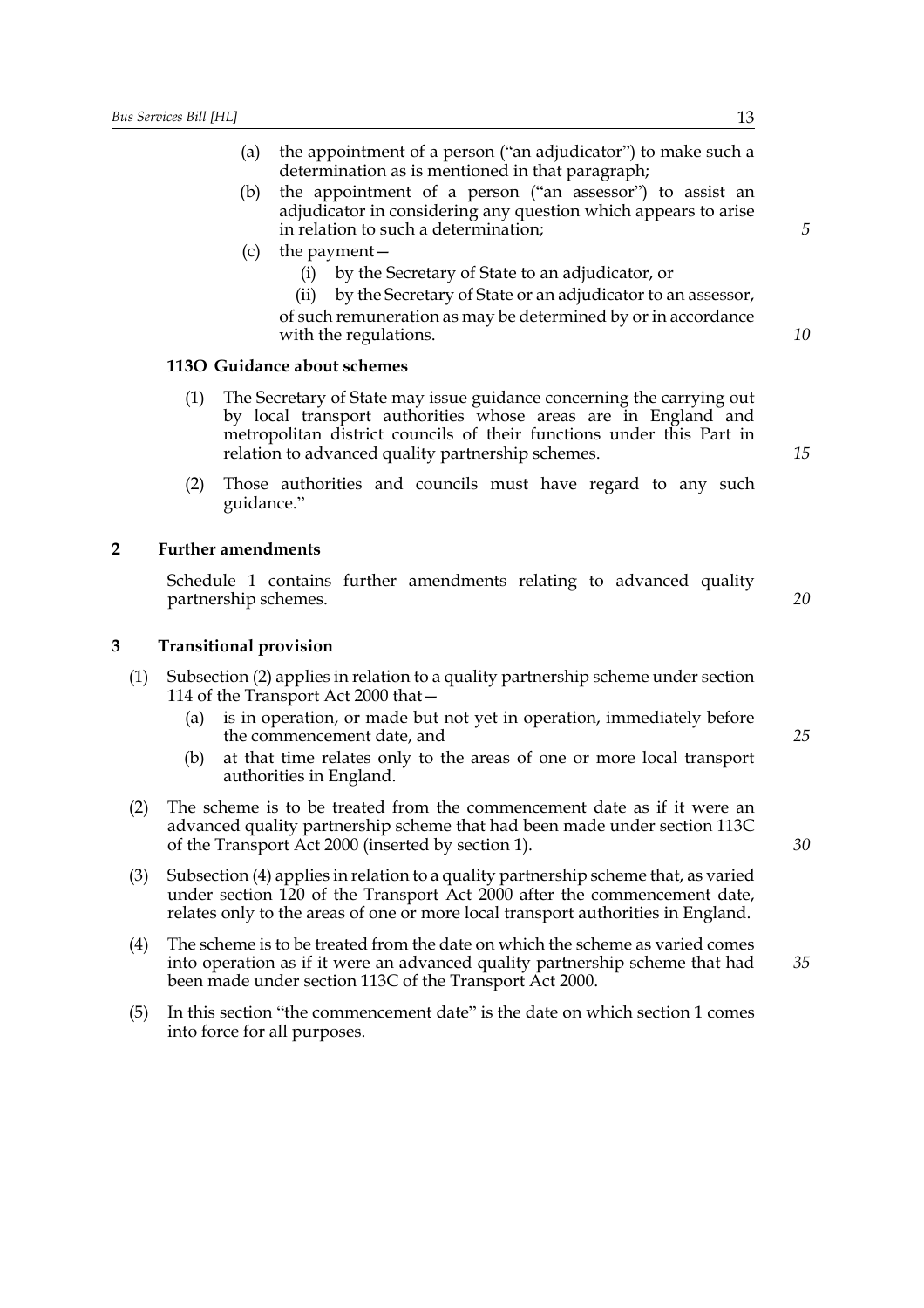#### *Franchising schemes*

#### **4 Franchising schemes**

In Part 2 of the Transport Act 2000, after section 123 insert—

#### *"Bus services: franchising schemes*

#### **123A Franchising schemes**

- (1) A franchising authority, or two or more franchising authorities acting jointly, may make a franchising scheme covering the whole or any part of their area, or their combined area.
- (2) A franchising scheme may not be made unless the franchising authority or authorities have complied with the requirements in sections 123B to 123G. *10*
- (3) A franchising scheme is a scheme—
	- (a) under which the authority or authorities identify the local services that they consider appropriate to be provided in an area under local service contracts,
	- (b) by virtue of which those local services may only be provided in that area in accordance with local service contracts (subject to section 123O),
	- (c) by virtue of which the authority or authorities may grant service permits for other local services which have a stopping place in that area (subject to section 123H(5)), and *20*
	- (d) under which the authority or authorities identify additional facilities that they consider appropriate to provide in that area.

#### (4) In this Part "franchising authority" means—

- (a) a mayoral combined authority,
- (b) a county council in England for an area for which there are district councils,
- (c) a county council in England for an area for which there is no district council,
- (d) a non-metropolitan district council for an area for which there is no county council, *30*
- (e) an Integrated Transport Authority for an integrated transport area in England, or
- (f) a combined authority which is not a mayoral combined authority.

But each of paragraphs (b) to (f) has effect only if the Secretary of State by regulations so provides.

- (5) In this Part "local service contract", in relation to a franchising scheme, means an agreement that complies with section  $123K(1)$  to  $(3)$  under which—
	- (a) the franchising authority or authorities grant to another person the exclusive right to operate the local services to which the contract relates, and

*35*

*25*

*5*

*15*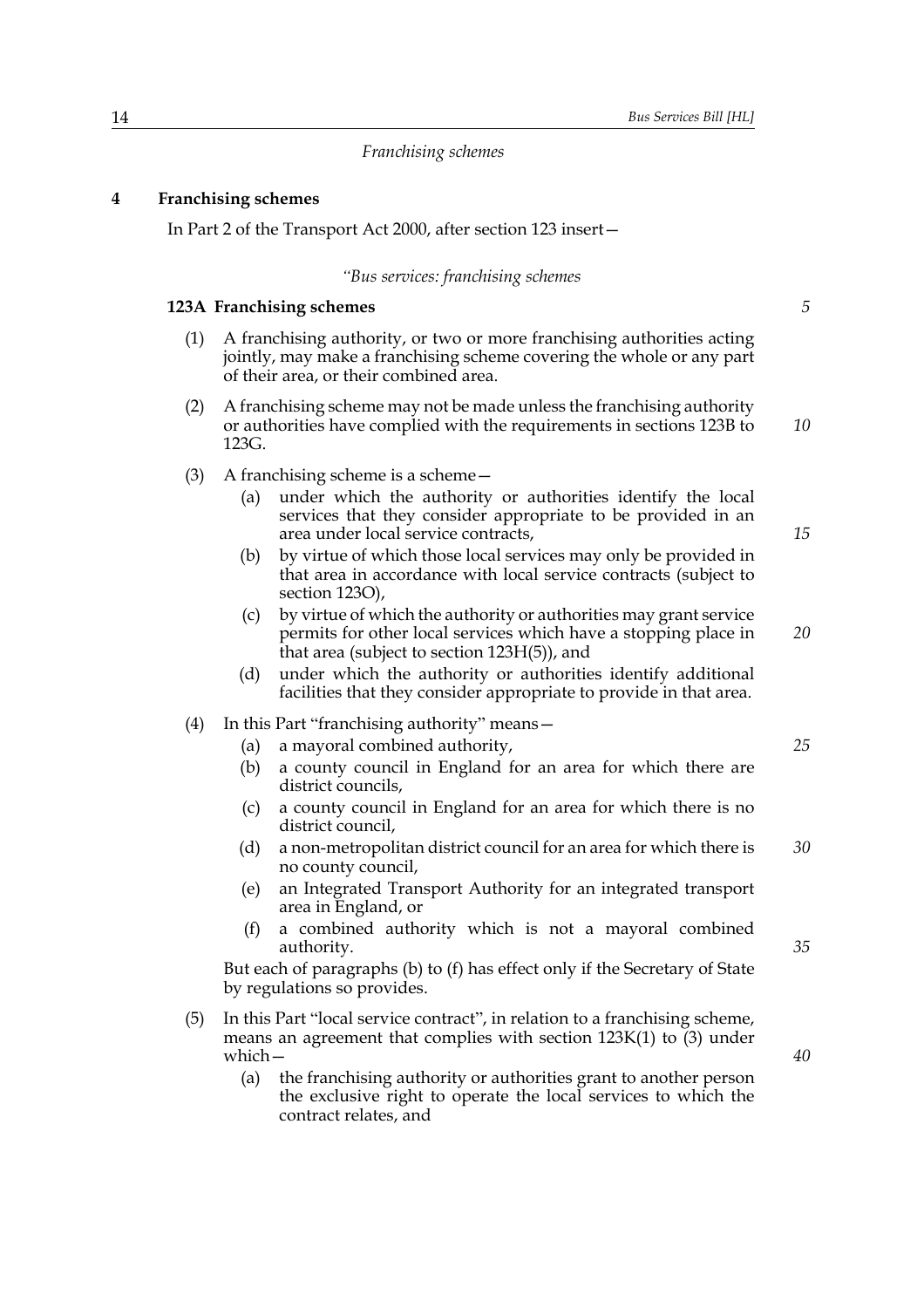- (b) the person undertakes to provide the local services on such terms (including in particular as to frequency, fares and standard of service) as may be specified in the agreement.
- (6) A local service contract may be made on terms which include provision for the making of payments by the authority or authorities to the person undertaking to provide the local service.
- (7) Section 88(1) of the Transport Act 1985 (application to subsidy agreements of sections 89 to 92 of that Act) does not apply in relation to local service contracts.
- (8) A franchising authority's functions under this Part in relation to a franchising scheme must be discharged only by the franchising authority. *10*

#### **123B Assessment of proposed scheme**

- (1) A franchising authority or authorities that propose to make a franchising scheme covering the whole or any part of their area, or combined area, must prepare an assessment of the proposed scheme. *15*
- (2) The assessment must—
	- (a) describe the effects that the proposed scheme is likely to produce, and
	- (b) compare making the proposed scheme to one or more other courses of action. *20*
- (3) The assessment must also include consideration of  $-$ 
	- (a) whether the proposed scheme would contribute to the implementation of—
		- (i) the authority's or authorities' policies under section 108(1)(a), and *25*
		- (ii) other policies affecting local services that the authority or authorities have adopted and published,
	- (b) whether the proposed scheme would contribute to the implementation by neighbouring local transport authorities  $of$ *30*
		- (i) those authorities' policies under section  $108(1)(a)$ , and
		- (ii) other policies affecting local services that those authorities have adopted and published,
	- (c) how the authority or authorities would make and operate the proposed scheme, *35*
	- (d) whether the authority or authorities would be able to afford to make and operate the scheme,
	- (e) whether the proposed scheme would represent value for money, and
	- (f) the extent to which the authority or authorities are likely to be able to secure that local services are operated under local service contracts.
- (4) Subsections (2) and (3) do not prevent inclusion of other matters.
- (5) The Secretary of State must issue guidance concerning the preparation of an assessment under this section, and that guidance may, in *45*

*5*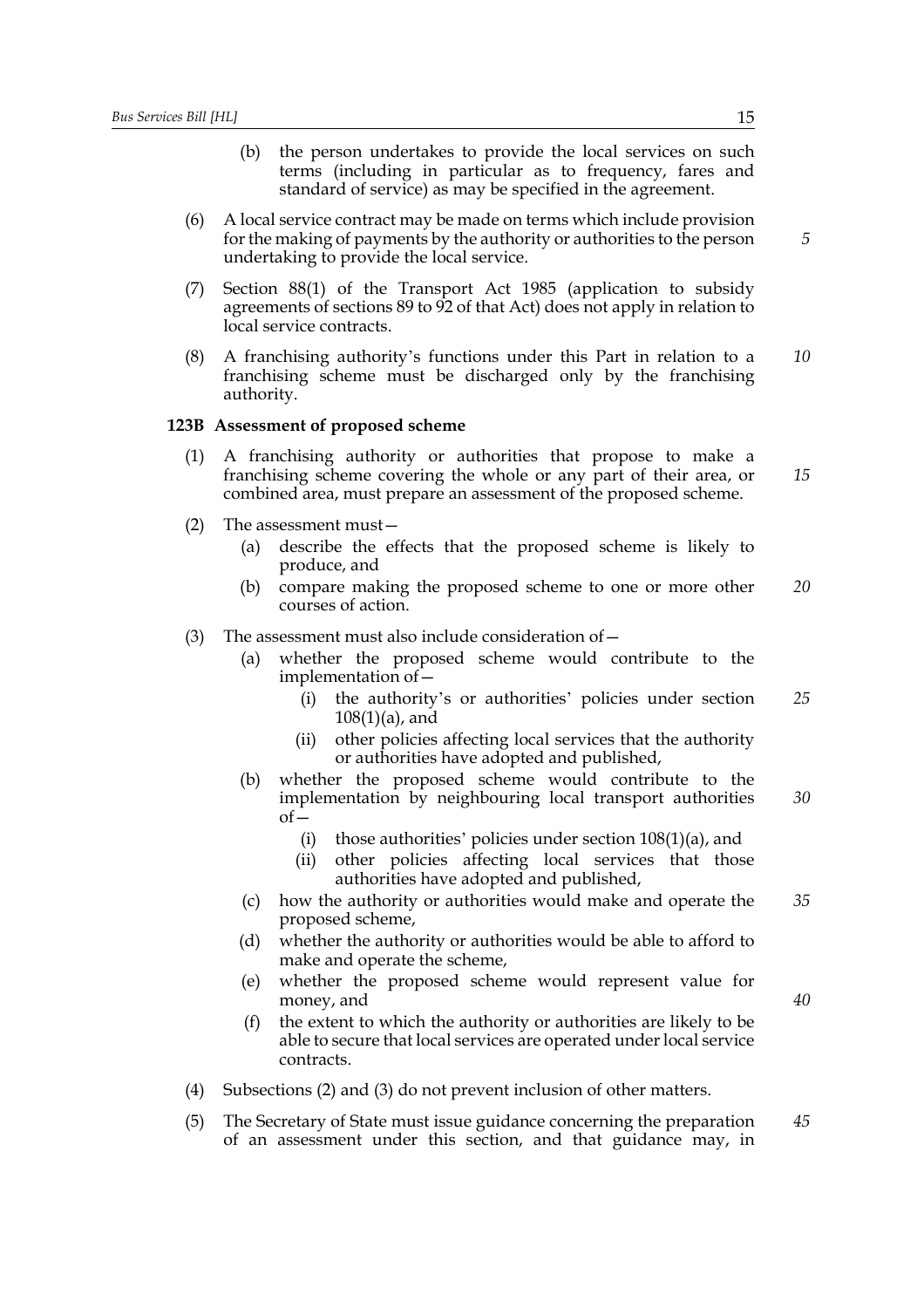particular, include guidance about methods to be used when assessing a proposed scheme.

- (6) Franchising authorities must have regard to any such guidance.
- (7) In this section "relevant local authority" means—
	- (a) a local transport authority,
	- (b) a London transport authority, or
	- (c) a council in Scotland.

#### **123C Consent of the Secretary of State and notice**

- (1) A franchising authority or authorities may not prepare an assessment of a proposed franchising scheme under section 123B unless the Secretary of State consents to their doing so. *10*
- (2) The Secretary of State's consent is not required if the proposed scheme relates only to—
	- (a) the area of a mayoral combined authority, or
	- (b) the combined area of two or more mayoral combined authorities. *15*
- (3) The Secretary of State must publish a notice of a consent given under this section.
- (4) Before preparing an assessment of a proposed franchising scheme under section 123B, the authority or authorities must publish, in such manner as they consider appropriate, a notice stating that they intend to prepare such an assessment. *20*

#### **123D Audit**

- (1) If, after preparing an assessment of a proposed franchising scheme under section 123B, the authority or authorities wish to proceed with the proposed scheme, they must obtain a report from an auditor on that assessment. *25*
- (2) The auditor's report must state whether, in the opinion of the auditor  $-$ 
	- (a) the information relied on by the authority or authorities in considering the matters referred to in section 123B(3)(d) or (e) is of sufficient quality,
	- (b) the analysis of that information in the assessment is of sufficient quality, and
	- (c) the authority or authorities had due regard to guidance issued under section 123B in preparing the assessment.
- (3) A person may not act as auditor under this section if the person would be disqualified from acting as local auditor of the accounts of the franchising authority, or any of the franchising authorities, under section 1214 of the Companies Act 2006 as substituted by paragraph 5 of Schedule 5 to the Local Audit and Accountability Act 2014.
- (4) In this section "auditor" means a person or body with a recognised professional qualification, as that term is defined for the purposes of Part 42 of the Companies Act 2006 as modified by Schedule 5 to the Local Audit and Accountability Act 2014.

*5*

*40*

*35*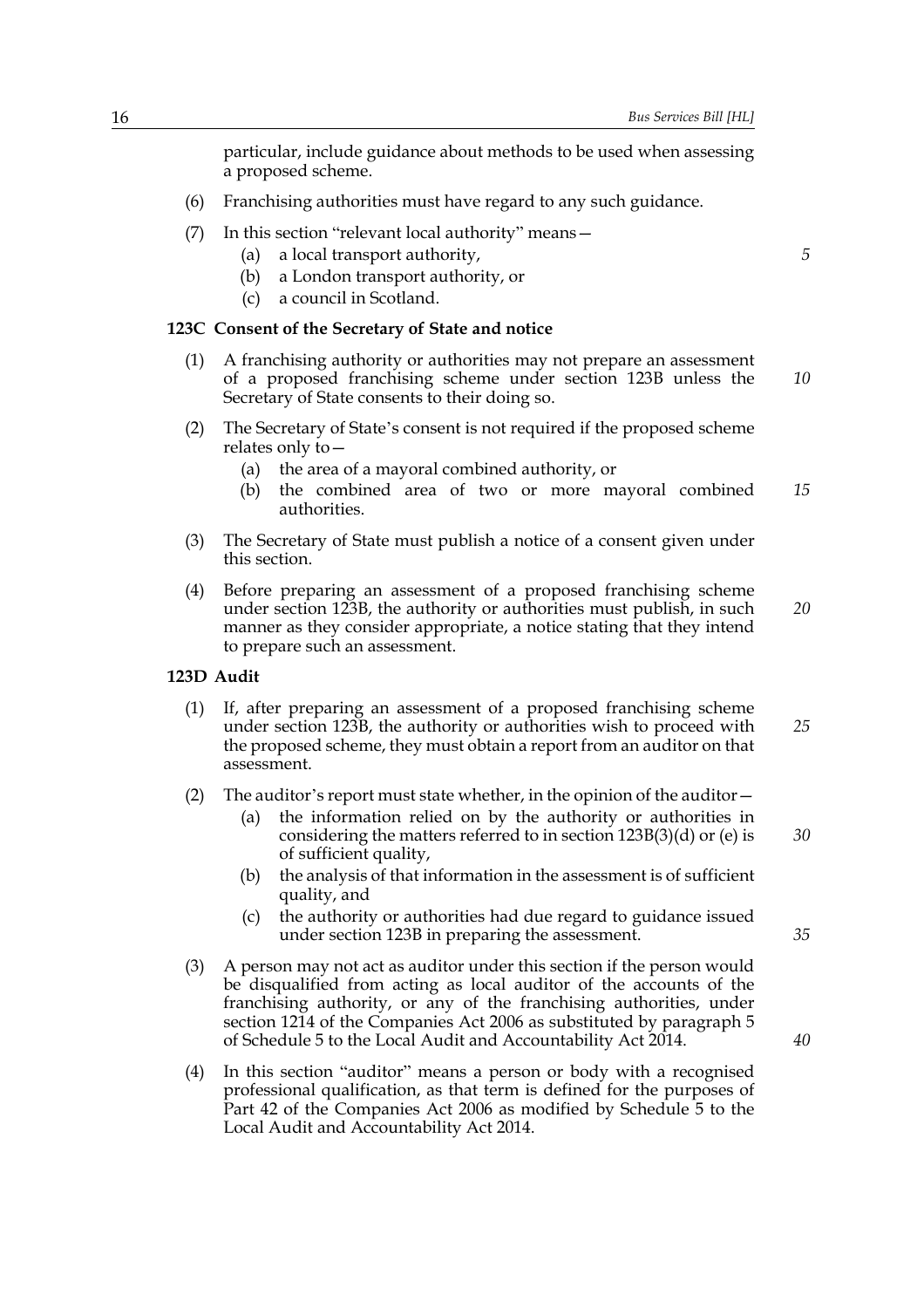#### **123E Consultation**

- (1) This section applies if, after obtaining an auditor's report under section 123D, the authority or authorities wish to proceed with the proposed franchising scheme.
- (2) The authority or authorities must—
	- (a) publish a consultation document relating to the proposed scheme (see section 123F),
	- (b) publish the assessment of the proposed scheme,
	- (c) publish the auditor's report on that assessment, and
	- (d) give notice of the proposed scheme in such manner as the authority or authorities consider appropriate for bringing it to the attention of persons in the area to which it relates. *10*
- (3) A notice under subsection  $(2)(d)$  must
	- (a) describe the proposed scheme, and
	- (b) state where copies of the proposed scheme and the documents mentioned in subsection  $(2)(a)$  to (c) may be inspected. *15*
- (4) After giving notice under subsection  $(2)(d)$ , the authority or authorities must consult—
	- (a) all persons operating local services in the area or areas to which the proposed scheme relates,
	- (b) all other persons holding a PSV operator's licence or a community bus permit who would, in the opinion of the authority or authorities, be affected by the proposed scheme,
	- (c) such organisations appearing to the authority or authorities to be representative of users of local services as they think fit,
	- (d) any other relevant local authority any part of whose area would, in the opinion of the authority or authorities, be affected by the proposed scheme,
	- (e) a traffic commissioner, and
	- (f) the chief officer of police for each police area covering the whole or part of an area to which the proposed scheme relates. *30*
- (5) In subsection  $(4)(d)$  "relevant local authority" means  $-$ 
	- (a) a local transport authority,
	- (b) a district council,
	- (c) a London transport authority, or
	- (d) a council in Scotland.
- (6) The authority or authorities may modify the proposed scheme after consulting those persons and organisations.

#### **123F Consultation document**

- (1) A consultation document under section 123E(2)(a) relating to a proposed franchising scheme must include— *40*
	- (a) a description of the area to which the proposed scheme relates,
	- (b) a description of areas within that area for which different provision is proposed to be made, if such provision is proposed to be included in the proposed scheme,
	- (c) a description of the local services that are proposed to be provided under local service contracts,

*5*

*20*

*25*

*35*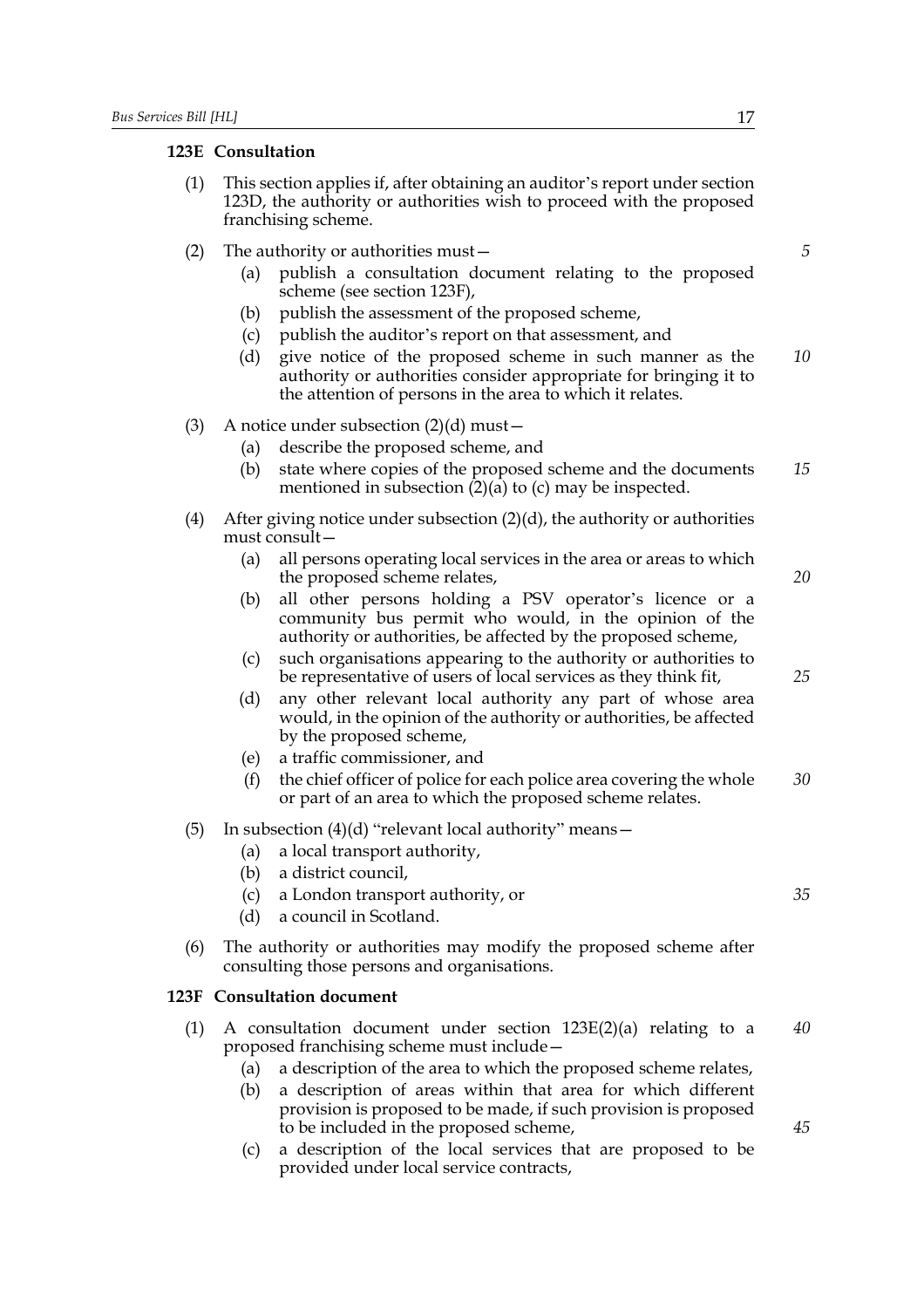- (d) a description of the local services that are proposed to be excepted from regulation arising because of the proposed scheme,
- (e) the date on which the scheme is proposed to be made,
- (f) the date or dates by which it is proposed that local service contracts first be entered into,
- (g) the period or periods it is proposed will expire between the making of local service contracts and the provision of local services under such contracts,
- (h) a statement about how, in conducting the procurement process for the provision of local services, the authority or authorities propose to facilitate the involvement of small and mediumsized operators in the provision of local services, and *10*
- (i) the date by which responses to the consultation must be received.
- (2) The consultation document must also include a summary of the assessment prepared under section 123B in relation to the proposed scheme.

#### **123G Response to consultation**

- (1) A franchising authority or authorities that conduct a consultation under section 123E must publish a report setting out— *20*
	- (a) the authority's or authorities' response to the consultation;
	- (b) the authority's or authorities' decision on whether to make a franchising scheme covering the whole or any part of their area or combined area.
- (2) The authority or authorities must give notice of the report to a traffic commissioner.
- (3) If the authority or authorities decide to make a franchising scheme, the report must set out how, in conducting the procurement process for the provision of local services, the authority or authorities will facilitate the involvement of small and medium-sized operators in the provision of local services. *30*
- (4) If a franchising authority are a mayoral combined authority, the function of deciding whether to make a proposed franchising scheme is a function of the combined authority exercisable only by the mayor acting on behalf of the combined authority (including in a case where the decision is to make a scheme jointly with one or more other franchising authorities).

#### **123H Making and publication of scheme**

- (1) If the authority or authorities publishing a report under section 123G have decided to make a franchising scheme covering the whole or any part of their area or combined area, they must make the scheme, and publish it, at the same time as the report under section 123G. *40*
- (2) The scheme must specify—
	- (a) the area to which the scheme relates,
	- (b) the local services intended to be provided under local service contracts,

*15*

*25*

*35*

*45*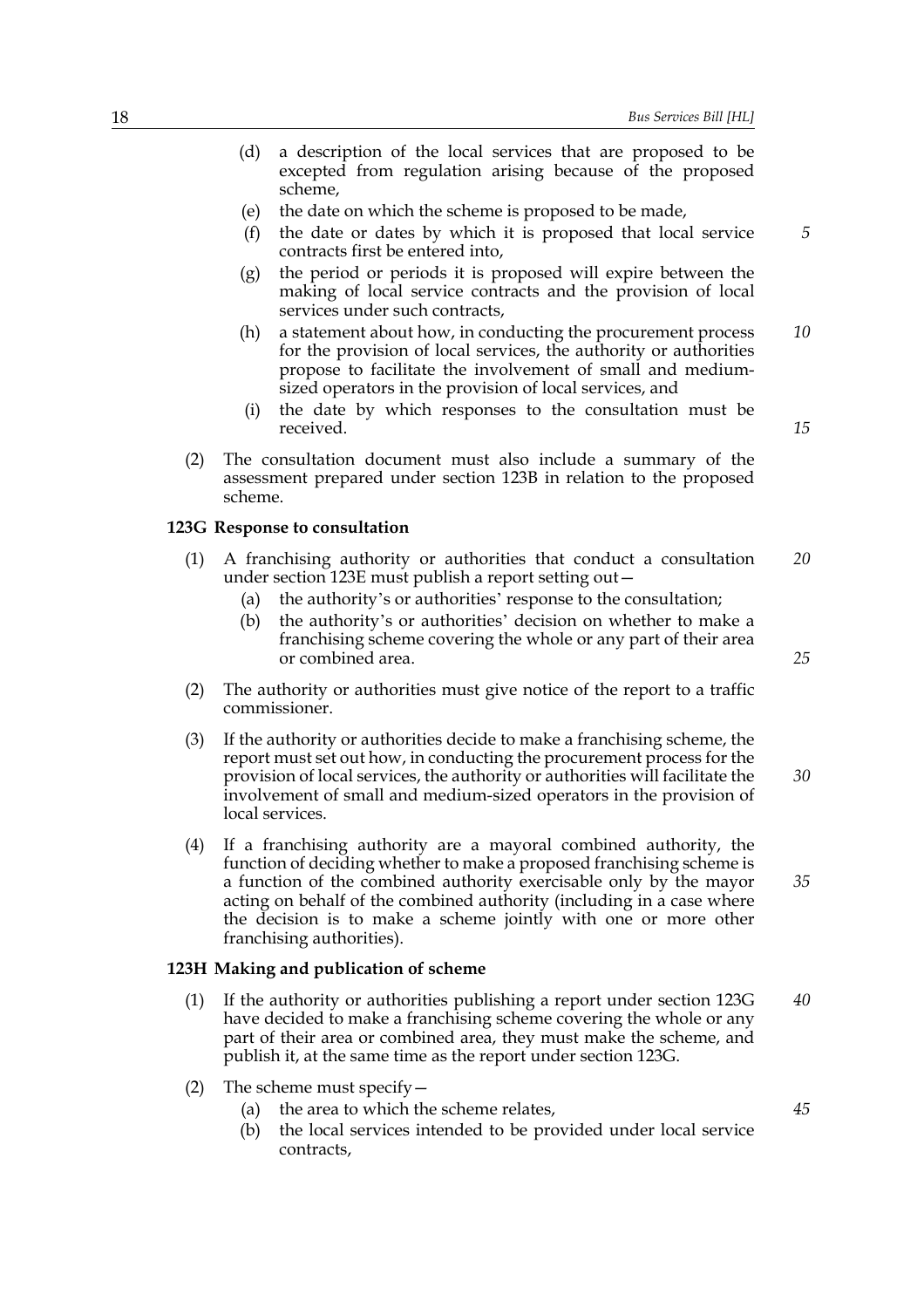- (c) the date on which local service contracts relating to local services may first be entered into (subject to subsection  $(3)(b)$ ), and
- (d) the minimum period that is to expire between the making of a local service contract and the provision of a local service under the contract (subject to subsection  $(3)(c)$ ).
- (3) The scheme may specify—
	- (a) areas within the area to which the scheme relates ("scheme subareas"),
	- (b) for each scheme sub-area, the date on which a local service contract to provide a local service in that scheme sub-area may first be entered into, and *10*
	- (c) for each scheme sub-area, the minimum period that is to expire between the making of a local service contract to provide such a service and the provision of such a service under the contract.
- (4) A scheme may not specify under subsection  $(2)(d)$  or  $(3)(c)$  a period of less than six months.
- (5) Subject to regulations under section 123U, the scheme may except from regulation arising because of the scheme—
	- (a) local services specified in the scheme, and *20*
	- (b) local services of a class specified in the scheme.
- (6) If the franchising scheme relates to an area to which a relevant scheme or plan also relates, the franchising scheme must include—
	- (a) in a case where the relevant scheme or plan relates only to the area to which the franchising scheme relates or a part of that area, provision revoking the relevant scheme or plan, or *25*
	- (b) in any other case, provision varying the relevant scheme or plan so that it ceases to relate to any part of the area to which the franchising scheme relates.
- (7) A franchising scheme may not otherwise vary a relevant scheme or plan. *30*
- (8) In subsections (6) and  $(7)$  -

"relevant plan" means an enhanced partnership plan, and "relevant scheme" means an advanced quality partnership scheme or an enhanced partnership scheme.

- (9) If provision is made under subsection (6)(b) to vary an enhanced partnership plan or scheme so that it ceases to relate to an area, the local transport authority or authorities to whose area or combined area the plan or, in the case of a scheme, the related plan continues to relate may vary the plan or, as the case may be, the scheme in such manner as they consider appropriate in consequence of the provision made under subsection  $(6)(b)$ .
- (10) Section 138K(3) applies, and section  $138K(4)$ , (5) and (8) do not apply, to a variation under subsection (9).

#### **123I Postponement of local service contracts**

(1) If it appears to the authority or authorities that have made a franchising scheme appropriate to do so, they may decide that*5*

*15*

*45*

*40*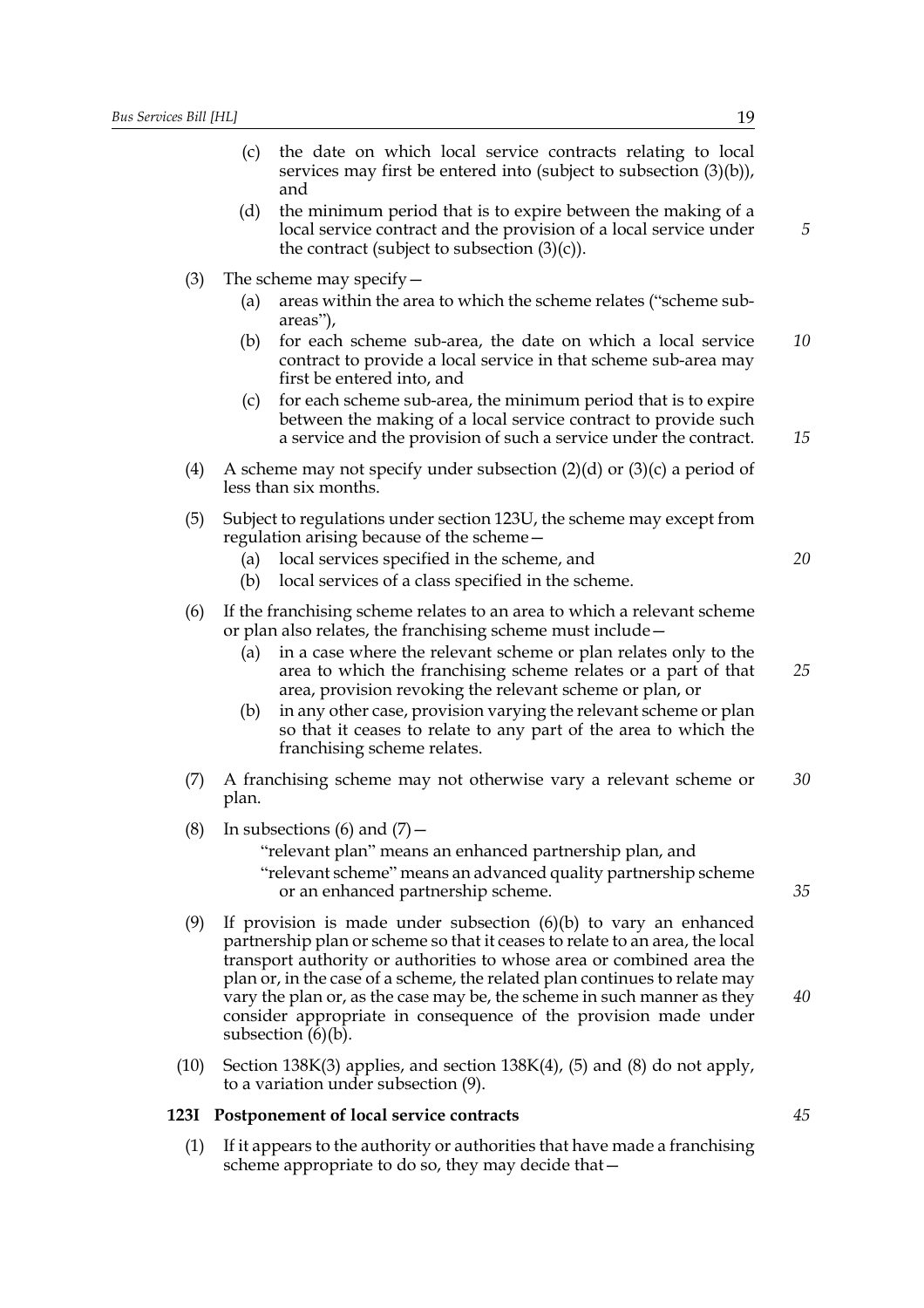|      | the date specified under section $123H(2)(c)$ , or<br>(a)<br>a date specified under section 123H(3)(b),<br>(b)<br>is to be postponed (or further postponed).                                                                                                                                                                                                                                    |    |  |
|------|-------------------------------------------------------------------------------------------------------------------------------------------------------------------------------------------------------------------------------------------------------------------------------------------------------------------------------------------------------------------------------------------------|----|--|
| (2)  | Before making such a decision they must (if possible) consult –<br>persons operating local services who would, in their opinion, be<br>(a)<br>affected by the decision;<br>other persons whom, in their opinion, it would be appropriate<br>(b)                                                                                                                                                 | 5  |  |
| (3)  | to consult.<br>Within a period of 14 days beginning with the date on which any such<br>decision is made they must give notice of the decision -<br>in such manner as they consider appropriate for drawing it to<br>(a)<br>the attention of persons in the area to which it relates,                                                                                                            | 10 |  |
|      | to all persons operating local services who would, in their<br>(b)<br>opinion, be affected by the decision, and<br>to a traffic commissioner.<br>(c)                                                                                                                                                                                                                                            | 15 |  |
| (4)  | The notice must include a statement of the reasons for making the<br>decision.                                                                                                                                                                                                                                                                                                                  |    |  |
| 123J | Effect of local service contracts: registration requirements and<br>provision of services                                                                                                                                                                                                                                                                                                       |    |  |
| (1)  | Where a franchising scheme has been made, subsections (2) and (3)<br>apply as soon as the effective time of any local service contract to which<br>the franchising scheme relates is reached, subject to subsection (4).                                                                                                                                                                        | 20 |  |
| (2)  | Sections 6 to 9 of the Transport Act 1985 (registration of local services)<br>do not have effect in relation to the area to which the franchising<br>25<br>scheme relates.                                                                                                                                                                                                                      |    |  |
| (3)  | No local service may be provided in the area to which the franchising<br>scheme relates (if there is a stopping place for the service in that area)<br>$unless -$<br>it is provided under a local service contract,<br>(a)<br>it is an interim service (see section 123O), or<br>(b)<br>it is provided under a service permit (see section 123P).<br>(c)                                        | 30 |  |
| (4)  | If the scheme provides for scheme sub-areas, subsections (2) and (3)<br>apply in relation to each scheme sub-area as soon as the effective time<br>of any local service contract for the provision of a local service in that<br>scheme sub-area is reached, as if references in subsections (2) and (3) to<br>the area to which the scheme relates were references to the scheme sub-<br>area. | 35 |  |
| (5)  | Subsections (2) and (3) do not apply in relation to $-$<br>a local service which is excepted from regulation arising<br>(a)<br>because of the proposed scheme by any provision of the scheme<br>that is made under section $123H(5)$ , or                                                                                                                                                       | 40 |  |
|      | the use of a vehicle under a permit granted under section 22 of<br>(b)<br>the Transport Act 1985.                                                                                                                                                                                                                                                                                               |    |  |

- (6) If it appears to a franchising authority that  $-$ 
	- (a) a person is operating or has operated a local service in contravention of subsection (3), and *45*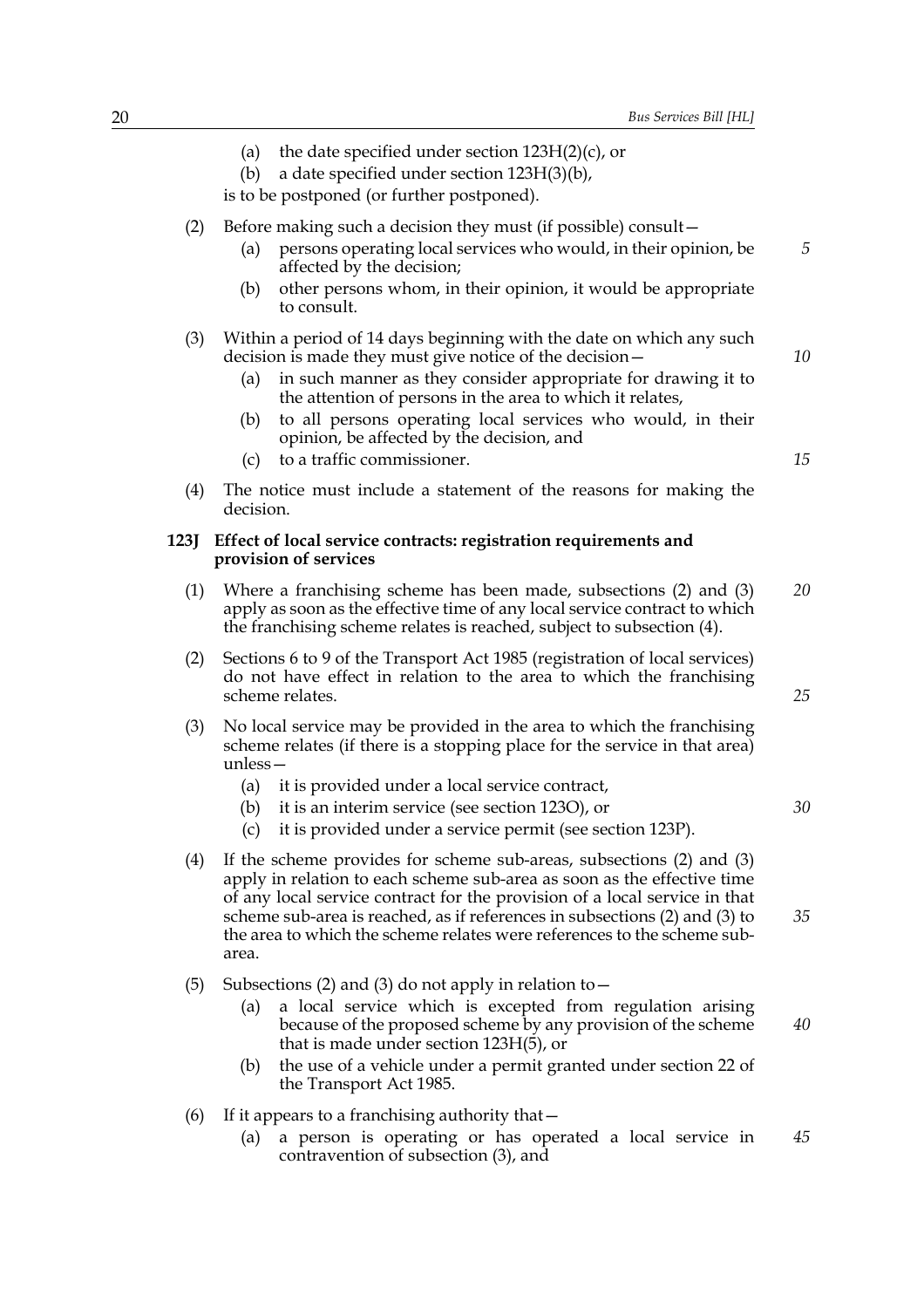(b) in operating that local service, the person is failing or has failed to take all reasonable precautions and to exercise all due diligence to avoid contravening subsection (3),

the authority must inform a traffic commissioner.

(7) The effective time, in relation to a local service contract, is the beginning of the day on which a local service may first be provided under the contract (see sections 123K(4) and 123L).

#### **123K Local service contracts**

- (1) If a franchising scheme covers the whole or part of the combined area of two or more franchising authorities, a local service contract for a local service specified in the scheme is to be entered by the authorities acting jointly. *10*
- (2) A franchising authority or authorities may only enter into a local service contract with a person who is the holder of either—
	- (a) a PSV operator's licence, or
	- (b) a community bus permit.
- (3) But subsection (2)(a) does not include a licence to which a condition is attached under section 26 of the Transport Act 1985 (power of traffic commissioner to attach conditions to licences) prohibiting the holder from using vehicles under the licence to provide local services of all descriptions or of any description to which the condition relates. *20*
- (4) A person may not provide a local service under a local service contract until—
	- (a) the expiry of the period that, under the scheme, must expire between the making of the contract and the provision of the local service under the contract (see section 123H(2)(d) and  $(3)(c)$ , or *25*
	- (b) such later time as may be specified in the contract.
- (5) Subsection (4) is subject to section 123L.
- $(6)$  If
	- (a) a franchising authority or authorities enter into a local service contract, and
	- (b) the contract is  $-$ 
		- (i) the first contract for the provision of a local service specified in the scheme that is entered into, or
		- (ii) for any scheme sub-area, the first contract for the provision of a local service specified in relation to that scheme sub-area that is entered into,

they must give notice of the contract to a traffic commissioner.

(7) A notice under subsection (6) must be given within a period of 14 days beginning with the date on which the local service contract in question is entered into. *40*

#### **123L Exceptions to section 123K**

(1) A local service contract may specify as the time when a local service may first be provided under the contract a time before the expiry of such period as is described in section 123K(4)(a), and that service may *5*

*15*

*30*

*35*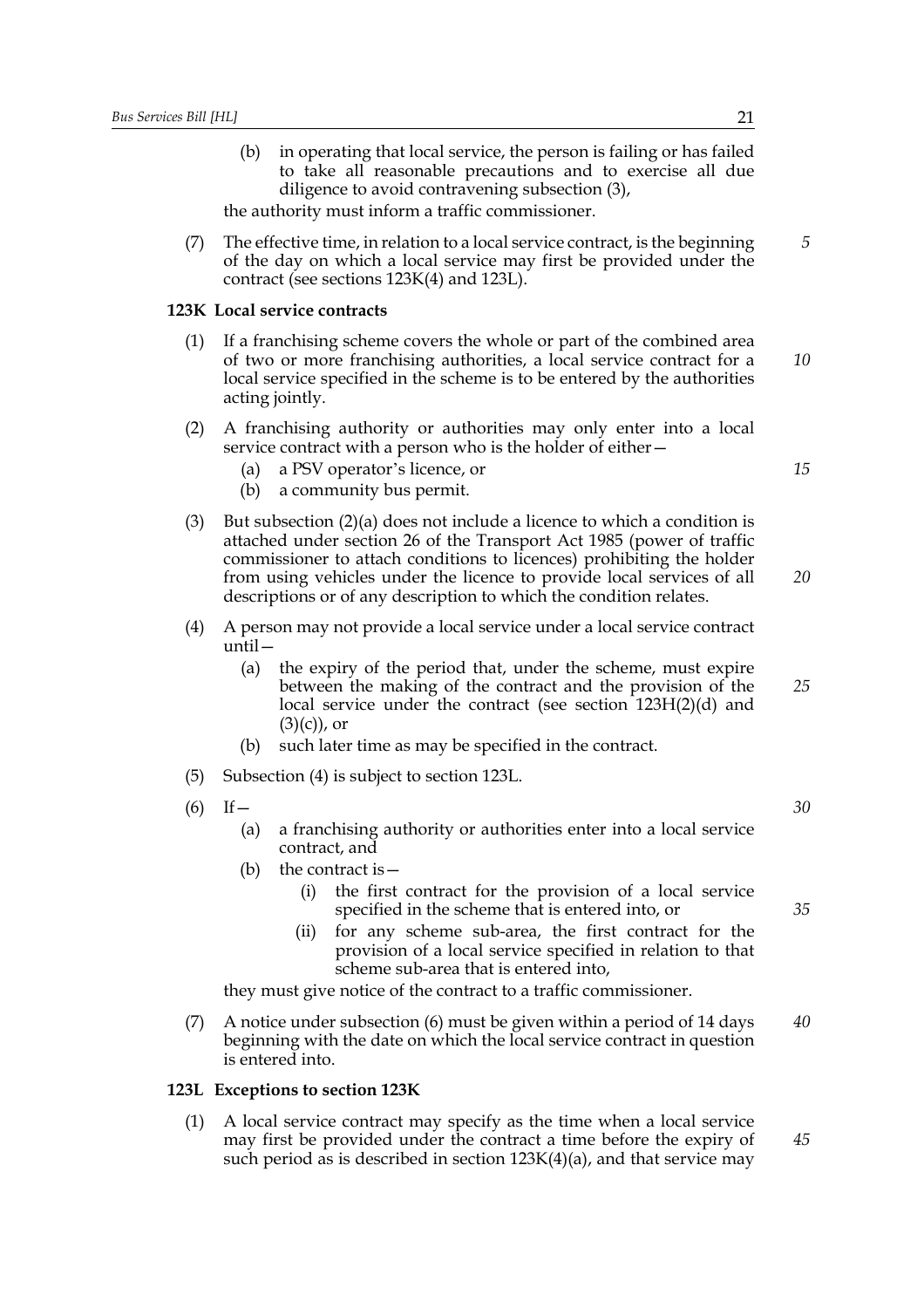be provided from that time, if the authority or authorities determine that action is urgently required for the purpose of—

- (a) maintaining an existing service,
- (b) securing the provision of a service in place of a service which has ceased to operate, or
- (c) securing the provision of a service to meet any public transport requirement which has arisen unexpectedly and ought in the opinion of the authority to be met without delay.
- (2) A determination under subsection (1) must be made at or before the time that the authority or authorities enter into the contract.

#### **123M Variation of scheme**

- (1) The franchising authority or authorities operating a franchising scheme may vary, or acting jointly may vary, the scheme.
- (2) If the authority or authorities decide to vary a franchising scheme, the authority or authorities must—
	- (a) publish a notice of the decision, and
	- (b) give notice of the decision to a traffic commissioner.
- (3) The notice of the decision must state the date on which the variations of the scheme are to have effect.
- (4) The date must fall after a period of six months beginning with the date on which notice of the decision is published. *20*
- (5) The notice must be published, and notice must be given to a traffic commissioner, within a period of 14 days beginning with the date on which the decision was made.
- (6) If a franchising authority are a mayoral combined authority, the function of deciding whether to make a proposed variation is a function of the combined authority exercisable only by the mayor acting on behalf of the combined authority (including in a case where the decision is to act jointly to vary a scheme). *25*
- (7) The references in subsections (1) to (6) to the franchising authority or authorities in relation to a franchising scheme include a reference to a franchising authority who are not operating the scheme but would do so under a proposed variation. *30*
- (8) The variation of a franchising scheme is subject to the same procedure as the making of a franchising scheme, except that—
	- (a) the procedure may be modified or excluded in its application to the variation of a scheme by regulations under section 123U,
	- (b) sections 123B, 123C, 123D and 123F(2) do not apply, and
	- (c) section 123G(3) does not apply.
- (9) If the variation of a franchising scheme would involve adding an area to the area to which the scheme relates, subsection (8) has effect in relation to the variation but without subsection (8)(b). *40*

#### **123N Revocation of scheme**

(1) The franchising authority or authorities operating a franchising scheme may revoke, or acting jointly may revoke, the franchising scheme.

*35*

*10*

*15*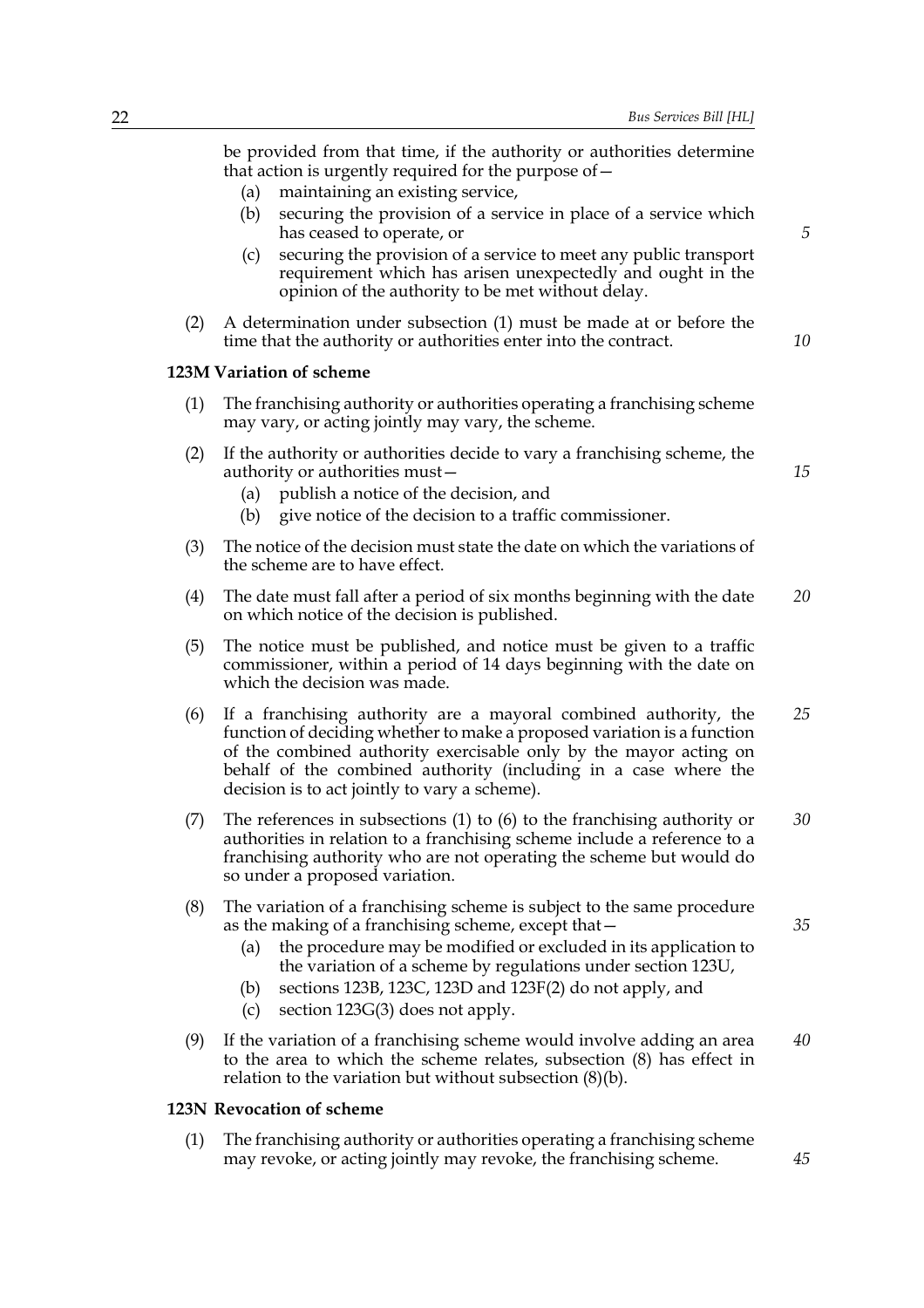| (2) |                                                                                                                                        | The authority or authorities may revoke the scheme only if they are<br>satisfied that-                                                                                                                                                                                                                                                  |    |
|-----|----------------------------------------------------------------------------------------------------------------------------------------|-----------------------------------------------------------------------------------------------------------------------------------------------------------------------------------------------------------------------------------------------------------------------------------------------------------------------------------------|----|
|     | (a)                                                                                                                                    | local services in the area to which the scheme relates are likely<br>to be better if the scheme did not apply,                                                                                                                                                                                                                          |    |
|     | (b)                                                                                                                                    | the continued operation of the scheme is likely to cause<br>financial difficulties for the authority or any of the authorities,<br><b>or</b>                                                                                                                                                                                            | 5  |
|     | (c)                                                                                                                                    | the burdens of continuing with the scheme are likely to<br>outweigh the benefits of doing so.                                                                                                                                                                                                                                           |    |
| (3) | (a)<br>(b)                                                                                                                             | If the authority or authorities decide to revoke a franchising scheme,<br>the authority or authorities must-<br>publish a notice of the decision, and<br>give notice of the decision to a traffic commissioner.                                                                                                                         | 10 |
| (4) |                                                                                                                                        | The notice of the decision must state the date on which the revocation<br>is to have effect.                                                                                                                                                                                                                                            | 15 |
| (5) | The date of revocation must fall after a period of six months beginning<br>with the date on which notice of the decision is published. |                                                                                                                                                                                                                                                                                                                                         |    |
| (6) |                                                                                                                                        | The notice must be published, and notice must be given to a traffic<br>commissioner, within a period of 14 days beginning with the date on<br>which the decision was made.                                                                                                                                                              | 20 |
| (7) |                                                                                                                                        | If a franchising authority are a mayoral combined authority, the<br>function of deciding whether to make a proposed revocation is a<br>function of the combined authority exercisable only by the mayor<br>acting on behalf of the combined authority (including in a case where<br>the decision is to act jointly to revoke a scheme). | 25 |
| (8) |                                                                                                                                        | The revocation of a franchising scheme is subject to the same procedure                                                                                                                                                                                                                                                                 |    |

- as the making of a franchising scheme, except that—
	- (a) the procedure may be modified or excluded in its application to the revocation of a scheme by regulations under section 123U, and
	- (b) section 123G(3) does not apply.

#### **123O Interim services and replacement services**

(1) This section applies if  $-$ 

- (a) a franchising authority or authorities have entered into a local service contract with another person ("the operator") about providing a local service ("the original service") for a period, and *35*
- (b) the operator fails to provide the original service or ceases to provide the original service before the end of the period.
- (2) The authority, or any one of the authorities, may provide a local service (an "interim service") in the place of the original service or a part of it. *40*
- (3) Subsection (2) has effect notwithstanding any prohibition, restriction or limitation on the power of the authority to provide local services contained in any other enactment, apart from the restriction in section 21 of the Bus Services Act 2016.

*30*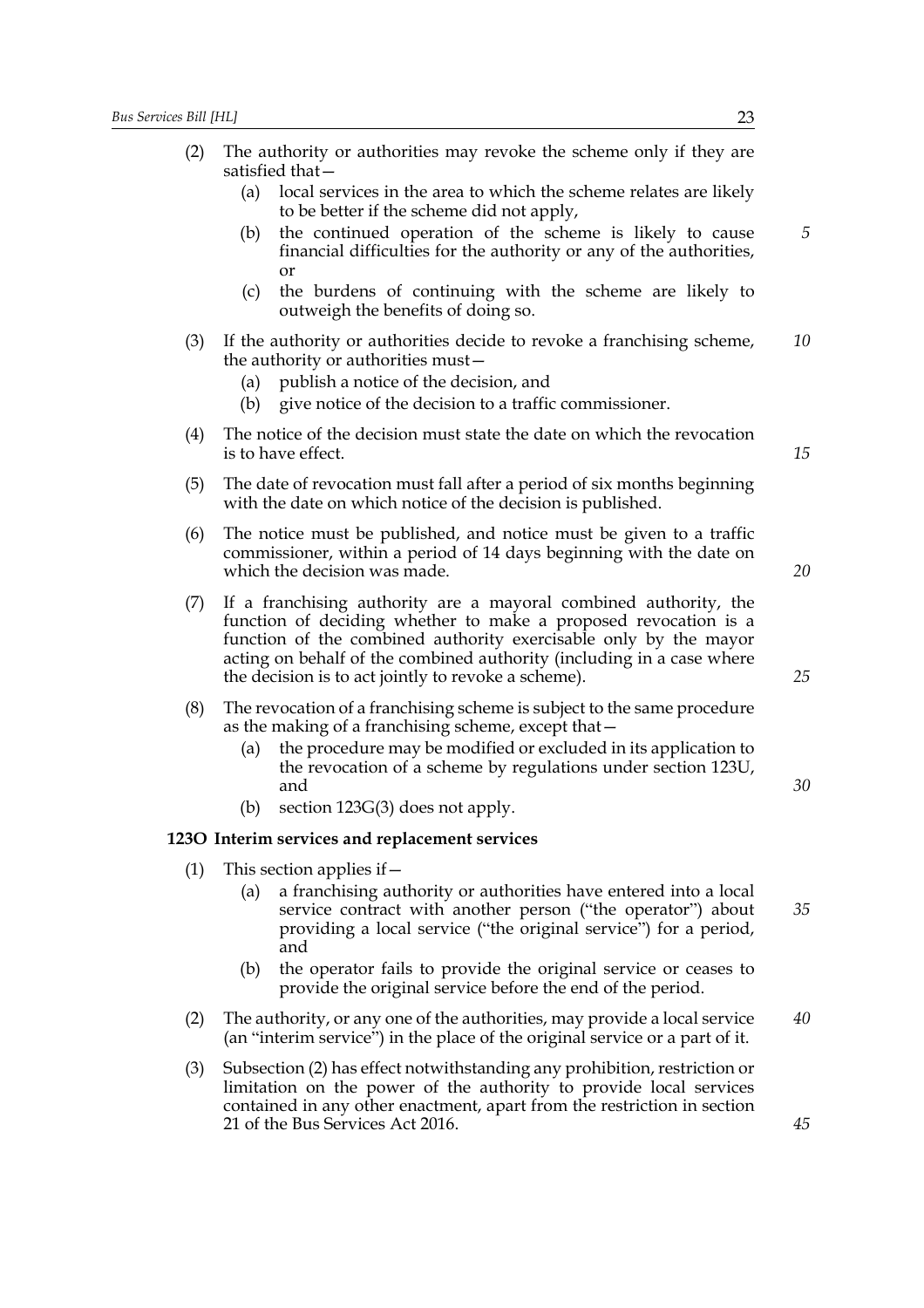| 24 | Bus Services Bill [HL]                                                                                                                                                                                                                                                                                                                                                                              |          |
|----|-----------------------------------------------------------------------------------------------------------------------------------------------------------------------------------------------------------------------------------------------------------------------------------------------------------------------------------------------------------------------------------------------------|----------|
|    | (4)<br>A franchising authority providing an interim service must have a PSV<br>operator's licence to which no condition is attached under section 26 of<br>the Transport Act 1985 (power of traffic commissioner to attach<br>conditions to licence) prohibiting the authority from using vehicles<br>under the licence to provide services of that description.                                    | 5        |
|    | A franchising authority may not provide an interim service after the<br>(5)<br>end of the period of six months beginning with the day on which the<br>authority begins to provide the service, subject to subsection (7).                                                                                                                                                                           |          |
|    | $If -$<br>(6)<br>an interim service is provided, and<br>(a)<br>the authority or authorities decide to enter into a local service<br>(b)<br>contract with another person for the provision of a local service<br>(a "replacement service") that would replace the original service<br>or a part of it,<br>section 123K(4) does not apply in relation to the provision of the<br>replacement service. | 10<br>15 |
|    | If the authority or authorities enter into a local service contract for the<br>(7)<br>provision of a replacement service, the authority or the authority<br>providing the interim service may continue to provide it until the<br>replacement service begins to be provided.                                                                                                                        | 20       |
|    | (8)<br>An interim service or replacement service need not be identical to the<br>original service, or the part of the original service, that is replaced by<br>the interim service or the replacement service (and such a change is not<br>to be regarded as a variation of the scheme for the purposes of section<br>123M).                                                                        | 25       |
|    | (9)<br>In this section "enactment" includes an enactment comprised in<br>subordinate legislation (within the meaning of the Interpretation Act<br>1978).                                                                                                                                                                                                                                            |          |
|    | 123P Service permits                                                                                                                                                                                                                                                                                                                                                                                |          |
|    | This section applies where a franchising scheme covers the whole or<br>(1)<br>part of the area or combined area of a franchising authority or<br>authorities.                                                                                                                                                                                                                                       | 30       |
|    | The authority or authorities, acting jointly, may grant a permit (a<br>(2)<br>"service permit") authorising a person to provide a local service in the<br>area to which the scheme relates.                                                                                                                                                                                                         | 35       |
|    | 123Q Application for service permit                                                                                                                                                                                                                                                                                                                                                                 |          |
|    | $(1)$ An emplication for a convice normit outhorizing a newson to provide a                                                                                                                                                                                                                                                                                                                         |          |

- (1) An application for a service permit authorising a person to provide a particular local service in an area to which a franchising scheme relates must be made in such manner as the authority or authorities operating the scheme may determine.
- (2) An application must be accompanied by such information as the authority or authorities operating the scheme may specify.
- (3) If the authority or authorities so require, an application for a service permit must be accompanied by a fee for processing the application of an amount that is determined in accordance with regulations made by the Secretary of State.

*40*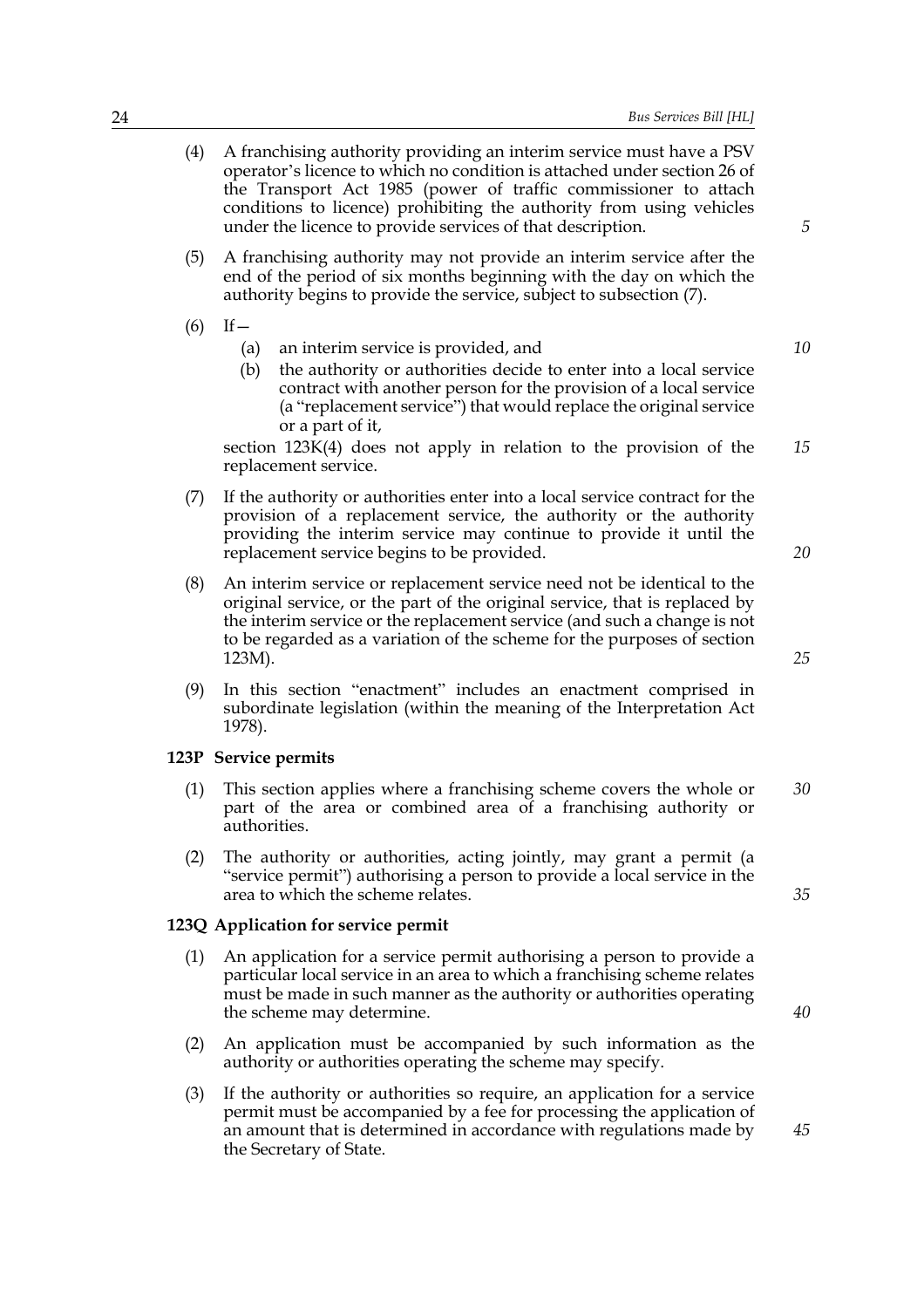- (4) Regulations under subsection (3) may specify the maximum amount of the fee. (5) The authority or authorities must grant the service permit applied for if they are satisfied that— (a) the proposed service will benefit persons making journeys on local services in the area to which the scheme relates, and (b) the proposed service will not have an adverse effect on any local service that is provided under a local service contract in the area to which the scheme relates. (6) The authority or authorities may not grant the service permit applied for if they are not satisfied as to the matters in subsection  $(5)(a)$  and  $(b)$ . (7) If the authority or authorities do not grant a service permit, they must give notice of their reasons to the applicant within a period of ten days beginning with the date on which they decide not to grant the service permit. **123R Conditions** (1) A franchising authority or authorities may publish a notice specifying the conditions, or descriptions of conditions, that they may attach to a service permit. (2) A franchising authority or authorities may— (a) withdraw a notice under subsection (1), and (b) if an earlier notice under subsection (1) is withdrawn, publish another notice under subsection (1). (3) A franchising authority or authorities may only specify in a notice under subsection (1) conditions that are specified, or are of a description specified, in regulations made by the Secretary of State. (4) Regulations under subsection (3) may in particular provide for conditions requiring holders of service permits to participate in *5 10 15 20 25*
	- (5) Before the authority or authorities publish a notice under subsection (1) (or withdraw such a notice), they must consult— *30*

ticketing arrangements.

- (a) persons operating local services in the area to which the scheme relates, and
- (b) other persons whom, in their opinion, it would be appropriate to consult.
- (6) If a notice under subsection (1) is published, the franchising authority or authorities may attach to—
	- (a) a service permit granted by them after the notice is published, or
	- (b) a service permit already granted by them,

conditions, or conditions of a description, specified in the notice.

(7) If a notice under subsection (1) is withdrawn, conditions attached to service permits granted by the franchising authority or authorities before it was withdrawn cease to have effect (subject to being attached again under subsection (6)(b)).

*35*

*40*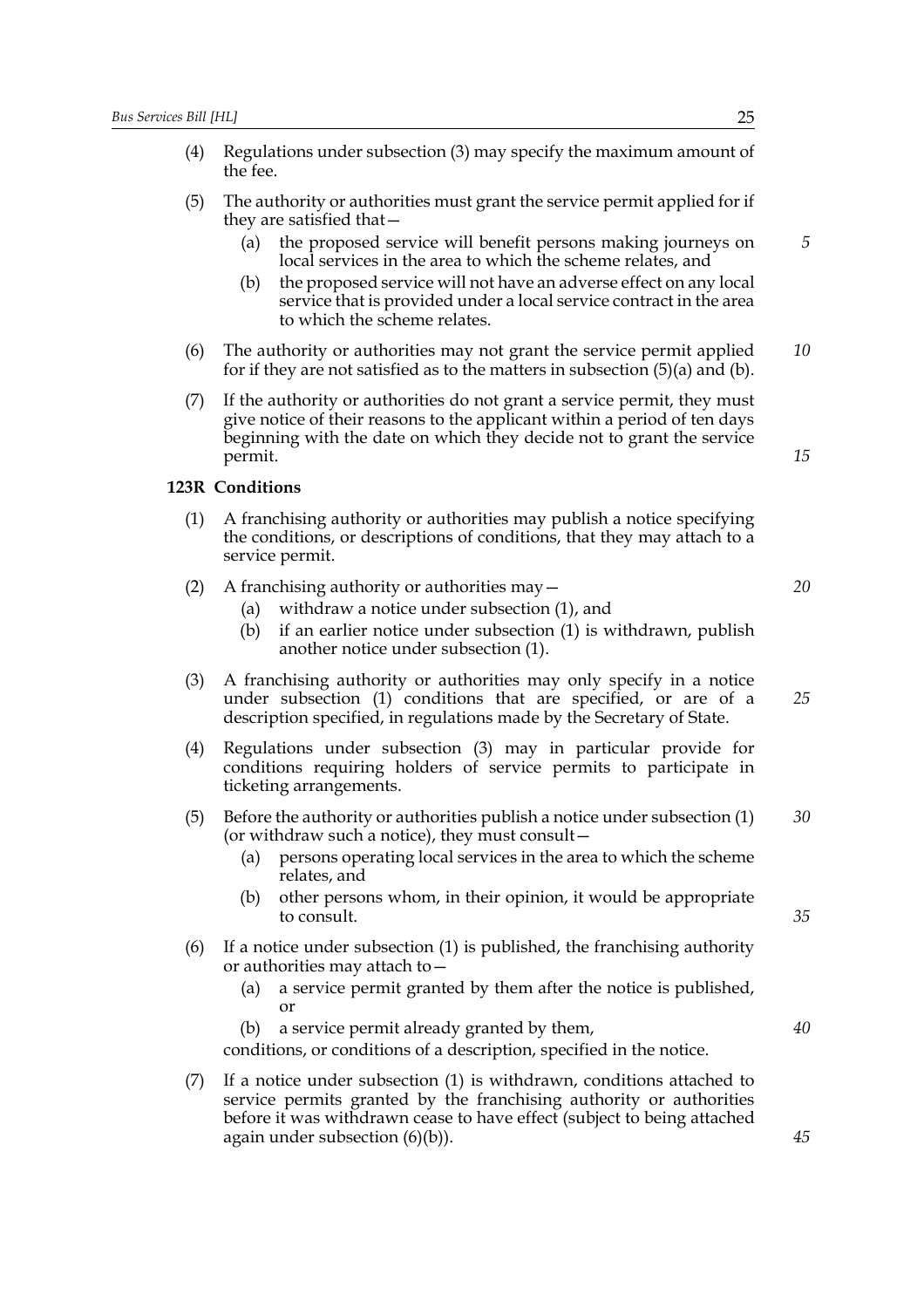- (8) If the authority or authorities grant a service permit with conditions, they must give notice of their reasons for doing so to the applicant within a period of 14 days beginning with the date on which they grant the service permit with those conditions.
- (9) If the authority or authorities attach conditions to a service permit after it is granted, they must give notice of their reasons for doing so to the holder of the service permit within a period of 14 days beginning with the date on which they attach those conditions. *5*

#### **123S Revocation and suspension**

- (1) A franchising authority or authorities may revoke or suspend a service permit granted by them. *10*
- (2) The grounds on which a franchising authority or authorities may revoke or suspend a service permit are—
	- (a) that a matter in section  $123Q(5)(a)$  or (b) is not satisfied as regards the service to which the service permit relates,
	- (b) that the holder of the service permit has failed to comply with a condition attached to the service permit, and
	- (c) that the public would be endangered if the service continued to operate.
- (3) The Secretary of State may by regulations make provision about the period of notice that must expire before a revocation or suspension takes effect. *20*
- (4) The regulations may, in particular, enable a franchising authority or authorities to revoke or suspend a service permit with immediate effect if the permit is revoked or suspended on the ground mentioned in subsection  $(2)(c)$ . *25*
- (5) A service permit is of no effect during a period of suspension.

#### **123T Appeals**

- (1) A person whose application for a service permit is refused may appeal against the refusal.
- (2) A person who is granted a service permit with conditions may appeal against the attaching of the conditions or any of them.
- (3) A person to whose service permit conditions are attached after the service permit is granted may appeal against the attaching of the conditions or any of them.
- (4) A person whose service permit is revoked or suspended may appeal against the revocation or suspension.
- (5) An appeal under subsection  $(1)$ ,  $(2)$ ,  $(3)$  or  $(4)$  is to be made to a traffic commissioner.
- (6) On an appeal under subsection  $(1)$ ,  $(2)$ ,  $(3)$  or  $(4)$ , a traffic commissioner may— *40*
	- (a) uphold the decision,
	- (b) quash the decision, or
	- (c) substitute a decision for the decision made.

*30*

*35*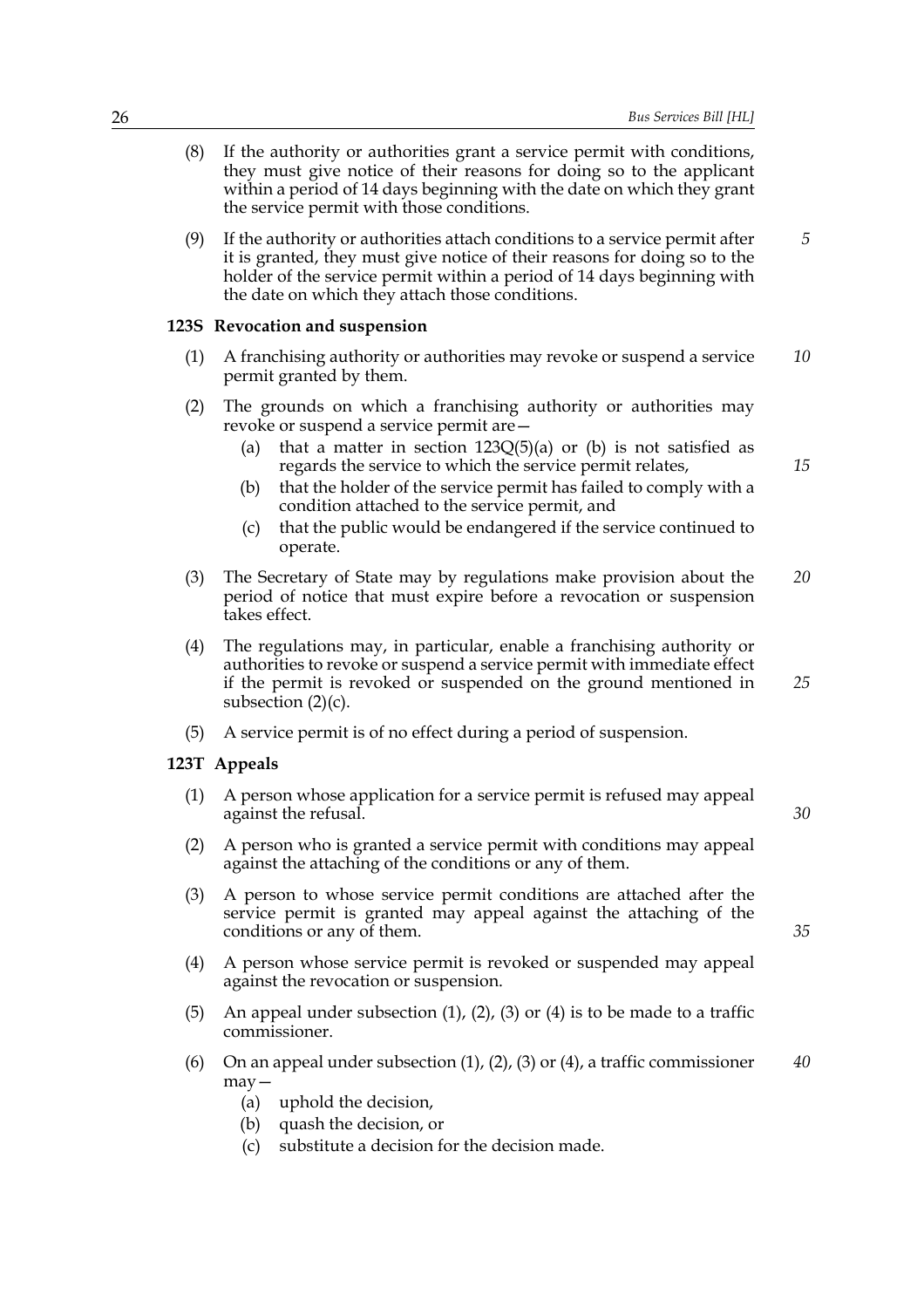| (7)                                                                                          | The Secretary of State may by regulations make provision about<br>appeals under this section including, in particular, provision -<br>as to the time within which an appeal to a traffic commissioner<br>(a)<br>must be brought,<br>enabling a traffic commissioner to hold a hearing,<br>(b) | 5  |  |  |
|----------------------------------------------------------------------------------------------|-----------------------------------------------------------------------------------------------------------------------------------------------------------------------------------------------------------------------------------------------------------------------------------------------|----|--|--|
|                                                                                              | requiring a traffic commissioner to hold a hearing if requested<br>(c)<br>by the appellant,<br>as to the time within which a hearing must be held, and<br>(d)<br>(e)<br>as to the time within which an appeal must be determined.                                                             |    |  |  |
| (8)                                                                                          | A person may appeal to the Upper Tribunal against a decision of a<br>traffic commissioner under subsection (6).                                                                                                                                                                               | 10 |  |  |
| (9)                                                                                          | For the purposes of section 13(2) of the Tribunals, Courts and<br>Enforcement Act 2007 (appeals to Court of Appeal etc against decisions<br>of the Upper Tribunal) the following persons are to be treated as parties<br>to a case-                                                           |    |  |  |
|                                                                                              | the person who appealed under subsection $(1)$ , $(2)$ , $(3)$ or $(4)$ ,<br>(a)<br>the franchising authority or authorities whose decision was<br>(b)<br>appealed, and                                                                                                                       |    |  |  |
|                                                                                              | a traffic commissioner.<br>(c)                                                                                                                                                                                                                                                                |    |  |  |
|                                                                                              | 123U Regulations about schemes                                                                                                                                                                                                                                                                | 20 |  |  |
| (1)<br>The Secretary of State may by regulations make further provision with<br>respect to - |                                                                                                                                                                                                                                                                                               |    |  |  |
|                                                                                              | the procedure to be followed when making, varying or<br>(a)<br>revoking franchising schemes,                                                                                                                                                                                                  |    |  |  |
|                                                                                              | the local services or classes of local services which are to be, or<br>(b)<br>may be, excepted from regulation arising because of the<br>scheme, and                                                                                                                                          | 25 |  |  |
|                                                                                              | such other incidental matters in connection with franchising<br>(c)<br>schemes as the Secretary of State thinks fit.                                                                                                                                                                          |    |  |  |
| (2)                                                                                          | The regulations may in particular make provision with respect to $-$<br>giving notice of proposed schemes or the proposed variation or<br>(a)<br>revocation of schemes,                                                                                                                       | 30 |  |  |
|                                                                                              | modifications of such proposals,<br>(b)                                                                                                                                                                                                                                                       |    |  |  |
|                                                                                              | the form of schemes or variations, and<br>(c)<br>(d)<br>giving notice of schemes which have been made or of the<br>variation or revocation of schemes.                                                                                                                                        | 35 |  |  |
| (3)                                                                                          | The Secretary of State may by regulations make further provision with<br>respect to service permits.                                                                                                                                                                                          |    |  |  |
| (4)                                                                                          | The Secretary of State may also make regulations modifying or<br>excluding the application of provisions of this Part, so far as relating to<br>franchising schemes, in cases where a franchising authority, or two or<br>more franchising authorities acting jointly -                       | 40 |  |  |
|                                                                                              | (a)<br>propose or decide to vary or revoke a scheme under section<br>$123M$ or 123N, or                                                                                                                                                                                                       |    |  |  |
|                                                                                              | having varied a scheme under section 123M, propose or decide<br>(b)<br>to postpone a date on which a local service contract to provide                                                                                                                                                        | 45 |  |  |

a local service specified in the scheme may first be entered into.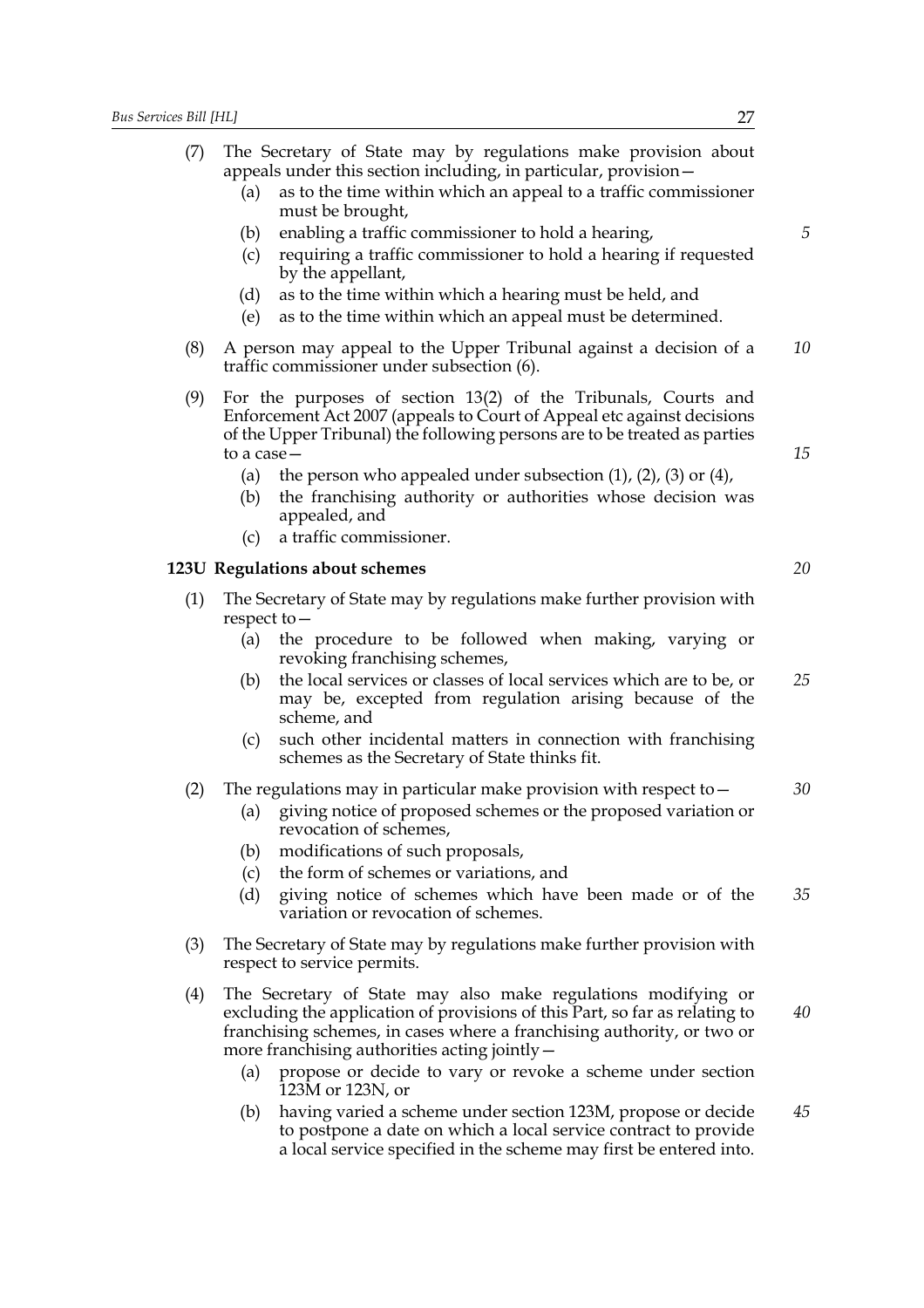#### **123V Transitional provision about schemes**

- (1) The Secretary of State may by regulations make such transitional provision as the Secretary of State considers appropriate in connection with—
	- (a) the making of franchising schemes,
	- (b) the application of section 123J in relation to an area (effect of local service contracts: sections 6 to 9 of the Transport Act 1985 and provision of services),
	- (c) the variation of franchising schemes, and
	- (d) the revocation of franchising schemes.
- (2) The regulations may in particular provide that in prescribed circumstances—
	- (a) any provision of sections 6 to 9 of the Transport Act 1985 (registration of local services), or of sections 89 to 92 of that Act (obligation to invite tenders etc), which would otherwise have effect is not to have effect or is to have effect with such modifications as may be prescribed, or
	- (b) any such provision which would not otherwise have effect is to have effect or is to have effect with such modifications as may be prescribed,

in relation to the whole or any part of the area to which the scheme relates.

- (3) Regulations made by virtue of subsection (2) may in particular provide for the period in section 6(8)(a) of the Transport Act 1985 to be, for applications to vary or cancel the registration of services that have one or more stopping places in the area to which a franchising scheme relates, the period specified in a notice issued by the authority or authorities that made the franchising scheme.
- (4) The regulations may impose requirements in relation to notices issued as mentioned in subsection (3) that include (but are not limited to) requirements— *30*
	- (a) as to the time when the notice may be issued,
	- (b) as to the publication of the notice,
	- (c) as to sending a copy of the notice to a traffic commissioner, and
	- (d) as to the period, not exceeding 112 days, that may be specified in the notice. *35*
- (5) Regulations made by virtue of subsection (2) may in particular provide for cases where local services continue to be provided in an area under local service contracts after a franchising scheme—
	- (a) is revoked, or
	- (b) is varied so as no longer to relate to that area.
- (6) The regulations may  $-$ 
	- (a) prohibit the registration of a service, or a variation of the registration of a service, under section 6 of the Transport Act 1985 so far as the service, or the service as varied, would be provided in that area, except in a case where the service, or the service as varied, would be a service that, under the scheme as it had effect before it was revoked or varied, could have been provided in that area under a local service contract, and

*5*

*10*

*20*

*25*

*15*

*40*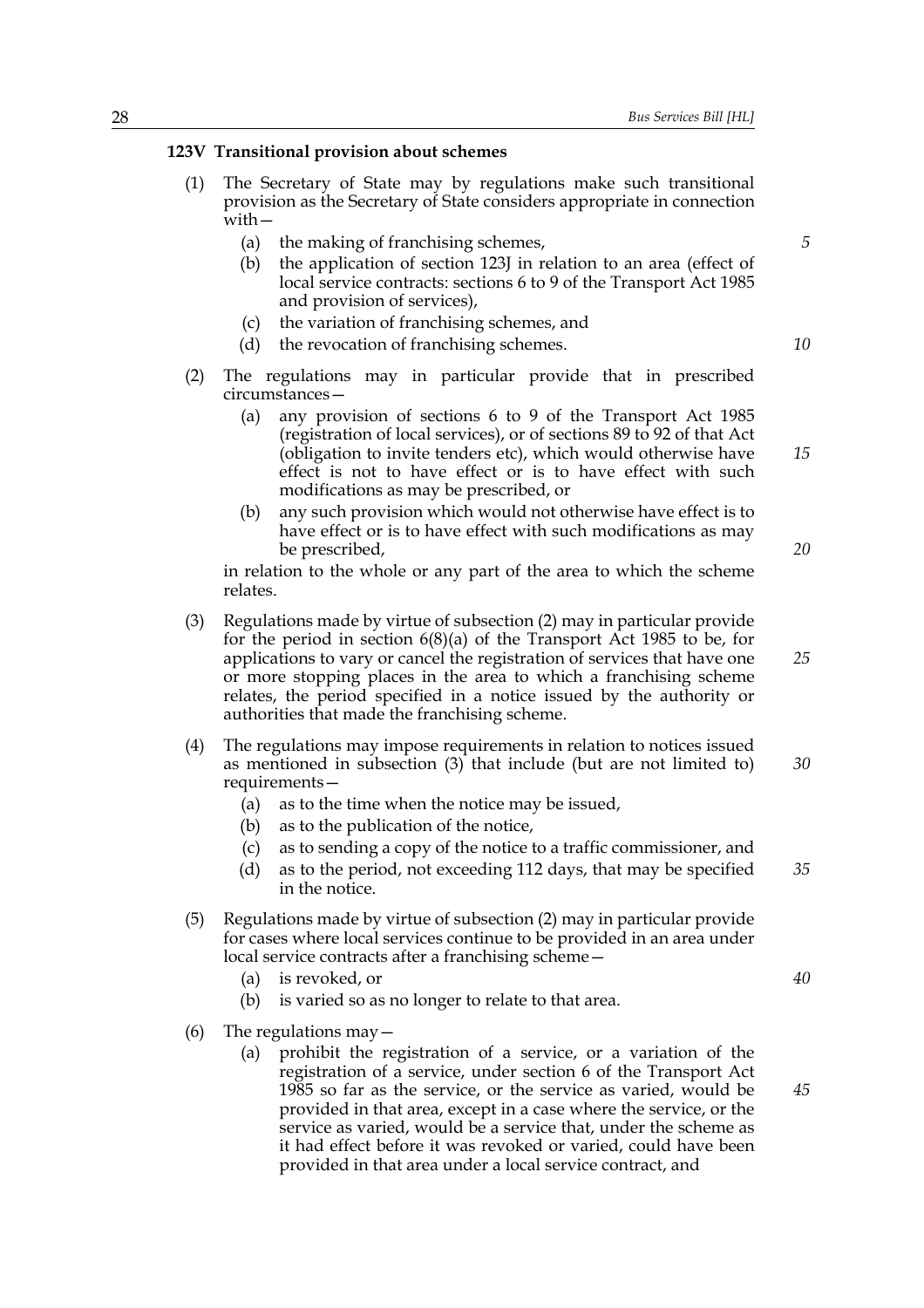- (b) require a traffic commissioner to register a service on an application by a person who, immediately before the scheme was revoked or varied, provided the same service under a service permit.
- (7) Any regulations made by virtue of subsection  $(1)(a)$  are not to have effect in the case of any franchising scheme as respects any time before the making of the scheme.

#### **123W Guidance about schemes**

- (1) The Secretary of State may issue guidance concerning the exercise by franchising authorities of their functions under this Part in relation to franchising schemes. *10*
- (2) Franchising authorities must have regard to any such guidance.

#### **123X Local service contracts: application of TUPE**

- (1) Subsection (3) applies to a situation in which  $-$ 
	- (a) at the effective time of a local service contract, local services cease to be provided by a person (the "former operator") in— *15*
		- (i) the area to which the relevant franchising scheme relates, or
		- (ii) in the case of a franchising scheme which provides for scheme sub-areas, the relevant scheme sub-area, in accordance with section 123J(3), and
	- (b) at the same time, a person (the "new operator") begins to provide local services in that area under that local service contract.

(2) Subsection (3) also applies to a situation in which  $-$ 

- (a) local services which, at the effective time of a local service contract, a person (the "former operator") would be required by section  $123J(3)$  to cease providing in  $-$ 
	- (i) the area mentioned in subsection  $(1)(a)(i)$ , or
	- (ii) the area mentioned in subsection  $(1)(a)(ii)$  (as the case may be), *30*

cease to be provided by the former operator before the effective time of that local service contract, and

- (b) at the same time as those local services cease to be provided by the former operator, a person (the "new operator") begins to provide local services in that area under an agreement which the authority or authorities who made the relevant franchising scheme entered into by reason of the cessation of the local services referred to in paragraph (a). *35*
- (3) Any situation to which this subsection applies is to be treated as a relevant transfer for the purposes of the Transfer of Undertakings (Protection of Employment) Regulations 2006 ("TUPE") (whether or not TUPE would apply apart from this subsection). *40*
- (4) For the purposes of TUPE, the organised grouping of employees that is subject to the relevant transfer consists of those employees of the former operator whose employment is principally connected with the *45*

*5*

*25*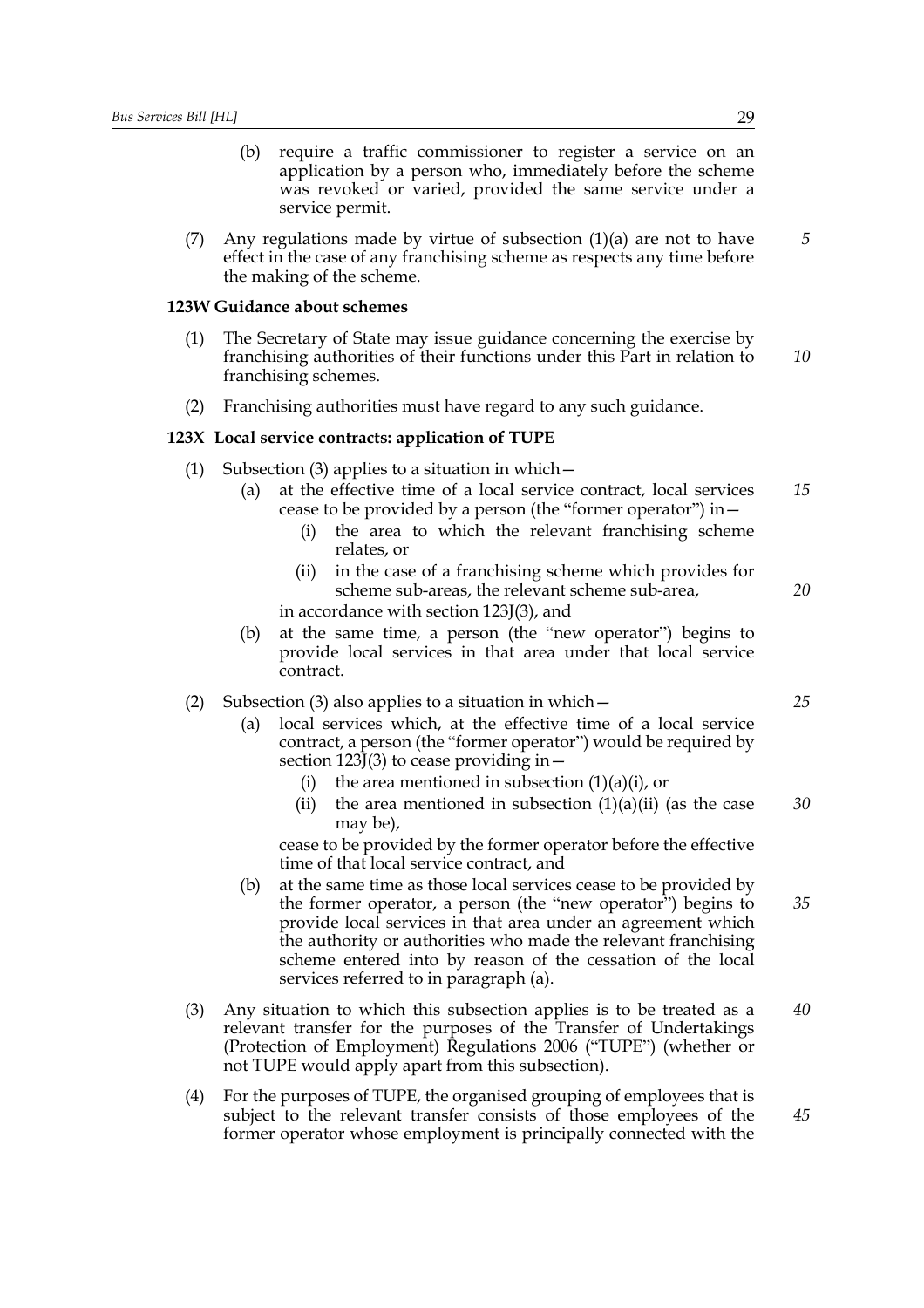provision of the local services referred to in subsection (1)(a) or (as the case may be) the local services referred to in subsection (2)(a).

- (5) Any situation which by virtue of this section is treated as a relevant transfer for the purposes of TUPE is also to be treated as a relevant transfer within the meaning of TUPE for the purposes of—
	- (a) sections 257 and 258 of the Pensions Act 2004, and
	- (b) any regulations made under section 258 of that Act.
- (6) The Secretary of State may make regulations supplementing the provision made by this section.
- (7) The provision that may be made by regulations under subsection (6) includes— *10*
	- (a) provision for determining, for the purposes of subsection (4), whether a person's employment is principally connected with the provision of any particular local services (including provision for or in connection with the appointment of a person to make such determination);
	- (b) provision for determining, in the case of any particular organised grouping of employees, the particular new operator who is to be the transferee for the purposes of TUPE (including provision for or in connection with the appointment of a person to make such determination); *20*
	- (c) provision requiring any person operating local services in the area to which a franchising scheme relates to provide the authority or authorities who made the scheme with such information as may be prescribed, at such time as may be prescribed, about such of that person's employees as would fall within subsection (4) if the person ceased to provide those services in the circumstances described in subsection  $(1)(a)$ ;
	- (d) provision requiring the authority or authorities who made a franchising scheme to provide all persons operating local services in the area to which the scheme relates with such information as may be prescribed, at such time as may be prescribed, so as to enable such persons to comply with any requirement imposed by virtue of paragraph (c) of this subsection;
	- (e) provision requiring the authority or authorities who made a franchising scheme to ensure that any local service contract entered into with a person under the scheme, or any other agreement made with a person for the provision of local services in the area to which the scheme relates, is made on terms—
		- (i) that require the person, in the event of there being any transferring employees, to secure pension protection for every transferring employee, or every transferring employee of a prescribed description, who as an employee of the former operator had rights to acquire pension benefits, and
		- (ii) that, so far as relating to the securing of pension protection for a transferring employee, are enforceable by the employee.
- (8) For the purposes of this section—

*5*

*25*

*15*

*30*

*35*

*40*

*45*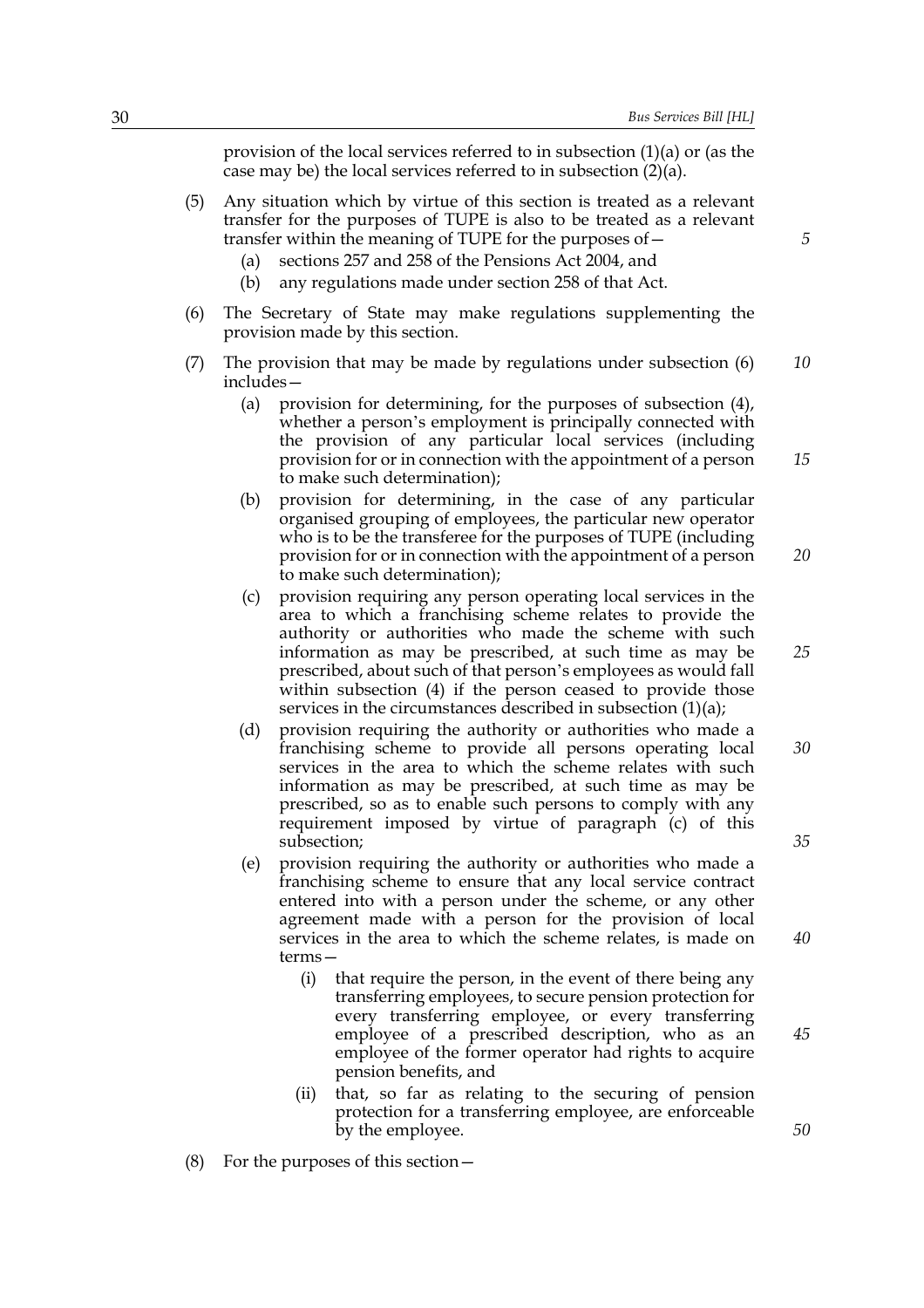$(10)$ 

|     | (a) |                                        | "transferring employee" means an employee of a former<br>operator whose contract of employment becomes, either by<br>virtue of TUPE or by virtue of this section, a contract of<br>employment with a new operator;                  |    |
|-----|-----|----------------------------------------|-------------------------------------------------------------------------------------------------------------------------------------------------------------------------------------------------------------------------------------|----|
|     | (b) | (i)                                    | "pension protection" is secured for a transferring employee if<br>after the change of employer referred to in paragraph $(a)$ –<br>the employee has, as an employee of the new operator,<br>rights to acquire pension benefits, and | 5  |
|     |     | (ii)<br>regulations.                   | those rights are of such description as is prescribed by                                                                                                                                                                            | 10 |
| (9) |     | $(7)$ (e) so as to ensure –            | The Secretary of State must exercise the power conferred by this section<br>to make regulations containing provision falling within subsection                                                                                      |    |
|     | (a) |                                        | that pension protection is required to be secured for every<br>transferring original employee who, as an employee of the<br>original operator, had rights to acquire pension benefits, and                                          | 15 |
|     | (b) |                                        | that the rights to acquire pension benefits which a transferring<br>original employee has as an employee of the new operator by<br>virtue of paragraph (a) are rights which –                                                       |    |
|     |     | (i)<br>or                              | are the same as the rights the transferring original<br>employee had as an employee of the original operator,                                                                                                                       | 20 |
|     |     | (ii)                                   | under provision made by regulations, count as being<br>broadly comparable to, or better than, those rights.                                                                                                                         |    |
| 10) |     | For the purposes of subsection $(9)$ – |                                                                                                                                                                                                                                     | 25 |
|     |     | "transferring<br>employee –            | original employee"<br>transferring<br>means<br>a                                                                                                                                                                                    |    |
|     |     | (a)                                    | who immediately before the relevant date was                                                                                                                                                                                        |    |
|     |     |                                        | employed by a person (the "original operator")<br>providing local services in the area to which the relevant                                                                                                                        | 30 |
|     |     |                                        | franchising scheme relates, and                                                                                                                                                                                                     |    |
|     |     | (b)                                    | whose contract of employment-                                                                                                                                                                                                       |    |
|     |     | (i)                                    | was, from that date until the change of employer<br>referred to in subsection $(8)(a)$ , a contract of<br>employment with the original operator, or                                                                                 | 35 |
|     |     | (ii)                                   | on each occasion when the employee was subject<br>to a relevant transfer became, either by virtue of<br>TUPE or by virtue of this section, a contract of                                                                            |    |
|     |     |                                        | employment with a person providing local<br>services in the area referred to in paragraph (a);                                                                                                                                      | 40 |
|     |     |                                        | "relevant date", in relation to a franchising scheme, means-                                                                                                                                                                        |    |
|     |     | (a)                                    | the date on which the scheme was made, or                                                                                                                                                                                           |    |
|     |     | where $-$<br>(b)                       |                                                                                                                                                                                                                                     |    |
|     |     | (i)                                    | the local services being provided by the original<br>operator were not subject to the scheme when it<br>was made, and                                                                                                               | 45 |
|     |     | (ii)                                   | as a result of the variation of the scheme, those<br>services became subject to the scheme,                                                                                                                                         |    |
|     |     |                                        | the date on which that variation was made;                                                                                                                                                                                          |    |
|     |     |                                        | "relevant transfer" means anything that is, or is to be treated as, a                                                                                                                                                               | 50 |

relevant transfer for the purposes of TUPE."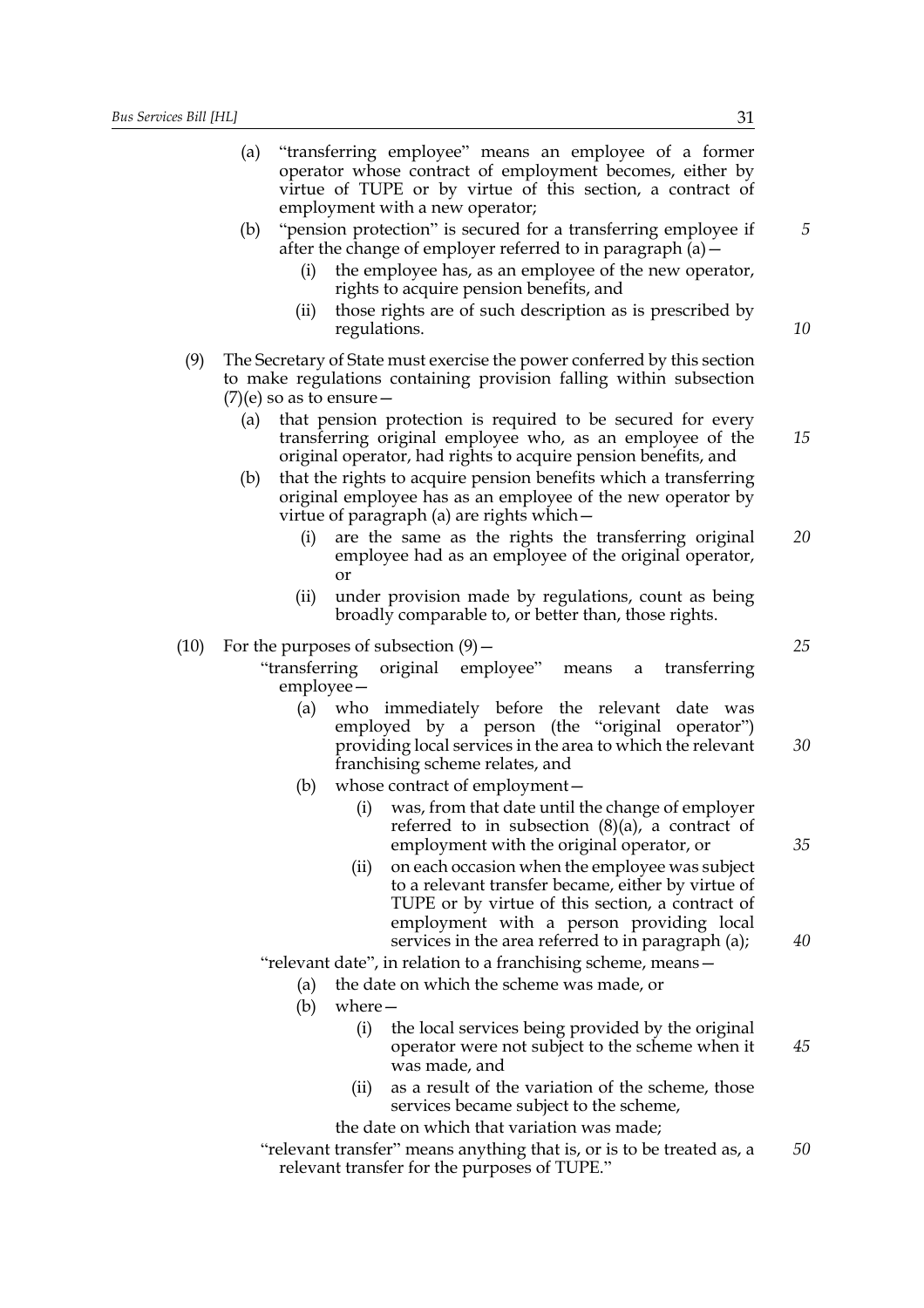#### **5 Power to obtain information about local services**

After section 143 of the Transport Act 2000 insert—

#### **"143A Power to obtain information: franchising schemes**

- (1) A franchising authority may, in connection with their functions under this Part in relation to franchising schemes, require an operator of local services to provide them with such relevant information about local services operated by the operator in the authority's area, or any part of it, as the operator possesses or controls.
- (2) If two or more franchising authorities are exercising functions under this Part in relation to the same franchising scheme or proposed franchising scheme, each of them may, in connection with their functions under this Part in relation to franchising schemes, require an operator of local services to provide them with such relevant information about local services operated by the operator in the authorities' areas, or any part of those areas, as the operator possesses or controls. *10 15*
- (3) For the purposes of this section, information about the local services operated by an operator in an area is relevant information if it is—
	- (a) information about the total number of journeys undertaken by passengers on the local services operated by the operator in the area; *20*
	- (b) information about the structure of fares for journeys on those local services;
	- (c) information about revenue received from those local services, including information about revenue attributable to particular types of fares or derived from journeys undertaken on particular parts of those local services;
	- (d) information about the total distance covered by vehicles used by the operator in operating those local services;
	- (e) information about persons employed by the operator in the provision of those local services; *30*
	- (f) information about journeys that the operator has forecast will be undertaken by passengers on those services and revenue that the operator has forecast will be received from those services;
	- (g) information of such description as is specified in regulations made by the Secretary of State. *35*
- (4) The powers in subsections (1) and (2) may not be used to require an operator to provide information relating to periods that fall more than five years before the date of the demand.
- (5) If a franchising authority or authorities require the consent of the Secretary of State under section 123C before preparing an assessment under section 123B, that consent must be given before the authority or any of them may exercise the powers in subsections (1) and (2). *40*
- (6) The operator may be required to provide the information in any form in which, having regard to the manner in which the information is kept, it is reasonable to expect the operator to provide it. *45*

*25*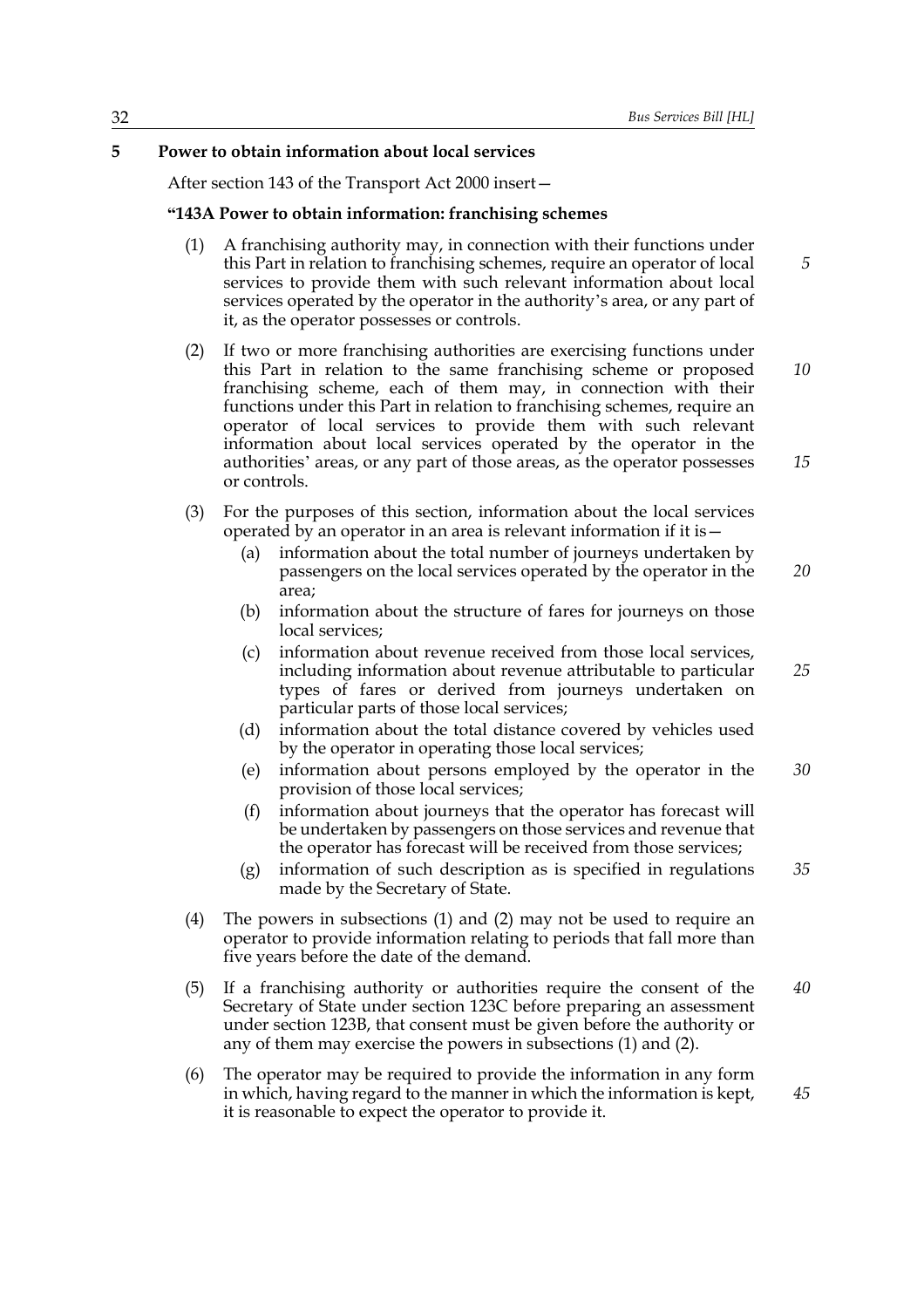- (7) If it appears to a franchising authority that an operator of a local service has failed to take all reasonable steps to provide information required under this section, the authority must inform a traffic commissioner.
- (8) The requirements in sections 123E and 123G about publishing documents do not require a franchising authority to publish information obtained by the authority, or another franchising authority exercising functions under this Part in relation to the same franchising scheme or proposed franchising scheme, under this section if it is information that the authority could refuse to disclose in response to a request under—
	- (a) the Freedom of Information Act 2000, or
	- (b) the Environmental Information Regulations 2004 (S.I. 2004/ 3391) or any regulations replacing those regulations."

#### **6 Further amendments**

Schedule 2 contains further amendments relating to franchising schemes.

#### *Advanced ticketing schemes*

#### **7 Advanced ticketing schemes**

In Part 2 of the Transport Act 2000, after section 134B insert—

#### *"Bus services: advanced ticketing schemes*

#### **134C Advanced ticketing schemes**

- (1) A local transport authority whose area is in England, or two or more such authorities acting jointly, may make a ticketing scheme (an "advanced ticketing scheme") covering the whole or any part of their area, or combined area, if they consider that the proposed scheme—
	- (a) would be in the interests of the public, and
	- (b) would contribute to the implementation of their local transport policies.
- (2) An advanced ticketing scheme may not be made unless the authority or authorities have complied with the notice and consultation requirements imposed by section 134D.
- (3) An advanced ticketing scheme is a scheme under which operators of local services of a class specified in it are required to make and implement arrangements under which persons may purchase, in a single transaction, a ticket (or tickets) of any of the descriptions which may be covered by an advanced ticketing scheme and to which the scheme applies.
- (4) The descriptions of tickets which may be covered by an advanced ticketing scheme are—
	- (a) tickets entitling the holder to make more than one journey on particular local services or on local services of a class specified in the scheme (whether or not operated by the same person),

*5*

*10*

*15*

*20*

*25*

*35*

*40*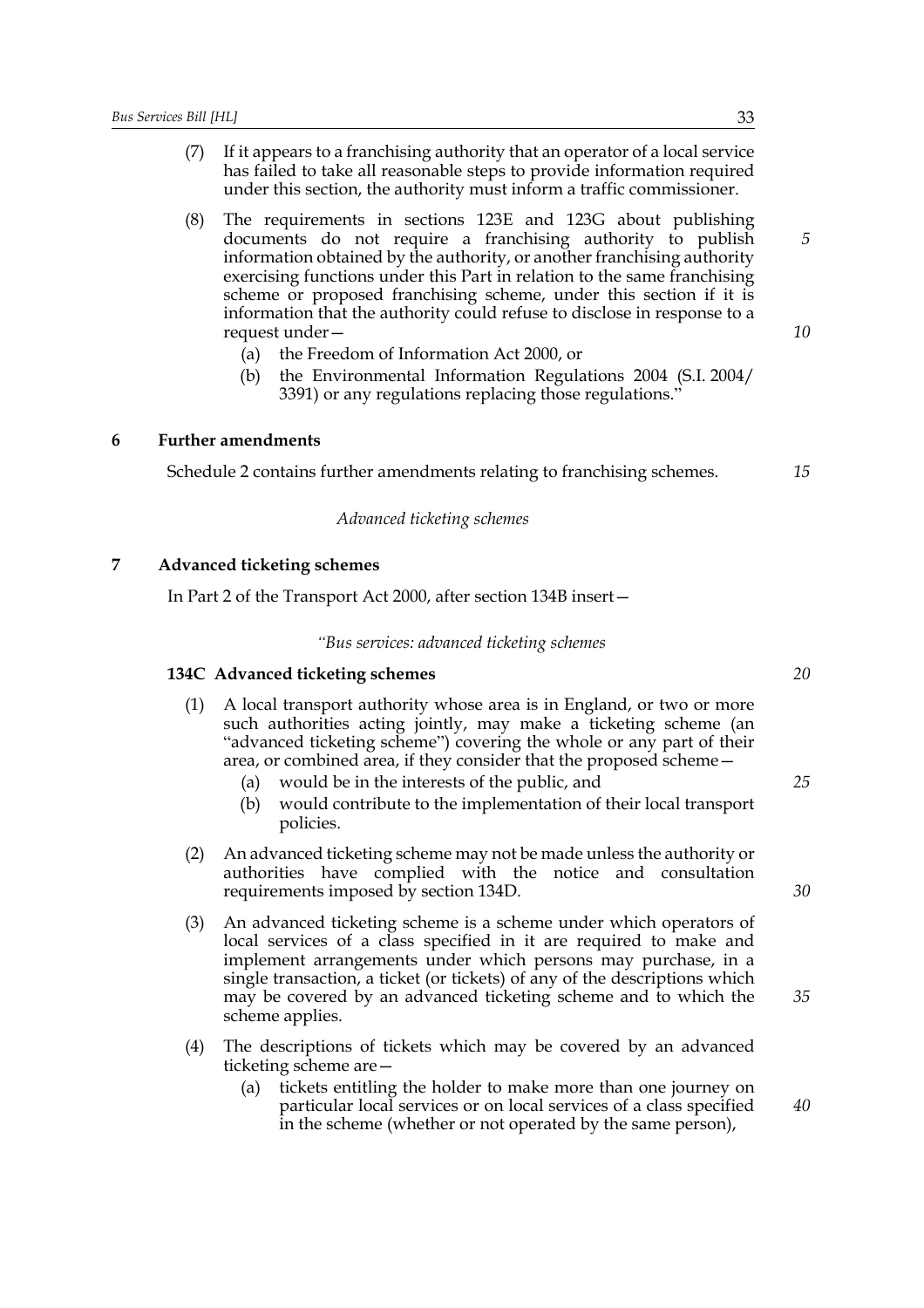| 34 |      | Bus Services Bill [HL]                                                                                                                                                                                                                                  |    |
|----|------|---------------------------------------------------------------------------------------------------------------------------------------------------------------------------------------------------------------------------------------------------------|----|
|    |      | (b)<br>tickets entitling the holder to make a particular journey on two<br>or more local services (whether or not operated by the same<br>person),                                                                                                      |    |
|    |      | where a particular journey could be made on local services<br>(c)<br>provided by any of two or more operators, tickets entitling the<br>holder to make the journey on whichever service the holder<br>chooses, and                                      | 5  |
|    |      | tickets entitling the holder to make a journey, or more than one<br>(d)<br>journey, involving both travel on one or more local services and<br>travel by one or more connecting rail or tram services.                                                  | 10 |
|    | (5)  | A connecting rail or tram service, in relation to an advanced ticketing<br>scheme, is a service for the carriage of passengers by railway or by<br>tramway (or by both) which runs between-                                                             |    |
|    |      | a station or stopping place at or in the vicinity of which local<br>(a)<br>services stop and which serves any part of the area to which the<br>ticketing scheme relates, and<br>any other place.<br>(b)                                                 | 15 |
|    | (6)  | The arrangements in an advanced ticketing scheme may make<br>provision for different types of ticket including, in particular –<br>tickets that are valid for a specified period, and<br>(a)<br>tickets that are valid only in a specified area.<br>(b) | 20 |
|    | (7)  | The arrangements in an advanced ticketing scheme may include –<br>provision about enabling tickets to be purchased or fares to be<br>(a)<br>paid in particular ways,                                                                                    |    |
|    |      | provision about the persons from whom tickets may be<br>(b)<br>purchased or to whom fares may be paid,<br>provision about enabling entitlement to travel to be evidenced<br>(c)<br>in particular ways,                                                  | 25 |
|    |      | (d)<br>provision about providing information about the arrangements<br>to the public,                                                                                                                                                                   | 30 |
|    |      | provision about publicising local services, fares or ticketing<br>(e)<br>arrangements provided or made available by any operator of a<br>local service of a class specified in the scheme, and<br>provision as to the appearance of tickets.<br>(f)     |    |
|    | (8)  | Different arrangements may be specified in an advanced ticketing<br>scheme for different cases.                                                                                                                                                         | 35 |
|    | (9)  | In carrying out their functions under this Part in relation to advanced<br>ticketing schemes, local transport authorities whose areas are in<br>England must co-operate with one another.                                                               |    |
|    | (10) | In carrying out their functions under this Part in relation to making or<br>varying advanced ticketing schemes, local transport authorities must<br>have regard to the desirability, in appropriate cases, of having a<br>ticketing scheme that -       | 40 |
|    |      | facilitates journeys between the area to which the ticketing<br>(a)<br>scheme applies and adjoining areas of England, or<br>facilitates the adoption of similar ticketing arrangements in<br>(b)<br>adjoining areas of England.                         | 45 |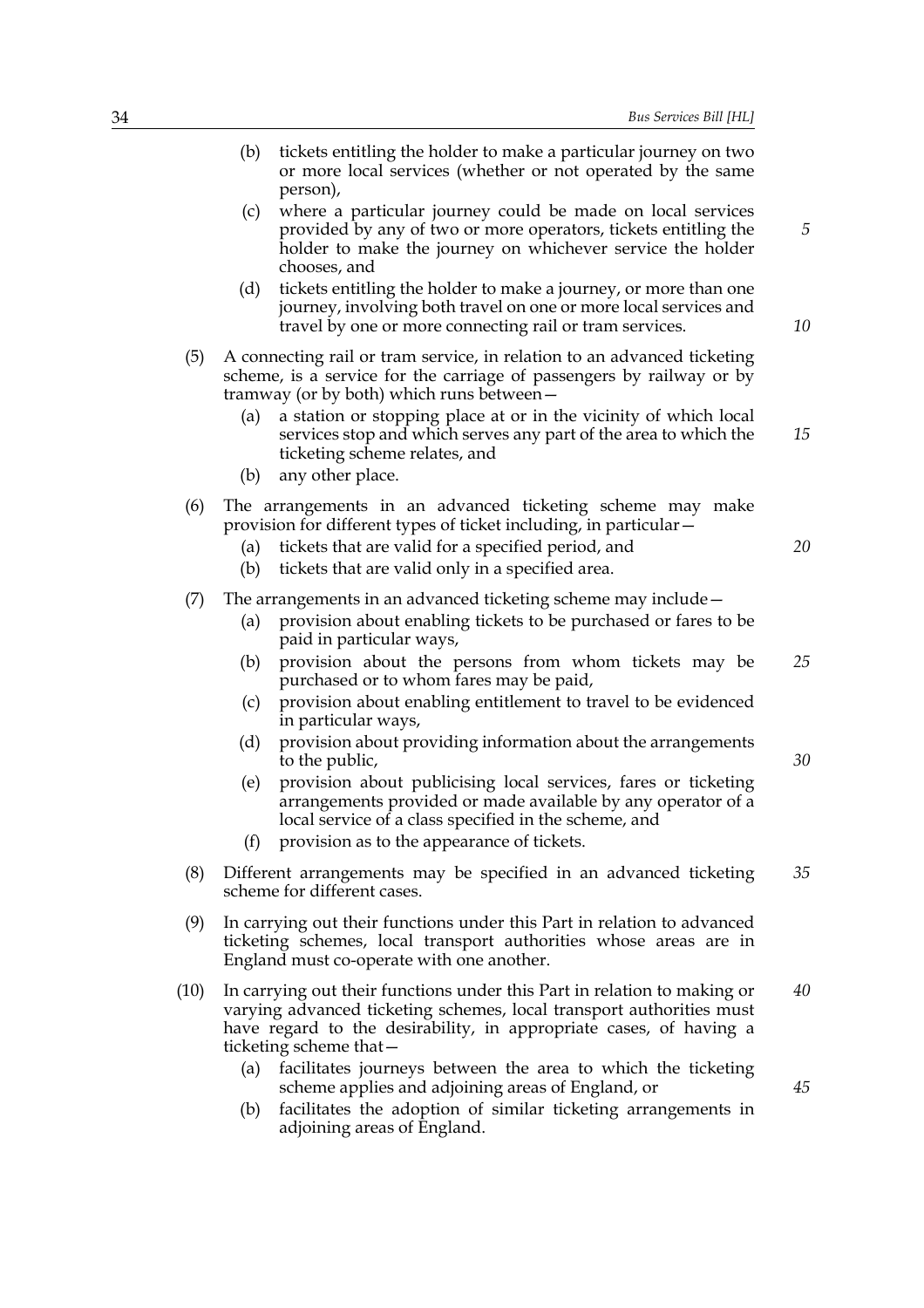(11) In considering whether to make or vary an advanced ticketing scheme under this section, a local transport authority must have regard to the desirability, in appropriate cases, of making a scheme jointly with another authority.

#### **134D Notice and consultation requirements**

- (1) If a local transport authority for an area in England, or two or more such authorities, propose to make an advanced ticketing scheme under section 134C, they must give notice of the proposed scheme in such manner as they consider appropriate for bringing it to the attention of persons in the area to which it relates.
- (2) The notice must specify the date on which the scheme is proposed to come into operation.
- (3) After giving notice of the proposed scheme, the authority or authorities must consult—
	- (a) all operators of local services who would, in the opinion of the authority or authorities, be affected by it, *15*
	- (b) such organisations appearing to the authority or authorities to be representative of users of local services as they think fit,
	- (c) the Competition and Markets Authority, and
	- (d) a traffic commissioner.

# **134E Making of scheme**

- (1) If, after consulting in accordance with section 134D, the authority or authorities decide that it is appropriate to make the scheme, they may make it as proposed or with modifications.
- (2) If the scheme applies to tickets within section  $134C(4)(d)$ , it may only be made with the agreement of the operators of the connecting rail or tram services concerned. *25*
- (3) The scheme must specify the date on which it is to come into operation, which must not be earlier than three months after the date on which it is made.
- (4) Not later than 14 days after the date on which the scheme is made, the authority or authorities must give notice of the making of the scheme—
	- (a) in such manner as they consider appropriate for bringing it to the attention of persons in the area to which it relates,
	- (b) to a traffic commissioner,
	- (c) to all operators of local services or services for the carriage of passengers by railway or by tramway (or by both) who would, in the opinion of the authority or authorities, be affected by it, and
	- (d) to the Secretary of State if it applies to tickets within section  $134C(4)(d)$ . *40*
- (5) The notice must set out the terms of the scheme and the date on which it is to come into operation.
- (6) The authority or authorities to whose area or combined area the scheme relates may vary or revoke the scheme.

*5*

*10*

*20*

*30*

*35*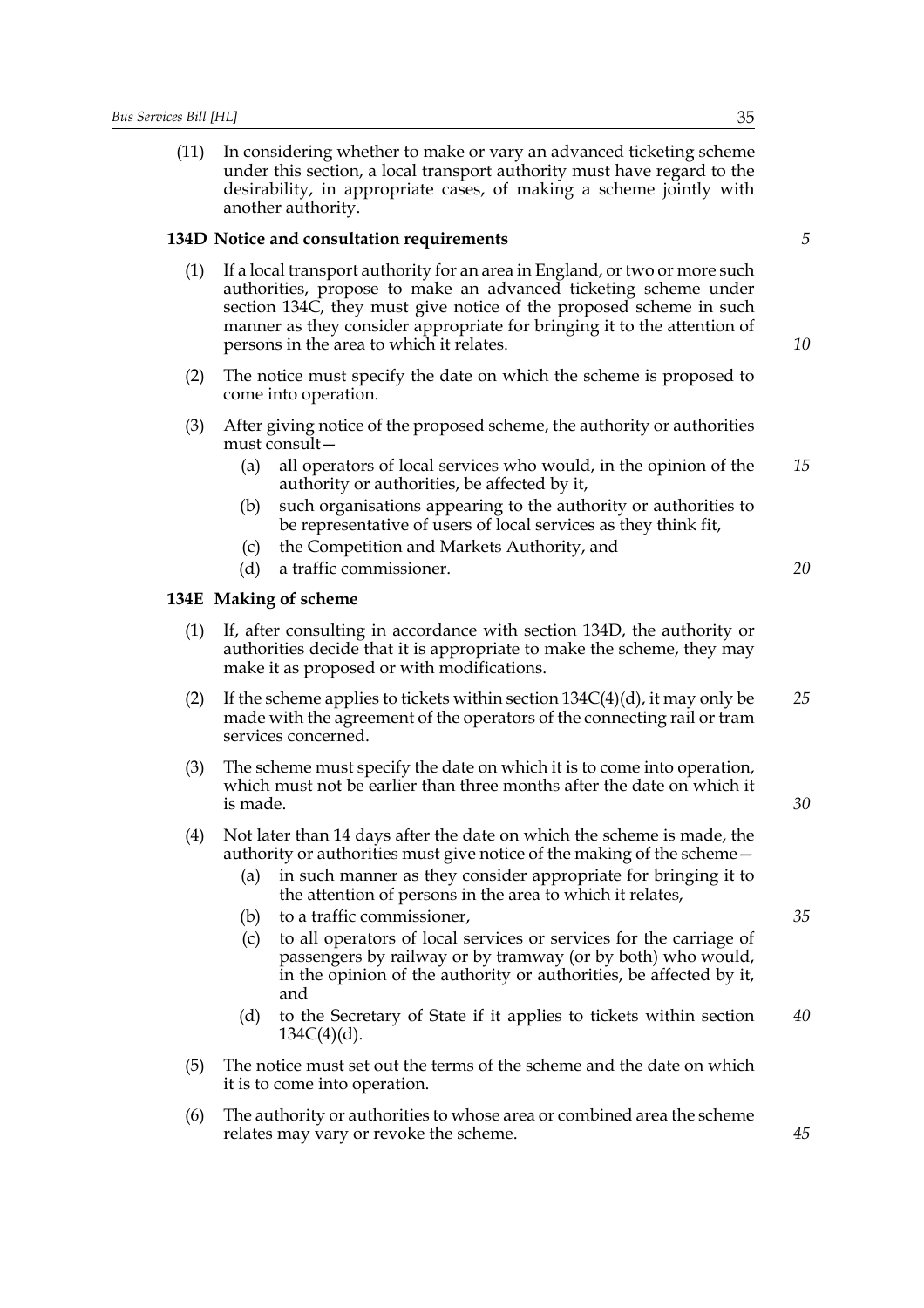- (7) If the proposed variation would result in the scheme relating to all or part of the area of another local transport authority, the reference in subsection (6) to the authority or authorities includes that other authority.
- (8) The variation or revocation is subject to the same procedure as the making of the scheme and in the application of that procedure— *5*
	- (a) a reference in sections 134C(1) to (9) and 134D and subsections (1) to (5) to making a scheme is to be treated as a reference to varying or revoking a scheme,
	- (b) a reference in those provisions to the proposed scheme is to be treated as a reference to the scheme as proposed to be varied or to the proposed revocation of the scheme, and *10*
	- (c) a reference in those provisions to the date on which a scheme comes into operation is to be treated as a reference to the date on which the scheme as varied comes into operation or the date on which the scheme comes to an end.

# **134F Effect of scheme**

During any period in which an advanced ticketing scheme is in operation, operators of local services to which the scheme relates must make and implement the arrangements required by the scheme.

## **134G Guidance**

- (1) The Secretary of State may issue guidance concerning the exercise by local transport authorities of their functions under this Part in relation to advanced ticketing schemes.
- (2) The authorities must have regard to any such guidance in exercising those functions." *25*

# **8 Further amendments**

Schedule 3 contains further amendments relating to advanced ticketing schemes.

*Enhanced partnership plans and schemes*

*30*

*40*

*15*

*20*

# **9 Enhanced partnership plans and schemes**

In Part 2 of the Transport Act 2000, after section 138 insert—

#### *"Bus services: enhanced partnership plans and schemes*

### **138A Enhanced partnership plans and schemes**

- (1) A local transport authority whose area is in England, or two or more such authorities acting jointly, may make— *35*
	- (a) an enhanced partnership plan in relation to the whole or part of their area, or combined area, and
	- (b) one or more enhanced partnership schemes relating to the whole or part of the area to which the plan relates.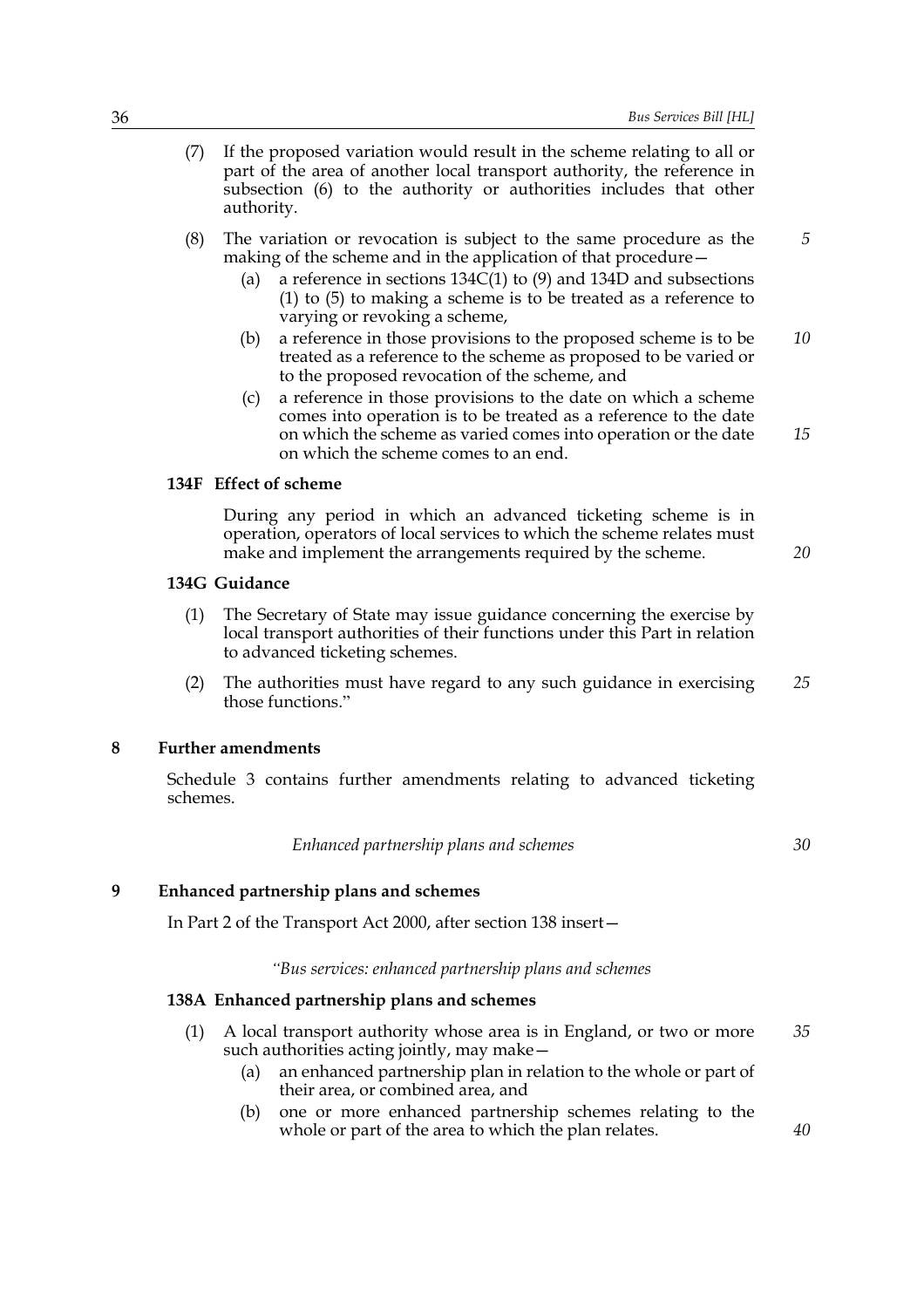(2) A local transport authority or authorities who have made an enhanced partnership plan may make further enhanced partnership schemes relating to the whole or part of the area to which the plan relates. (3) An enhanced partnership plan is a plan that— (a) specifies the area and the period to which the plan relates, (b) sets out an analysis of the local services provided in that area, (c) sets out policies relating to local services in that area, (d) sets out objectives as regards the quality and effectiveness of local services provided in that area by reference to that period, (e) describes how the related enhanced partnership scheme or schemes is or are intended to assist in implementing those policies and achieving those objectives, and (f) describes the intended effect of the related enhanced partnership scheme or schemes on areas neighbouring the area to which the plan relates. (4) An enhanced partnership plan must state whether the plan is to be reviewed and, if so— (a) specify how it is to be reviewed, and (b) specify the dates by which reviews are to be completed. (5) An enhanced partnership scheme is a scheme that— (a) specifies the area to which the scheme relates, and (b) imposes requirements in relation to local services that have one or more stopping places in that area by specifying them in the scheme (see section 138C). (6) An enhanced partnership scheme may also— (a) require the authority or authorities to provide particular facilities in the area to which the scheme relates (see section 138D), (b) require the authority or authorities to take particular measures in relation to routes in the whole or part of that area that are served, or might be served, by local services (see section 138D), and (c) include provision about its variation or revocation (see section 138E). (7) An enhanced partnership scheme must state whether the operation of the scheme is to be reviewed and, if so— (a) specify how it is to be reviewed, and (b) specify the dates by which reviews are to be completed. (8) An enhanced partnership scheme may not be made unless the authority or authorities are satisfied that the scheme will contribute to the implementation of— (a) the policies set out in the related enhanced partnership plan, and (b) their local transport policies. (9) An enhanced partnership scheme may not be made unless the authority or authorities are satisfied that the scheme will— *5 10 15 20 25 30 35 40 45*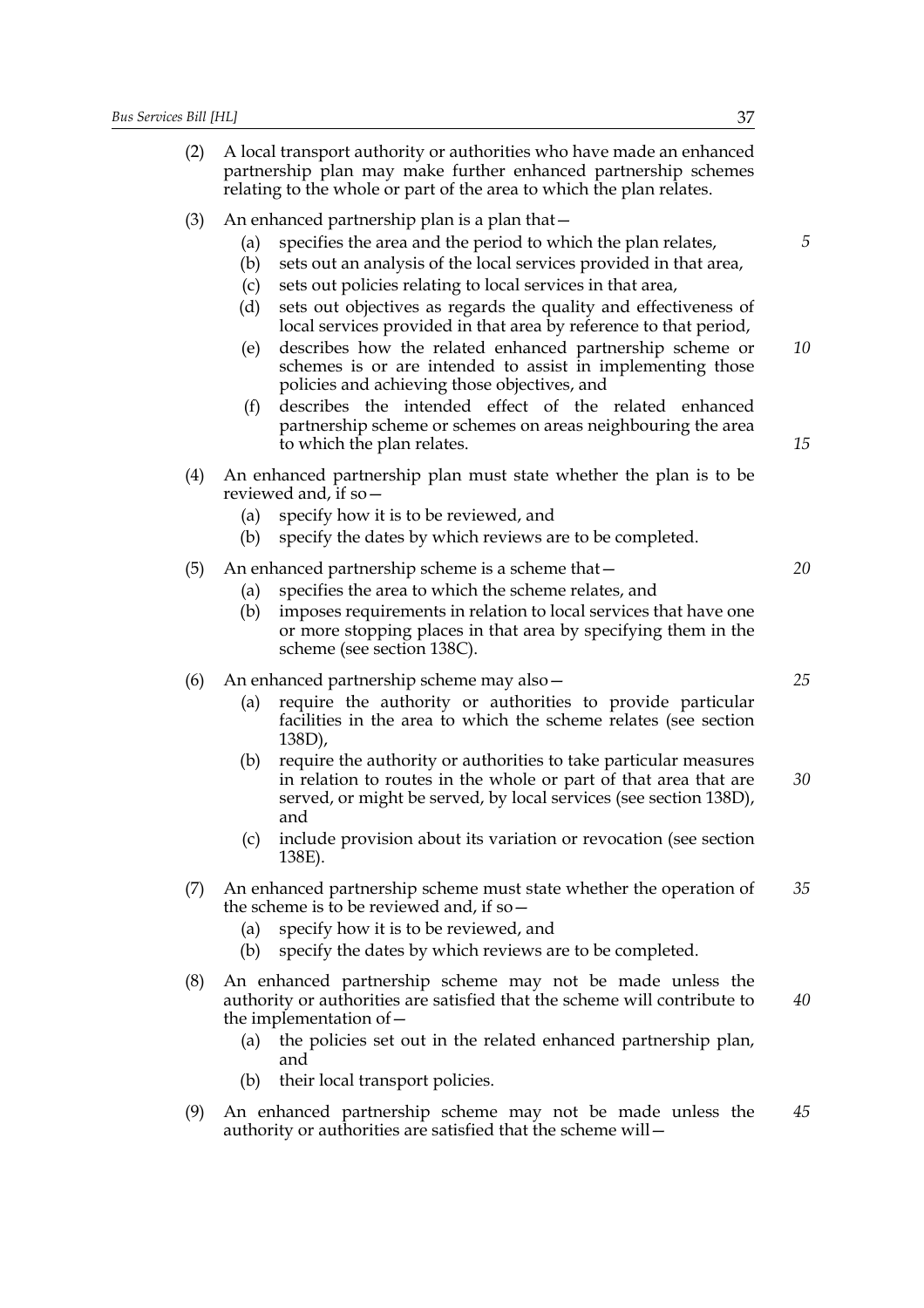- (a) bring benefits to persons using local services in the whole or any part of the area to which the scheme relates by improving the quality or effectiveness of those services, or
- (b) reduce or limit traffic congestion, noise or air pollution.
- (10) An enhanced partnership plan or scheme may not be made unless the authority or authorities have complied with the requirements in—
	- (a) section 138F (preparation, notice and consultation), and
	- (b) section 138G(1) to (4) (making of plan and scheme).
- (11) An enhanced partnership plan may not be made without also making an enhanced partnership scheme.
- (12) In carrying out their functions under this Part in relation to enhanced partnership plans or schemes local transport authorities must cooperate with each other.
- (13) Before making an enhanced partnership plan, a local transport authority must have regard to the desirability, in appropriate cases, of making an enhanced partnership plan and enhanced partnership schemes jointly with one or more other local transport authorities. *15*

#### **138B Further parties to a scheme**

- (1) Subsection (2) applies if  $-$ 
	- (a) the provision of any of the facilities specified in an enhanced partnership scheme, or *20*
	- (b) the taking of any of the measures specified in such a scheme,

requires the making of a traffic regulation order in respect of a road or other place in a metropolitan district (other than a road for which the Secretary of State is the traffic authority).

- (2) Where this subsection applies, the scheme may not be made unless it is made by—
	- (a) the local transport authority or authorities, and
	- (b) the metropolitan district council for the district,

acting jointly.

- (3) Subsection (4) applies if  $-$ 
	- (a) the provision of any of the facilities specified in an enhanced partnership scheme, or
	- the taking of any of the measures specified in such a scheme,

requires the making of a traffic regulation order in respect of a road for which the Secretary of State is the traffic authority. *35*

- (4) Where this subsection applies, the scheme may not be made unless it is made by—
	- (a) the local transport authority or authorities, and
	- (b) the Secretary of State,

acting jointly.

- (5) Where subsection (2) or (4) applies so that a metropolitan district council or the Secretary of State makes an enhanced partnership scheme, then (subject to section 138N) the references to the authority or authorities in—
	- (a) sections 138A(6) and (10), 138F to 138M and 138O, and

*25*

*5*

*10*

*30*

*40*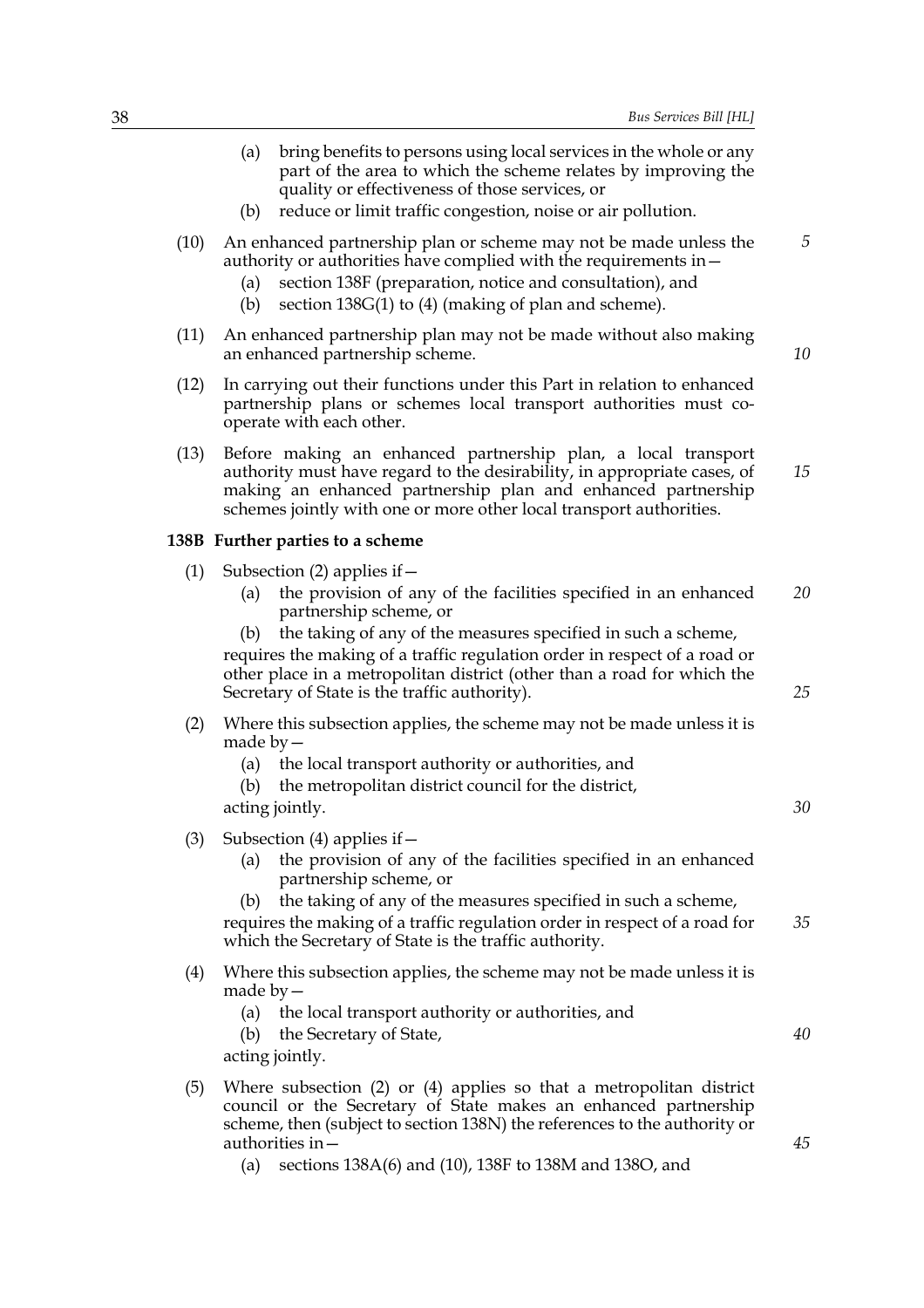(b) paragraph 27(4) of Schedule 9 to the Road Traffic Regulation Act 1984,

include (as well as the local transport authority or authorities) the metropolitan district council or the Secretary of State.

#### **138C Requirements in respect of local services**

- (1) An enhanced partnership scheme may specify under section  $138A(5)(b)$ requirements about the frequency or timing of particular local services or local services of particular descriptions.
- (2) A requirement falling within subsection (1) may, in particular, determine the frequency or timing allowed in relation to a local service— *10*
	- (a) by reference only to that service, or
	- (b) by reference to that service and other local services, taken together.
- (3) An enhanced partnership scheme may specify under section 138A(5)(b) other requirements as to the standard of services to be provided. *15*
- (4) The other requirements referred to in subsection (3) include—
	- (a) requirements which the vehicles being used to provide local services, or particular descriptions of local services, must meet,
	- (b) requirements about enabling tickets to be purchased or fares to be paid in particular ways, *20*
	- (c) requirements about enabling entitlement to travel to be evidenced in particular ways,
	- (d) requirements about providing information to the public about local services or particular descriptions of local services,
	- (e) requirements as to the publicising of local services, fares or ticketing arrangements or particular descriptions of local services, fares or ticketing arrangements,
	- (f) requirements as to the appearance of tickets for local services or particular descriptions of local services,
	- (g) requirements as to the appearance of vehicles being used to provide local services or particular descriptions of local services,
	- (h) requirements as to the prices of multi-operator tickets,
	- (i) requirements as to dates upon which operators may change the timing of local services or particular descriptions of local services, and *35*
	- (j) requirements as to ticketing arrangements.
- (5) The requirements that may be specified under subsection (4)(a) include requirements about providing information to passengers by placing particular electronic equipment, or electronic equipment of particular descriptions, in vehicles. *40*
- (6) The requirements that may be specified under subsection  $(4)(b)$  include requirements about the persons from whom tickets may be purchased or to whom fares may be paid.
- (7) The requirements that may be specified under subsection  $(4)(i)$ include—

*5*

*25*

*30*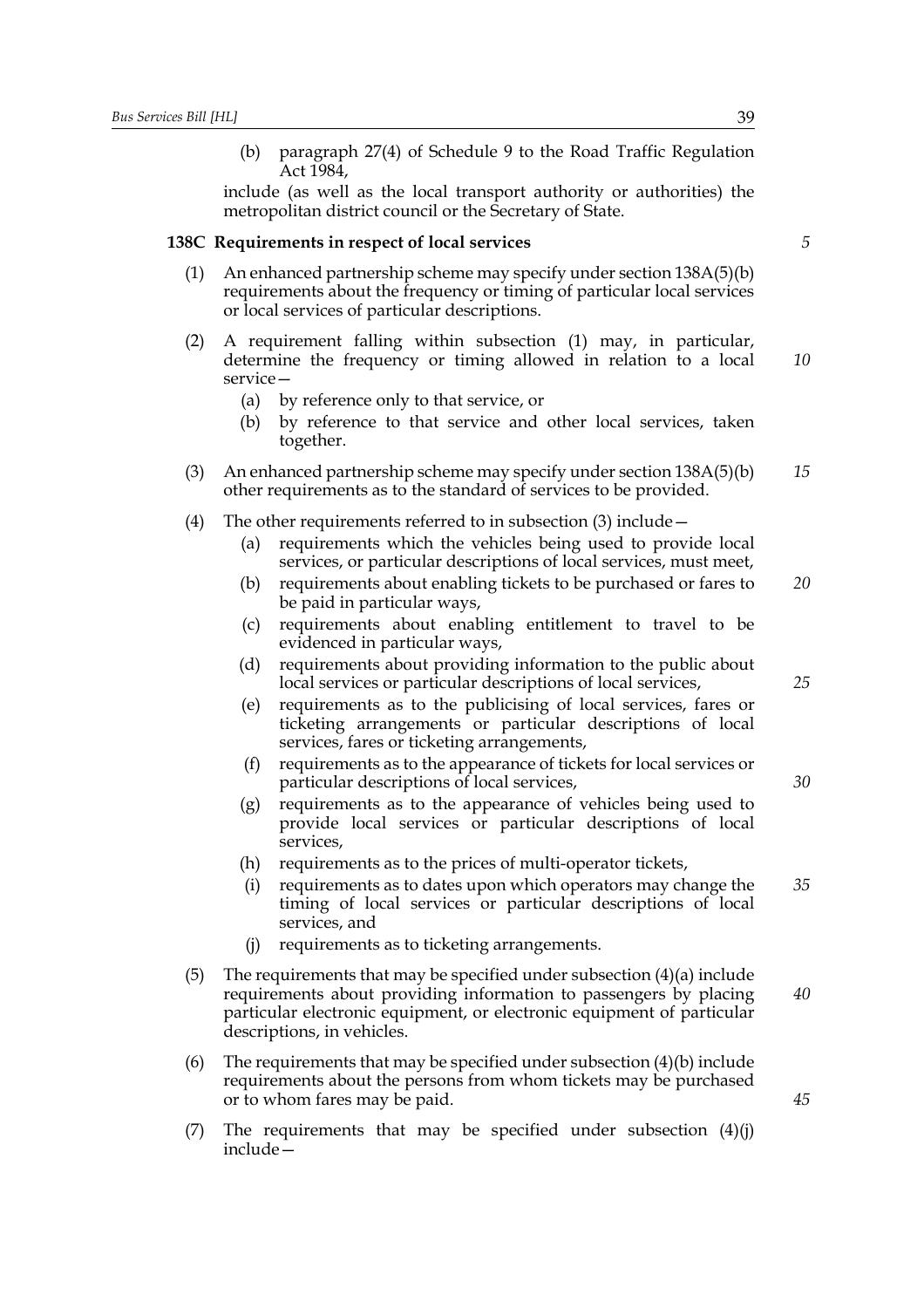*5*

(i) travel to, within or through particular areas, (ii) travel at particular times, (iii) travel on particular local services or particular descriptions of local services, (iv) travel on particular journeys or on particular descriptions of journey, or (v) travel by persons of particular descriptions, (b) requirements to make arrangements entitling persons to make a journey, or journeys, involving both travel on one or more local services and travel by one or more connecting rail or tram services, and (c) requirements about the terms and conditions upon which such travel is made available. (8) A connecting rail or tram service, in relation to an enhanced partnership scheme, is a service for the carriage of passengers by railway or by tramway (or by both) which runs between— (a) a station or stopping place at or in the vicinity of which local services stop and which serves any part of the area to which the scheme relates, and (b) any other place. (9) The requirements that may be specified under subsection (4)(j) include— (a) requirements about operators making provision for— (i) travel to, within or through particular areas, (ii) travel at particular times, (iii) travel on particular local services or particular descriptions of local services, (iv) travel on particular journeys or on particular descriptions of journey, or (v) travel by persons of particular descriptions, and (b) requirements about the terms and conditions upon which such travel is made available. (10) The requirements that may be specified in an enhanced partnership scheme also include requirements as to operators of local services establishing and operating arrangements that facilitate the operation of the scheme. (11) A requirement imposed by an enhanced partnership scheme has effect only in relation to so much of a local service as is provided in the area to which the scheme relates. (12) An enhanced partnership scheme may not impose requirements in relation to the use of vehicles under permits granted under section 22 of the Transport Act 1985. *10 15 20 25 30 35 40*

(a) requirements to make arrangements for—

(13) In this section "multi-operator ticket" means a ticket, or a number of tickets purchased in a single transaction, entitling the holder to make a journey that involves or may involve, or journeys that involve or may involve, the use of local services provided by more than one operator. *45*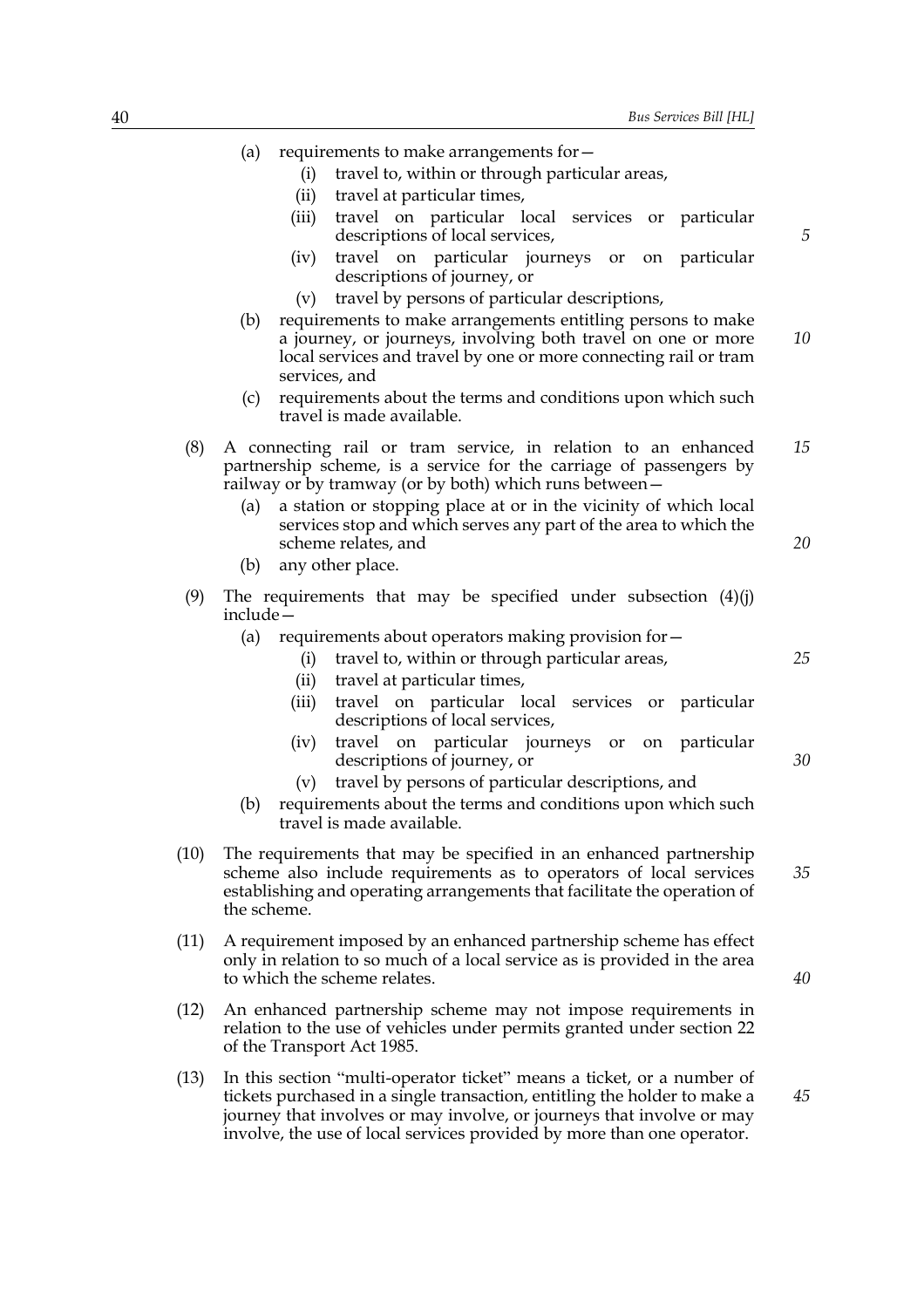#### **138D Facilities and measures**

- (1) The facilities which may be specified in an enhanced partnership scheme—
	- (a) must be facilities provided at specific locations along routes served, or proposed to be served, by local services within the area to which the scheme relates, or facilities which are ancillary to such facilities, but
	- (b) may not be facilities which are required to be provided as a result of section 139 or 140.
- (2) The measures which may be specified in an enhanced partnership scheme— *10*
	- (a) must be measures taken for the purpose of  $$ 
		- increasing the use of local services serving the routes to which the measures relate or ending or reducing a decline in the use of such services, or
		- (ii) improving the quality of local services serving the routes to which the measures relate, but
	- (b) may not include the provision of such facilities as are described in subsection (1)(a) or as are required to be provided as a result of section 139 or 140.
- (3) The Secretary of State may by regulations make further provision about the measures which may or may not be specified in an enhanced partnership scheme.

#### **138E Provision relating to variation or revocation**

- (1) An enhanced partnership scheme may specify cases in which the scheme may be varied or revoked in accordance with the scheme. *25*
- (2) The scheme may provide for variation or revocation in a particular case to be subject to satisfying such conditions as the scheme specifies.
- (3) The cases that may be specified under subsection (1) as regards variation include cases where the variations in question consist only of such descriptions of variation as are specified in the scheme. *30*
- (4) The conditions that may be specified under subsection (2) include conditions prohibiting variation or revocation where a number of operators of local services disagree to the variation or revocation.

#### **138F Preparation, notice and consultation**

- (1) If a local transport authority or authorities propose to make an enhanced partnership plan and scheme, they must—
	- (a) give notice of their intention to prepare a plan and scheme in such manner as they consider appropriate for bringing it to the attention of persons in their area or combined area,
	- (b) prepare a plan and scheme for consultation,
	- (c) give notice of the plan and scheme prepared to the persons who are operators of qualifying local services in the area to which the plan relates on the relevant day, and
	- (d) give notice of the proposal to make the plan and scheme in such manner as they consider appropriate for bringing it to the attention of persons in their area or combined area. *45*

*5*

*15*

*20*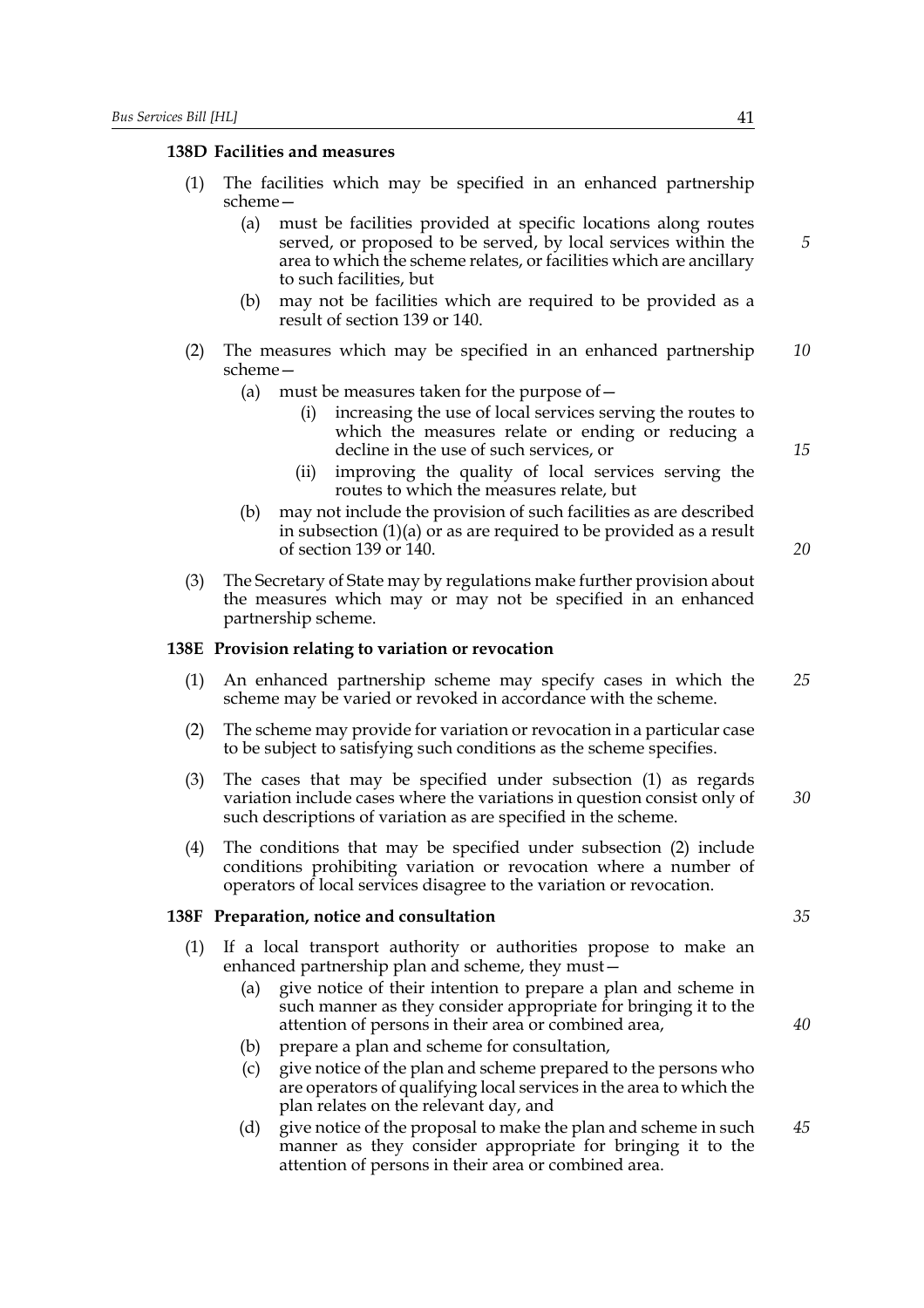- (2) A notice under subsection  $(1)(c)$  must
	- (a) contain full details of the plan and scheme prepared,
	- (b) state the effect of subsection (5), and
	- (c) state the period within which objections may be made (which may not be less than 28 days).
- (3) A notice under subsection  $(1)(d)$  must
	- (a) contain full details of the plan and scheme proposed, or
	- (b) state where such details may be inspected.
- (4) A local transport authority or authorities proposing to make an enhanced partnership plan and scheme must—
	- (a) invite operators of qualifying local services in the area to which the plan relates to participate in the preparation of the plan and scheme before starting to prepare them, and
	- (b) invite any person who becomes an operator of a qualifying local service in the area to which the plan relates while the plan and scheme are being prepared to participate in that preparation (including any person who becomes such an operator because of a change in the area to which the plan relates while the plan is being prepared). *15*
- (5) A local transport authority or authorities may not give notice of a proposal under subsection (1)(d) if, within the period for objections stated in the notice under subsection  $(1)(c)$  – *20*
	- (a) a sufficient number of the persons who, on the relevant day, are operators of qualifying local services in the area to which the plan relates object to the plan prepared, or
	- (b) a sufficient number of the persons who, on the relevant day, are operators of qualifying local services in the area to which the scheme relates object to the scheme prepared.

# (6) After giving notice of the proposed plan and scheme under subsection  $(1)(d)$ , the authority or authorities must consult –

- (a) all operators of local services who would, in the opinion of the authority or authorities, be affected by them,
- (b) such organisations appearing to the authority or authorities to be representative of users of local services as they think fit,
- (c) any other relevant local authority any part of whose area would, in the opinion of the authority or authorities, be affected by them, *35*
- (d) a traffic commissioner,
- (e) the chief officer of police for each police area covering the whole or part of the area to which the plan relates,
- (f) the Competition and Markets Authority, and
- (g) such other persons as the authority or authorities think fit.
- (7) For the purpose of subsection (6)(c) the following are relevant local authorities—
	- (a) local transport authorities, (b) district councils in England,
		- (c) London transport authorities, and
		- (d) councils in Scotland.

*10*

*25*

*30*

*40*

*45*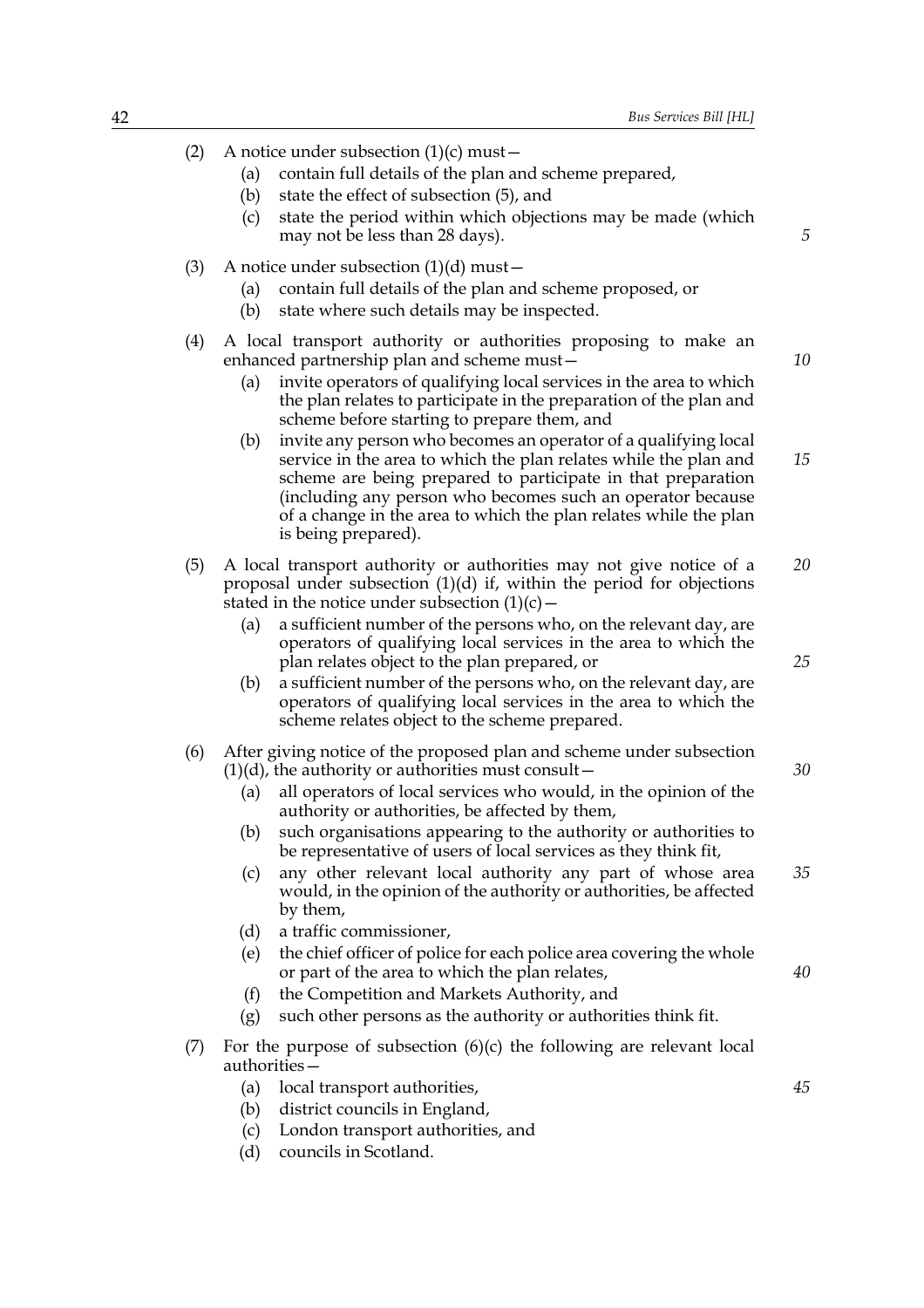- (8) If a local transport authority or authorities propose to make a scheme or schemes relating to an existing enhanced partnership plan, subsections (1) to (7) have effect as if  $-$ 
	- (a) references to a proposed plan and scheme were references to a proposed scheme or schemes, and
	- (b) subsection (5)(a) were omitted.
- (9) If a local transport authority or authorities propose to make two or more schemes at the same time (whether at the same time as making a plan or in relation to an existing plan), subsection (5)(b) has effect as if references to the scheme were references to one of the schemes in question. *10*
- (10) The Secretary of State may by regulations—
	- (a) specify the descriptions of local services that are qualifying local services for the purposes of this section, and
	- (b) specify what constitutes a sufficient number of persons for the purposes of subsection (5)(a) or (b). *15*
- (11) Regulations under subsection  $(10)(b)$  may, in particular  $-$ 
	- (a) require that a plan or scheme be objected to by such number of persons as, together, provide at least such proportion of the qualifying local services in the area in question as is specified in the regulations, in addition to being at least such proportion of the persons providing those services as is specified in the regulations, and *20*
	- (b) make provision about determining the proportion of qualifying local services provided by an operator, including provision about the time by reference to which the proportion is to be determined.
- (12) In this section "the relevant day", in relation to an enhanced partnership plan or scheme prepared by a local transport authority or authorities under subsection  $(1)(b)$ , means the day before the authority or authorities send out a notice relating to that plan or scheme in accordance with subsection  $(1)(c)$ .

## **138G Making of plans and schemes**

- (1) If, after complying with section 138F as regards a proposal to make an enhanced partnership plan and scheme, a local authority or authorities consider it appropriate to make the plan and scheme, they may make them as proposed or with modifications. *35*
- (2) If the authority or authorities intend to make the plan and scheme with modifications of one or both of them, the authority or authorities must give notice of their intention to make the plan and scheme, with modifications, to the persons who are operators of qualifying local services in the area to which the plan relates on the relevant day. *40*
- (3) A notice under subsection (2) must—
	- (a) contain full details of the plan and scheme,
	- (b) state the effect of subsection (4), and
	- (c) state the period within which objections may be made (which may not be less than 28 days).

*5*

*45*

*25*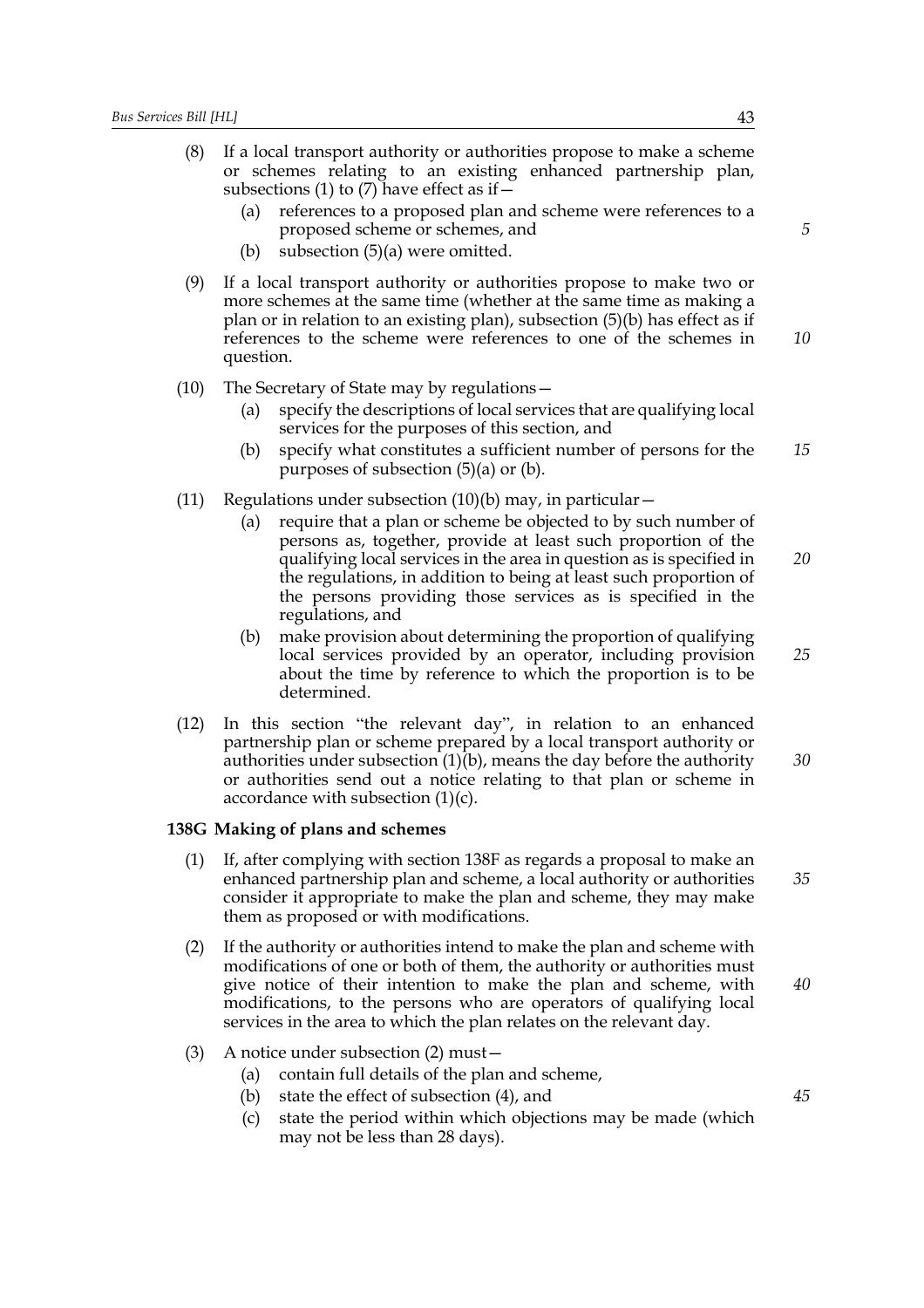- (4) The authority or authorities may not make the plan and scheme with modifications if, within the period for objections stated in the notice under subsection (2)— (a) a sufficient number of the persons who, on the relevant day, are operators of qualifying local services in the area to which the plan relates object to the plan, or (b) a sufficient number of the persons who, on the relevant day, are operators of qualifying local services in the area to which the scheme relates object to the scheme. (5) Not later than 14 days after the date on which a local transport authority or authorities make an enhanced partnership plan and scheme, the authority or authorities must give notice of the making of the plan and scheme— (a) in such manner as they consider appropriate for bringing it to the attention of persons in their area or combined area, (b) to all operators of local services who would, in the opinion of the authority or authorities, be affected by the scheme, and (c) to a traffic commissioner. (6) The notice must— (a) contain full details of the plan and scheme or state where such details may be inspected, and (b) if the plan or scheme made is a modified version of the plan or scheme that was proposed, state that it is a modified version. (7) If the proposal of a local transport authority or authorities is to make a scheme or schemes relating to an existing enhanced partnership plan, subsections (1) to (6) have effect as if  $-$ (a) references to a plan and scheme were references to a scheme or schemes, and (b) subsection  $(4)(a)$  were omitted. (8) If the proposal of a local transport authority or authorities is to make two or more schemes at the same time (whether at the same time as making a plan or in relation to an existing plan), subsection (4)(b) has effect as if references to the scheme were references to one of the schemes in question. (9) The Secretary of State may by regulations— (a) specify the descriptions of local services that are qualifying local services for the purposes of this section, and (b) specify what constitutes a sufficient number of persons for the purposes of subsection  $(4)(a)$  or  $(b)$ . *5 10 15 20 25 30 35*
	- (10) Regulations under subsection  $(9)(b)$  may, in particular  $-$ 
		- (a) require that a plan or scheme be objected to by such number of persons as, together, provide at least such proportion of the qualifying local services in the area in question as is specified in the regulations, in addition to being at least such proportion of the persons providing those services as is specified in the regulations, and
		- (b) make provision about determining the proportion of qualifying local services provided by an operator, including provision

*45*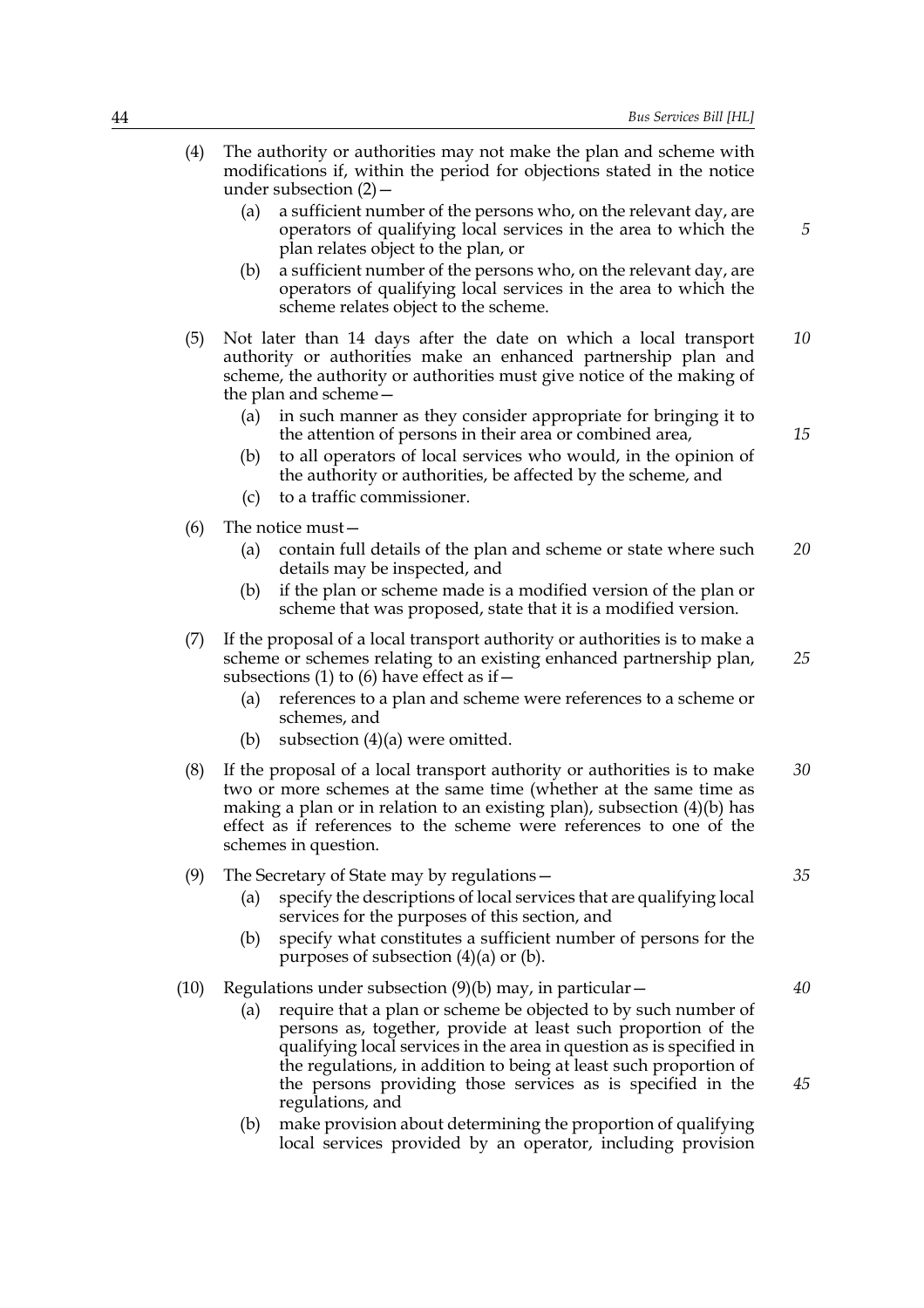about the time by reference to which the proportion is to be determined.

(11) In this section "the relevant day", in relation to a plan or scheme that a local transport authority or authorities intend to make, means the day before the authority or authorities send out notices relating to that plan or scheme in accordance in subsection (2).

#### **138H Content of scheme**

- (1) If a local transport authority or authorities make a scheme, the scheme must specify—
	- (a) the requirements imposed under it,
	- (b) the facilities (if any) to be provided under it by the authority or authorities,
	- (c) the measures (if any) to be taken under it by the authority or authorities,
	- (d) the provision (if any) about variation or revocation of the plan or scheme, *15*
	- (e) the date on which it is to come into operation, and
	- (f) the period for which it is to remain in operation.
- (2) The scheme must also specify  $-$ 
	- (a) if a requirement imposed under the scheme is to have effect as from a date after the scheme comes into operation, the date as from which it has effect, *20*
	- (b) if any facilities are to be provided under the scheme as from a date after the scheme comes into operation, the date as from which they are to be so provided,
	- (c) if any measures to be taken under the scheme as from a date after the scheme comes into operation, the date as from which they are to be so taken,
	- (d) if a condition under section 138E is to apply as from a date after the scheme comes into operation, the date as from which it applies, and *30*
	- (e) if a condition under section 138E is to cease to apply as from a particular date, the date as from which it ceases to apply.
- (3) Subject to regulations under section 138P, the scheme may provide that—
	- (a) local services specified in it, or
	- (b) local services of a class specified in it,
	- are to be excluded from the scheme.

#### **138I Postponement of scheme or part of scheme**

- (1) If it appears to a local transport authority or authorities that have made an enhanced partnership scheme appropriate to do so, they may decide that any of the dates specified in subsection (3) are to be postponed by such period as they think fit. *40*
- (2) A date may not be postponed under subsection (1) by a period or periods which in total exceed 12 months.
- (3) The dates are—
	- (a) the date on which the scheme is to come into operation,

*5*

*10*

*25*

*35*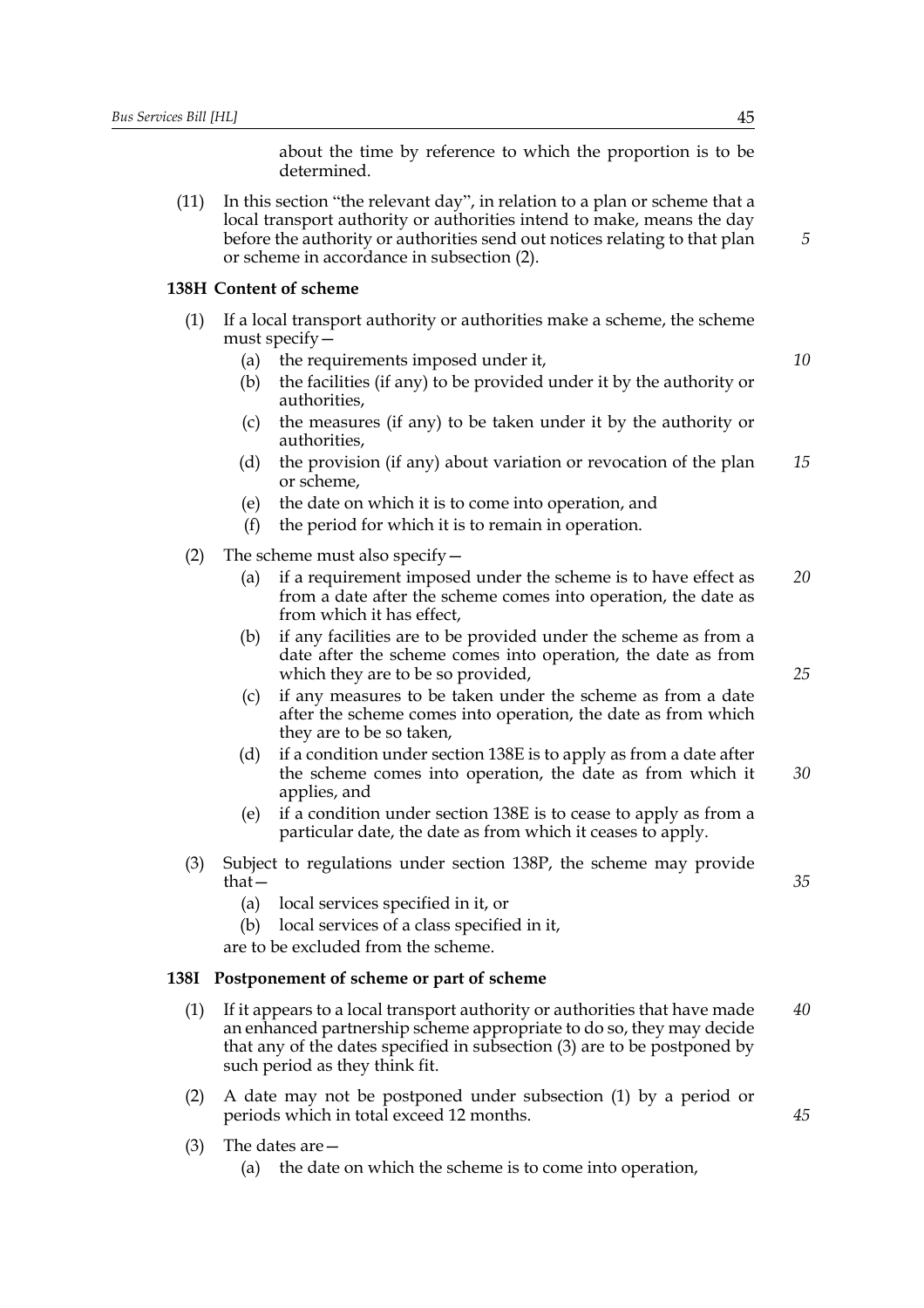|         | the date as from which any particular requirement is to be<br>(b)<br>imposed under the scheme,                                                                                                                                                                                                     |    |
|---------|----------------------------------------------------------------------------------------------------------------------------------------------------------------------------------------------------------------------------------------------------------------------------------------------------|----|
|         | the date as from which any particular facilities are to be<br>(c)<br>provided under the scheme,                                                                                                                                                                                                    |    |
|         | the date as from which any particular measures are to be taken<br>(d)<br>under the scheme, and                                                                                                                                                                                                     | 5  |
|         | the date as from which any particular condition under section<br>(e)<br>138E applies.                                                                                                                                                                                                              |    |
| (4)     | Before making such a decision they must consult all operators of local<br>services who would, in their opinion, be affected by the scheme.                                                                                                                                                         | 10 |
| (5)     | Not later than 14 days after the date on which any such decision is<br>made, they must give notice of the making of the decision -                                                                                                                                                                 |    |
|         | in such manner as they consider appropriate for bringing it to<br>(a)<br>the attention of persons in their area or combined area,                                                                                                                                                                  |    |
|         | to all operators of local services who would, in their opinion, be<br>(b)<br>affected by the scheme, and                                                                                                                                                                                           | 15 |
|         | to a traffic commissioner.<br>(c)                                                                                                                                                                                                                                                                  |    |
| (6)     | The notice must include a statement of their reasons for the decision.                                                                                                                                                                                                                             |    |
| $138$ J | <b>Effect of plans and schemes</b>                                                                                                                                                                                                                                                                 |    |
| (1)     | If an enhanced partnership scheme requires a local transport authority<br>or authorities to provide particular facilities, they must-                                                                                                                                                              | 20 |
|         | provide each of the specified facilities not later than the date<br>(a)<br>specified for its provision under the scheme (subject to section<br>138I), and                                                                                                                                          |    |
|         | continue to provide it throughout the remainder of the period<br>(b)<br>for which the scheme is in operation.                                                                                                                                                                                      | 25 |
| (2)     | Subsection (1) does not apply in relation to any period during which the<br>authority or authorities are temporarily unable to provide the facilities<br>because of circumstances beyond their control.                                                                                            |    |
| (3)     | Subsection (1) does not apply in the case of the Secretary of State if the<br>Secretary of State is unable to provide the facilities because of the<br>variation or revocation of a traffic regulation order.                                                                                      | 30 |
| (4)     | If an enhanced partnership scheme made by a local transport authority<br>or authorities requires them to take particular measures, they must –<br>take each of the specified measures not later than the date<br>(a)<br>specified for taking it under the scheme (subject to section 138I),<br>and | 35 |
|         | continue to take those measures throughout the remainder of<br>(b)<br>the period for which the scheme is in operation.                                                                                                                                                                             |    |
| (5)     | Subsection (4) does not apply in relation to any period during which the<br>authority or authorities are temporarily unable to take those measures<br>because of circumstances beyond their control.                                                                                               | 40 |
| (6)     | Subsection (4) does not apply in the case of the Secretary of State if the<br>Secretary of State is unable to take the measures because of the<br>variation or revocation of a traffic regulation order.                                                                                           | 45 |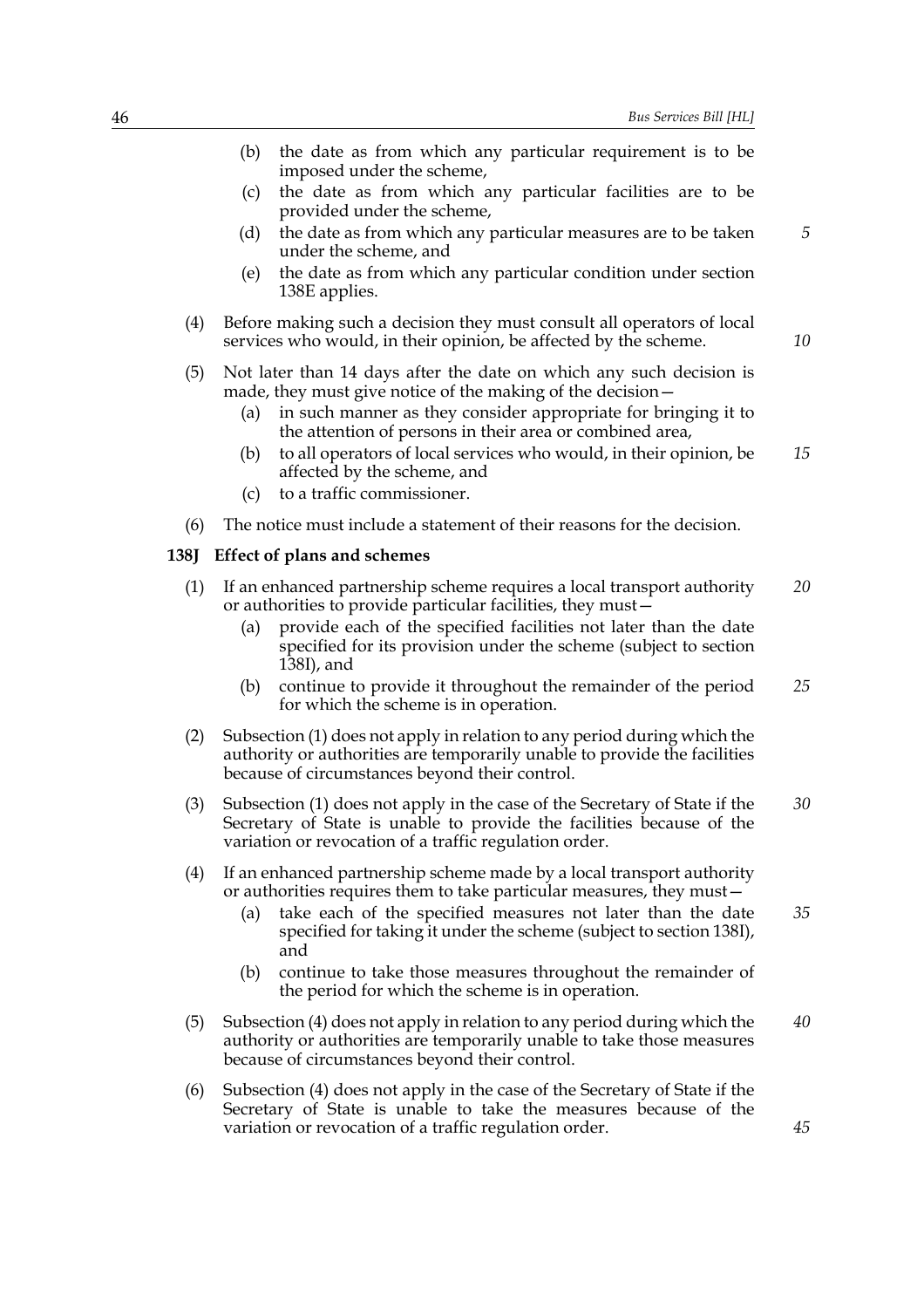- (7) Subsection (8) applies if the enhanced partnership plan or scheme made by a local transport authority or authorities makes provision about—
	- (a) one or more reviews of the plan, or
	- (b) one or more reviews of the operation of the scheme.
- (8) The authority or authorities must secure that the review or each review— *5*
	- (a) is carried out in the manner specified in the plan or scheme, and
	- (b) is completed by the date specified in the plan or scheme as the date for completing that review.
- (9) If a requirement applies to a local service, the operator of the service must comply with that requirement. *10*
- (10) Subsection (9) does not apply in relation to services which are excluded from the scheme because of any provision of the scheme made in accordance with section 138H(3).

# **138K Variation**

- (1) A local transport authority or authorities to whose area or combined area, or part of it, an enhanced partnership plan relates may vary the plan and any related enhanced partnership scheme.
- (2) An enhanced partnership plan or scheme may, in particular, be varied by changing the area to which the plan or scheme relates so that—
	- (a) it includes the whole or a part of the area of another local transport authority, or
	- (b) it ceases to include any part of the area of a local transport authority.
- (3) An enhanced partnership plan or scheme may not be varied unless the authority or authorities have complied with the requirements in— *25*
	- (a) section 138L (preparation, notice and consultation), and
	- (b) section 138M(1) to (5) (making the variation).
- (4) An enhanced partnership scheme may not be varied unless the authority or authorities are satisfied that the scheme, as varied, will contribute to the implementation of—
	- (a) the policies set out in the related enhanced partnership plan (or those policies as proposed to be varied, if the scheme and the policies in the plan are being varied at the same time), and
	- (b) their local transport policies.
- (5) An enhanced partnership scheme may not be varied unless the authority or authorities are satisfied that the scheme, as varied, will—
	- (a) bring benefits to persons using local services in the whole or any part of the area to which the scheme relates by improving the quality or effectiveness of those services, or
	- (b) reduce or limit traffic congestion, noise or air pollution.
- (6) The references in subsections (1) and (3) to (5) and sections 138L and 138M to the local transport authority or authorities—
	- (a) in relation to the variation of an enhanced partnership plan, or

*15*

*20*

*30*

*35*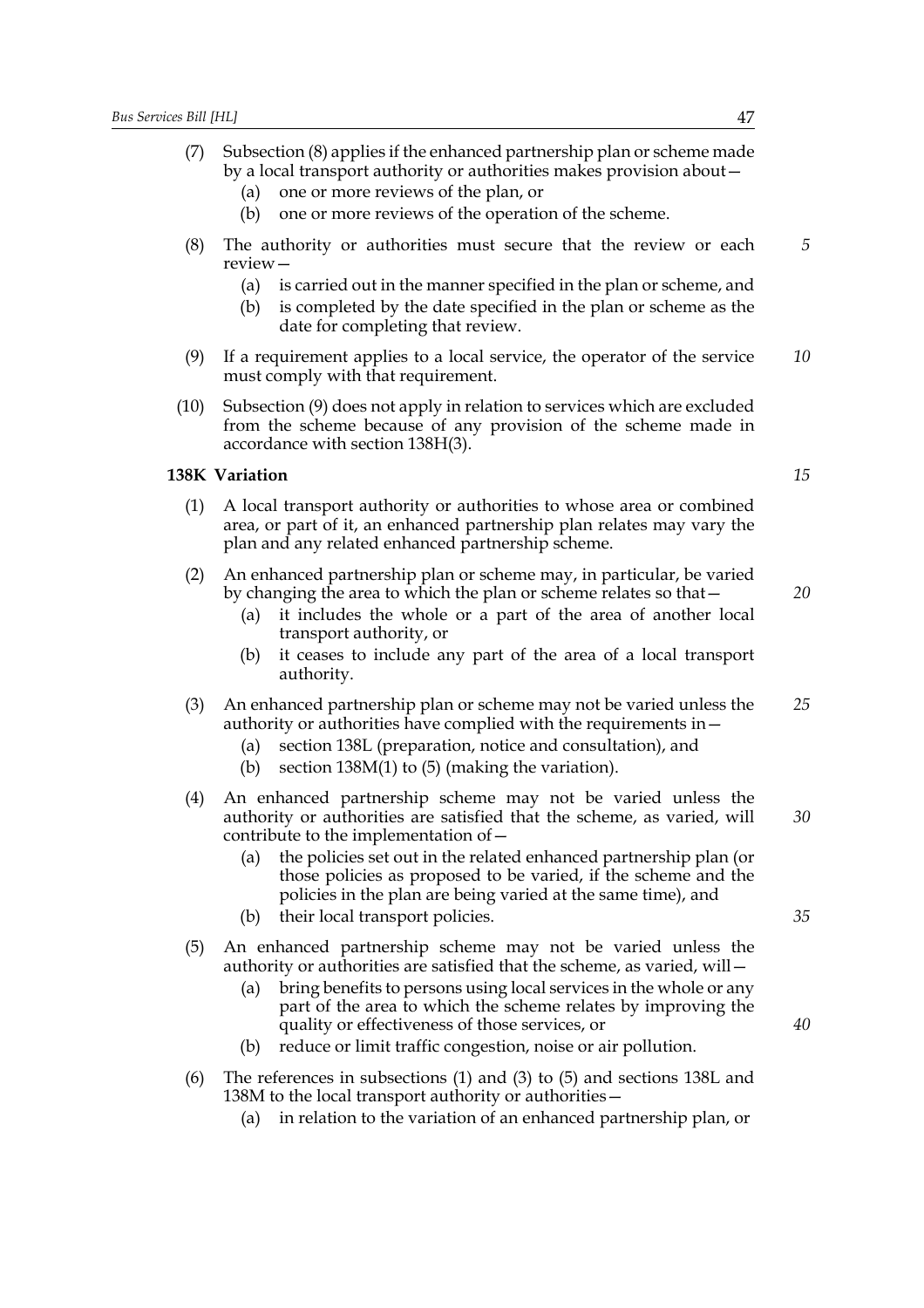(b) in relation to the variation of an enhanced partnership scheme, if the scheme is proposed to be varied at the same time as the related enhanced partnership plan is proposed to be varied,

include a reference to a local transport authority to no part of whose area the plan relates but to whose area or part of it the plan would relate under a proposed variation.

- (7) Nothing in this section prevents an enhanced partnership scheme being varied, in accordance with the scheme, in such cases as are allowed by the scheme (see section 138E).
- (8) Before varying an enhanced partnership plan, a local transport authority must have regard to the desirability, in appropriate cases, of varying a plan so as to include in the area to which the plan relates any part of the area of one or more other local transport authorities. *10*

#### **138L Variation: preparation, notice and consultation**

- (1) If a local transport authority or authorities propose to vary an enhanced partnership plan or scheme, they must— *15*
	- (a) give notice of their intention to prepare changes to the plan or scheme in such manner as they consider appropriate for bringing it to the attention of persons in their area or combined area,
	- (b) prepare the changes,
	- (c) give notice of the changes prepared to the persons who are operators of qualifying local services in the area to which the plan (or the plan as proposed to be varied) relates on the relevant day, and
	- (d) give notice of the proposal to vary the plan or scheme in such manner as they consider appropriate for bringing it to the attention of persons in their area or combined area.
- (2) A notice under subsection  $(1)(c)$  must
	- (a) contain full details of the changes prepared,
	- (b) state the effect of subsection (5), and
	- (c) state the period within which objections may be made (which may not be less than 28 days).
- (3) A notice under subsection  $(1)(d)$  must
	- (a) contain full details of the changes, or
	- (b) state where such details may be inspected.
- (4) The authority or authorities must—
	- (a) invite operators of qualifying local services to participate in the preparation of the changes before starting to prepare them, and
	- (b) invite any person who becomes an operator of a qualifying local service while the changes are being prepared to participate in their preparation.
- (5) A local transport authority or authorities may not give notice of a proposal under subsection (1)(d) if, within the period for objections given in the notice under subsection  $(1)(c)$  –
	- (a) a sufficient number of the persons who are operators of qualifying local services in the area to which the plan relates on

*25*

*20*

*5*

*30*

*35*

*40*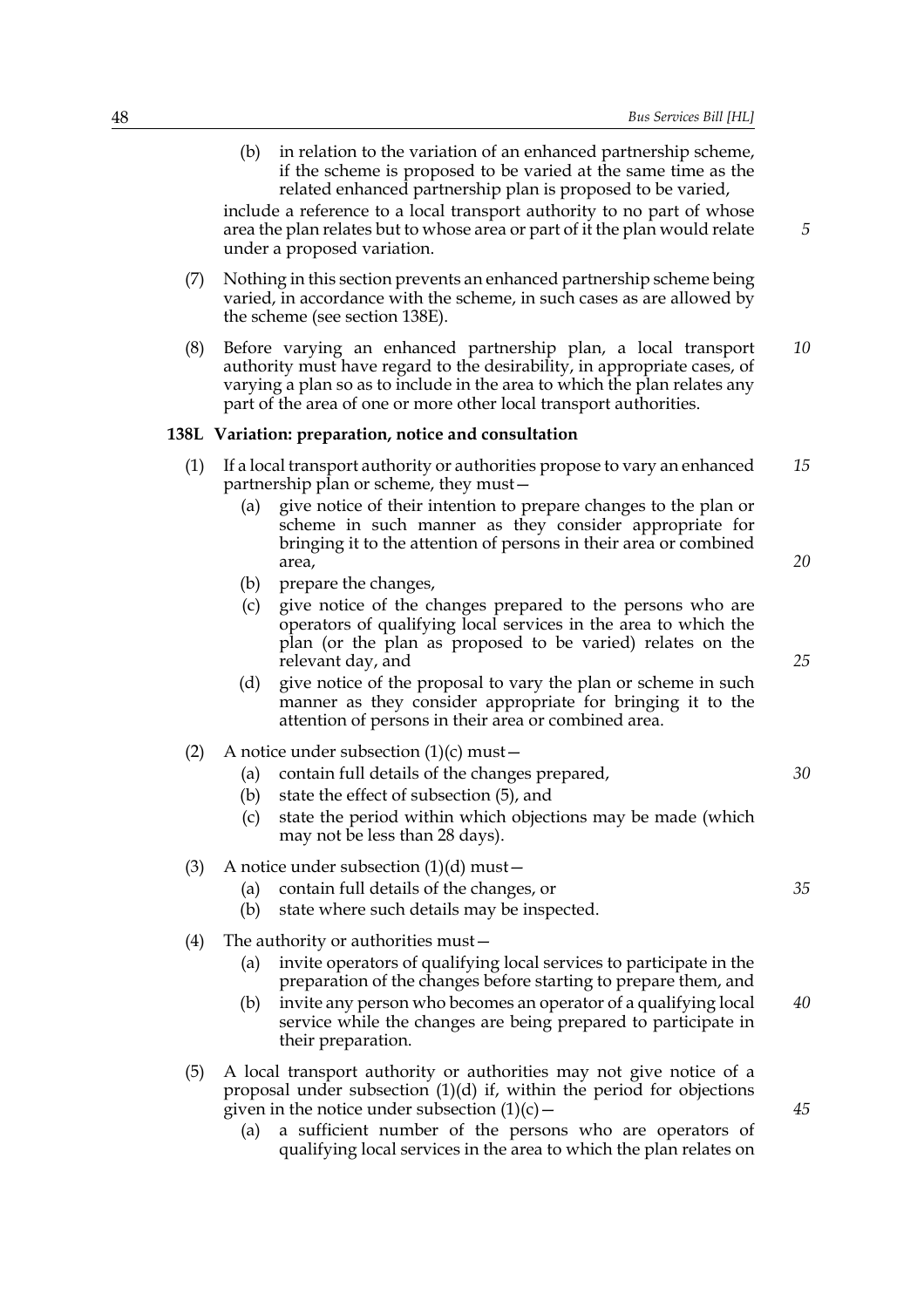the relevant day object to the changes prepared for the plan (if changes to a plan are prepared), or

- (b) a sufficient number of the persons who are operators of qualifying local services in the area to which the scheme relates on the relevant day object to the changes prepared for the scheme (if changes to a scheme are prepared).
- (6) After giving notice of the proposal under subsection  $(1)(d)$ , the authority or authorities must consult the Competition and Markets Authority.
- (7) If a local authority or authorities propose to vary two or more enhanced partnership schemes at the same time, subsection (5)(b) has effect as if references to the scheme were references to one of the schemes in question. *10*
- (8) The Secretary of State may by regulations—
	- (a) specify the descriptions of local services that are qualifying local services for the purposes of this section, and *15*
	- (b) specify what constitutes a sufficient number of persons for the purposes of subsection (5)(a) or (b).
- (9) Regulations under subsection  $(8)(b)$  may, in particular  $-$ 
	- (a) require that changes to a plan or scheme be objected to by such number of persons as, together, provide at least such proportion of the qualifying local services in the area in question as is specified in the regulations, in addition to being at least such proportion of the persons providing those services as is specified in the regulations, and *20 25*
	- (b) make provision about determining the proportion of qualifying local services provided by an operator, including provision about the time by reference to which the proportion is to be determined.
- (10) In this section "the relevant day", in relation to changes to an enhanced partnership plan or scheme prepared by a local transport authority or authorities under subsection  $(1)(b)$ , means the day before the authority or authorities send out a notice relating to that plan or scheme in accordance with subsection  $(1)(c)$ . *30*

## **138M Variation: making the variation**

- (1) This section applies if a local transport authority or authorities have complied with the requirements of section 138L as regards a proposal to vary an enhanced partnership plan or scheme.
- (2) If the authority or authorities consider it appropriate to vary the plan or scheme, they may vary the plan or scheme as proposed or with modifications.
- (3) Before varying the plan or scheme, the authorities must give notice of their intention to vary the plan or scheme, as proposed or with modifications, to persons who were operators of qualifying local services at the qualifying time.
- (4) The notice under subsection (3) must—

*5*

*35*

*45*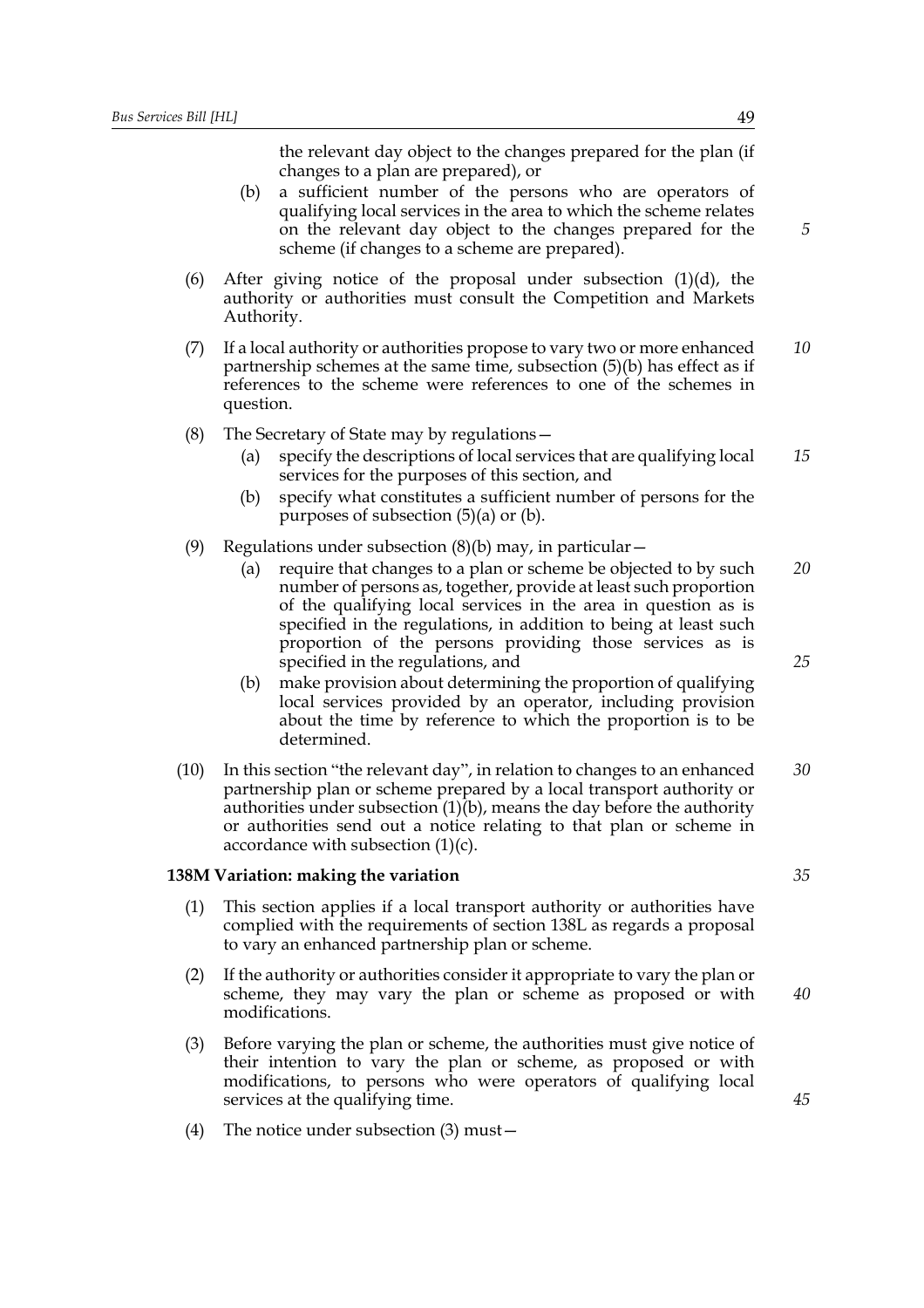|     | (a)        | contain full details of the variation or state where such details<br>may be inspected,                                                                                                                                                                                                                                                   |    |
|-----|------------|------------------------------------------------------------------------------------------------------------------------------------------------------------------------------------------------------------------------------------------------------------------------------------------------------------------------------------------|----|
|     | (b)        | if the variation made is a modified version of the variation that<br>was proposed, state that it is a modified version,                                                                                                                                                                                                                  |    |
|     | (c)        | state the effect of subsection (5), and                                                                                                                                                                                                                                                                                                  | 5  |
|     | (d)        | specify the period within which persons who are operators of<br>qualifying local services at the qualifying time may object to the<br>proposed variation.                                                                                                                                                                                |    |
| (5) | variation. | The authority or authorities may not vary the plan or scheme (with or<br>without modifications) if a sufficient number of the persons who were<br>operators of qualifying local services at the qualifying time object to the                                                                                                            | 10 |
| (6) | variation- | Not later than 14 days after the date on which the variation of the plan<br>or scheme is made, the authority or authorities must give notice of the                                                                                                                                                                                      | 15 |
|     | (a)        | in such manner as they consider appropriate for bringing it to<br>the attention of persons in their area or combined area,                                                                                                                                                                                                               |    |
|     | (b)        | to all operators of local services who would, in the opinion of<br>the authority or authorities, be affected by it, and                                                                                                                                                                                                                  |    |
|     | (c)        | to a traffic commissioner.                                                                                                                                                                                                                                                                                                               | 20 |
| (7) |            | The notice must-                                                                                                                                                                                                                                                                                                                         |    |
|     | (a)        | contain full details of the variation or state where such details<br>may be inspected, and                                                                                                                                                                                                                                               |    |
|     | (b)        | if the variation made is a modified version of the variation that<br>was proposed, state that it is a modified version.                                                                                                                                                                                                                  | 25 |
| (8) |            | The Secretary of State may by regulations -                                                                                                                                                                                                                                                                                              |    |
|     | (a)        | specify the descriptions of local services that are qualifying local<br>services for the purposes of this section,                                                                                                                                                                                                                       |    |
|     | (b)        | provide for the determination of the qualifying time for the<br>purposes of this section,                                                                                                                                                                                                                                                | 30 |
|     | (c)        | specify the minimum period which may be specified under<br>subsection $(4)(d)$ ,                                                                                                                                                                                                                                                         |    |
|     | (d)        | specify what constitutes a sufficient number of persons for the<br>purposes of subsection (5), and                                                                                                                                                                                                                                       |    |
|     | (e)        | specify how a person's objection is to be evidenced.                                                                                                                                                                                                                                                                                     | 35 |
| (9) |            | Regulations under subsection $(8)(d)$ may, in particular –                                                                                                                                                                                                                                                                               |    |
|     | (a)        | require that a proposed variation be objected to by such number<br>of persons as, together, provide at least such proportion of the<br>qualifying local services as is specified in the regulations, in<br>addition to being at least such proportion of the persons<br>providing those services as is specified in the regulations, and | 40 |
|     | (b)        | make provision about determining the proportion of qualifying<br>local services provided by an operator, including provision<br>about the time by reference to which the proportion is to be<br>determined.                                                                                                                              | 45 |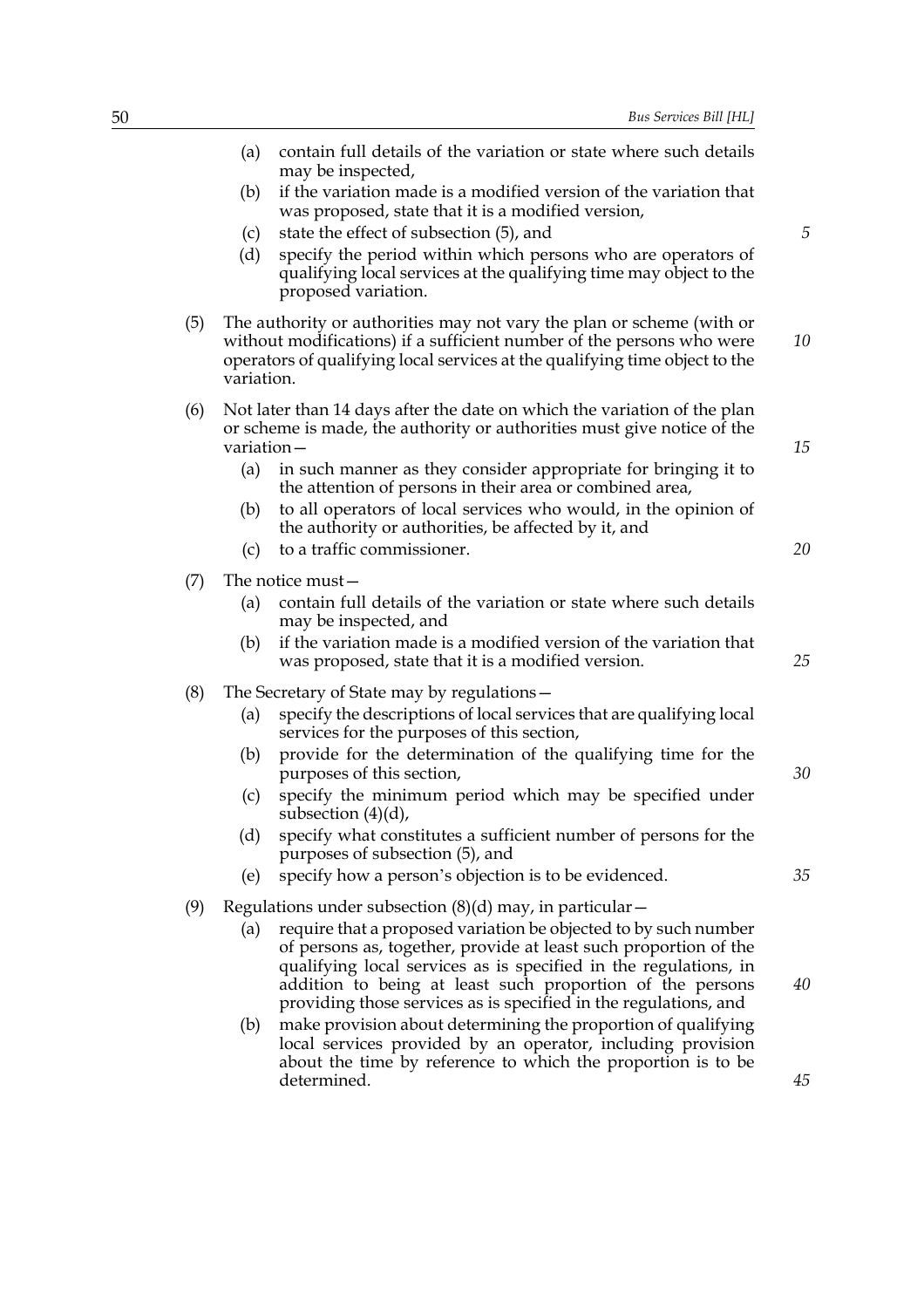# **138N Variation: supplementary**

| (1) | The relevant references (apart from the relevant references in section<br>$138A(8)$ and $(9)$ ) to the authority or authorities in relation to an<br>enhanced partnership scheme-                                                                                                                                                                                                                                |    |
|-----|------------------------------------------------------------------------------------------------------------------------------------------------------------------------------------------------------------------------------------------------------------------------------------------------------------------------------------------------------------------------------------------------------------------|----|
|     | include a traffic regulation authority if it has been varied so that<br>(a)<br>it specifies traffic regulation facilities or measures, but<br>do not include a traffic regulation authority if it has been varied<br>(b)<br>so that it no longer specifies such facilities or measures.                                                                                                                          | 5  |
| (2) | But if (although the scheme does not specify facilities or measures<br>which are traffic regulation facilities or measures in relation to a traffic<br>regulation authority) it would do by reason of a proposed variation,<br>those references to the authority or authorities in relation to an<br>enhanced partnership scheme (apart from the relevant references in<br>section 138J) include that authority. | 10 |
| (3) | And if (although the scheme specifies facilities or measures which are<br>traffic regulation facilities in relation to a traffic regulation authority) -<br>the traffic regulation order, or (where more than one) each of<br>(a)<br>the traffic regulation orders, required to be made by that<br>authority for the provision of those facilities or measures has                                               | 15 |
|     | been revoked, and<br>the scheme is proposed to be varied (but not so that it specifies<br>(b)<br>other facilities or measures which are traffic regulation facilities<br>in relation to that authority),                                                                                                                                                                                                         | 20 |
|     | the relevant references to the authority or authorities in relation to an<br>enhanced partnership scheme (apart from those in section 138J) do not<br>include that authority.                                                                                                                                                                                                                                    | 25 |
| (4) | For the purposes of this section the relevant references are those in -<br>sections 138A(1) to (10), 138F to 138M and 138O, and<br>(a)<br>paragraph 27(4) of Schedule 9 to the Road Traffic Regulation<br>(b)<br>Act 1984.                                                                                                                                                                                       | 30 |
| (5) | For the purposes of this section $-$<br>facilities are traffic regulation facilities, in relation to a traffic<br>(a)<br>regulation authority and an enhanced partnership scheme, if<br>that authority was required to be a maker of the scheme because<br>it originally specified those facilities or would have been                                                                                           | 35 |
|     | required to be a maker of it had it done so, and<br>measures are traffic regulation measures, in relation to a traffic<br>(b)<br>regulation authority and an enhanced partnership scheme, if<br>that authority was required to be a maker of the scheme because<br>it originally specified those measures or would have been<br>required to be a maker of it had it done so.                                     | 40 |
| (6) | In this section "traffic regulation authority" means -<br>a metropolitan district council, or<br>(a)<br>(b)<br>the Secretary of State.                                                                                                                                                                                                                                                                           |    |
|     | <b>38O Revocation</b>                                                                                                                                                                                                                                                                                                                                                                                            | 45 |

*25*

# **138O Revocation**

(1) A local transport authority or authorities may, if they consider it appropriate to do so—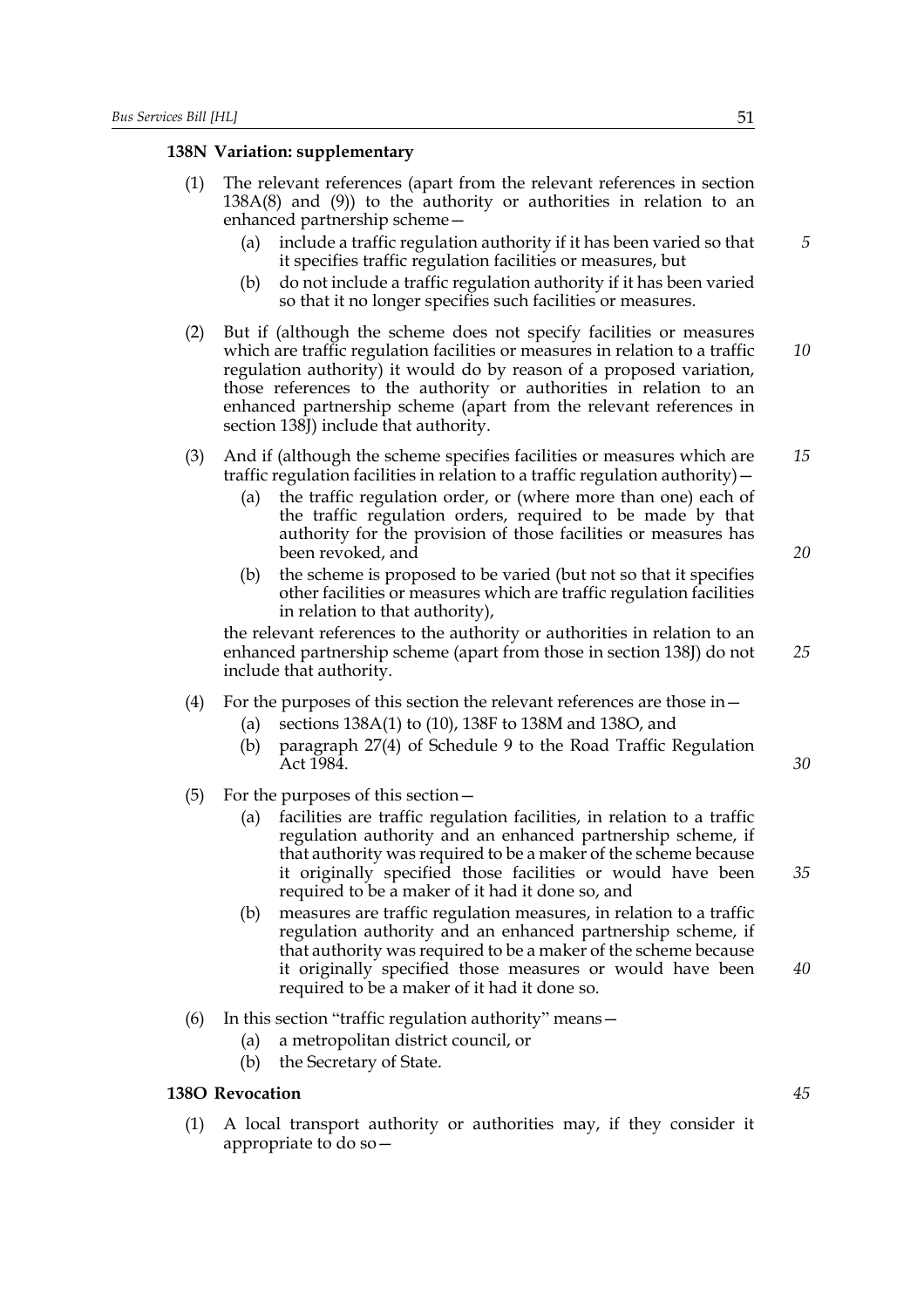- (a) revoke an enhanced partnership plan that relates to the whole or any part of their area or combined area, and (b) revoke an enhanced partnership scheme relating to such a plan. (2) A local transport authority or authority may not— (a) revoke an enhanced partnership plan without also revoking all enhanced partnership schemes relating to it, or (b) revoke all enhanced partnership schemes relating to an enhanced partnership plan without also revoking the plan. (3) A local transport authority or authorities may not revoke an enhanced partnership plan or scheme unless they have complied with subsections (4) to (8). (4) A local transport authority or authorities must give notice of a proposal to revoke an enhanced partnership plan or scheme in such manner as they consider appropriate for bringing it to the attention of persons in their area or combined area. (5) After giving notice under subsection (4), the authority or authorities must consult— (a) operators of qualifying local services, (b) the Competition and Markets Authority, and (c) such other persons as the authority or authorities think fit. (6) If, after consulting those persons, the authority or authorities wish to revoke the plan or scheme, they must give notice of their intention to revoke the plan or scheme to persons who were operators of qualifying local services at the qualifying time. (7) The notice under subsection (6) must— (a) state the date on which the plan or scheme is to be revoked, (b) state the authority's or authorities' reasons for revoking the plan or scheme, (c) state the effect of subsection (8), and (d) specify the period within which persons who are operators of qualifying local services at the qualifying time may object to the revocation. (8) The authority or authorities may not revoke the plan or scheme if a sufficient number of the persons who were operators of qualifying local services at the qualifying time object to the revocation of the plan or (as the case may be) the scheme. *5 10 15 20 25 30 35*
- (9) Not later than 14 days after the date on which the plan or scheme is revoked, the authority or authorities must give notice of the revocation—
	- (a) in such manner as they consider appropriate for bringing it to the attention of persons in their area or combined area, *40*
	- (b) to all operators of local services who would, in the opinion of the authority or authorities, be affected by the revocation, and
	- (c) to a traffic commissioner.
- (10) Nothing in subsections (3) to (8) prevents an enhanced partnership scheme being revoked, in accordance with the scheme, in such cases as are allowed by the scheme (see section 138E). *45*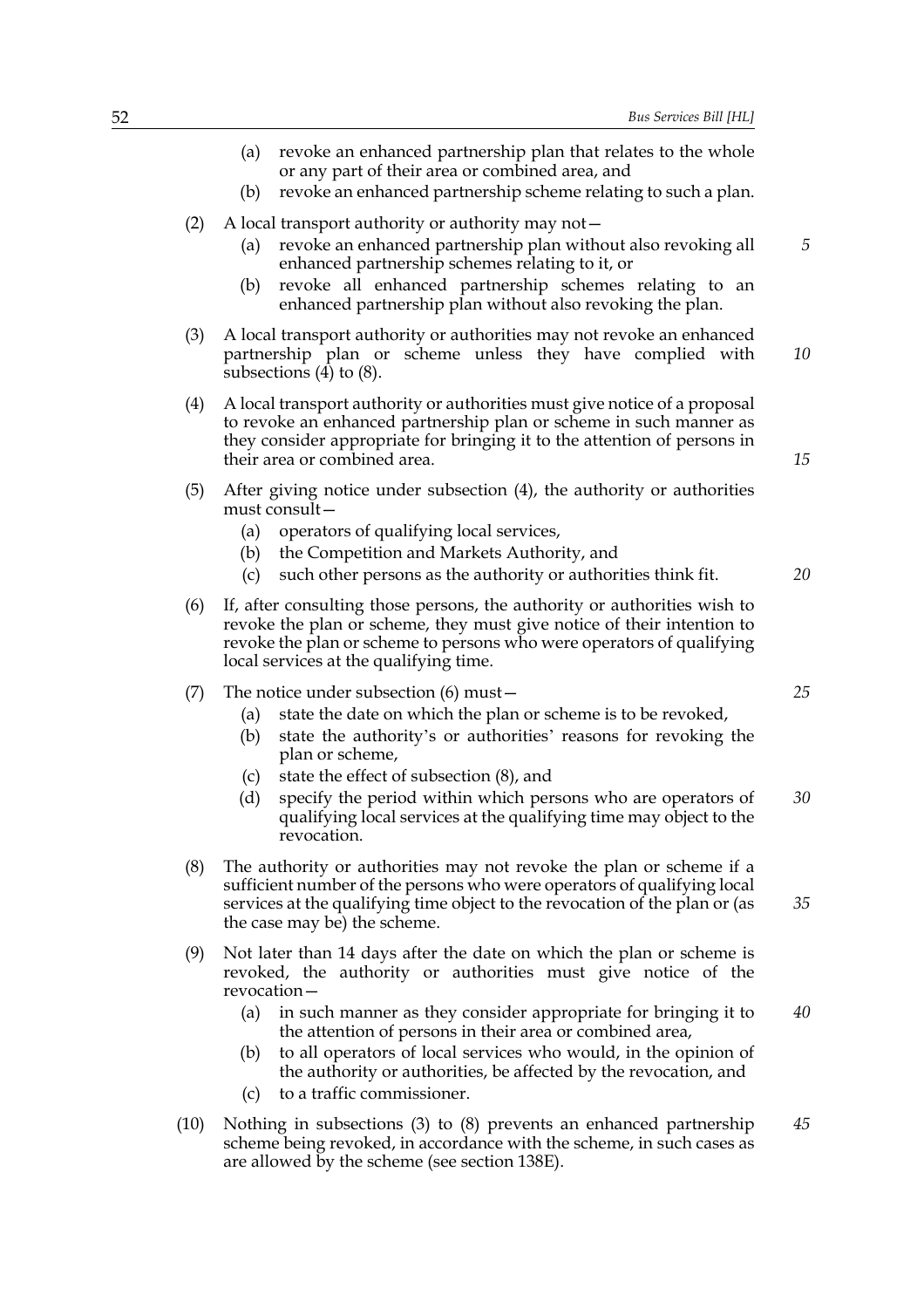**138P** 

(11) The Secretary of State may by regulations—

|      | (a)         | specify the descriptions of local services that are qualifying local<br>services for the purposes of this section,                                                                                                                                                                                                                                                                                                                                                                                                                                         |          |
|------|-------------|------------------------------------------------------------------------------------------------------------------------------------------------------------------------------------------------------------------------------------------------------------------------------------------------------------------------------------------------------------------------------------------------------------------------------------------------------------------------------------------------------------------------------------------------------------|----------|
|      | (b)         | provide for the determination of the qualifying time for the<br>purposes of this section,                                                                                                                                                                                                                                                                                                                                                                                                                                                                  | 5        |
|      | (c)         | specify the minimum period which may be specified under<br>subsection $(7)(d)$ ,                                                                                                                                                                                                                                                                                                                                                                                                                                                                           |          |
|      | (d)         | specify what constitutes a sufficient number of persons for the<br>purposes of subsection (8), and                                                                                                                                                                                                                                                                                                                                                                                                                                                         |          |
|      | (e)         | specify how a person's objection is to be evidenced.                                                                                                                                                                                                                                                                                                                                                                                                                                                                                                       | 10       |
| (12) |             | Regulations under subsection $(11)(d)$ may, in particular –                                                                                                                                                                                                                                                                                                                                                                                                                                                                                                |          |
|      | (a)<br>(b)  | require that the revocation of a plan or scheme be disagreed to<br>by such number of persons as, together, provide at least such<br>proportion of the qualifying local services as is specified in the<br>regulations, in addition to being at least such proportion of the<br>persons providing those services as is specified in the<br>regulations, and<br>make provision about determining the proportion of qualifying<br>local services provided by an operator, including provision<br>about the time by reference to which the proportion is to be | 15<br>20 |
|      |             | determined.                                                                                                                                                                                                                                                                                                                                                                                                                                                                                                                                                |          |
|      |             | 38P Regulations about plans and schemes                                                                                                                                                                                                                                                                                                                                                                                                                                                                                                                    |          |
| (1)  | respect to- | The Secretary of State may by regulations make further provision with                                                                                                                                                                                                                                                                                                                                                                                                                                                                                      |          |
|      | (a)         | the procedure to be followed when making, varying or<br>revoking enhanced partnership plans or schemes,                                                                                                                                                                                                                                                                                                                                                                                                                                                    | 25       |
|      | (b)         | the content or operation of schemes which include a<br>requirement falling within section $138C(1)$ ,                                                                                                                                                                                                                                                                                                                                                                                                                                                      |          |
|      | (c)         | the local services or classes of local services which must be, or<br>may be, excluded from schemes,                                                                                                                                                                                                                                                                                                                                                                                                                                                        | 30       |
|      | (d)         | the making of traffic regulation orders in connection with<br>schemes, and                                                                                                                                                                                                                                                                                                                                                                                                                                                                                 |          |
|      | (e)         | such other incidental matters in connection with schemes as the<br>Secretary of State thinks fit.                                                                                                                                                                                                                                                                                                                                                                                                                                                          |          |
| (2)  |             | The regulations may in particular make provision with respect to $-$                                                                                                                                                                                                                                                                                                                                                                                                                                                                                       | 35       |
|      | (a)         | giving notice of proposed schemes or proposed variations or<br>revocations of enhanced partnership plans or schemes,                                                                                                                                                                                                                                                                                                                                                                                                                                       |          |
|      | (b)         | objections to such proposals,                                                                                                                                                                                                                                                                                                                                                                                                                                                                                                                              |          |
|      | (c)<br>(d)  | modifications of such proposals,<br>the form of plans, schemes or variations, and                                                                                                                                                                                                                                                                                                                                                                                                                                                                          | 40       |
|      | (e)         | giving notice of plans or schemes which have been made or of<br>the variation or revocation of plans or schemes.                                                                                                                                                                                                                                                                                                                                                                                                                                           |          |
|      |             | <b>38Q Transitional provision about schemes</b>                                                                                                                                                                                                                                                                                                                                                                                                                                                                                                            |          |
|      |             |                                                                                                                                                                                                                                                                                                                                                                                                                                                                                                                                                            |          |
| (1)  |             | The Secretary of State may by regulations make such transitional                                                                                                                                                                                                                                                                                                                                                                                                                                                                                           |          |

with—

**138Q** 

(a) the making of enhanced partnership plans and schemes,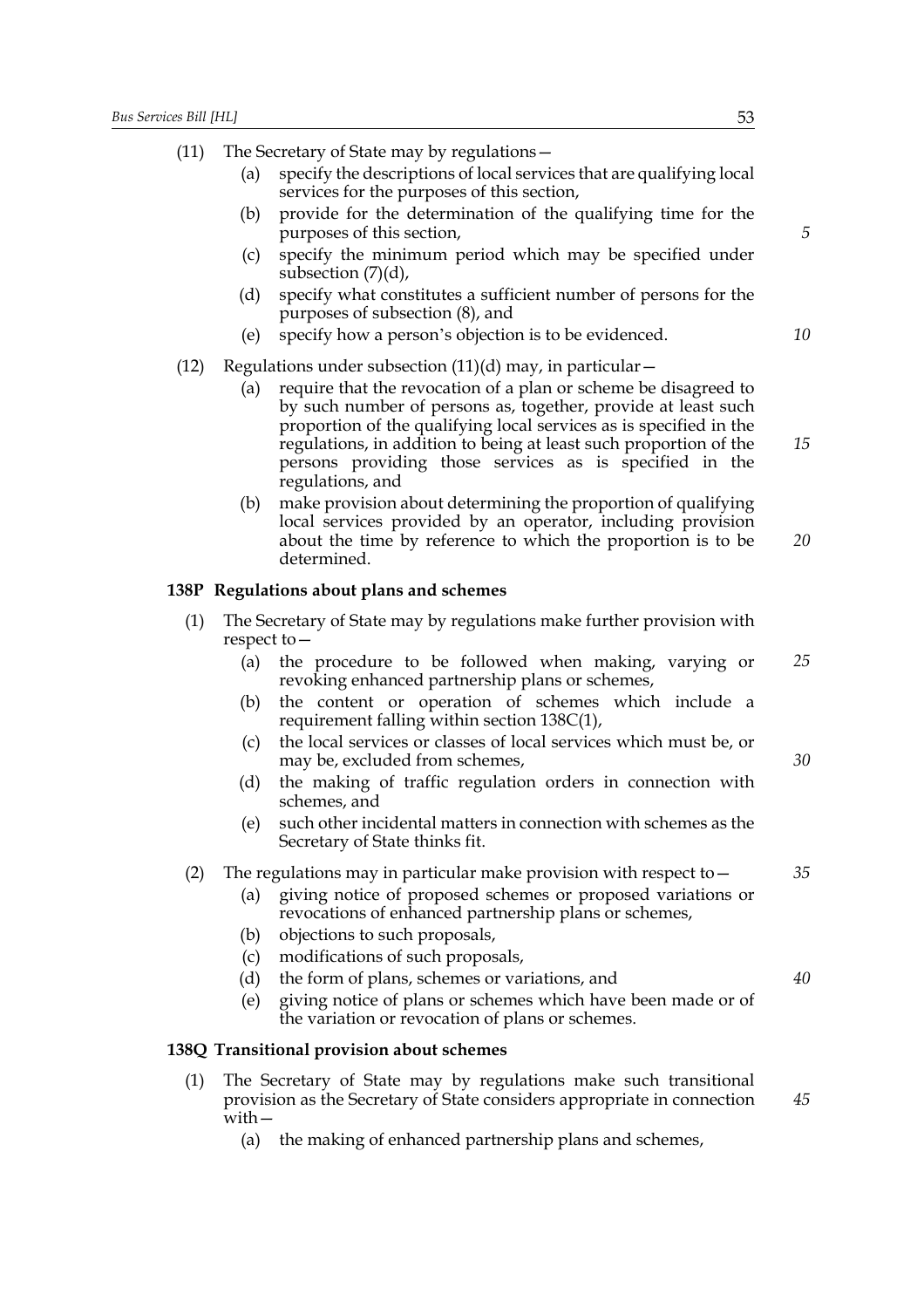- (b) the coming into operation of provisions of enhanced partnership plans and schemes,
- (c) the variation of enhanced partnership plans and schemes, and
- (d) the revocation of enhanced partnership plans and schemes.
- (2) The regulations may in particular provide that in prescribed circumstances— *5*
	- (a) any provision of sections 6 to 9 of the Transport Act 1985 (registration of local services), or of sections 89 to 92 of that Act (obligation to invite tenders for subsidised services etc), which would otherwise have effect is not to have effect or is to have effect with such modifications as may be prescribed, or
	- (b) any such provision which would not otherwise have effect is to have effect or is to have effect with such modifications as may be prescribed,

in relation to the whole or any part of the area to which the scheme relates. *15*

(3) The regulations may in particular provide for the application of requirements imposed under section 138A(5)(b) to local services that were registered under section 6 of the Transport Act 1985 before the requirements came into force.

#### (4) Regulations made by virtue of subsection  $(3)$  may in particular  $-$

- (a) make provision about recording requirements that apply to local services with the registered particulars of those local services;
- (b) make provision requiring the local transport authority or authorities that made an enhanced partnership scheme to notify a traffic commissioner of the local services or the descriptions of local services to which each requirement specified in the scheme would apply, subject to such exceptions as may be prescribed; *25*
- (c) make provision for the cancellation of the registration of local services that could not be provided in accordance with requirements falling within section 138C(1); *30*
- (d) make provision about the determination by the local transport authority or authorities that made an enhanced partnership scheme of what local services may be registered under section 6 of the Transport Act 1985 in place of local services whose registrations are cancelled under paragraph (c), including provision for awarding contracts authorising the provision of local services or local services of particular descriptions; *35*
- (e) make provision as to the period during which the registration, or variation of registration, of local services is subject to provision under paragraph (d); *40*
- (f) make provision for cancellation under paragraph (c) to be revoked if prescribed conditions are satisfied, including conditions relating to the variation or cancellation under section 6 of the Transport Act 1985 of the registration of one or more of the local services affected;
- (g) make provision for the time at which cancellation under paragraph (c) becomes effective to be postponed in prescribed circumstances;

*10*

*20*

*45*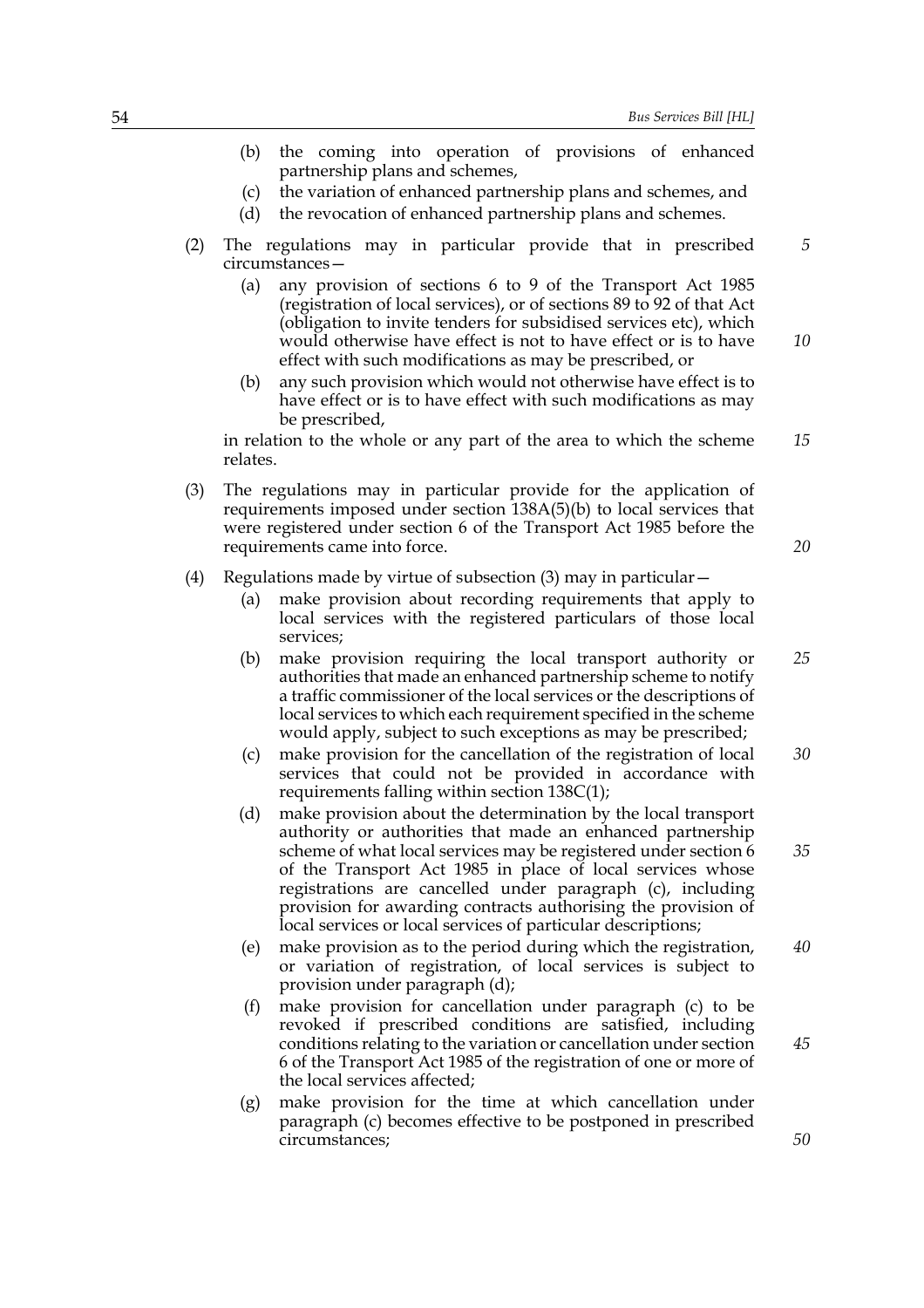- (h) make provision for operators of local services to appeal against—
	- (i) a requirement being recorded in respect of a local service under paragraph (a);
	- (ii) a cancellation of the registration of a local service under paragraph (c).
- (5) In this section "registered particulars", in relation to a local service, means the particulars of the service required to be registered under section 6 of the Transport Act 1985.

#### **138R Guidance about plans and schemes**

- (1) The Secretary of State may issue guidance concerning the carrying out by local transport authorities and metropolitan district councils of their functions under this Part in relation to enhanced partnership plans and schemes.
- (2) Those authorities and councils must have regard to any such guidance. *15*

## **138S Application of TUPE**

- (1) Subsection (3) applies to a situation in which  $-$ 
	- (a) on the coming into force of an awarded contract, one or more local services cease to be provided by a person (the "former operator") in the area to which the relevant enhanced partnership scheme relates because the cancellation of the registration of the service or services under a relevant provision becomes effective, and
	- (b) at the same time, a person (the "new operator") begins to provide one or more local services in that area by virtue of that awarded contract. *25*
- (2) Subsection (3) also applies to a situation in which—
	- (a) one or more local services which, on the coming into force of an awarded contract, a person (the "former operator") would be required to cease providing in the area mentioned in subsection (1)(a) of this section because the cancellation of the registration of the service or services under a relevant provision would have become effective, cease to be provided by the former operator before the coming into force of that awarded contract, and *30*
	- (b) at the same time, a person (the "new operator") begins to provide one or more local services in that area under an agreement which the authority or authorities who made the relevant enhanced partnership scheme entered into by reason of the cessation of the local service or services referred to in paragraph (a).
- (3) Any situation to which this subsection applies is to be treated as a relevant transfer for the purposes of the Transfer of Undertakings (Protection of Employment) Regulations 2006 ("TUPE") (whether or not TUPE would apply apart from this subsection).
- (4) For the purposes of TUPE, the organised grouping of employees that is subject to the relevant transfer consists of those employees of the former operator whose employment is principally connected with the *45*

*10*

*5*

*20*

*35*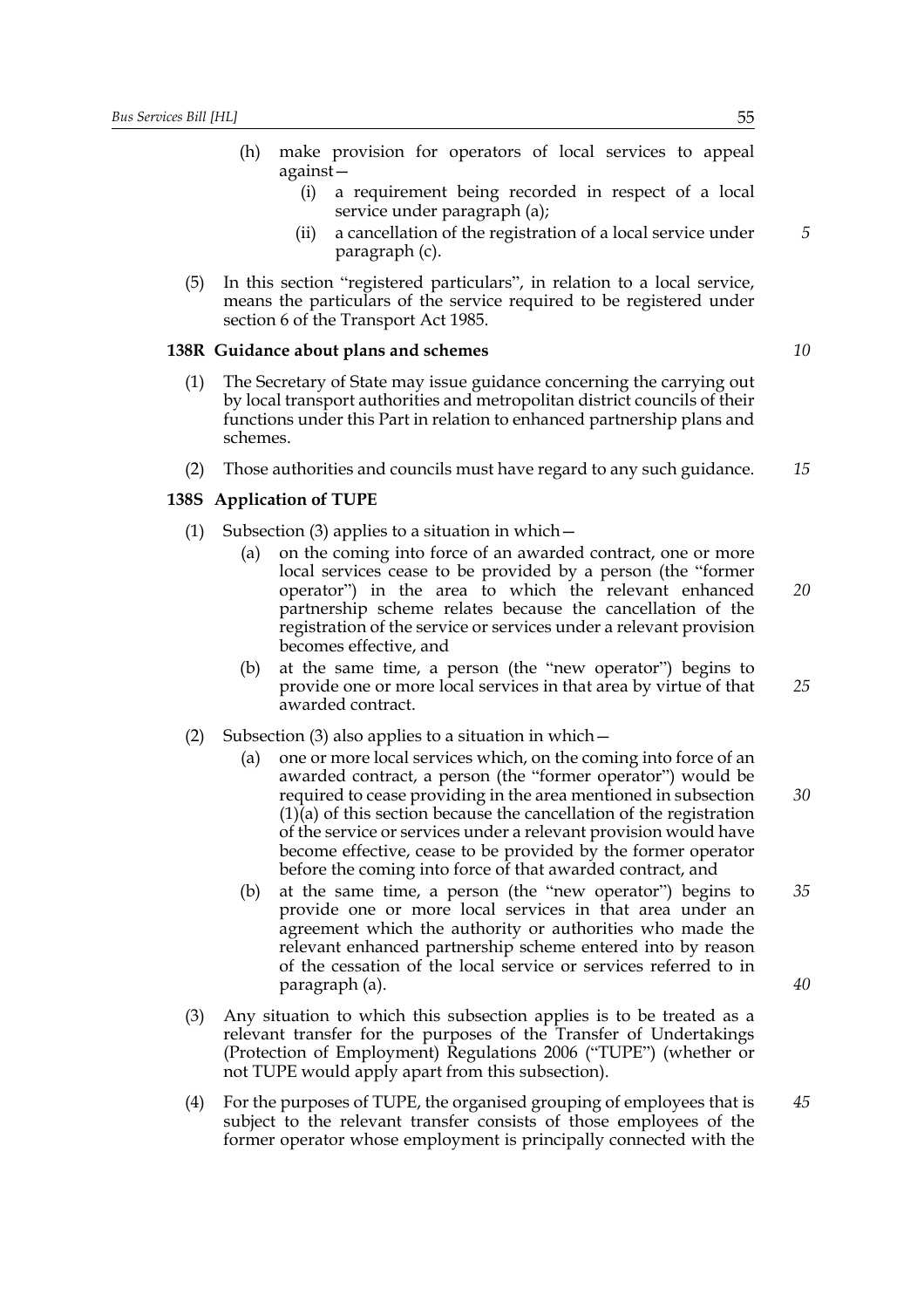provision of the local services referred to in subsection (1)(a) or (as the case may be) the local services referred to in subsection (2)(a).

- (5) Any situation which by virtue of this section is treated as a relevant transfer for the purposes of TUPE is also to be treated as a relevant transfer within the meaning of TUPE for the purposes of—
	- (a) sections 257 and 258 of the Pensions Act 2004, and
	- (b) any regulations made under section 258 of that Act.
- (6) The Secretary of State may make regulations supplementing the provision made by this section.
- (7) The provision that may be made by regulations under subsection (6) includes— *10*
	- (a) provision for determining, for the purposes of subsection (4), whether a person's employment is principally connected with the provision of any particular local services (including provision for or in connection with the appointment of a person to make such determination);
	- (b) provision for determining, in the case of any particular organised grouping of employees, the particular new operator who is to be the transferee for the purposes of TUPE (including provision for or in connection with the appointment of a person to make such determination); *20*
	- (c) provision requiring any person operating local services in the area to which an enhanced partnership scheme relates to provide the authority or authorities who made the scheme with such information as may be prescribed, at such time as may be prescribed, about such of that person's employees as would fall within subsection (4) if the person ceased to provide those services in the circumstances described in subsection  $(1)(a)$ ;
	- (d) provision requiring the authority or authorities who made an enhanced partnership scheme to provide all persons operating local services in the area to which the scheme relates with such information as may be prescribed, at such time as may be prescribed, so as to enable such persons to comply with any requirement imposed by virtue of paragraph (c) of this subsection; *30 35*
	- (e) provision requiring the authority or authorities who made an enhanced partnership scheme to ensure that any awarded contract entered into with a person because of the scheme, or any other agreement made with a person for the provision of local services in the area to which the scheme relates, is made on terms—
		- (i) that require the person, in the event of there being any transferring employees, to secure pension protection for every transferring employee, or every transferring employee of a prescribed description, who as an employee of the former operator had rights to acquire pension benefits, and
		- (ii) that, so far as relating to the securing of pension protection for a transferring employee, are enforceable by the employee.
- (8) For the purposes of this section—

*5*

*25*

*15*

*40*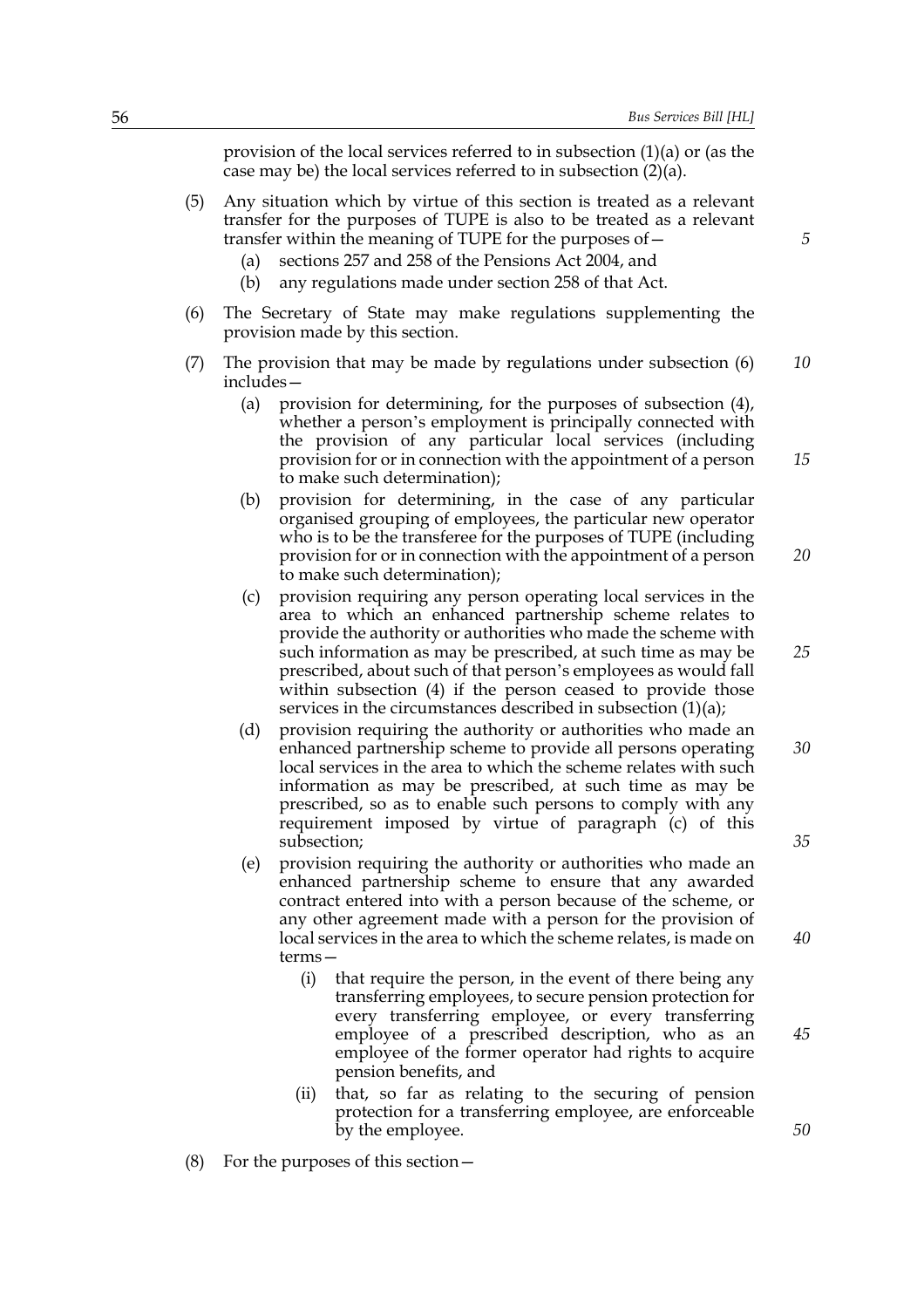|      | (a) |                             |              | "transferring employee" means an employee of a former<br>operator whose contract of employment becomes, either by<br>virtue of TUPE or by virtue of this section, a contract of                                                                                        |    |
|------|-----|-----------------------------|--------------|------------------------------------------------------------------------------------------------------------------------------------------------------------------------------------------------------------------------------------------------------------------------|----|
|      | (b) | (i)                         |              | employment with a new operator;<br>"pension protection" is secured for a transferring employee if<br>after the change of employer referred to in paragraph $(a)$ –<br>the employee has, as an employee of the new operator,<br>rights to acquire pension benefits, and | 5  |
|      |     | (ii)                        | regulations. | those rights are of such description as is prescribed by                                                                                                                                                                                                               | 10 |
| (9)  |     | $(7)$ (e) so as to ensure – |              | The Secretary of State must exercise the power conferred by this section<br>to make regulations containing provision falling within subsection                                                                                                                         |    |
|      | (a) |                             |              | that pension protection is required to be secured for every<br>transferring original employee who, as an employee of the<br>original operator, had rights to acquire pension benefits, and                                                                             | 15 |
|      | (b) |                             |              | that the rights to acquire pension benefits which a transferring<br>original employee has as an employee of the new operator by<br>virtue of paragraph (a) are rights which –                                                                                          |    |
|      |     | (i)                         | or           | are the same as the rights the transferring original<br>employee had as an employee of the original operator,                                                                                                                                                          | 20 |
|      |     | (ii)                        |              | under provision made by regulations, count as being<br>broadly comparable to, or better than, those rights.                                                                                                                                                            |    |
| (10) |     | $emplyee-$                  |              | For the purposes of subsection $(9)$ –<br>"transferring original employee" means<br>transferring<br>a                                                                                                                                                                  | 25 |
|      |     | (a)                         |              | who immediately before the relevant date was<br>employed by a person (the "original operator")<br>providing local services in the area to which the relevant<br>enhanced partnership scheme relates, and                                                               | 30 |
|      |     | (b)                         | (i)          | whose contract of employment -<br>was, from that date until the change of employer<br>referred to in subsection $(8)(a)$ , a contract of<br>employment with the original operator, or                                                                                  | 35 |
|      |     |                             | (ii)         | on each occasion when the employee was subject<br>to a relevant transfer became, either by virtue of<br>TUPE or by virtue of this section, a contract of                                                                                                               |    |
|      |     |                             |              | employment with a person providing local<br>services in the area referred to in paragraph (a);                                                                                                                                                                         | 40 |
|      |     | $means -$                   |              | "relevant date", in relation to an enhanced partnership scheme,                                                                                                                                                                                                        |    |
|      |     | (a)<br>(b)                  | $where-$     | the date on which the scheme was made, or                                                                                                                                                                                                                              |    |
|      |     |                             | (i)          | the local services being provided by the original<br>operator were not subject to the scheme when it<br>was made, and                                                                                                                                                  | 45 |
|      |     |                             | (ii)         | as a result of the variation of the scheme, those<br>services became subject to the scheme,                                                                                                                                                                            |    |
|      |     |                             |              | the date on which that variation was made;                                                                                                                                                                                                                             | 50 |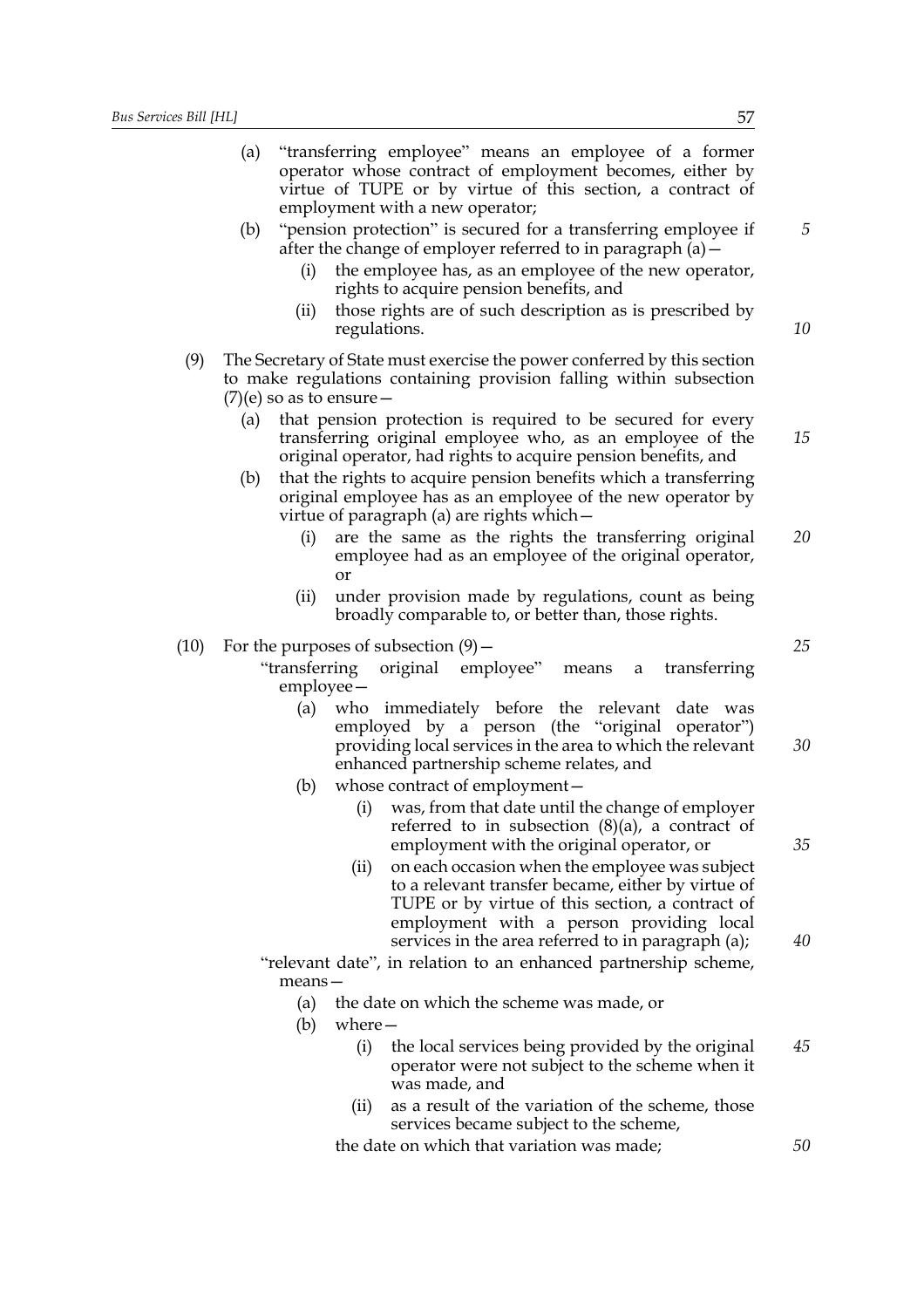"relevant transfer" means anything that is, or is to be treated as, a relevant transfer for the purposes of TUPE.

(11) In this section—

"awarded contract" means a contract authorising a person to provide a local service that is awarded in accordance with—

- (a) regulations made by virtue of section 6E(6) of the Transport Act 1985 (provision for services to be allocated), or
- (b) regulations made by virtue of section  $138Q(4)(d)$ ;

and an awarded contract is to be regarded as in force when the authority to provide a service has effect; *10*

"relevant provision" means—

- (a) section 6E(2) of the Transport Act 1985 (cancellation where incompatibility with a requirement falling within section  $138C(1)$ , or
- (b) regulations made by virtue of section  $138Q(4)(c)$ .

#### **10 Information about local services**

After section 143A of the Transport Act 2000 (inserted by section 5) insert—

#### **"143B Power to obtain information about local services: enhanced partnership schemes**

- (1) If a local transport authority in England, or two or more such authorities acting jointly, are preparing an enhanced partnership plan or scheme, the authority or any of the authorities may, in connection with preparing the plan or scheme, require an operator of a local service in their area or combined area to supply relevant information.
- (2) If a local transport authority in England, or two or more such authorities acting jointly, have made an enhanced partnership plan or scheme, the authority or any of the authorities may, in connection with the exercise of any relevant function, require an operator of a local service in their area or combined area to supply relevant information.
- (3) The operator may be required to provide the information in any form in which, having regard to the manner in which the information is kept, it is reasonable to expect him to provide it.
- (4) If it appears to a local transport authority that an operator of a local service has failed to take all reasonable steps to comply with a request under this section, the authority must inform a traffic commissioner.
- (5) If two or more local transport authorities are acting jointly in preparing an enhanced partnership plan or scheme, information supplied to one of those authorities under this section may be supplied to another of those authorities.
- (6) If two or more local transport authorities have jointly made an enhanced partnership plan or scheme and the plan or scheme is in operation, information supplied to one of those authorities under this section may be supplied to another of those authorities.
- (7) A local transport authority must not disclose information obtained under this section if it is information which the authority may refuse to *45*

*20*

*15*

*5*

*25*

*30*

*40*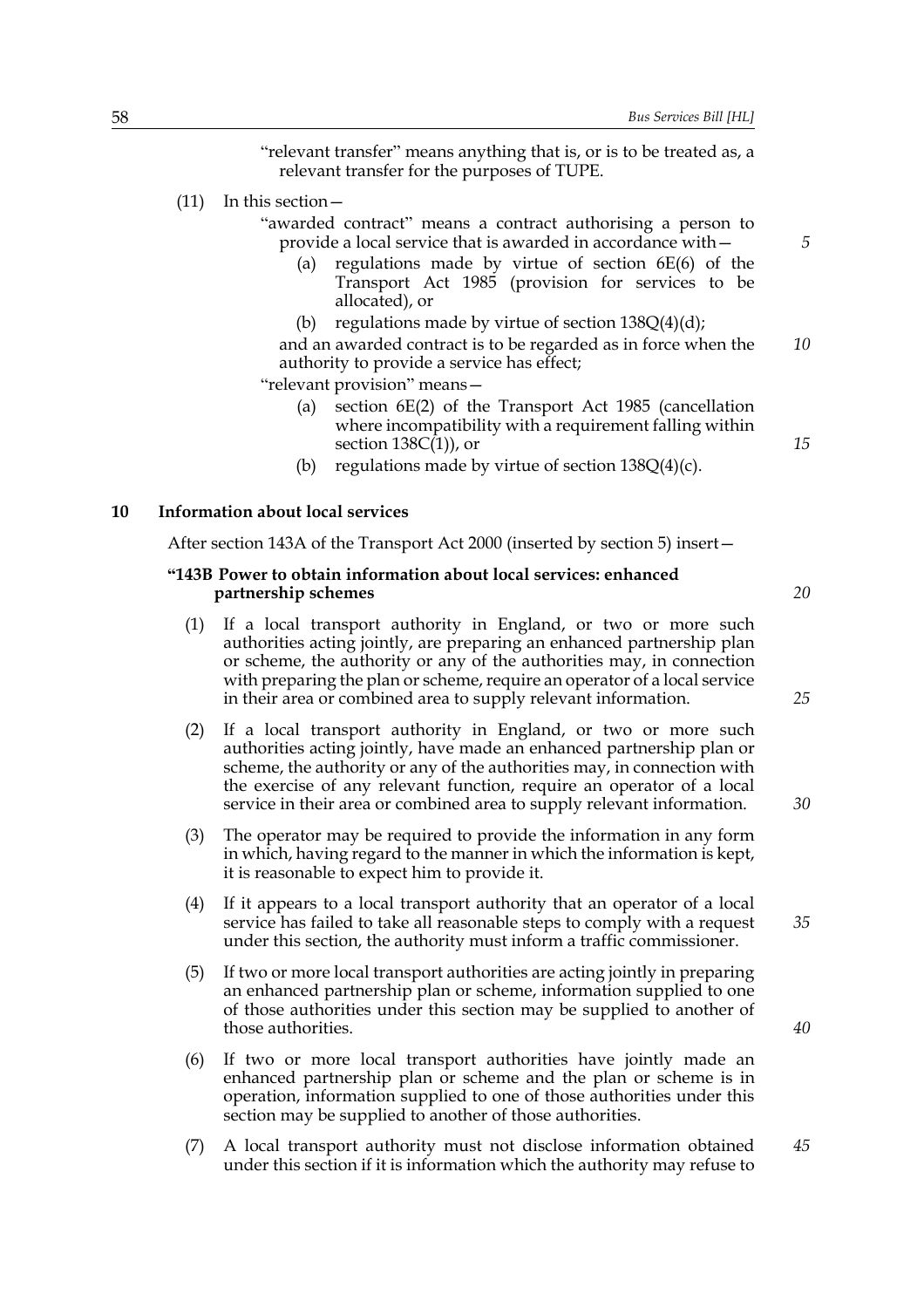disclose in response to a request under the Freedom of Information Act 2000 in reliance on a claim that the information is exempt information by virtue of section 40, 41, 42 or 43 of the Freedom of Information Act 2000.

# (8) Subsection (7) does not prevent the disclosure of information—

- (a) under subsection (5) or (6),
- (b) in the case of information relating to the affairs of an individual who is alive or a particular business that is being carried on, with the consent of the individual or the person for the time being carrying on the business,
- (c) in connection with the investigation of crime or for the purposes of criminal proceedings,
- (d) for the purposes of civil proceedings brought by virtue of this Act or the Transport Act 1985,
- (e) in order to comply with the order of a court of tribunal, or
- (f) in order to comply with a requirement imposed by law.
- (9) The prohibition in subsection (7) is to be disregarded for the purposes of section 44 of the Freedom of Information Act 2000.
- (10) In this section—

| "relevant function" means- |                                                   |  |  | 20 |  |  |
|----------------------------|---------------------------------------------------|--|--|----|--|--|
|                            | (a) reviewing an enhanced partnership plan or the |  |  |    |  |  |
|                            | operation of an enhanced partnership scheme, or   |  |  |    |  |  |

(b) determining whether and how to vary an enhanced partnership plan or scheme;

"relevant information" means information relating to a local service or passengers on a local service which is of a description specified in regulations made by the Secretary of State." *25*

## **11 Registration of local services**

- (1) The Transport Act 1985 is amended as follows.
- (2) In section 6 (registration of local services), after subsection (2B) insert—
	- "(2C) Where—
		- (a) a requirement imposed under section 138A(5)(b) of the Transport Act 2000 (requirements specified in an enhanced partnership scheme) has effect, and
		- (b) an application to register a service, or to vary the registration of a service, is made in respect of a service to which that requirement would apply if the application were granted, *35*

section 6D has effect with respect to the application."

(3) In section 6, after subsection (2C) (inserted by subsection (2)) insert—

"(2D) Where—

- (a) an enhanced partnership scheme under section 138A of the Transport Act 2000 is in operation,
- (b) a service is registered, or a registration of a service is varied, under this section, and

*5*

*10*

*15*

*40*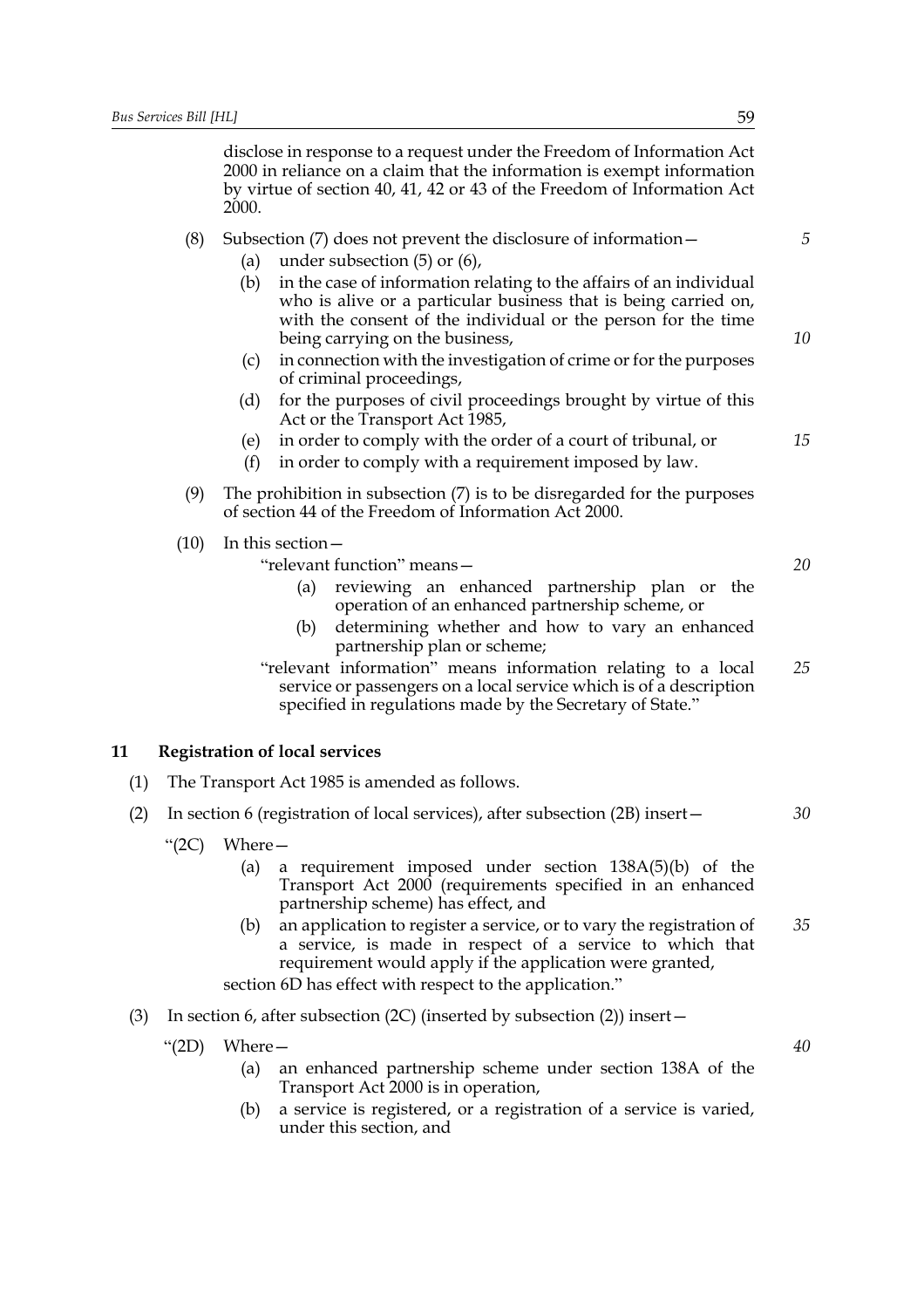(c) a requirement imposed under section 138A(5)(b) of the Transport Act 2000 applies to the service or the service as varied,

the requirement is to be recorded with the particulars of the service required to be registered under this section."

- (4) In section 6, in subsection (9) (regulations for carrying section 6 into effect), after paragraph (h) insert—
	- "(ha) as to the variation or cancellation of the record of a requirement imposed under section 138A(5)(b) of the Transport Act 2000;".
- (5) After section 6C (inserted by section 18) insert—

# **"6D Applications for registration where an enhanced partnership scheme is in operation**

- (1) This section applies in any case where—
	- (a) an enhanced partnership scheme under section 138A of the Transport Act 2000 is in operation;
	- (b) a requirement imposed under section 138A(5)(b) of the Transport Act 2000 has effect;
	- (c) an application for registration, or for variation of registration, is made under section 6 of this Act in respect of a local service to which that requirement would apply if the application were granted; and *20*
	- (d) the application is one which would fall to be accepted, apart from this section.

#### (2) A traffic commissioner must refuse the application if  $-$

- (a) the requirement is an operation requirement, and
- (b) the traffic commissioner considers that the person who would be the operator of—
	- (i) the service proposed to be provided, or,
	- (ii) the service as proposed to be varied,

is unlikely to be able to comply with that requirement as regards that service. *30*

- (3) If, where the requirement is a route requirement, the registration, or variation of registration, of the service under section 6 is prevented by regulations under section 6E(6), a traffic commissioner must refuse the application.
- (4) In this section—
	- "local transport authority" has the meaning given in section 108(4) of the Transport Act 2000;
	- "operation requirement" means a requirement imposed under section 138A(5)(b) of the Transport Act 2000, other than a route requirement; *40*
	- "route requirement" means a requirement imposed under section  $138A(5)$ (b) of the Transport Act 2000 that falls within section 138C(1) of that Act."

# **12 Cancellation of registration etc**

(1) The Transport Act 1985 is amended as follows.

*15*

*10*

*5*

*25*

*35*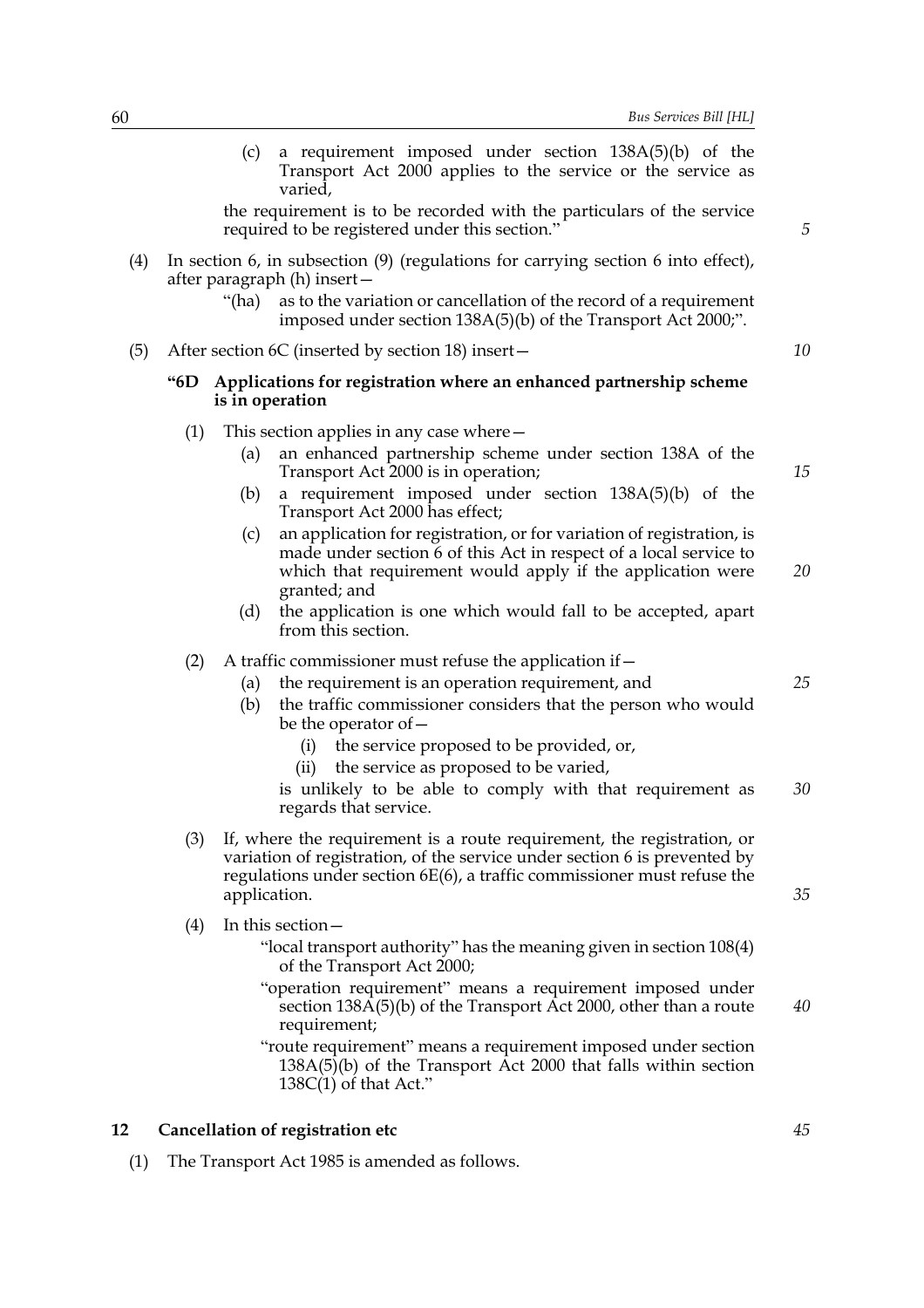- (2) In section 6, after subsection (7A) insert—
	- "(7B) Where an enhanced partnership scheme under section 138A of the Transport Act 2000 is in operation, the registration of a service may also be cancelled under section 6E."
- (3) After section 6D (inserted by section 11) insert—

## **"6E Cancellation and control of registration where enhanced partnership scheme is in operation**

- (1) This section applies in a case where
	- an enhanced partnership scheme under section 138A of the Transport Act 2000 is in operation, and
	- (b) one or more requirements imposed under section 138A(5)(b) of the Transport Act 2000 by the scheme have effect.

#### (2) If a traffic commissioner considers that—

- (a) an operation requirement imposed by the scheme applies to a service registered under section 6, and
- (b) the service is not being provided in accordance with that requirement,

the traffic commissioner may cancel the registration of that service.

- (3) If a traffic commissioner considers that—
	- (a) a route requirement imposed by the scheme applies to a service registered under section 6, and *20*
	- (b) that service cannot be provided in accordance with that requirement,

the traffic commissioner must cancel the registration of that service.

- (4) If a traffic commissioner considers that—
	- (a) a route requirement imposed by the scheme applies to two or more services registered under section 6, and
	- (b) those services cannot all be provided in accordance with that requirement,

the traffic commissioner must cancel the registration of those services. *30*

- (5) Subject to regulations under this section, a cancellation of the registration of a service under subsection (2), (3) or (4) becomes effective on the expiry of the period beginning with the date on which a traffic commissioner gives notice to the operator of the service of the cancellation of the registration and ending with the date determined in accordance with regulations under this section.
- (6) Regulations under this section may make provision controlling the registration, or the variation of registration, under section 6 of local services which would, or would as varied, be subject to a route requirement by reference to which a registration or registrations was or were cancelled under subsection (3) or (4).
- (7) Regulations under subsection (6) may, in particular—
	- (a) provide for the determination of the services that may be registered and the persons who may register such services;

*5*

*10*

*15*

*25*

*40*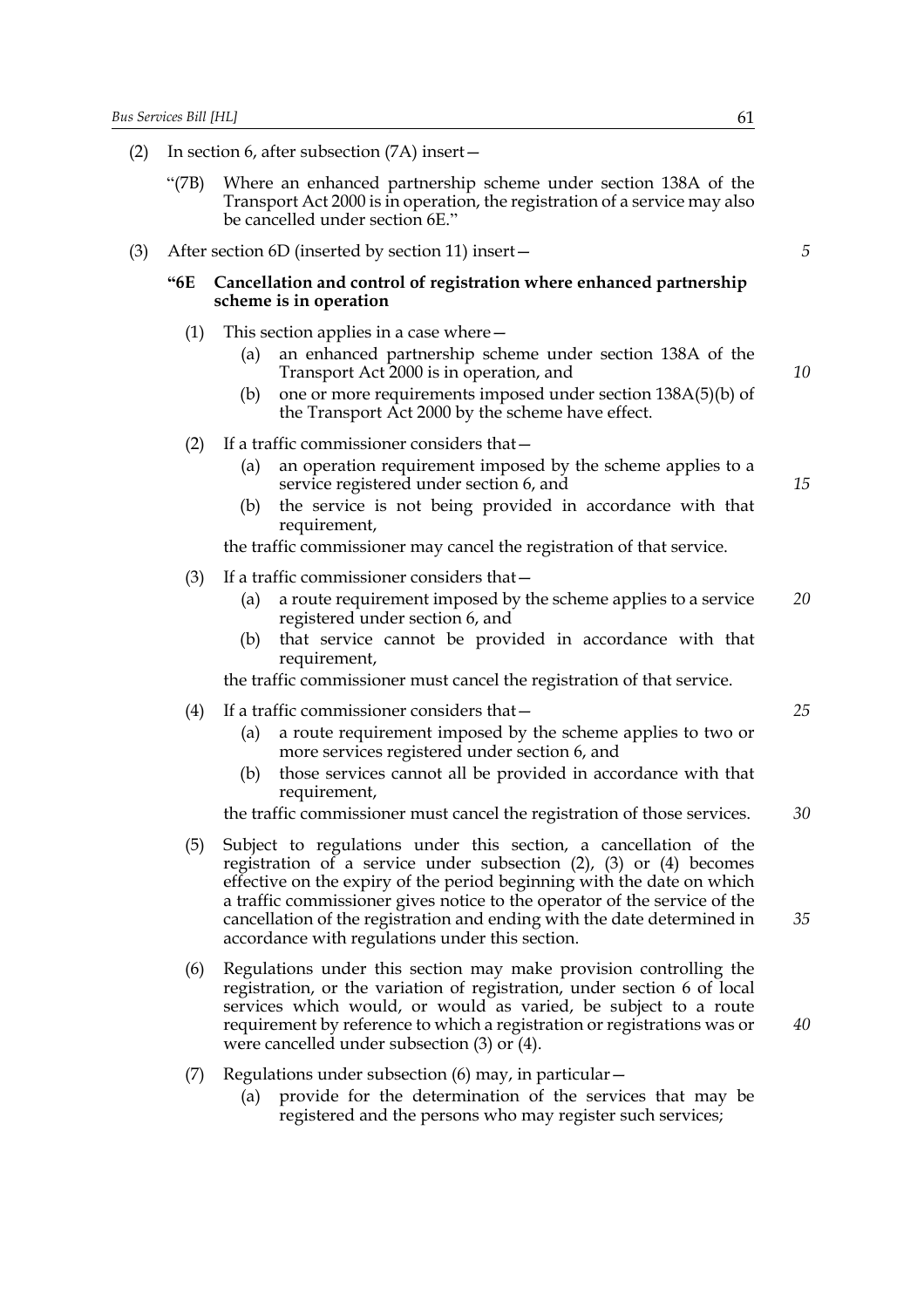| 62 |                |                                                                                                                                                                                                                                                                                   | Bus Services Bill [HL] |
|----|----------------|-----------------------------------------------------------------------------------------------------------------------------------------------------------------------------------------------------------------------------------------------------------------------------------|------------------------|
|    |                | (b)<br>provide for those matters to be determined by the local<br>transport authority or authorities operating the enhanced<br>partnership scheme;                                                                                                                                |                        |
|    |                | provide for the authority or authorities to award contracts<br>(c)<br>authorising persons to provide local services or local services of<br>particular descriptions;                                                                                                              |                        |
|    |                | provide for services not to be registered under section 6, and for<br>(d)<br>variations of registration under section 6 not to be made, in<br>prescribed cases;                                                                                                                   |                        |
|    |                | make provision as to the period during which the registration,<br>(e)<br>or variation of registration, of local services under section 6 is<br>subject to provision under subsection (6).                                                                                         | 10                     |
|    | (8)            | Regulations may be made for the purpose of carrying this section into<br>effect and any such regulations may, in particular -                                                                                                                                                     |                        |
|    |                | make provision as to the procedure for cancellation under this<br>(a)<br>section, including provision for giving notice of an intention to<br>cancel unless an operator of a local service satisfies prescribed<br>conditions;                                                    | 15                     |
|    |                | make provision for cancellation under subsection $(3)$ or $(4)$ to be<br>(b)<br>revoked if prescribed conditions are satisfied, including<br>conditions relating to the variation or cancellation under section<br>6 of the registration of one or more of the services affected; | 20                     |
|    |                | make provision for the time at which cancellation under<br>(c)<br>subsection $(3)$ or $(4)$ becomes effective to be postponed in<br>prescribed circumstances.                                                                                                                     | 25                     |
|    | (9)            | In this section $-$                                                                                                                                                                                                                                                               |                        |
|    |                | "local transport authority" has the meaning given in section 108(4)<br>of the Transport Act 2000;                                                                                                                                                                                 |                        |
|    |                | "operation requirement" and "route requirement" have the same<br>meaning as in section 6D."                                                                                                                                                                                       | 30                     |
| 13 | <b>Appeals</b> |                                                                                                                                                                                                                                                                                   |                        |
|    |                | After section 6E of the Transport Act 1985 (inserted by section 12) insert-                                                                                                                                                                                                       |                        |
|    | $-6F$          | Enhanced partnership schemes: appeals                                                                                                                                                                                                                                             |                        |
|    | (1)            | A person may appeal to the Upper Tribunal against –<br>a decision to record a requirement under section $6(2D)$<br>(a)<br>(recording of requirements specified in<br>partnership scheme) in relation to a service provided by the<br>person,                                      | 35<br>an enhanced      |

- (b) a refusal under section  $6D(2)$  or (3) of an application made by the person, or
- (c) a cancellation under section 6E of the registration of a service provided by the person.
- (2) But if the decision, refusal or cancellation was made by a local transport authority by virtue of section 6G—
	- (a) the appeal as regards that matter is to be made to a traffic commissioner, and *45*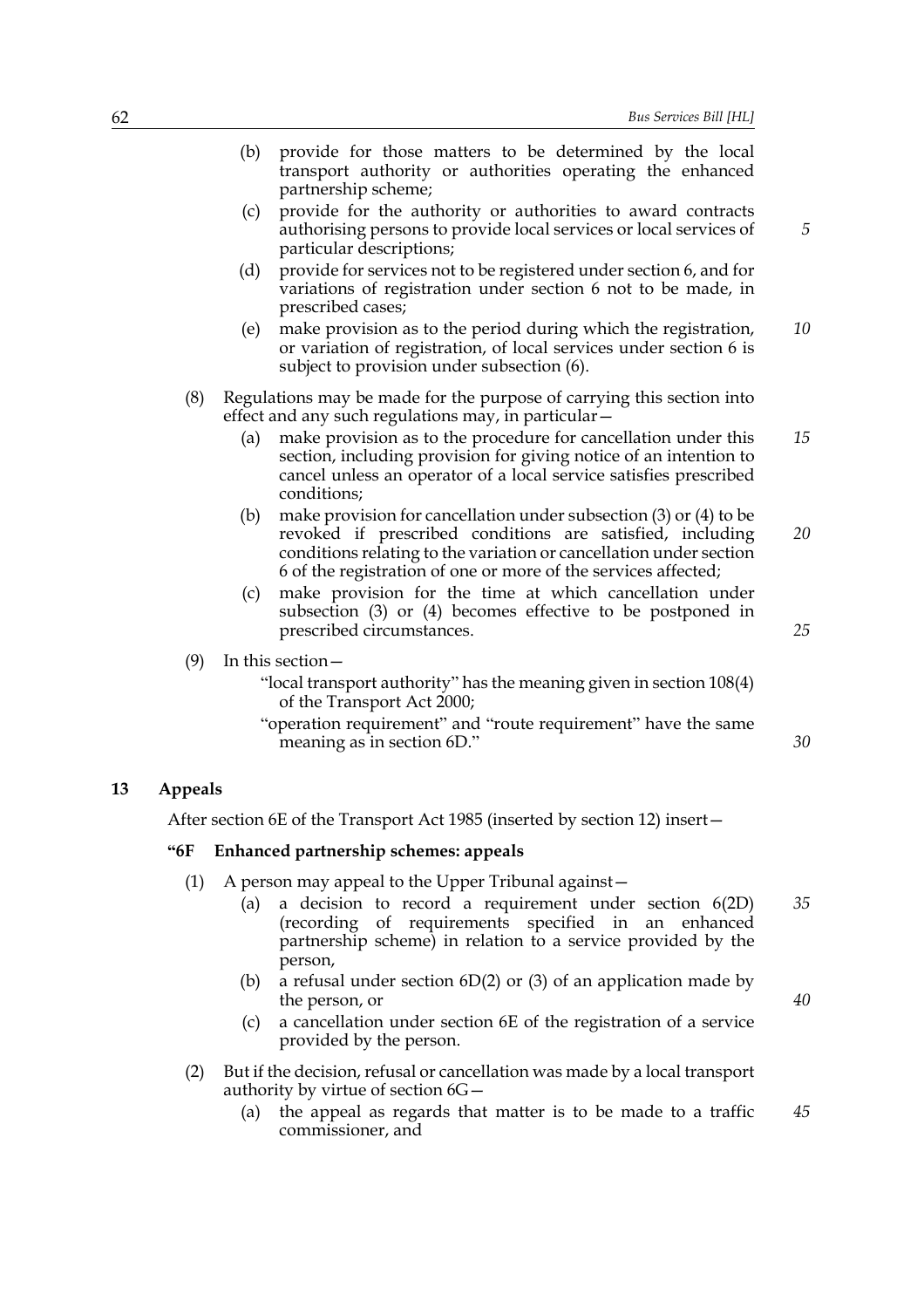|     |       | the local transport authority or authorities operating the<br>(b)<br>relevant enhanced partnership scheme under section 138A of<br>the Transport Act 2000 is or are to be parties to the proceedings.                                                                                                                                                                                                                                                            |          |
|-----|-------|------------------------------------------------------------------------------------------------------------------------------------------------------------------------------------------------------------------------------------------------------------------------------------------------------------------------------------------------------------------------------------------------------------------------------------------------------------------|----------|
|     | (3)   | On an appeal under subsection $(2)$ , a traffic commissioner may $-$<br>uphold the decision,<br>(a)<br>(b)<br>quash the decision, or<br>substitute a decision for the decision made.<br>(c)                                                                                                                                                                                                                                                                      | 5        |
|     | (4)   | Regulations may make provision -<br>as to the time within which, and the manner in which, appeals<br>(a)<br>under subsection (2) may be made, and<br>as to the procedure to be followed in connection with such<br>(b)<br>appeals.                                                                                                                                                                                                                               | 10       |
|     | (5)   | A decision of a traffic commissioner on an appeal under subsection (2)<br>may be appealed to the Upper Tribunal by $-$<br>the person who appealed under subsection (2), or<br>(a)<br>the local transport authority or authorities operating the<br>(b)<br>relevant enhanced partnership scheme.                                                                                                                                                                  | 15       |
|     | (6)   | A local transport authority or authorities operating an enhanced<br>partnership scheme under section 138A of the Transport Act 2000 may<br>appeal to the Upper Tribunal against –<br>a decision of a traffic commissioner to register a service that has<br>(a)<br>a stopping place in the area to which the scheme relates, or<br>a decision of a traffic commissioner not to record a requirement<br>(b)<br>under section 6(2D) in relation to such a service. | 20       |
|     | (7)   | For the purposes of section 13(2) of the Tribunals, Courts and<br>Enforcement Act 2007 (appeals to Court of Appeal etc against decisions<br>of the Upper Tribunal) the following persons are to be treated as parties<br>to a case –<br>the person whose service is in question;<br>(a)<br>the local transport authority or authorities operating the<br>(b)<br>relevant enhanced partnership scheme; and<br>a traffic commissioner.<br>(c)                      | 25<br>30 |
|     | (8)   | In this section "local transport authority" has the meaning given in<br>section 108(4) of the Transport Act 2000."                                                                                                                                                                                                                                                                                                                                               |          |
| 14  |       | <b>Traffic commissioner functions</b>                                                                                                                                                                                                                                                                                                                                                                                                                            | 35       |
| (1) |       | The Transport Act 1985 is amended as follows.                                                                                                                                                                                                                                                                                                                                                                                                                    |          |
| (2) |       | After section 6F (inserted by section 13) insert –                                                                                                                                                                                                                                                                                                                                                                                                               |          |
|     | $-6G$ | Traffic commissioner functions where an enhanced partnership<br>scheme in operation                                                                                                                                                                                                                                                                                                                                                                              |          |
|     | (1)   | This section applies where notice of $-$<br>the making of an enhanced partnership scheme under section<br>(a)<br>138A of the Transport Act 2000, or                                                                                                                                                                                                                                                                                                              | 40       |

(b) the varying of an enhanced partnership scheme.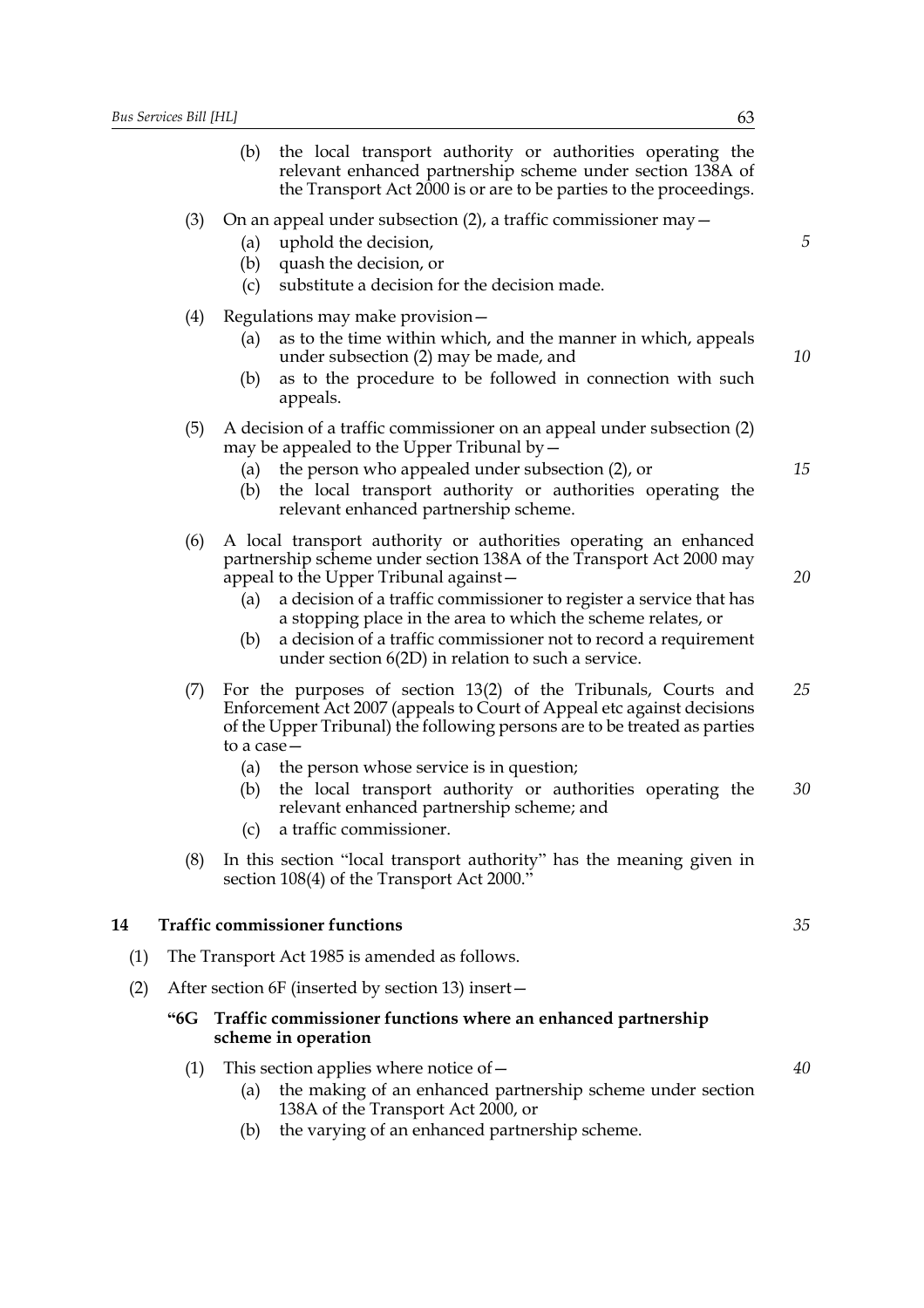is given to a traffic commissioner under section 138G(5) or 138M(6) of the Transport Act 2000 by a local transport authority or authorities.

- (2) The authority or authorities must also notify the traffic commissioner—
	- (a) whether or not the scheme, or the scheme as varied, specifies a route requirement, and
	- (b) in relation to each route requirement specified, whether or not it relates to—
		- (i) a particular service that only has stopping places in the area to which the scheme relates,
		- (ii) particular services at least one of which is such a service, or *10*
		- (iii) a particular description of services which includes or is capable of including such a service.
- (3) In a case where the scheme, or the scheme as varied, relates to the whole or part of the combined area of two or more local transport authorities, the notification under subsection (2) must also state which of the authorities is the lead authority. *15*
- (4) If the scheme, or the scheme as varied, specifies a route requirement that relates to a particular service that only has stopping places in the area to which the scheme relates, particular services at least one of which is such a service or a particular description of services which includes or is capable of including such a service— *20*
	- (a) a traffic commissioner must delegate the relevant registration functions as regards services that only have stopping places in that area to the authority or the lead authority (as the case may be), and
	- (b) the authority or the lead authority (as the case may be) must carry them out.
- (5) A delegation under subsection (4) has effect—
	- (a) when the scheme comes into operation, or
	- (b) when the variation of the scheme takes effect (as the case may be).
- (6) If subsection (4) does not apply, the authority or the lead authority (as the case may be)—
	- (a) may elect to carry out the relevant registration functions as regards services that only have stopping places in the area to which the scheme relates as from a particular time, and *35*
	- (b) if that election is made, must notify a traffic commissioner of that election and the time selected.
- (7) If notification is given under subsection (6), a traffic commissioner must delegate the relevant registration functions to— *40*
	- (a) the authority, or
	- (b) the lead authority (as the case may be);

and the authority or the lead authority (as the case may be) must carry them out.

(8) A delegation under subsection (4) or (7) may come to end only when the scheme in question ceases to operate.

*5*

*30*

*45*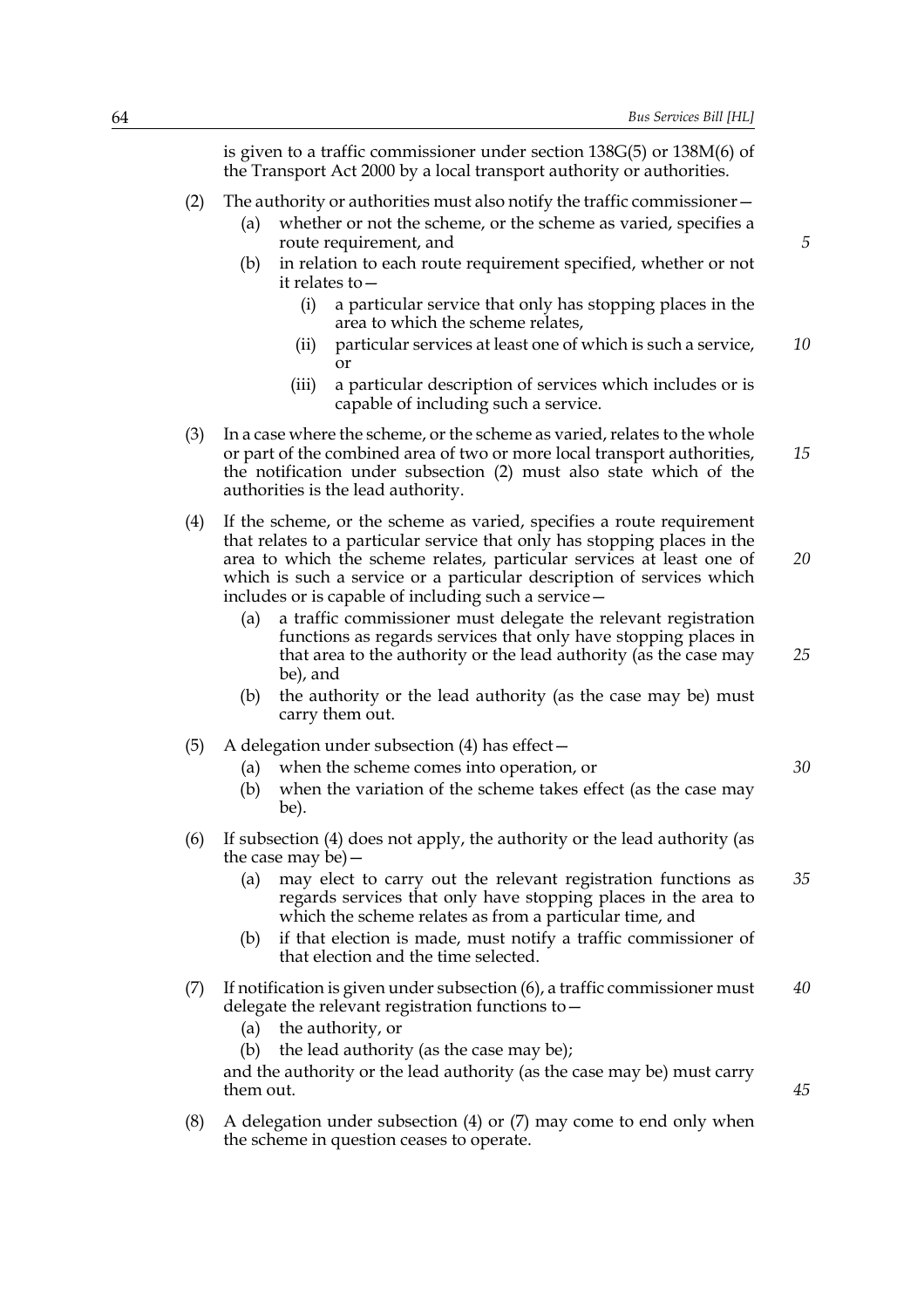- (9) Regulations may be made for the purpose of carrying this section into effect.
- (10) In this section—
	- "local transport authority" has the meaning given in section 108(4) of the Transport Act 2000;
	- "the relevant registration functions", in relation to an enhanced partnership scheme, means the functions of a traffic commissioner under sections 6, 6D, 6E and 6F of this Act so far as relating to—
		- (a) in the case of functions relating to the variation of registration, services that would be relevant services if varied as proposed, or *10*
		- (b) in the case of any other function, relevant services;
	- "relevant service", in relation to an enhanced partnership scheme, means a local service that only has stopping places in the area to which the scheme relates; *15*
	- "route requirement" has the same meaning as in section 6D."
- (3) After section 6G (inserted by subsection (2)) insert—

#### **"6H Fees relating to relevant registration functions**

- (1) This section applies where the relevant registration functions of a traffic commissioner are carried out by a local transport authority in accordance with section 6G. *20*
- (2) The local transport authority may charge fees under this section in respect of—
	- (a) an application under section 6 of this Act for the registration of a relevant service, *25*
	- (b) an application under section 6 of this Act for the variation of the registration of a service that, as varied, would be or continue to be a relevant service, and
	- (c) an application under section 6 of this Act for the cancellation of the registration of a relevant service. *30*
- (3) The fees—
	- (a) are to be determined by or in accordance with regulations,
	- (b) are to be payable by such persons and at such times as the regulations may provide, and
	- (c) are to be payable in one sum or in instalments, as provided by the regulations.
- (4) If a fee or instalment of a fee due under this section has not been paid, the local transport authority may decline to proceed with an application referred to in subsection (2) to which the fee or instalment relates until the fee or instalment is paid. *40*
- (5) Amounts received in respect of fees charged under this section are not payable to the traffic commissioner (and accordingly may be retained by a local transport authority).
- (6) Where this section applies, fees may not be charged under section 52 of the 1981 Act (as applied by section 126 of this Act) in respect of an application referred to in subsection (2). *45*

*5*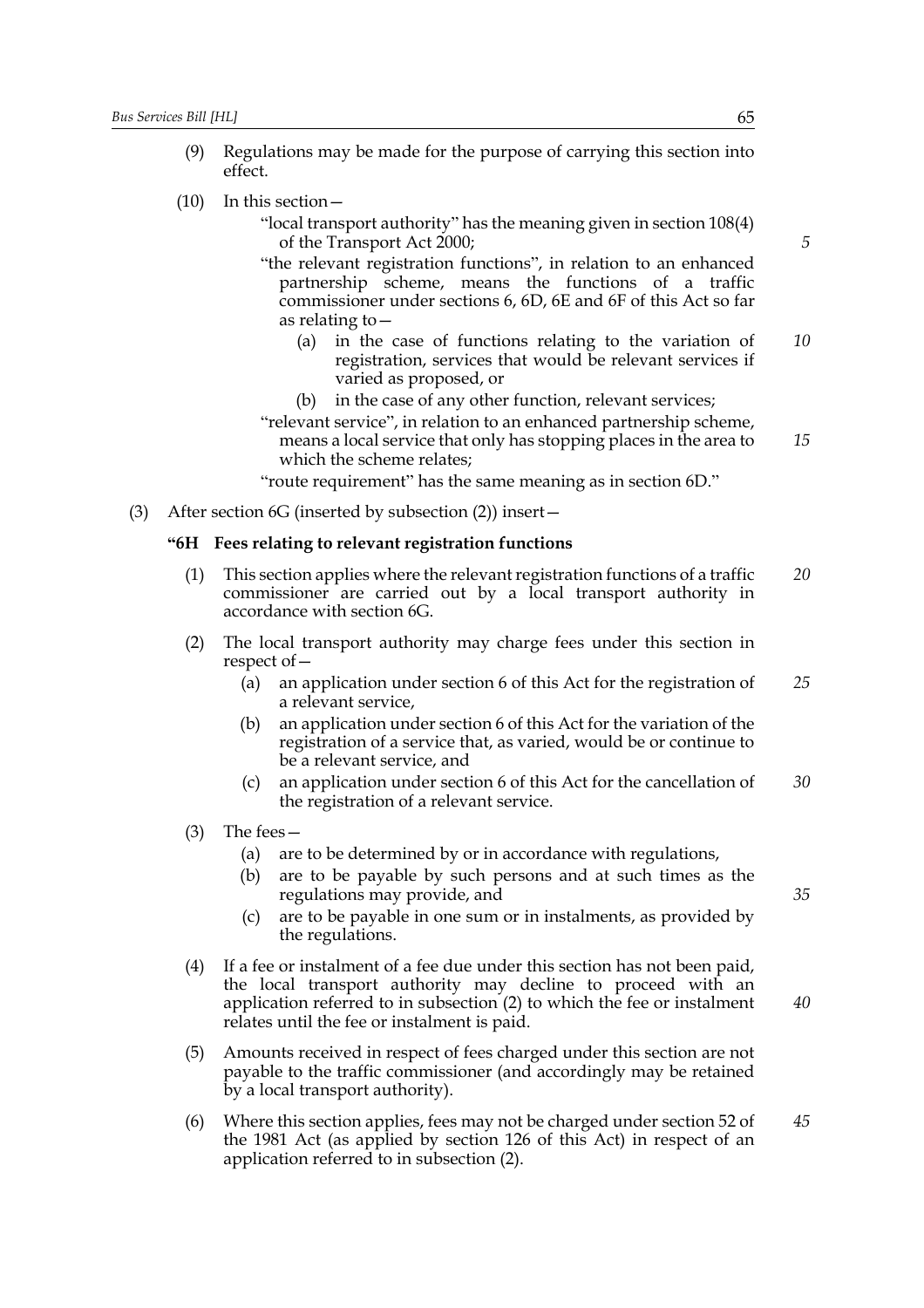*5*

- (7) In this section—
	- "local transport authority" has the meaning given in section 108(4) of the Transport Act 2000;
	- "relevant service" has the same meaning as in section 6G;

"the relevant registration functions" has the same meaning as in section 6G."

(4) After section 6H (inserted by subsection (3)) insert—

## **"6I Records of registration etc**

(1) This section applies where the relevant registration functions of a traffic commissioner are carried out by a local transport authority in accordance with section 6G. *10*

## (2) The local transport authority must keep a record of  $-$

- (a) the local services that are registered and the registrations that are varied or cancelled by the authority under section 6;
- (b) the requirements imposed under section 138A(5)(b) of the Transport Act 2000 that are recorded by the authority as applying to services registered under section 6; *15*
- (c) the local services that are cancelled by the authority under section 6E.
- (3) The authority must allow the record to be inspected at all reasonable times by members of the public. *20*

### (4) The authority must supply to a traffic commissioner particulars of  $-$

- (a) the local services that are registered and the registrations that are varied or cancelled by the authority under section 6;
- (b) the requirements imposed under section 138A(5)(b) of the Transport Act 2000 that are recorded by the authority as applying to services registered under section 6; *25*
- (c) the local services that are cancelled by the authority under section 6E.
- (5) A record kept under this section is admissible in evidence of the matters required under this section to be entered in that record. *30*
- (6) A copy of an entry made in such a record in pursuance of this section purporting to be—
	- (a) signed on behalf of the authority by which the record is kept, and
	- (b) certified as a true copy,

is evidence of the matters stated in that entry without proof of the signature or authority of the person signing it.

# (7) Regulations may be made for the purpose of carrying this section into effect and any such regulations may, in particular, make provision—

- (a) as to the form of records under this section and the particulars they must contain;
- (b) as to the particulars to be supplied to a traffic commissioner under this section.

*35*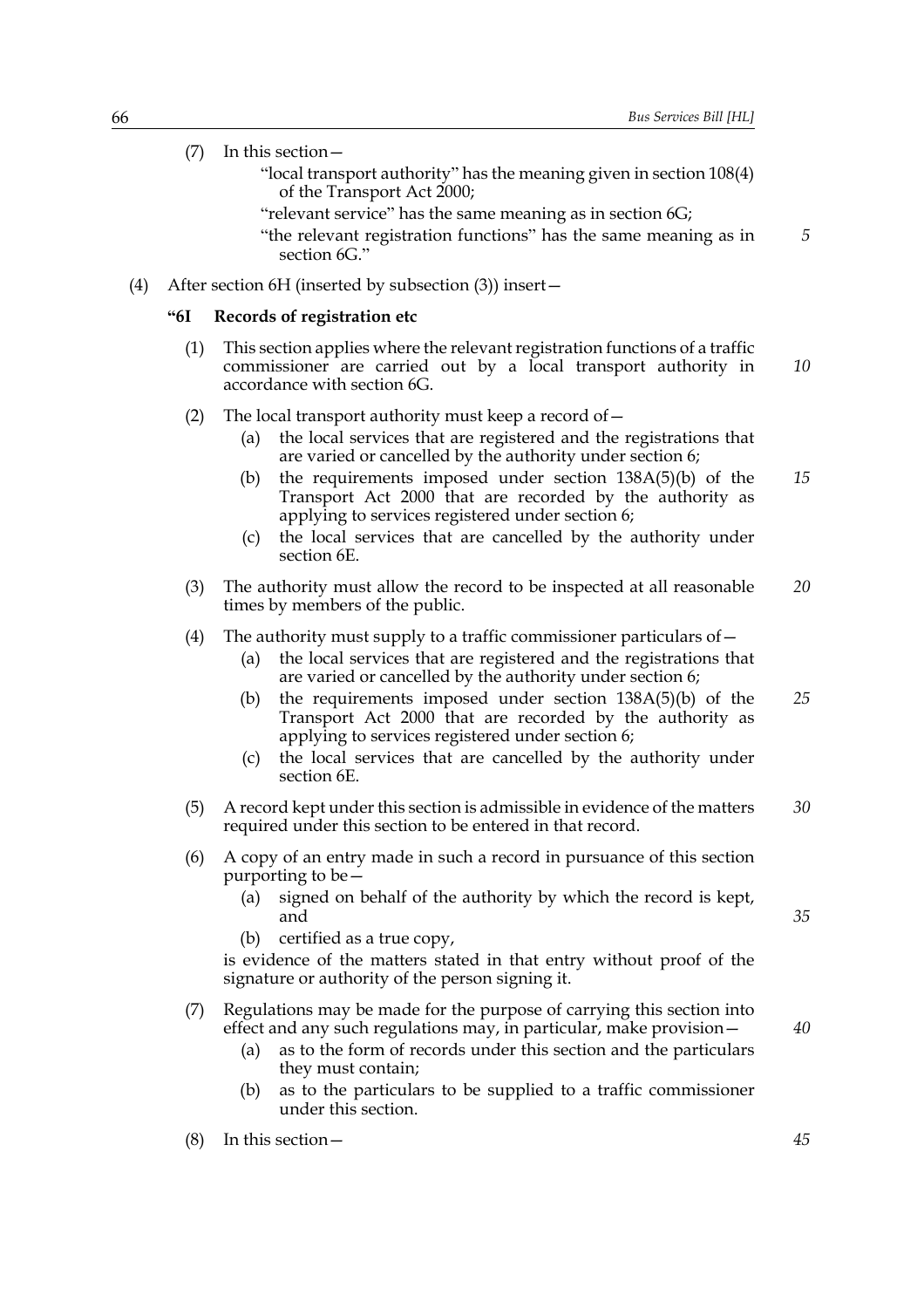"local transport authority" has the meaning given in section 108(4) of the Transport Act 2000;

"the relevant registration functions" has the same meaning as in section 6G."

## **15 Further amendments**

Schedule 4 contains further amendments relating to enhanced partnership plans and schemes.

#### *Powers to make traffic regulation orders*

## **16 Powers to make traffic regulation orders**

- (1) The Road Traffic Regulation Act 1984 is amended as follows.
- (2) In section 1 (traffic regulation orders outside Greater London), in subsection (3A), after "facilities" insert "or for the taking of relevant bus scheme measures".
- (3) In section 1(3B), before paragraph (a) insert—
	- "(za) facilities provided pursuant to an advanced quality partnership scheme under Part 2 of the Transport Act 2000;". *15*
- (4) In section 1(3B), in paragraph (a), for "Part 2 of the Transport Act 2000" substitute "that Part".
- (5) In section 1(3B), after paragraph (a), insert—
	- "(aa) facilities provided in connection with a franchising scheme under that Part (see section 123A(3)(d) of that Act);". *20*

#### (6) In section 1(3B), after paragraph (b) insert—

"(c) facilities provided pursuant to an enhanced partnership scheme under that Part."

# (7) In section 1, after subsection (3B) insert—

- "(3C) In subsection (3A) "relevant bus scheme measures" means—
	- (a) measures taken pursuant to an advanced quality partnership scheme under Part 2 of the Transport Act 2000;
	- (b) measures taken pursuant to an enhanced partnership scheme under that Part."
- (8) In Schedule 9 (special provisions as to certain orders), in paragraph 27 (variation or revocation of orders under section 1 etc), in sub-paragraph (1), for " and  $(3)$ " substitute ",  $(2A)$ ,  $(3)$  and  $(4)$ ".
- (9) In paragraph 27 of that Schedule, after sub-paragraph (2) insert—
	- "(2A) Where an order is required for the provision of facilities or the taking of measures pursuant to an advanced quality partnership scheme made under Part 2 of the Transport Act 2000 by more than one authority— *35*
		- (a) it may not be varied or revoked by virtue of this paragraph by the Secretary of State unless the Secretary of State has

*5*

*10*

*30*

*25*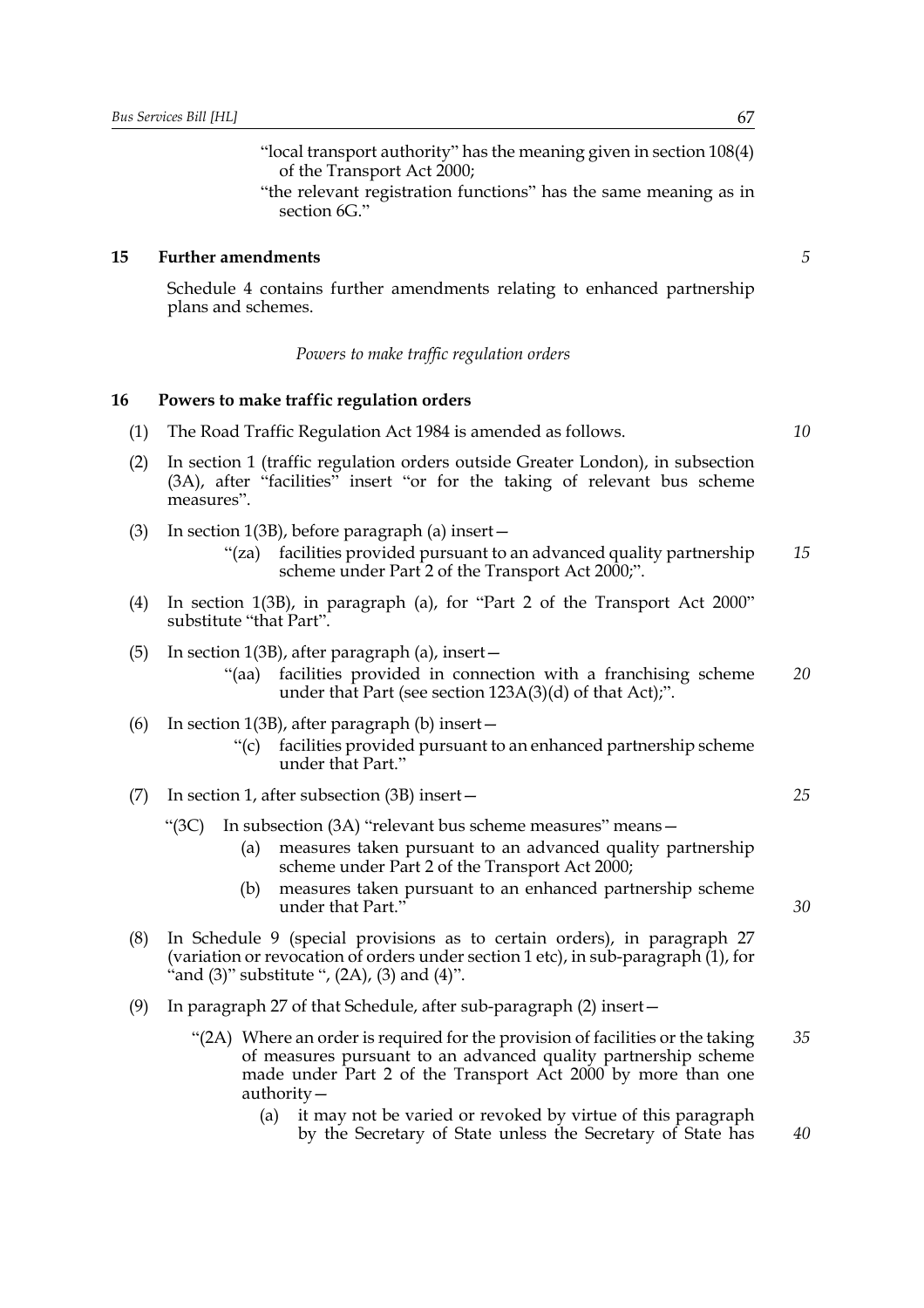|                                                                            |     |                   | consulted the other authority or authorities who made the<br>scheme, and                                                                                                                                                                                                                                                                                                                                                      |    |
|----------------------------------------------------------------------------|-----|-------------------|-------------------------------------------------------------------------------------------------------------------------------------------------------------------------------------------------------------------------------------------------------------------------------------------------------------------------------------------------------------------------------------------------------------------------------|----|
|                                                                            |     | (b)               | it may not be varied or revoked by virtue of this paragraph<br>by any other authority without the consent of that other<br>authority or those other authorities."                                                                                                                                                                                                                                                             | 5  |
| (10)                                                                       |     |                   | In paragraph 27 of that Schedule, after sub-paragraph (3) insert –                                                                                                                                                                                                                                                                                                                                                            |    |
|                                                                            |     | (a)               | "(4) Where an order is required for the provision of facilities or the taking<br>of measures pursuant to an enhanced partnership scheme made<br>under Part 2 of the Transport Act 2000 by more than one authority -<br>it may not be varied or revoked by virtue of this paragraph<br>by the Secretary of State unless the Secretary of State has<br>consulted the other authority or authorities who made the<br>scheme, and | 10 |
|                                                                            |     | (b)               | it may not be varied or revoked by virtue of this paragraph<br>by any other authority without the consent of that other<br>authority or those other authorities."                                                                                                                                                                                                                                                             | 15 |
|                                                                            |     |                   | Information about English bus services                                                                                                                                                                                                                                                                                                                                                                                        |    |
| 17                                                                         |     |                   | Power to require provision of information about English bus services                                                                                                                                                                                                                                                                                                                                                          |    |
| (1)                                                                        |     |                   | After section 141 of the Transport Act 2000 insert-                                                                                                                                                                                                                                                                                                                                                                           |    |
| "141A Power to require provision of information about English bus services |     |                   |                                                                                                                                                                                                                                                                                                                                                                                                                               | 20 |
|                                                                            | (1) | (a)               | The Secretary of State may by regulations require -<br>applicants for the registration of relevant local services, or for<br>the variation or cancellation of any such registration, to provide                                                                                                                                                                                                                               |    |
|                                                                            |     |                   | prescribed information-<br>in relation to the services, or<br>(i)<br>in connection with the application;<br>(ii)                                                                                                                                                                                                                                                                                                              | 25 |
|                                                                            |     | (b)               | operators of registered relevant local services to provide<br>prescribed information in relation to the services;                                                                                                                                                                                                                                                                                                             |    |
|                                                                            |     | (c)               | local transport authorities to provide prescribed information in<br>relation to relevant local services –                                                                                                                                                                                                                                                                                                                     | 30 |
|                                                                            |     |                   | (i)<br>provided under local service contracts entered into by<br>them (see section $123A(5)$ );                                                                                                                                                                                                                                                                                                                               |    |
|                                                                            |     |                   | provided by them under section 123O(2) (interim<br>(ii)<br>services);                                                                                                                                                                                                                                                                                                                                                         |    |
|                                                                            |     |                   | provided under service permits granted by them (see<br>(iii)<br>section $123P$ );                                                                                                                                                                                                                                                                                                                                             | 35 |
|                                                                            |     | (d)               | traffic commissioners to provide prescribed information that is<br>held by them in relation to relevant local services.                                                                                                                                                                                                                                                                                                       |    |
|                                                                            | (2) | (a)<br>(b)<br>(c) | The information that may be prescribed includes -<br>information about routes, timetables, fares and tickets,<br>information about changes or proposed changes to routes,<br>timetables, fares and tickets, and<br>information about the operation of the services.                                                                                                                                                           | 40 |
|                                                                            | (3) |                   | The information within subsection $(2)(c)$ includes –                                                                                                                                                                                                                                                                                                                                                                         |    |
|                                                                            |     |                   |                                                                                                                                                                                                                                                                                                                                                                                                                               |    |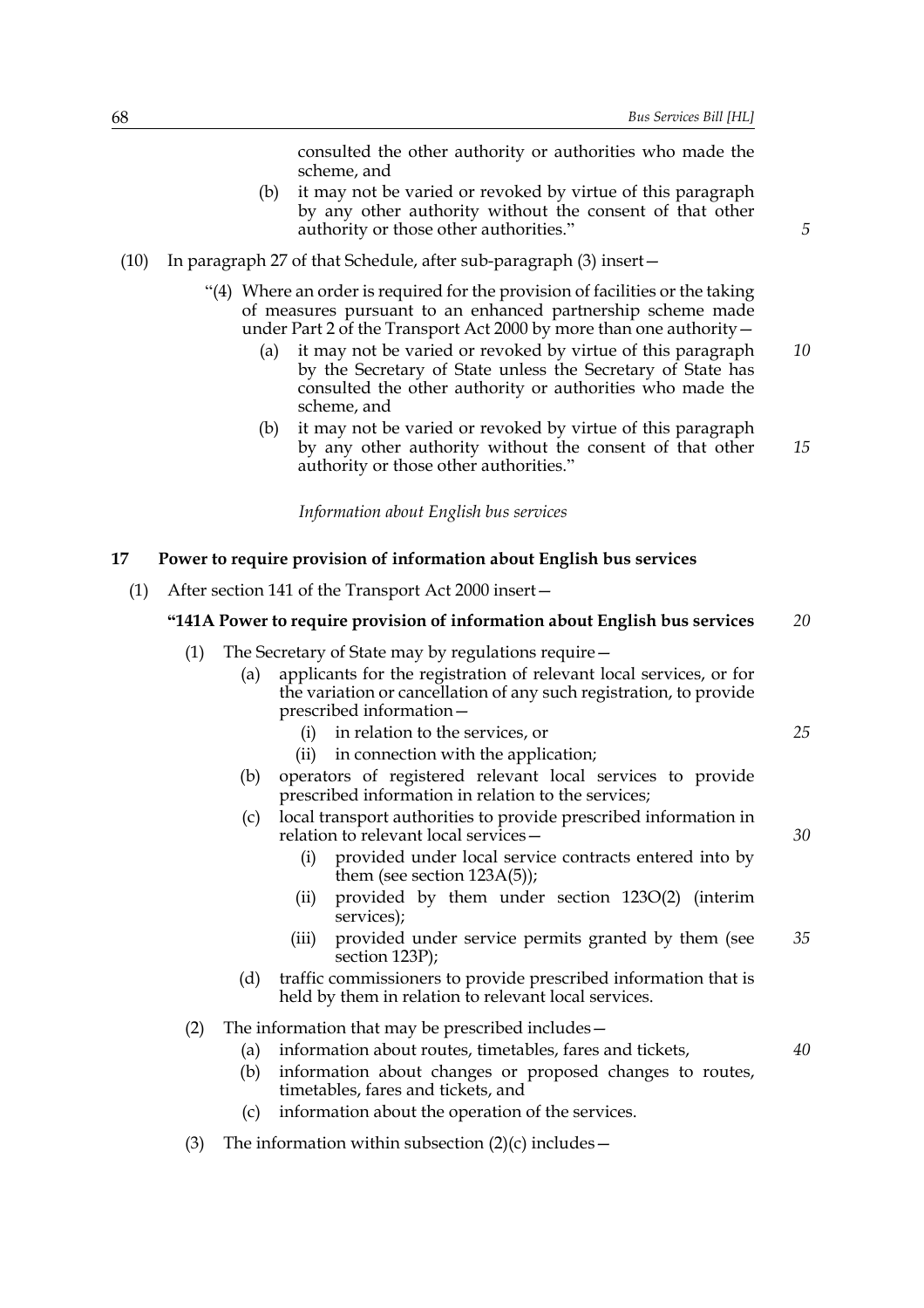(a) live information, that is to say information provided immediately it becomes available about the time at which vehicles operating the services stop, or are expected to stop, at stopping places, and

- (4) The regulations may make provision about—
	- (a) the person to whom the information is to be provided,
	- (b) the time when it is to be provided, and
	- (c) the manner and form in which it is to be provided (including, in particular, provision requiring it to be provided electronically). *10*
- (5) The regulations may provide that a reference in the regulations to a standard according to which the information is to be provided is to be construed as a reference to that standard as it has effect from time to time.
- (6) The regulations may make provision as to the use and disclosure of the information, including— *15*
	- (a) provision for the information to be made available free of charge and without restrictions on its use and disclosure, and
	- (b) provision for information provided in connection with an application for registration to be provided to a traffic commissioner. *20*
- (7) The regulations may make different provision for different areas.
- (8) In this section—
	- (a) "relevant local service" means a local service which has one or more stopping places in the relevant area,
	- (b) references to registration, in relation to a relevant local service, are to registration under section 6 of the Transport Act 1985,
	- (c) "prescribed" means prescribed by regulations under this section, and
	- (d) "relevant area" means England outside Greater London.
- (9) Where a local service is or is to be provided both inside and outside the relevant area, any part of the service which is or is to be provided outside the relevant area is to be treated as a separate service for the purposes of subsection (8)(a) if there is any stopping place for that part of the service outside the relevant area."
- (2) In section  $155(1)(c)$  of that Act (sanctions), at the end insert "or with regulations under section 141A of this Act".
- (3) In section 160 of that Act (regulations and orders under Part 2)—
	- (a) in subsection (2), after "138F(10), 138G(9)" (inserted by Schedule 4 to this Act) insert "or  $141A(1)$  or";
	- (b) in subsection (2A) (inserted by Schedule 2 to this Act), after "138F(10), 138G(9)" (inserted by Schedule 4 to this Act) insert "or 141A(1)".
- (4) In section 6 of the Transport Act 1985 (registration), at the end of subsection (9)(e) insert "(or, if the applicant is subject to requirements imposed by regulations made by virtue of section  $141A(1)(a)$  of the Transport Act 2000, complies with those requirements)".

*25*

*30*

*35*

*40*

*45*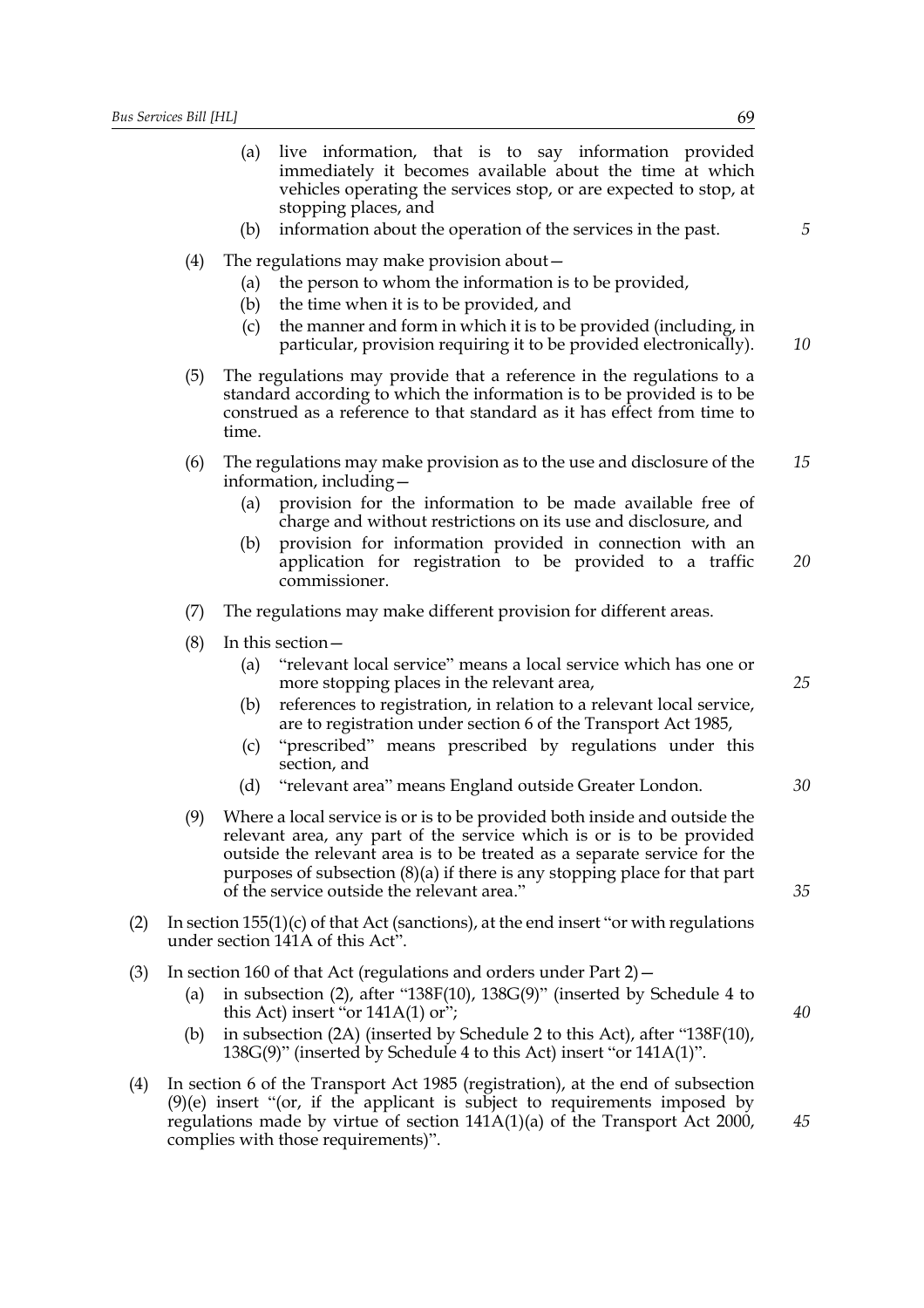*Registration of bus services*

# **18 Variation or cancellation of registration: service information**

(1) After section 6B of the Transport Act 1985 insert—

#### **"6C Variation or cancellation of registration: service information**

- (1) Regulations may require the operator of a local service registered under section 6 to provide prescribed information to any local transport authority in England in whose area the service has a stopping place if— *5*
	- (a) the operator—
		- (i) has made an application under section 6 to vary or cancel the registration of the service, or
		- (ii) has notified the local transport authority in accordance with regulations under that section that it proposes to make such an application, and
	- (b) the authority requests the operator to provide the information.

#### (2) The information that may be prescribed is information relating to  $-$

- (a) the number of passengers using the service, the journeys made by those passengers and the fares paid by them, and
- (b) the revenue obtained by operating the service.
- (3) Regulations under this section may, in particular  $-$ 
	- (a) make provision about the periods of time in respect of which information may be required, *20*
	- (b) make provision about the time when, and the manner and form in which, information is to be provided,
	- (c) provide for a traffic commissioner or a body carrying out a traffic commissioner's functions in accordance with section 6G not to accept an application to vary or cancel the service if the operator has failed to comply with the regulations, *25*
	- (d) make provision about the use and disclosure of information provided under the regulations (including provision about its further disclosure),
	- (e) make provision as to cases in which section 67 of the 1981 Act does not apply in relation to contraventions of, or failures to comply with, the regulations,
	- (f) make provision subject to conditions, and
	- (g) make supplementary, incidental, consequential or transitional provision." *35*
- (2) In section 155(1) of the Transport Act 2000 (sanctions), after paragraph (aa) insert—
	- "(ab) failed to comply with a requirement to provide information imposed by virtue of section 6C of that Act,".

#### **19 Rail replacement bus services**

(1) In section 6 of the Transport Act 1985 (registration of local services), in subsection (1), after "(1A)" insert "or (1D)".

*40*

*30*

*10*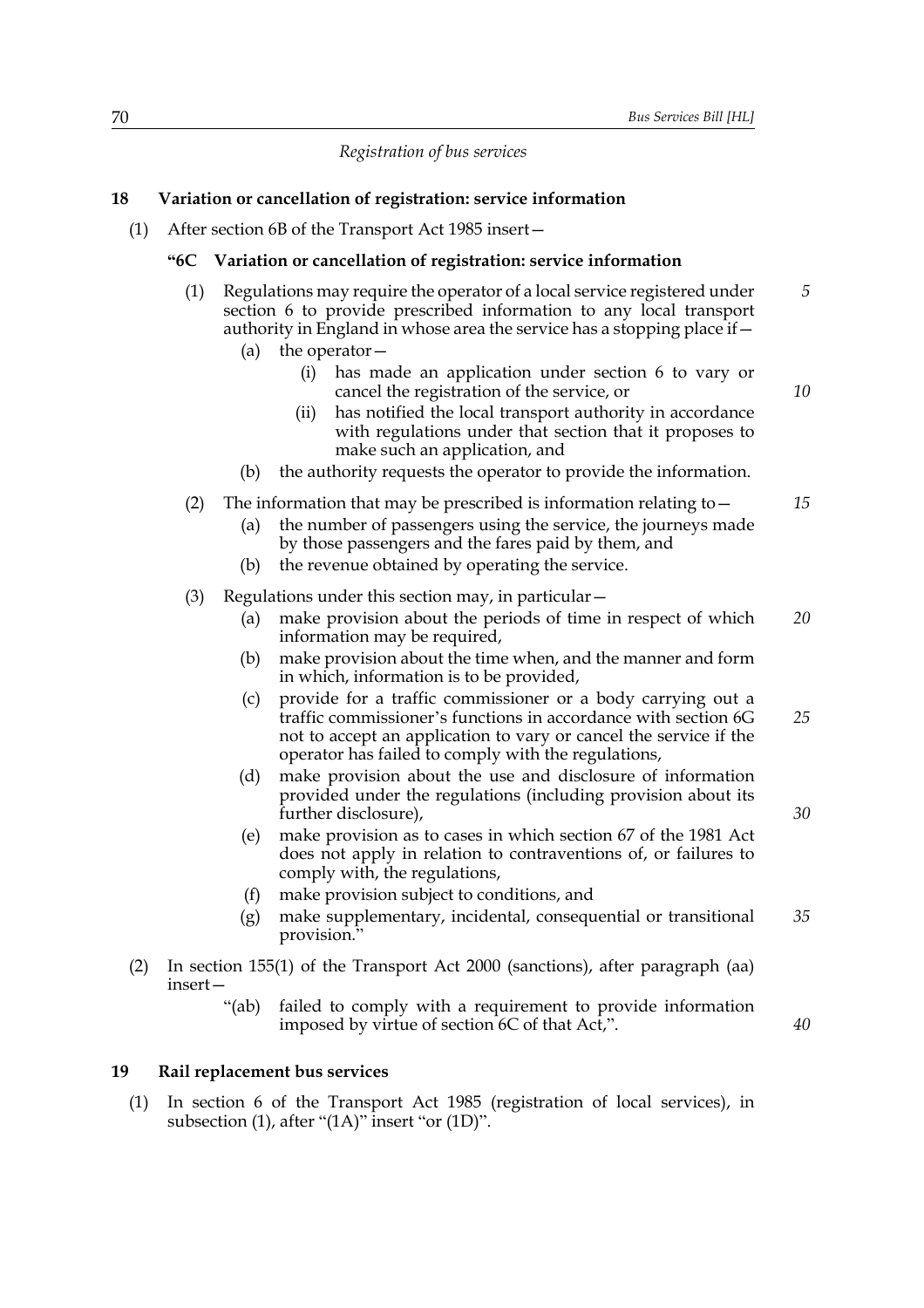- (2) After subsection (1C) of that section insert—
	- "(1D) A service falls within this subsection if  $-$ 
		- (a) it has one or more stopping places in England, and
		- (b) it is provided under an agreement entered into, where a railway service has been temporarily interrupted, with the person who usually provides the railway service.
		- (1E) Where a service is provided both inside and outside England, any part of the service which is provided outside England is to be treated as a separate service for the purposes of subsection (1D) if there is any stopping place for that part of the service outside England."
- (3) In section 179 of the Greater London Authority Act 1999 (London local services), for subsection  $(3)$  substitute  $-$ 
	- "(3) The following are not London local services for the purposes of this  $Act-$ 
		- (a) a service provided in pursuance of an agreement with the Secretary of State entered into under section 40 of the Railways Act 2005 (substitution services provided for interrupted or discontinued railway services); *15*
		- (b) a service provided under an agreement entered into, where a railway service has been temporarily interrupted, with the person who usually provides the railway service." *20*

#### **20 Registration of English local services: fees where functions contracted out**

After section 6I of the Transport Act 1985 (inserted by section 14) insert—

# **"6J Contracting out of registration functions: fees**

- (1) Regulations may make provision about the charging of fees where an authorised person exercises a function of a traffic commissioner in relation to an application specified in subsection (2). *25*
- (2) Those applications are—
	- (a) an application under section 6 of this Act for the registration of a relevant service,
	- (b) an application under section 6 of this Act for the variation of the registration of a service that, as varied, would be or continue to be a relevant service, and
	- (c) an application under section 6 of this Act for the cancellation of the registration of a relevant service.
- (3) Regulations under this section may allow or require the authorised person to charge fees in respect of the application to which the function relates.
- (4) The regulations may  $-$ 
	- (a) specify the fees chargeable, or
	- (b) make provision about the setting of fees by the authorised person, including provision about determining the amounts of such fees.
- (5) The regulations may include provision about—
	- (a) who must pay the fees and at what times, and

*40*

*5*

*10*

*30*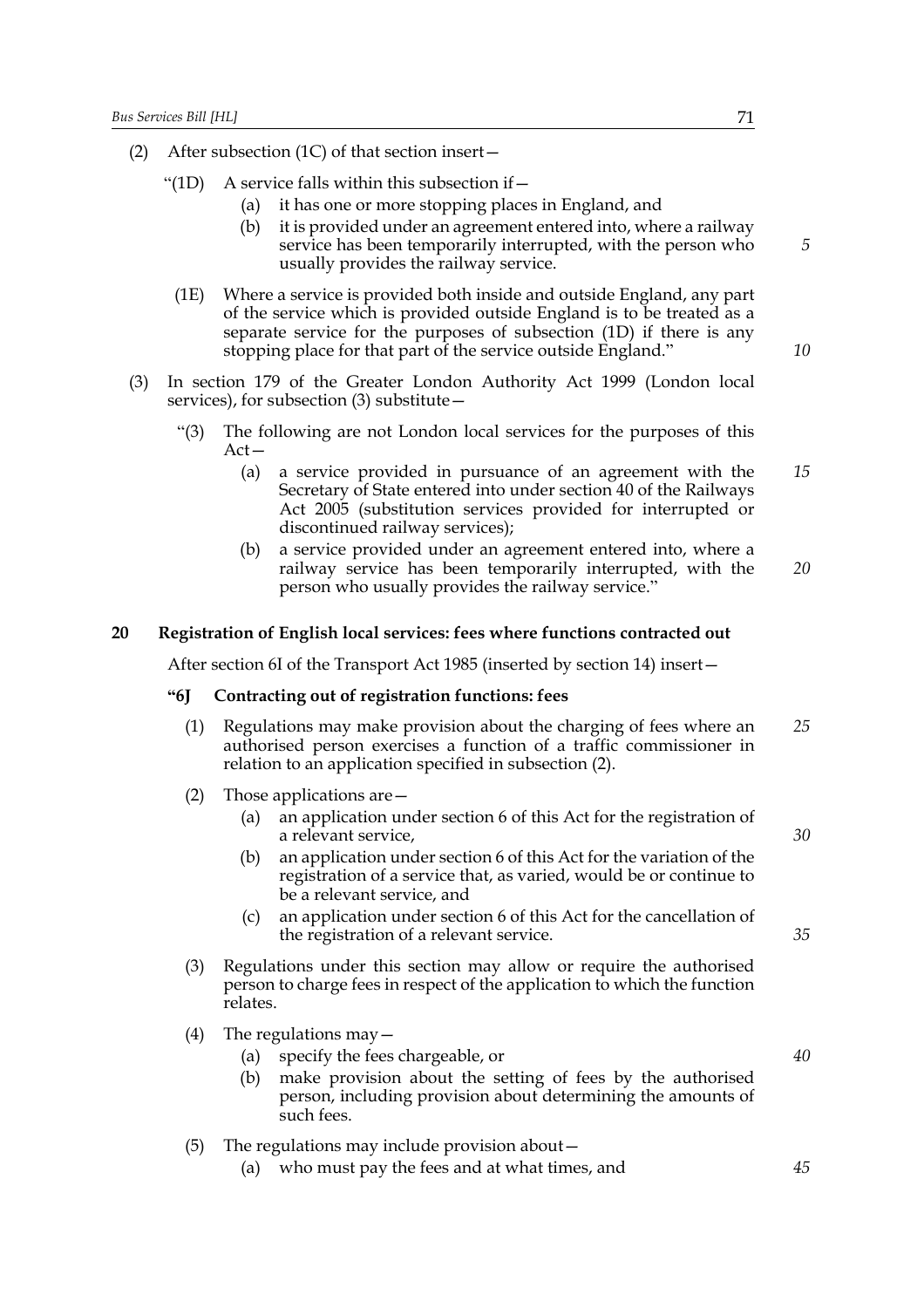- (b) whether the fees are payable in one sum or in instalments.
- (6) The regulations may provide that, if a fee or instalment of a fee due under the regulations has not been paid, the authorised person may decline to proceed with an application referred to in subsection (2) to which the fee or instalment relates until the fee or instalment is paid.
- (7) The regulations may make provision about how amounts received in respect of fees charged under the regulations are to be applied.
- (8) Provision made by virtue of subsection (7) may include—
	- (a) provision for such amounts not to be payable to the traffic commissioner, and
	- (b) provision that such amounts are to be paid, or not to be paid, into the Consolidated Fund.
- (9) The regulations may provide that fees are not to be charged under section 52 of the 1981 Act (as applied by section 126 of this Act) in respect of the applications referred to in subsection (2).
- (10) In this section—
	- "authorised person", in relation to a function of a traffic commissioner, means a person authorised to exercise that function by virtue of an authorisation given in accordance with an order under section 69 of the Deregulation and Contracting Out Act 1994; *20*
	- "relevant service" means a service which has stopping places only in England;

"service" has the meaning given in section 6(1)."

*Bus companies: authorities in England*

## **21 Bus companies: limitation of powers of authorities in England**

- (1) A relevant authority may not, in exercise of any of its powers, form a company for the purpose of providing a local service.
- (2) Subsection (1) applies whether the relevant authority is acting alone or with any other person.
- (3) In this section—

"company" has the same meaning as in the Companies Acts (see sections 1(1) and 2(1) of the Companies Act 2006);

- "form a company" is to be construed in accordance with section 7 of the Companies Act 2006;
- "local service" has the same meaning as in the Transport Act 1985 (see section 2 of that Act);
- "Passenger Transport Executive", in relation to an integrated transport area in England or a combined authority area, means the body which is the Executive in relation to that area for the purposes of Part 2 of the Transport Act 1968;

"relevant authority" means—

- (a) a county council in England;
- (b) a district council in England;

*10*

*15*

*5*

*25*

*35*

*40*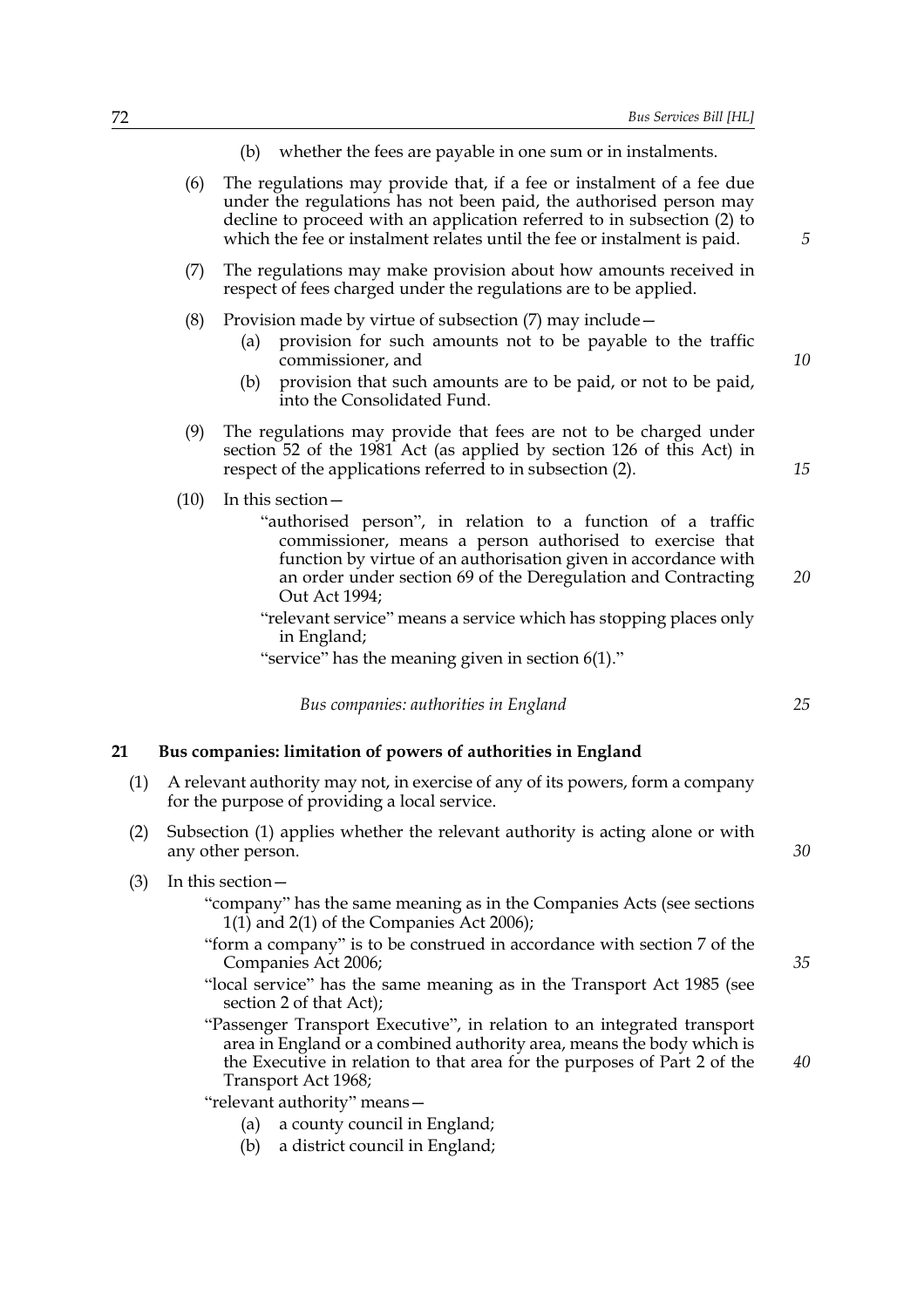- (c) a combined authority established under section 103 of the Local Democracy, Economic Development and Construction Act 2009;
- (d) an Integrated Transport Authority for an integrated transport area in England;
- (e) a Passenger Transport Executive for—
	- (i) an integrated transport area in England, or
	- (ii) a combined authority area.

#### *General*

# **22 Power to make consequential provision**

- (1) The Secretary of State may by regulations make such provision as appears to the Secretary of State to be appropriate in consequence of any provision made by or under this Act.
- (2) The power conferred by subsection (1) includes power to amend, repeal, revoke or otherwise modify—
	- (a) an Act passed before or in the same Session as this Act, or
	- (b) an instrument made under an Act before the regulations come into force.
- (3) Regulations under this section must be made by statutory instrument.
- (4) A statutory instrument which contains (whether alone or with other provision) regulations under this section that amend or repeal a provision of an Act may not be made unless a draft of the instrument has been laid before, and approved by a resolution of, each House of Parliament. *20*
- (5) A statutory instrument which contains any other regulations under this section is subject to annulment in pursuance of a resolution of either House of Parliament. *25*

#### **23 Power to make transitional, transitory or saving provision**

- (1) The Secretary of State may by regulations make such transitional, transitory or saving provision as the Secretary of State considers appropriate in connection with the coming into force of any provision of this Act.
- (2) The regulations may in particular make provision about ticketing schemes under section 135 of the Transport Act 2000 relating to areas in England that exist immediately before the day on which section 7 of this Act comes into force.
- (3) The regulations may include provision for treating such ticketing schemes as made under section 134C of the Transport Act 2000 (inserted by section 7 of this Act). *35*
- (4) Regulations under this section must be made by statutory instrument.
- (5) A statutory instrument which contains regulations under this section is subject to annulment in pursuance of a resolution of either House of Parliament.

*10*

*5*

*15*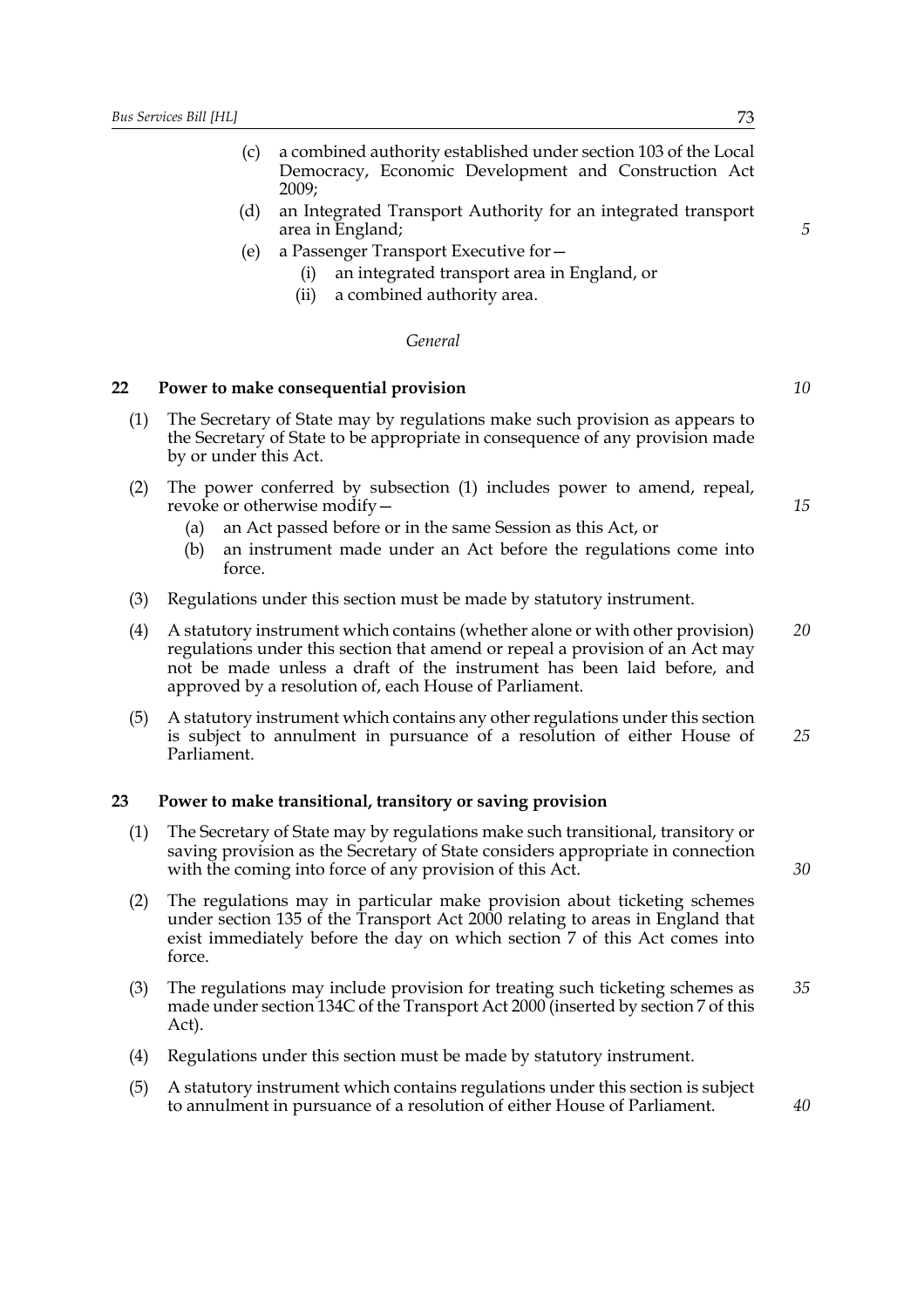# **24 Extent**

This Act extends to England and Wales only.

# **25 Commencement**

(1) The following come into force on the day on which this Act is passed—

- (a) section 22;
- (b) section 23;
- (c) section 24;
- (d) this section;
- (e) section 26.

# (2) The remaining provisions of this Act—

- (a) come into force, for the purposes of making regulations or orders, on the day on which this Act is passed, and
- (b) come into force, for remaining purposes, at the end of the period of two months beginning with the day on which this Act is passed.

# **26 Short title**

This Act may be cited as the Bus Services Act 2016.

*15*

*10*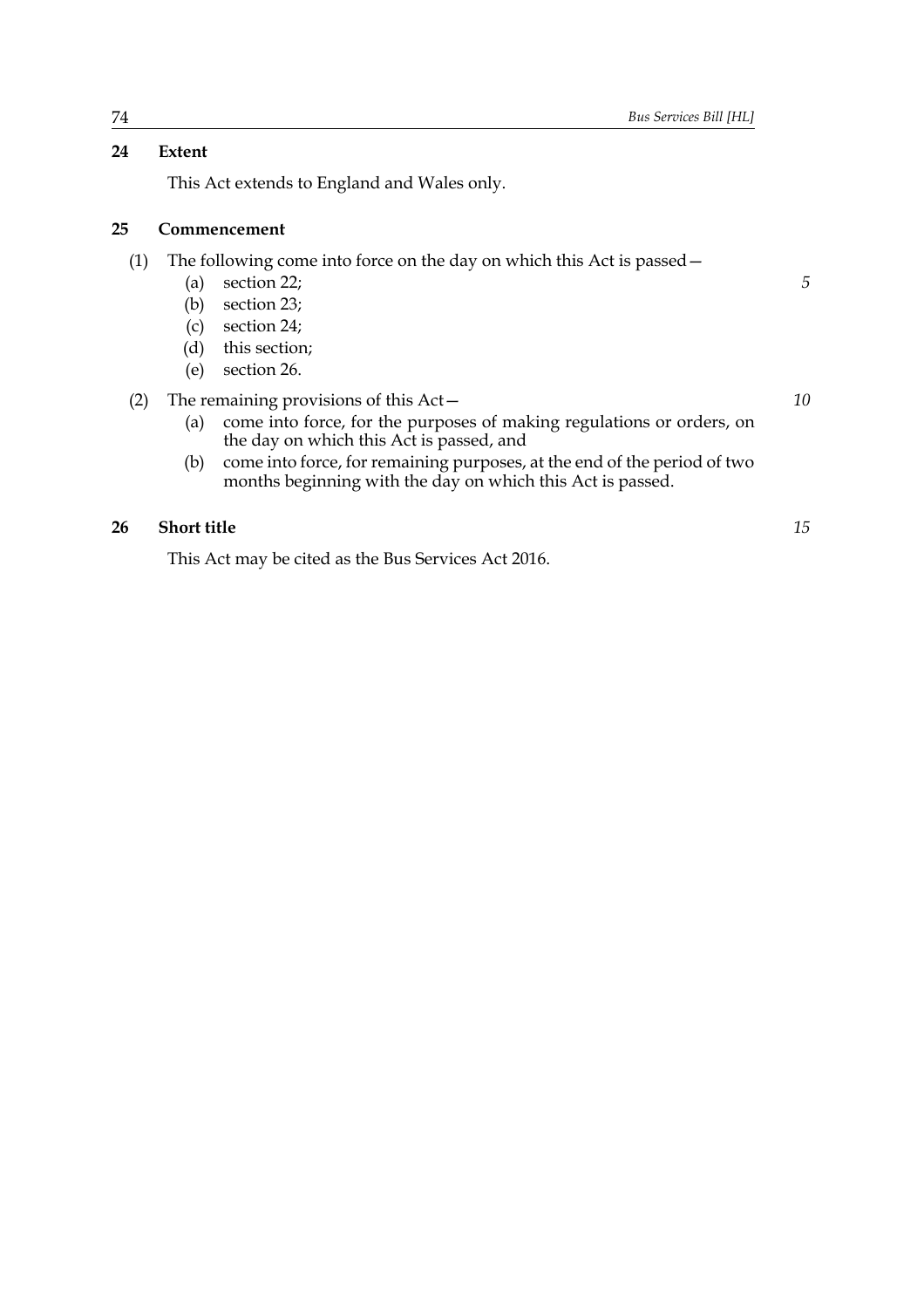# SCHEDULES

# SCHEDULE 1 Section 2

# FURTHER AMENDMENTS: ADVANCED QUALITY PARTNERSHIP SCHEMES

# *Transport Act 1985 (c. 67)*

| $\mathbf{1}$   | The Transport Act 1985 is amended as follows.                                                   |                                                                                                       |                                                                                                                                                                           |    |  |
|----------------|-------------------------------------------------------------------------------------------------|-------------------------------------------------------------------------------------------------------|---------------------------------------------------------------------------------------------------------------------------------------------------------------------------|----|--|
| $\overline{2}$ | (1) Section 6 (registration of local services) is amended as follows.                           |                                                                                                       |                                                                                                                                                                           |    |  |
|                | (a)<br>(b)                                                                                      | (2) In subsection (2A), in paragraph (a) $-$<br>after "section" insert "113D(1) or";<br>and quality". | for "(quality" substitute "(advanced quality partnership schemes                                                                                                          | 10 |  |
| 3              |                                                                                                 | amended as follows.                                                                                   | (1) Section 6A (applications for registration where restrictions are in force) is                                                                                         |    |  |
|                | (a)<br>(b)                                                                                      | (2) In subsection $(1)$ , in paragraph $(a)$ –<br>after "section" insert "113D(1) or";                | after "case of" insert "an advanced quality partnership scheme or".                                                                                                       | 15 |  |
|                | (3) In subsection $(8)$ , in paragraph $(c)$ , after "section" insert "113J $(4)$ or $(5)$ or". |                                                                                                       |                                                                                                                                                                           |    |  |
|                | (a)                                                                                             | (4) In subsection $(12)$ –<br>at the appropriate place insert-<br>$2000$ ;";                          | "advanced quality partnership scheme" means a<br>scheme under section 113C of the Transport Act                                                                           | 20 |  |
|                | (b)                                                                                             |                                                                                                       | for the definition of "registration criteria" substitute-<br>""registration criteria"-                                                                                    |    |  |
|                |                                                                                                 | (a)                                                                                                   | in relation to an advanced quality partnership<br>scheme, means the criteria specified in the<br>scheme by virtue of section 113D(3) of the<br>Transport Act 2000;        | 25 |  |
|                |                                                                                                 | (b)                                                                                                   | in relation to a quality partnership scheme,<br>means the criteria specified in the scheme by<br>virtue of section 114(3C) of the Transport Act<br>$2000$ ;";             | 30 |  |
|                | (c)                                                                                             | "section" insert "113J $(4)$ or $(5)$ or".                                                            | in the definition of "relevant operator", in paragraph (a), after                                                                                                         |    |  |
| 4              |                                                                                                 |                                                                                                       | In section 26 (conditions attached to a PSV operator's licence), in subsection<br>$(1)$ , in paragraph $(b)$ , after "section or section" insert "113J $(4)$ or $(5)$ ,". | 35 |  |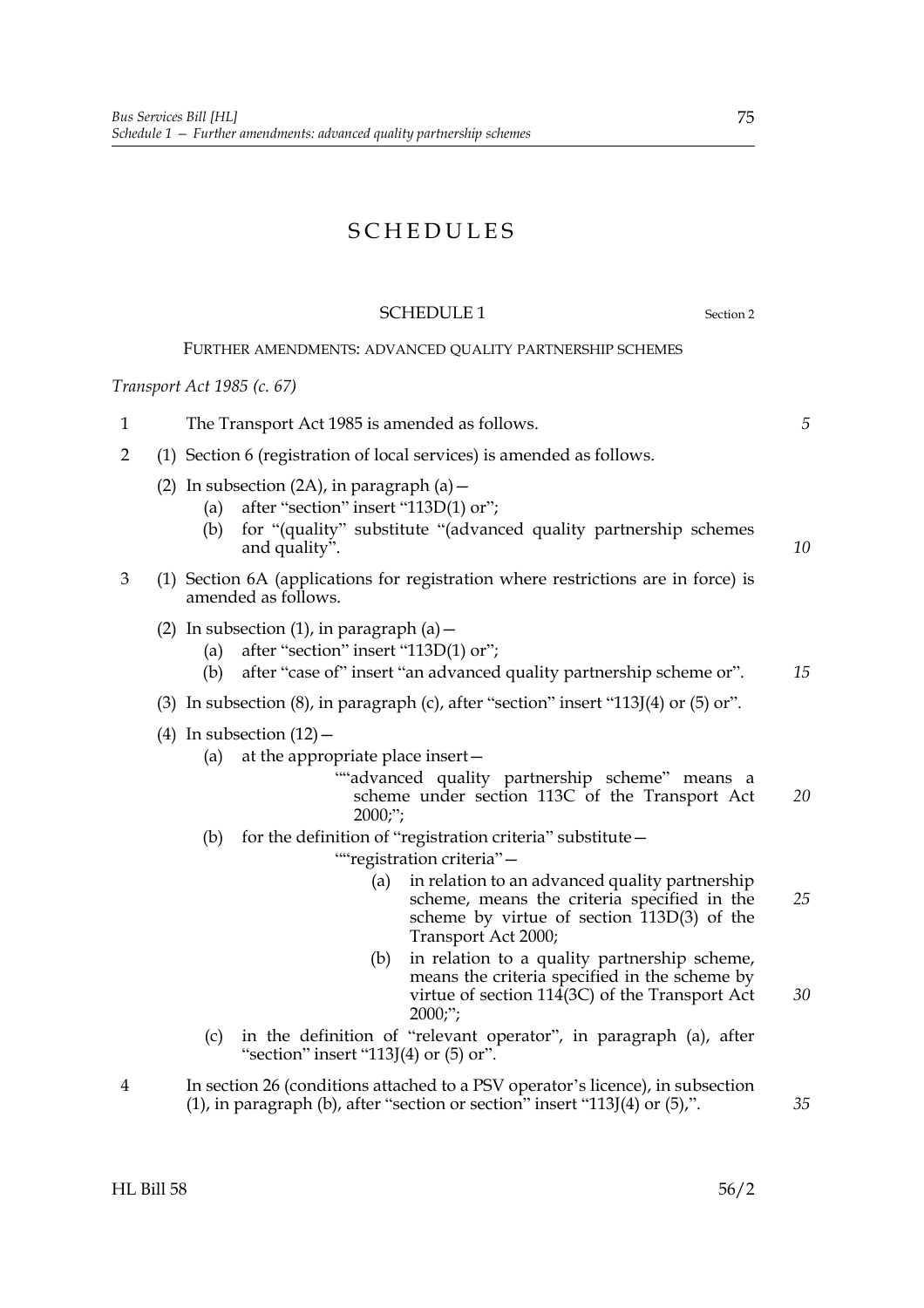5 In section 82 (bus stations: restrictions on discriminatory practices, etc), in subsection (4A), in the words before paragraph (a), after "to" insert "an advanced quality partnership scheme or".

*Transport Act 2000 (c. 38)*

- 6 The Transport Act 2000 (as amended by the Local Transport Act 2008) is amended as follows. *5*
- 7 (1) Section 114 (quality partnership schemes) is amended as follows.
	- (2) In subsection (1), at the end insert "(but this is subject to subsection (1A))."
	- (3) After subsection (1) insert—
		- "(1A) A local transport authority whose area is in England may exercise the power to make a quality partnership scheme only if— *10*
			- (a) they are acting jointly with one or more other local transport authorities, and
			- (b) at least one of those other local transport authorities is an authority whose area is in Wales."

*15*

*30*

*35*

- 8 (1) Section 153 (competition test: functions and agreements relating to buses) is amended as follows.
	- (2) In subsection (1), in paragraph (a), after "to" insert "advanced quality partnership schemes,".
	- (3) In subsection (3), in the definition of "voluntary agreement", after "under" insert "sections 113C to 113O (advanced quality partnership schemes), or under". *20*
- 9 In section 155 (sanctions), in subsection (1), in paragraph (b), after "section", in the second place it occurs, insert "113J(4) or (5),".
- 10 In section 162 (interpretation of Part 2), in subsection (1), at the appropriate place insert— *25*

""advanced quality partnership scheme" is to be construed in accordance with section  $113\tilde{C}(2)$ ,".

11 (1) Schedule 10 (competition test: functions and agreements relating to buses) is amended as follows.

# (2) In paragraph 1 (functions to which Part 1 of Schedule 10 applies)—

- (a) in sub-paragraph  $(1)$ , before paragraph  $(a)$  insert  $-$ 
	- "(za) making and varying advanced quality partnership schemes,";
- (b) in sub-paragraph (2), before paragraph (a) insert— "(za) in the case of the function of making or varying an advanced quality partnership scheme, once notice of a proposal to make or vary it has been given under section 113G(1),".
- (3) In paragraph 12 (enforcement of decisions of Competition and Markets Authority), in sub-paragraph (2)(b), after "varying" insert "an advanced quality partnership scheme,". *40*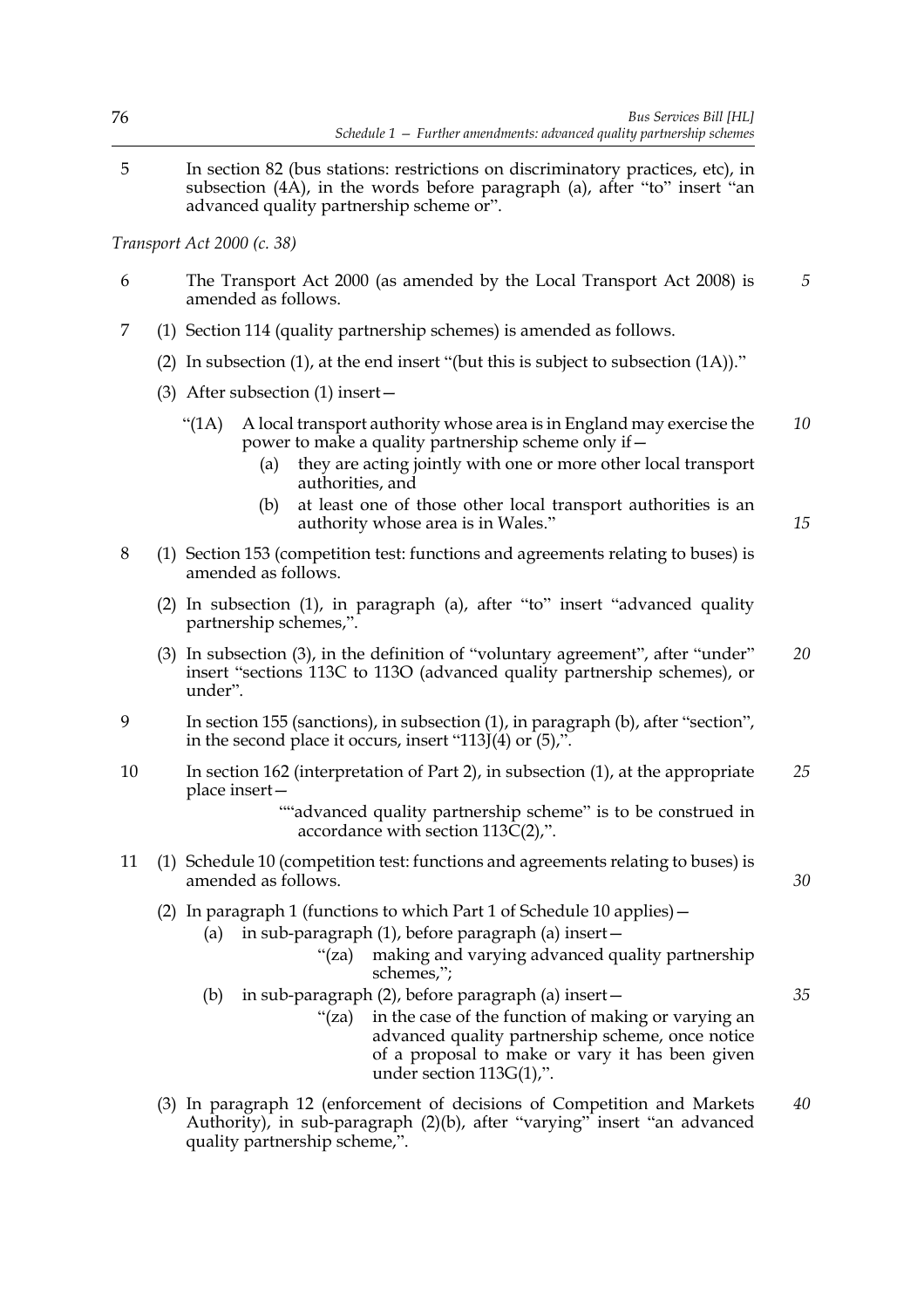(4) In paragraph 17 (interpretation of Part 2 of Schedule 10), in sub-paragraph  $(5)(c)$ , at the beginning insert "an advanced quality partnership scheme,".

# SCHEDULE 2 Section 6

# FURTHER AMENDMENTS: FRANCHISING SCHEMES

*Transport Act 1985 (c. 67)*

- 1 The Transport Act 1985 is amended as follows.
- 2 In section 6 (registration of local services)—
	- (a) in subsection (2B) (registration in quality contract scheme cases), in paragraph (a), after "force" insert "in relation to an area in Wales";
	- (b) in subsection (7A) (variation of registration in quality contract scheme cases), in paragraph (a), after "force" insert "in relation to an area in Wales". *10*
- 3 (1) Section 26 (conditions attached to a PSV operator's licence) is amended as follows.
	- (2) In subsection (1) (circumstances in which conditions may be imposed), in paragraph (b), after "118(4)" insert ", 123J(6)". *15*
	- (3) In subsection  $(1)(bza)$ , after "section" insert " $123X(7)(c)$ ,".
	- (4) In subsection (1), after paragraph (ba) (and the "or" following it) insert— "(baa) the operator has failed to take all reasonable steps to comply with section 143A of the Transport Act 2000; or".
- 4 In section 66 (powers of councils to run bus undertakings), in subsection (1), for "and to section" substitute "and to sections 123O and"

*Transport Act 2000 (c. 38)*

- 5 The Transport Act 2000 (as amended by the Local Transport Act 2008) is amended as follows.
- 6 In the heading preceding section 124, after "schemes" insert "in Wales".
- 7 (1) Section 124 (quality contracts schemes) is amended as follows.
	- (2) In subsection (1), after "authority", in the first place it occurs, insert "for an area in Wales".
	- (3) Omit subsections (1A) and (1B).
	- (4) In subsection  $(2)$ 
		- (a) at the end of paragraph (a), insert "and";
		- (b) in paragraph (b), omit "in the case of a scheme for an area in Wales,";
		- (c) omit paragraph (c) and the "and" preceding it.
	- (5) Omit subsection (2A).
	- (6) In subsection  $(9)$  –

*30*

*5*

*20*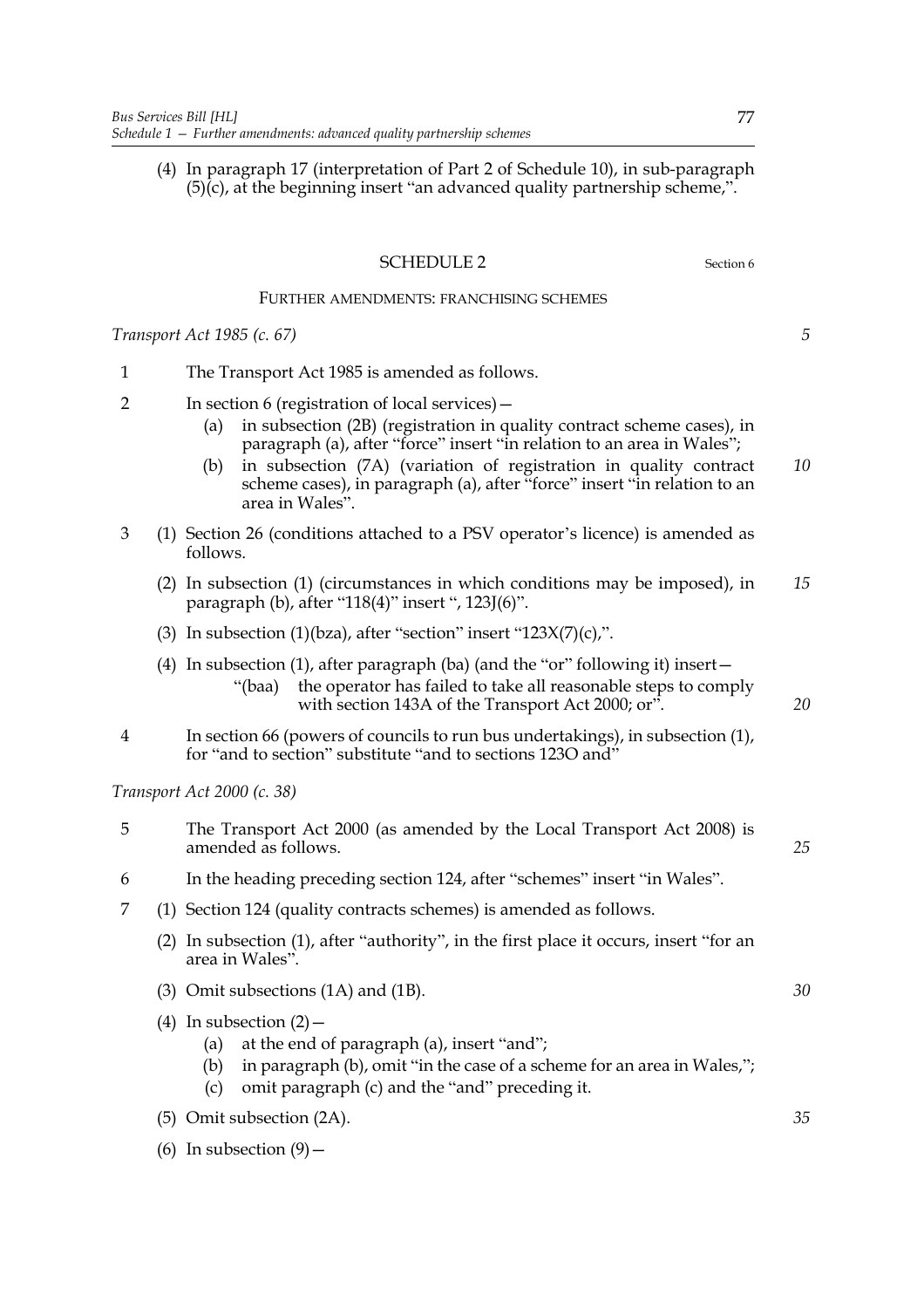|    | (a)                                                                                                                                   | after "authority", in the first place it occurs, insert "for an area in<br>Wales";                                                                                                                                                                                                                                                                              |    |  |  |  |  |
|----|---------------------------------------------------------------------------------------------------------------------------------------|-----------------------------------------------------------------------------------------------------------------------------------------------------------------------------------------------------------------------------------------------------------------------------------------------------------------------------------------------------------------|----|--|--|--|--|
|    | (b)                                                                                                                                   | after "another" insert "such".                                                                                                                                                                                                                                                                                                                                  |    |  |  |  |  |
|    |                                                                                                                                       | (7) Omit subsection (9A).                                                                                                                                                                                                                                                                                                                                       |    |  |  |  |  |
|    |                                                                                                                                       | $(8)$ Omit subsections $(11)$ to $(13)$ .                                                                                                                                                                                                                                                                                                                       | 5  |  |  |  |  |
| 8  | (a)<br>(b)<br>(c)                                                                                                                     | In section 125 (notice and consultation requirements) –<br>in subsection $(1)$ –<br>at the end of paragraph (b), insert "and";<br>(i)<br>omit paragraph (d) and the "and" preceding it;<br>(ii)<br>in subsection $(1A)(b)$ , omit "or, as the case may be, $(1A)$ ";<br>in subsection $(3)(e)$ , omit "if the proposed scheme relates to an area<br>in Wales,". | 10 |  |  |  |  |
| 9  | In section 126 (approval of proposed schemes for areas in Wales), omit<br>subsection (A1).                                            |                                                                                                                                                                                                                                                                                                                                                                 |    |  |  |  |  |
| 10 | Omit sections 126A to 126E (QCS boards for schemes for areas in England).                                                             |                                                                                                                                                                                                                                                                                                                                                                 | 15 |  |  |  |  |
| 11 | (a)<br>(b)<br>(c)<br>(d)                                                                                                              | In section 127 (making of scheme) -<br>in subsection $(1)$ , omit paragraph $(a)$ ;<br>in subsection $(1)(b)$ , omit "in the case of a scheme for an area in<br>Wales,";<br>omit subsection (1A);<br>in subsection (1B), omit paragraph (a) and the "and" following it;                                                                                         | 20 |  |  |  |  |
| 12 | (e)                                                                                                                                   | in subsection $(10)$ , omit " $(1A)$ ,".                                                                                                                                                                                                                                                                                                                        |    |  |  |  |  |
| 13 | (a)                                                                                                                                   | Omit sections 127A and 127B (appeals: schemes for areas in England).<br>In section 131A (continuation of schemes for further periods) –<br>in subsection $(2)$ –<br>in paragraph (a), omit ", if the scheme is for an area in Wales,<br>(i)<br>$\alpha$ ";<br>omit paragraph (b);<br>(ii)                                                                       | 25 |  |  |  |  |
|    | (b)<br>(c)                                                                                                                            | omit subsection (4);<br>in subsection $(5)$ –<br>in paragraph (b), omit "or, as the case may be, paragraphs (b)<br>(i)<br>to (d) of section $124(1A)$ ";<br>in paragraph (c), omit "or, as the case may be, $(1A)$ ".<br>(ii)                                                                                                                                   | 30 |  |  |  |  |
| 14 | procedure).                                                                                                                           | Omit section 131C (continuation of schemes for areas in England:                                                                                                                                                                                                                                                                                                | 35 |  |  |  |  |
| 15 | In section 131E (appeals where proposed continuation considered exempt),<br>in subsection (13), omit the words from "If" to "Wales,". |                                                                                                                                                                                                                                                                                                                                                                 |    |  |  |  |  |
| 16 | Omit section 131F (appeals where proposed continuation considered non-<br>exempt).                                                    |                                                                                                                                                                                                                                                                                                                                                                 |    |  |  |  |  |
| 17 | (a)                                                                                                                                   | In section 132 (variation or revocation of scheme) $-$<br>in subsection (2), omit "or those set out in subsection $(1A)(a)$ to $(d)$ of<br>that section";                                                                                                                                                                                                       | 40 |  |  |  |  |

(b) in subsection (4A), omit paragraph (b);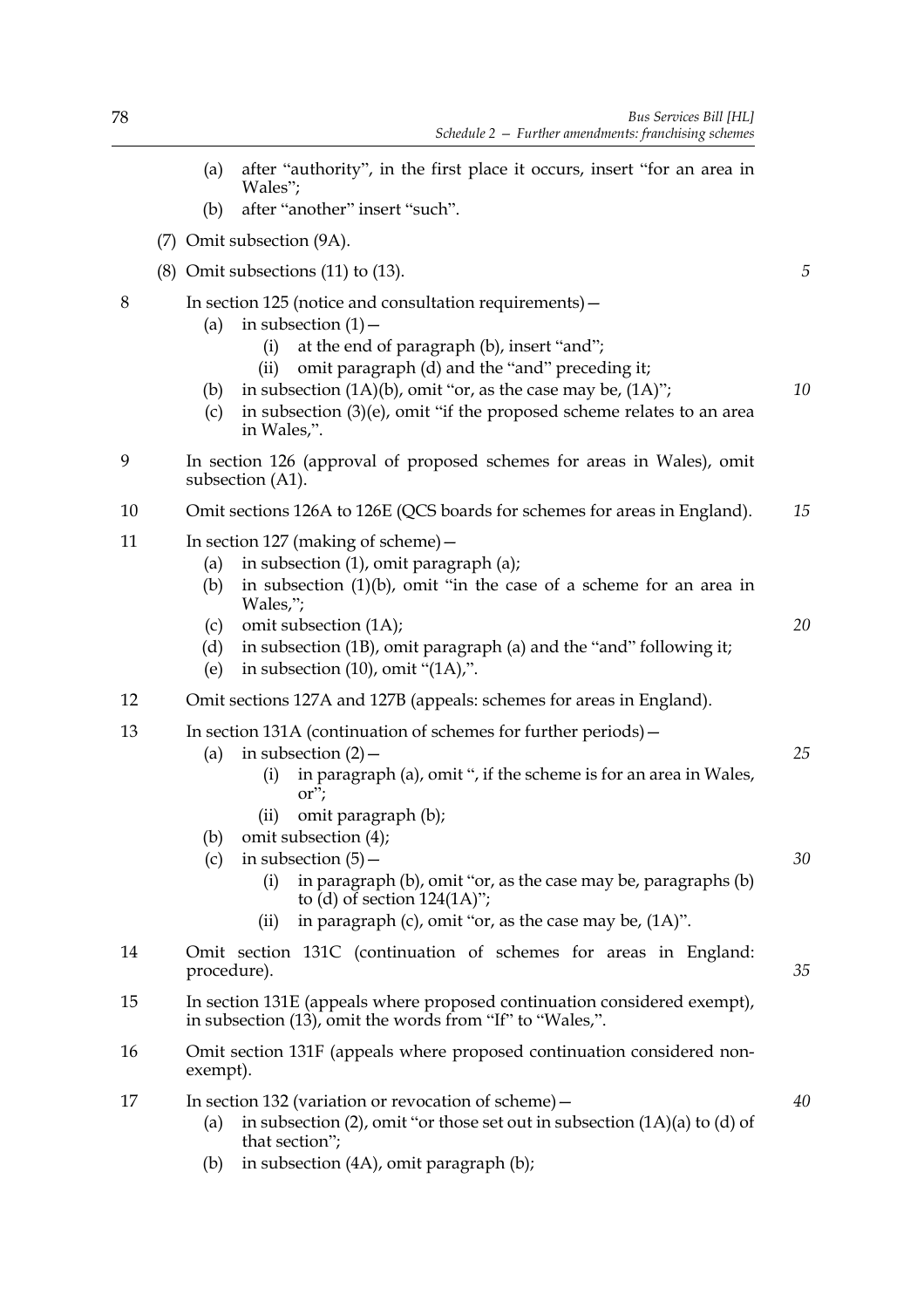- (c) in subsection (5), omit paragraphs (a) to (c) and the "or" following paragraph (c);
- (d) omit subsections (6) to (8).
- 18 In section 132A (appeals where proposed variation considered exempt), in subsection (12), omit the words from "If" to "Wales,".
- 19 In section 132B (exemption from section 132 for specific variations directed by Tribunal), omit subsection (1)(a).
- 20 In section 133 (regulations about schemes)—
	- (a) in subsection  $(1)(b)$ , omit "for areas in Wales";
	- (b) omit subsection  $(1)(bb)$  and  $(bc)$ ;
	- (c) in subsection (2)(e), omit "for areas in Wales";
	- (d) omit subsection (2)(ef) to (ei);
	- (e) omit subsection (3)(a);
	- (f) omit subsection (4)(b).
- 21 (1) Section 155 (sanctions imposed by traffic commissioners) is amended as follows. *15*
	- (2) In subsection (1) (when sanctions may be imposed), in paragraph (ba), after "section" insert "123X(7)(c),".
	- (3) After subsection (1) insert—
		- "(1ZA) Where a traffic commissioner for any traffic area is satisfied that—
			- (a) a person has operated a local service in contravention of section 123J(3) of this Act, and
			- (b) in operating the local service, the person has failed to take all reasonable precautions and to exercise all due diligence to avoid contravening section 123J(3) of this Act,

the traffic commissioner may make one or more orders under subsection  $(1A)(a)$  or  $(d)$ ."

- (4) After subsection (1ZB) (inserted by Schedule 4) insert—
	- "(1ZC) Where a traffic commissioner for any traffic area is satisfied that the operator of a local service has failed to take all reasonable steps to comply with section 143A of this Act, the traffic commissioner may make one or more orders under subsection (1A)(a) or (d)." *30*
- 22 (1) Section 160 (regulations and orders under Part 2) is amended as follows.
	- (2) In subsection (2), after "than" insert "regulations under section  $123A(4)(b)$  to  $(f)$ ".
	- (3) After subsection (2) insert—
		- "(2A) A statutory instrument containing regulations under section 123A(4) shall not be made unless a draft of the instrument has been laid before, and approved by a resolution of, each House of Parliament."
- 23 (1) Section 162 (interpretation of Part 2) is amended as follows.
	- (2) In subsection (1) (specific terms), at the appropriate place insert—
		- ""effective time", in relation to a local service contract, has the meaning given by section 123J(7),";

*5*

*10*

*20*

*25*

*35*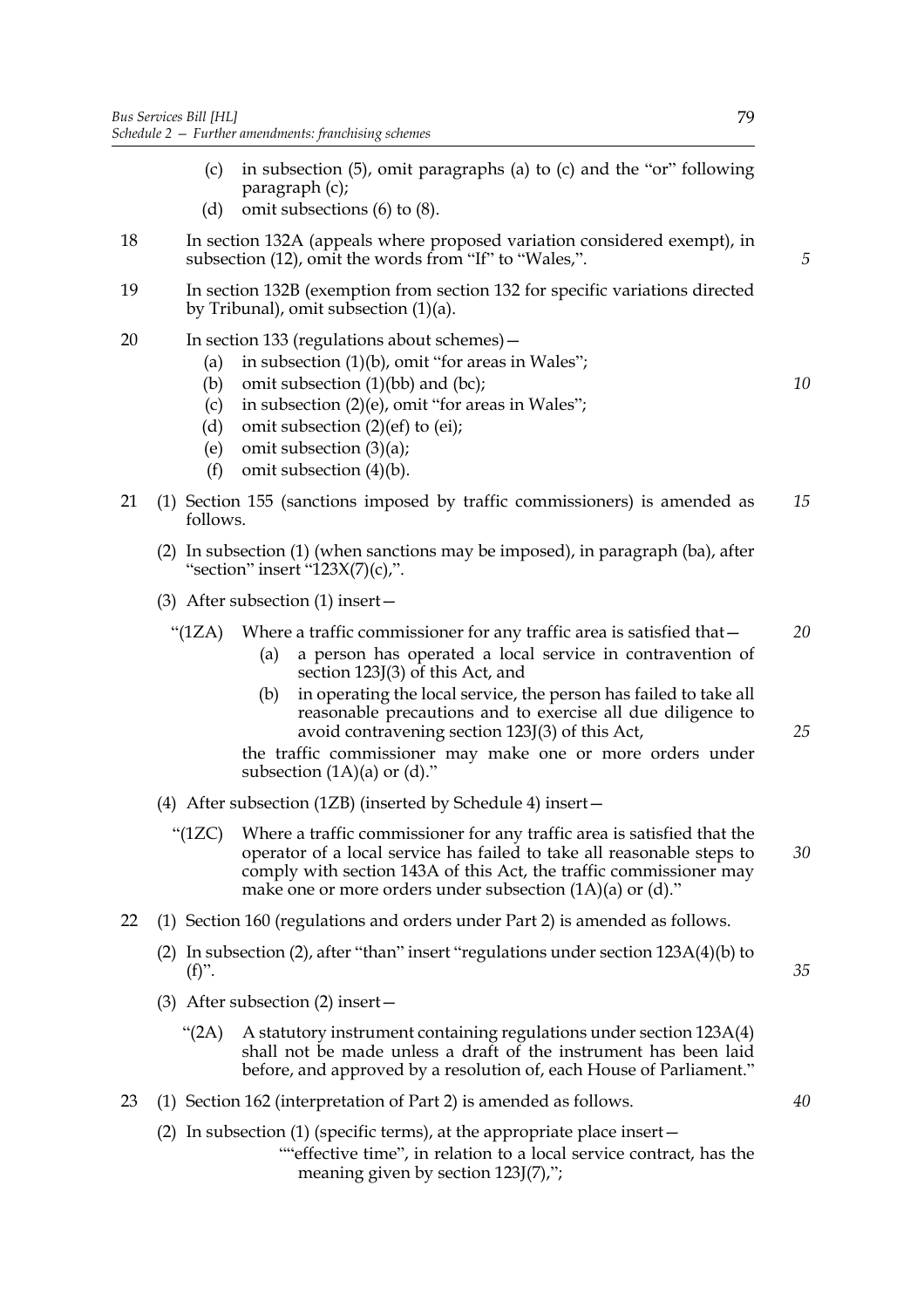|    | ""franchising authority" has the meaning given by section<br>$123A(4)$ ;";                                                                                                                                                                                                          |    |
|----|-------------------------------------------------------------------------------------------------------------------------------------------------------------------------------------------------------------------------------------------------------------------------------------|----|
|    | ""franchising scheme" is to be construed in accordance with<br>section 123A(3),";                                                                                                                                                                                                   |    |
|    | ""interim service" has the meaning given by section 123O,";<br>""local service contract" has the meaning given by section<br>$123A(5)$ ;";                                                                                                                                          | 5  |
|    | ""mayoral combined authority" has the meaning given by<br>107A of the Local Democracy, Economic<br>section<br>Development and Construction Act 2009,";<br>""scheme sub-area" has the meaning given by section 123H,";<br>""service permit" has the meaning given by section 123P,". | 10 |
|    | (3) In subsection (1), in the definition of "appropriate national authority", omit<br>paragraph (a) (meaning for schemes relating to areas in England).                                                                                                                             |    |
|    | (4) In subsection (1), omit the definition of "QCS board".                                                                                                                                                                                                                          | 15 |
|    | (5) In subsection (4) (interpretation of references to Integrated Transport<br>Authorities), omit the following entries-<br>"section $124(4)(a)$ , (5) and (7),";<br>"section 127(3A),";                                                                                            |    |
|    | "section 127A(7),";                                                                                                                                                                                                                                                                 | 20 |
|    | "section 130,";                                                                                                                                                                                                                                                                     |    |
|    | "section 131,";<br>"section 132C,";                                                                                                                                                                                                                                                 |    |
|    | "section 132D,".                                                                                                                                                                                                                                                                    |    |
|    | Local Transport Act 2008 (c. 26)                                                                                                                                                                                                                                                    | 25 |
| 24 | The Local Transport Act 2008 is amended as follows.                                                                                                                                                                                                                                 |    |
| 25 | Omit sections 22 to 25 (QCS boards in England).                                                                                                                                                                                                                                     |    |
| 26 | Omit section 27 (appeals against making of quality contract schemes in<br>England).                                                                                                                                                                                                 |    |
| 27 | Omit section 33 (continuation of quality contract schemes for areas in<br>England).                                                                                                                                                                                                 | 30 |
|    |                                                                                                                                                                                                                                                                                     |    |

28 Omit section 36 (appeals where proposed continuation of scheme considered non-exempt).

# SCHEDULE 3 Section 8

# FURTHER AMENDMENTS: ADVANCED TICKETING SCHEMES

# *Transport Act 1985 (c. 67)*

- 1 The Transport Act 1985 is amended as follows.
- 2 In section 26 (conditions attached to a PSV operator's licence), in subsection  $(1)(ba)$ , after "section" insert "134F,".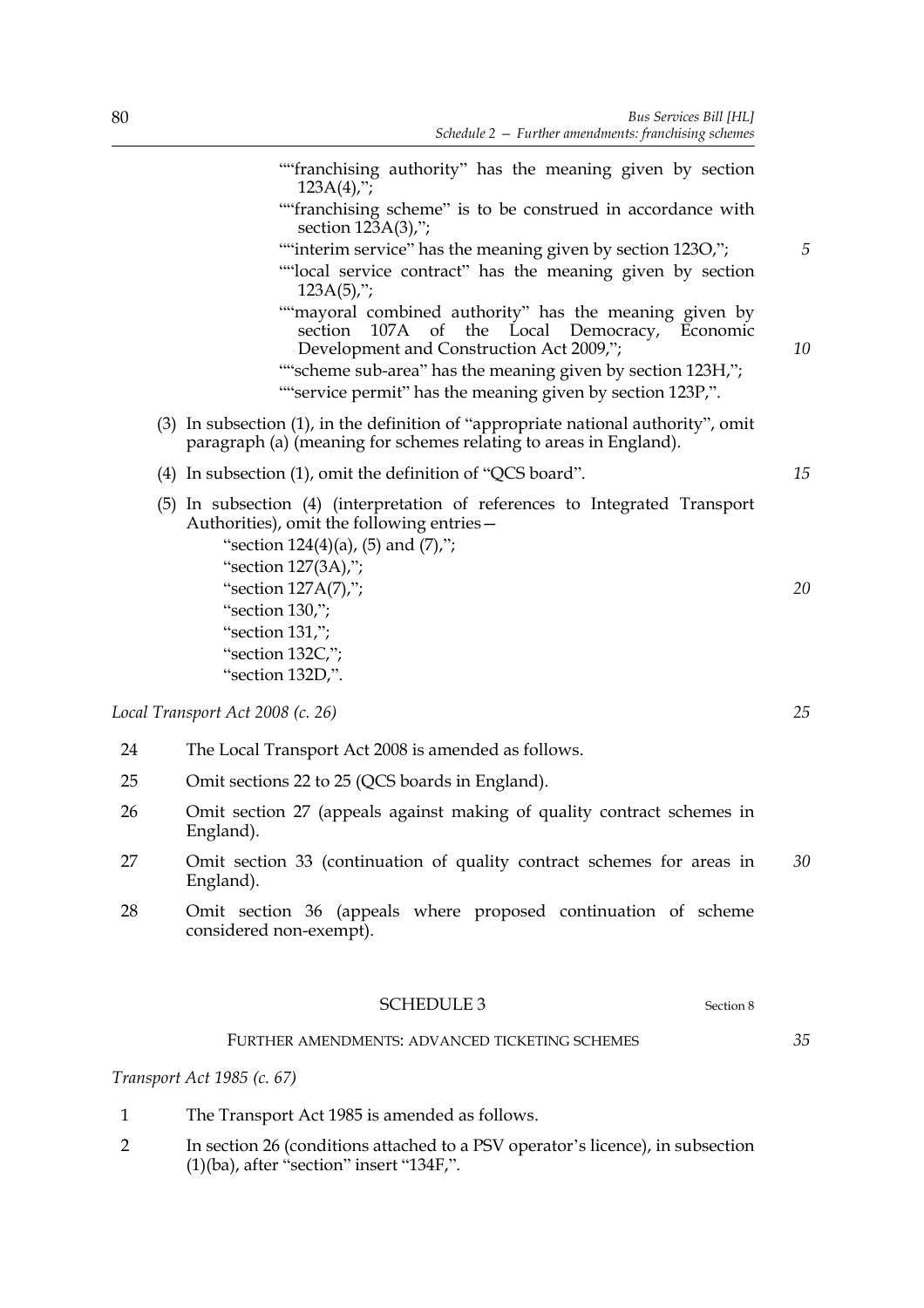*Transport Act 2000 (c. 38)*

- 3 The Transport Act 2000 (as amended by the Local Transport Act 2008) is amended as follows. 4 (1) Section 135 (joint and through ticketing schemes) is amended as follows. (2) In subsection  $(1)$ , at the end insert  $-$  "(but this is subject to subsection (1A))." (3) After subsection (1) insert— " $(1A)$  A local transport authority whose area is in England may exercise the power to make a ticketing scheme only if— (a) they are acting jointly with one or more other local transport authorities, and (b) at least one of those other local transport authorities is an authority whose area is in Wales." 5 In section 153 (competition test: functions and agreements relating to buses), in subsection (1)(a), after "partnership schemes," insert "advanced ticketing schemes,". 6 In section 155 (sanctions), in subsection (1)(c), after "section" insert "134F,". 7 (1) Section 162 (interpretation of Part 2) is amended as follows. (2) In subsection (1), in the definition of "connecting rail or tram service" for "service"" substitute "service"-(a) in relation to an advanced ticketing scheme, has the meaning given by section 134C(3), and (b) in relation to a ticketing scheme,". (3) In subsection  $(1)$ , at the appropriate place insert  $-$ ""advanced ticketing scheme" is to be construed in accordance with section  $134C(3)$ ,". 8 (1) Schedule 10 (competition test: functions and agreements relating to buses) is amended as follows. (2) In paragraph 1 (functions to which Part 1 of Schedule 10 applies)— (a) in sub-paragraph (1), after paragraph (a) insert— "(aa) making and varying advanced ticketing schemes,"; (b) in sub-paragraph (2), after paragraph (a) insert— "(aa) in the case of the function of making or varying an advanced ticketing scheme, once notice of a proposal to make or vary it has been given under section 134D(1),". *5 10 15 20 25 30 35*
	- (3) In paragraph 12 (enforcement of decisions of Competition and Markets Authority), in sub-paragraph (2)(b), after "partnership scheme" insert ", an advanced ticketing scheme".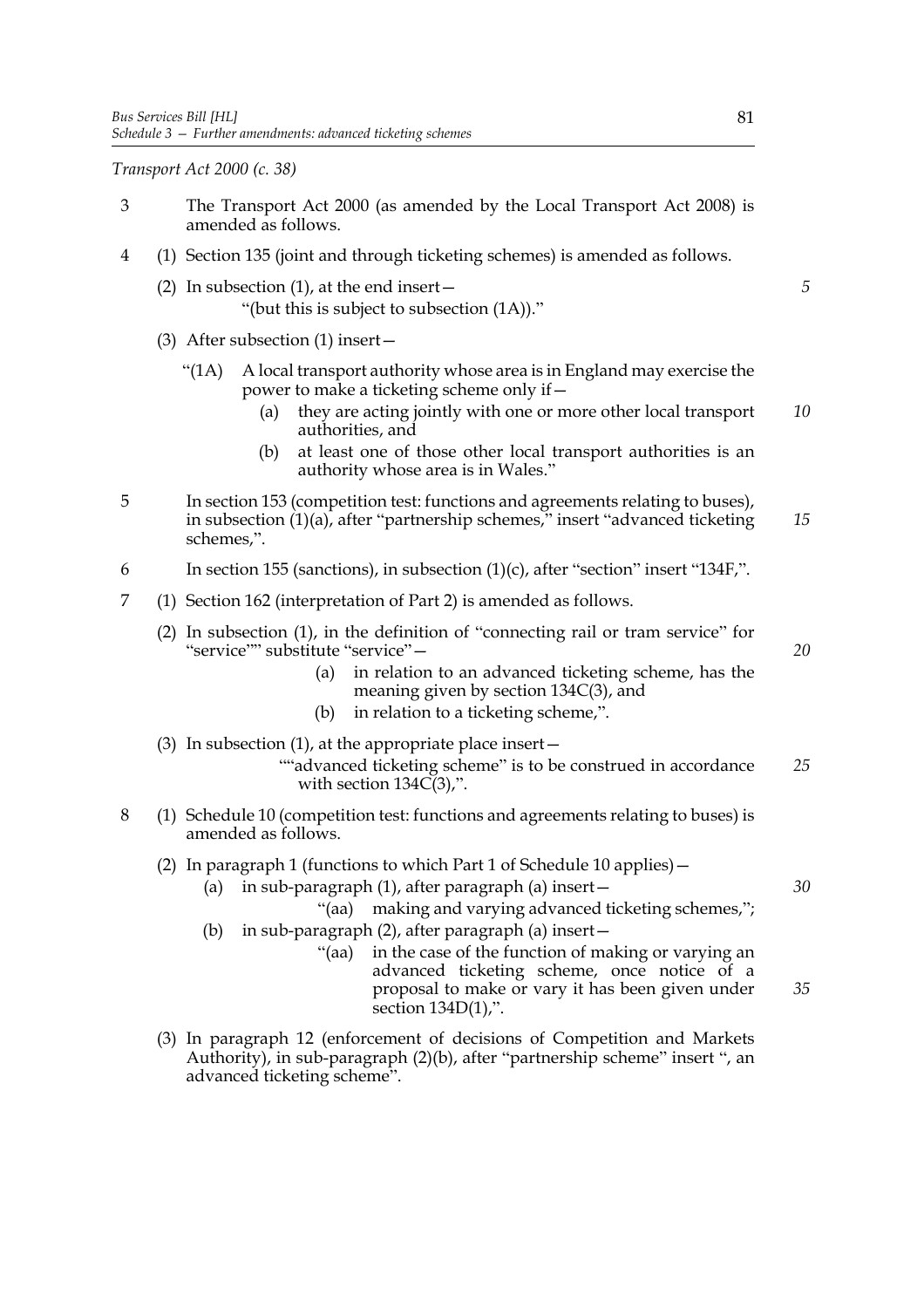# SCHEDULE 4 Section 15

## FURTHER AMENDMENTS: ENHANCED PARTNERSHIP PLANS AND SCHEMES

*Transport Act 1985 (c. 67)*

- 1 The Transport Act 1985 is amended as follows.
- 2 (1) Section 7 (application of traffic regulation conditions to services registered under section 6) is amended as follows. *5*
	- (2) After subsection (3) insert—
		- "(3A) Traffic regulation conditions may not be expressed to apply to an area to which an enhanced partnership scheme under section 138A of the Transport Act 2000 relates."

*10*

*15*

- (3) After subsection (14) insert—
	- "(14A) Where an enhanced partnership scheme under section 138A of the Transport Act 2000 comes into operation as regards an area, any traffic regulation condition expressed to apply in an area that consists of or includes the area to which the scheme relates ceases at that time to apply in the area to which the scheme relates.
		- (14B) A traffic commissioner may accordingly vary or revoke a traffic regulation condition (without a request being made)."
- 3 (1) Section 26 (conditions attached to a PSV operator's licence) is amended as follows.
	- (2) In subsection (1) (when conditions may be attached), in paragraph (b), for "or 129(1)(b)" substitute ", 129(1)(b) or 138J(9)".
	- (3) In subsection (1)(bza), after "134B(7)(c)" insert "or  $138S(7)(c)$ ".
	- (4) In subsection (1)(baa) (inserted by Schedule 2), after "143A" insert "or 143B".

*Transport Act 2000 (c. 38)*

- 4 The Transport Act 2000 (as amended by the Local Transport Act 2008) is amended as follows.
- 5 In section 153 (competition test: functions and agreements relating to buses), in subsection  $(1)(a)$  (applying tests in relation to the exercise of functions relating to quality partnership schemes, etc), after "ticketing schemes" insert ", enhanced partnership schemes". *30*
- 6 (1) Section 155 (sanctions relating to Part 2 of the Act) is amended as follows.
	- (2) In subsection (1)(b), for "or 129(1)(b)" substitute ", 129(1)(b) or 138J(9)".
	- (3) In subsection  $(1)(ba)$ , after "134B(7)(c)" insert "or 138S(7)(c)".
	- (4) After subsection (1ZA) (inserted by Schedule 2) insert—
		- "(1ZB) Where a traffic commissioner is satisfied that—
			- (a) a person has operated a local service in contravention of section 138J(9) of this Act, and

*20*

*25*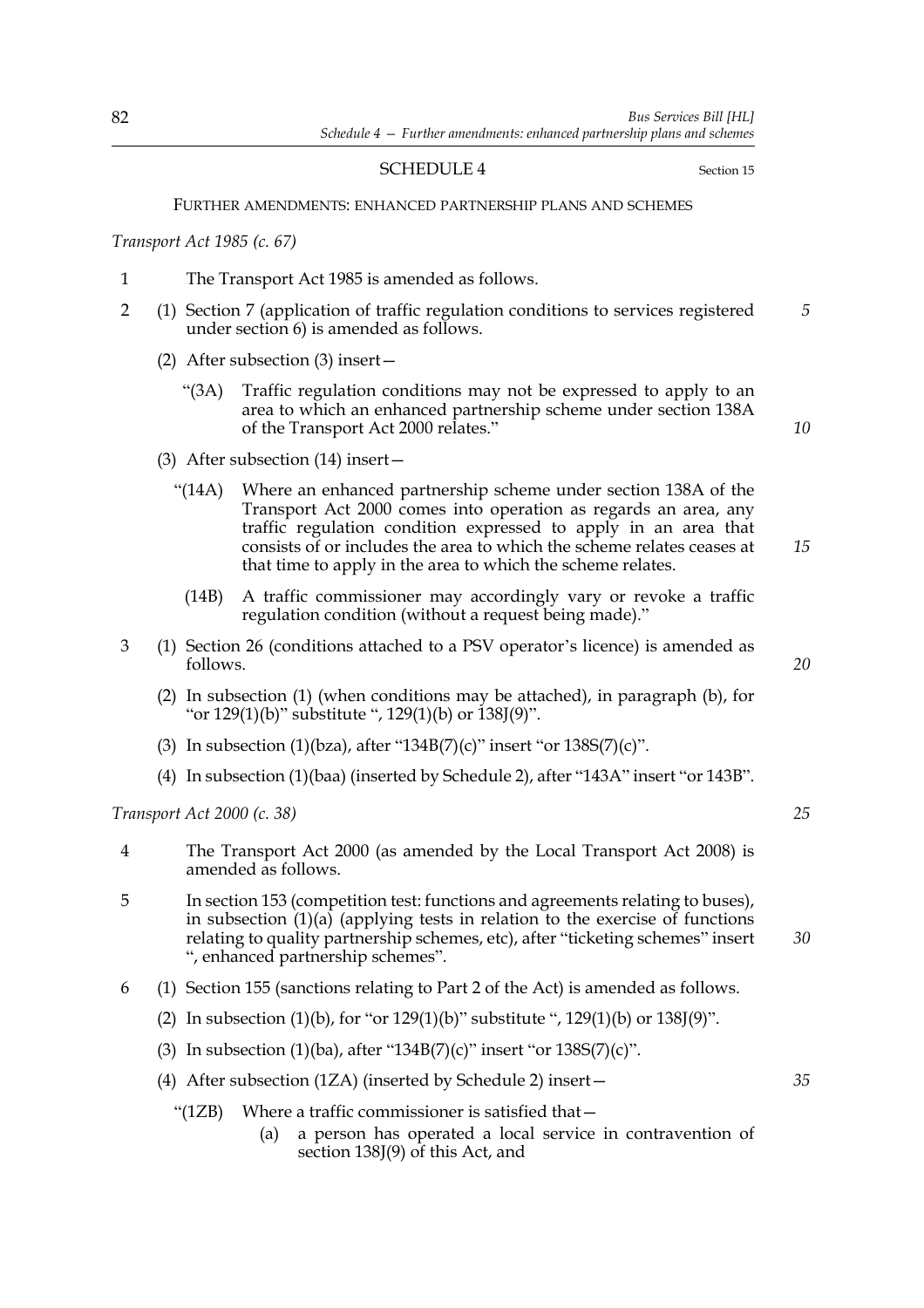(b) in operating the local service, the person has failed to take all reasonable precautions and to exercise all due diligence to avoid contravening section 138J(9) of this Act,

the traffic commissioner may make one or more orders under subsection  $(1A)(a)$  or  $(d)$ ."

- (5) After subsection (1ZC) (inserted by Schedule 2) insert—
	- "(1ZD) Where a traffic commissioner is satisfied that the operator of a local service has failed to take all reasonable steps to comply with section 143B(1) or (2) of this Act the traffic commissioner may make one or more orders under subsection  $(1A)(a)$  or  $(d)$ ."
- 7 (1) Section 160 (regulations and orders under Part 2) is amended as follows.
	- (2) In subsection (2), after "regulations under section  $123A(4)$ (b) to (f)" (inserted by Schedule 2 to this Act) insert ", 138F(10), 138G(9)".
	- (3) In subsection (2A) (inserted by Schedule 2 to this Act), after "regulations under section 123A(4)" insert ", 138F(10), 138G(9)".
- 8 In section 162 (interpretation of Part 2 of the Act), in subsection (1), at the appropriate place insert—

- 9 (1) Schedule 10 (competition test: functions and agreements relating to buses) is amended as follows. *20*
	- (2) In paragraph 1 (functions to which Part 1 of Schedule 10 applies)—
		- (a) after sub-paragraph  $(1)(b)$  (and before the "and") insert  $-$ 
			- "(ba) making and varying enhanced partnership schemes,";
		- (b) after sub-paragraph (2)(b) (and before the "and") insert—
			- "(ba) in the case of the function of making or varying an enhanced partnership scheme, once notice of a proposal to make or vary it has been given under section 138F(1) or 138L(1),".
	- (3) In paragraph 12 (enforcement of decisions of Competition and Markets Authority), in sub-paragraph (2)(b), for "or a ticketing scheme" substitute ", a ticketing scheme or an enhanced partnership scheme".
	- (4) In paragraph 17 (interpretation of Part 2 of Schedule 10), in sub-paragraph  $(5)(c)$ , after "scheme" insert ", an enhanced partnership scheme".

*30*

*25*

*35*

*5*

*10*

<sup>&</sup>quot;"enhanced partnership plan" and "enhanced partnership scheme" have the meaning given by section 138A,".